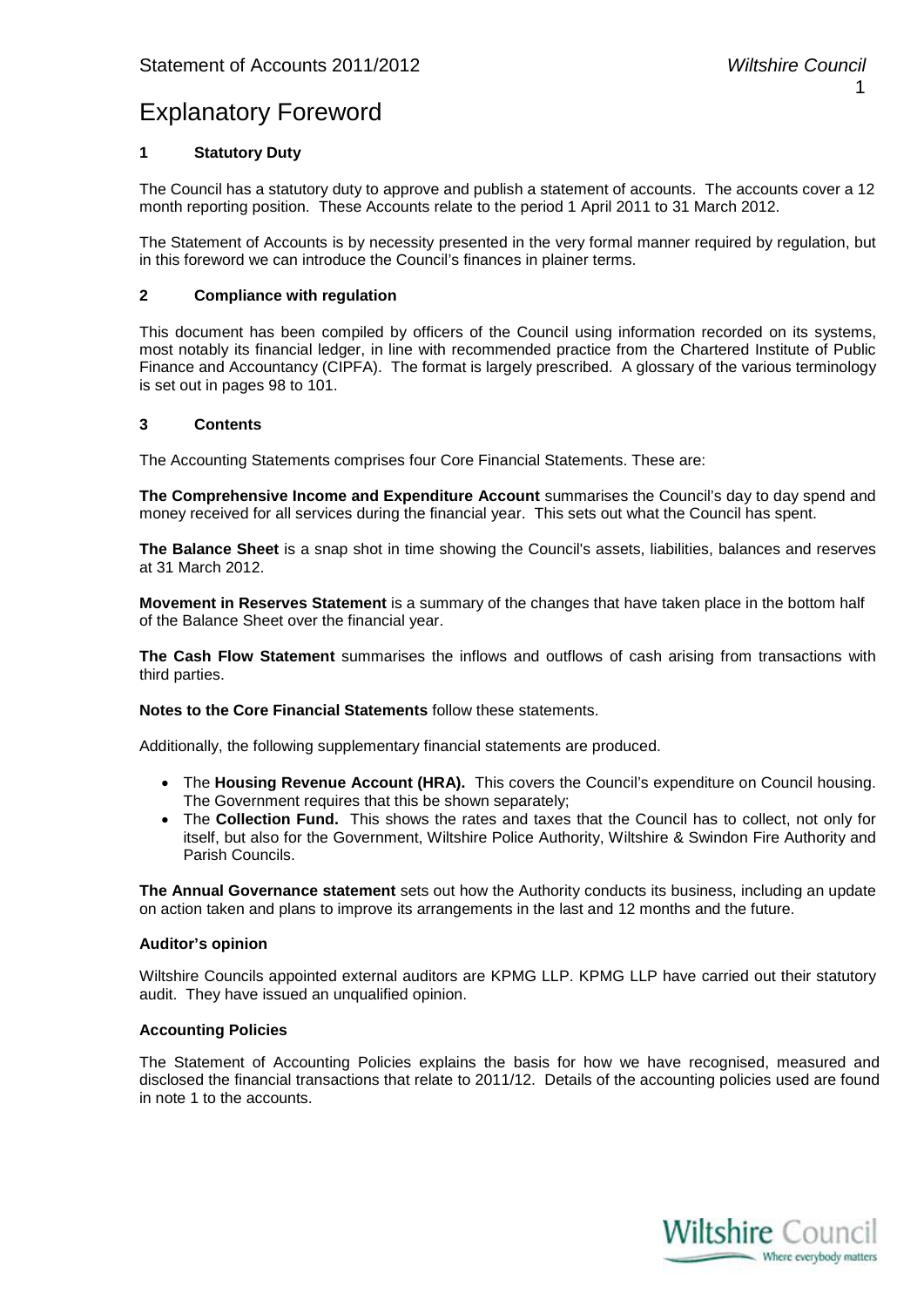# $\mathfrak{D}$

#### **Vision of the Council - How much does it cost to run (general fund)**

In February 2011 Wiltshire Council approved four year Business and Financial Plans. The Council is obliged by legislation to set a balanced budget with a resultant Council Tax and related fees and charges.

As part of regular review process, Members and officers reviewed the plans and an updated Financial Plan was approve in February 2012 in order to set in the 2012/13 budget and Council Tax.

The Council continue to face a continued increase in demand for services to the most vulnerable, as well as inflationary pressures and changes in Government policy and funding. The Council has worked hard to deliver performance savings and investment proposals of its plans.

In February 2012, Wiltshire Council published an updated four year financial plan.

The business plan sets out how the Council intends to meet future challenges whilst delivering the Council's vision to create stronger, more resilient communities.

The Council's goals are:

- to provide high quality, low cost customer focused services
- to prioritise local issues
- to be open and honest in all our decision making
- to work with our partners to support Wiltshire's communities.

The plan is ambitious and sets visionary, realistic strategies - for the next 10 to 20 years.

The Council plans to realign our resources to:

- protect our most vulnerable citizens by investing in their services
- invest in the future of Wiltshire by enhancing key service areas
- keep the council tax low and
- to make savings to cover the cut in government funding and projected investments.

#### **Revenue outturn**

In respect of net revenue outturn, the Council's 2011/2012 General Fund revised budget and actual spending figures were as below:

|                                                                                                                                  | Original<br><b>Budget</b><br>£m   | <b>Revised</b><br><b>Budget</b><br>£m | <b>Actual</b><br>£m               | <b>Difference</b><br>£m   |
|----------------------------------------------------------------------------------------------------------------------------------|-----------------------------------|---------------------------------------|-----------------------------------|---------------------------|
| <b>Total General Fund (a)</b>                                                                                                    | 329.847                           | 329.847                               | 329.631                           | (0.216)                   |
| Funded by:<br>Formula Grant including Council Tax Freeze<br><b>Collection Fund Transfer</b><br>Collection Fund (Surplus)/Deficit | (109.668)<br>(219.179)<br>(1.000) | (109.668)<br>(219.179)<br>(1.000)     | (109.671)<br>(219.179)<br>(1.000) | (0.003)<br>0.000<br>0.000 |
| <b>Total Funding (b)</b>                                                                                                         | (329.847)                         | (329.847)                             | (329.850)                         | (0.003)                   |
| Movement on General Fund (a)-(b)                                                                                                 | 0.000                             | 0.000                                 | (0.219)                           | (0.219)                   |

The overall underspend against the revised 2011/2012 budget was £0.216 million. More details about the Council's revenue spending on services are given, with notes, in the Comprehensive Income & Expenditure Account and in note 10. The overall movement on the General Fund is a £219,000 return to reserves.

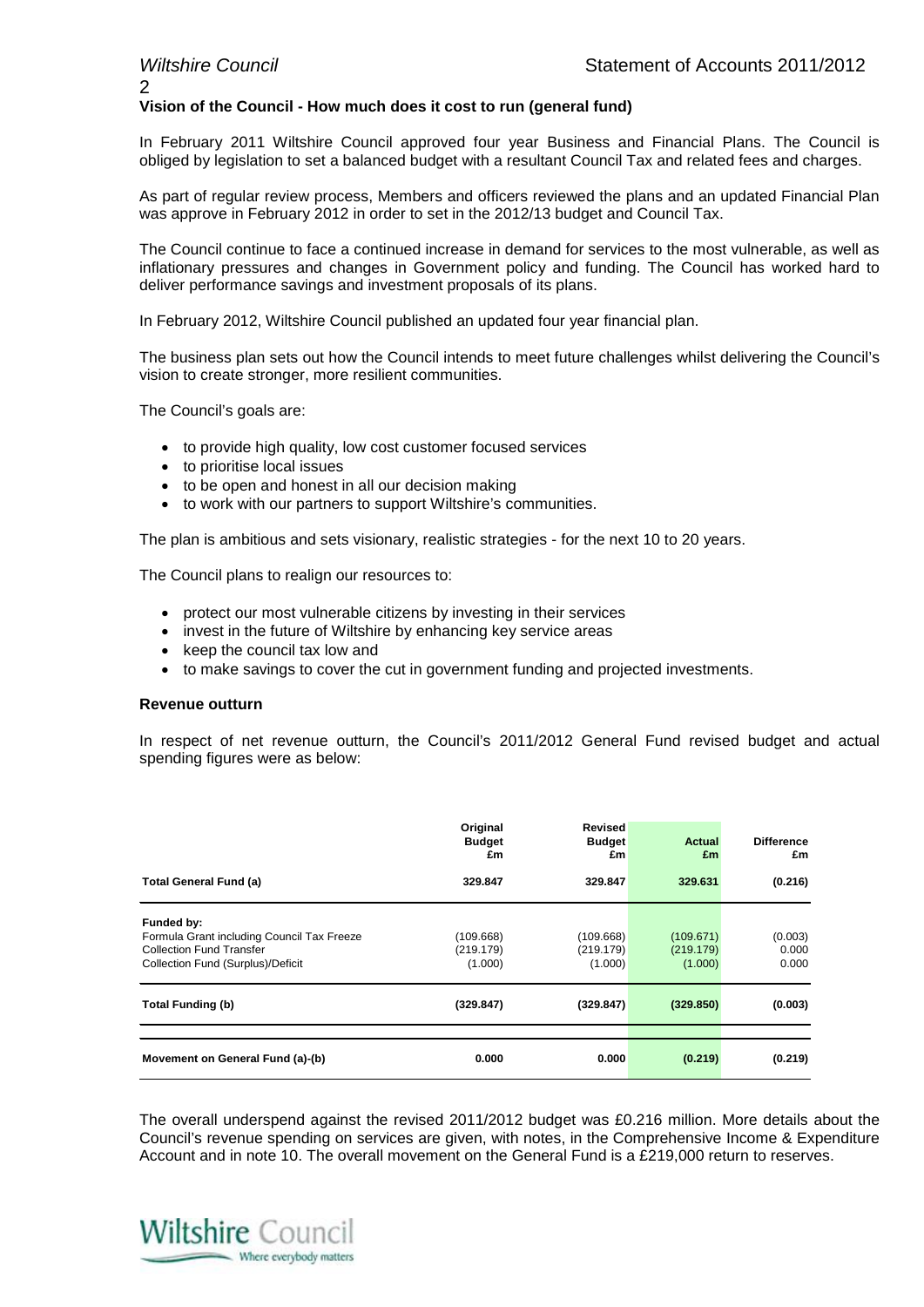#### **Major variances**

The major variations of actual to budget were:

- An additional £1.155 million expenditure on Adult Care Operations. This resulted from increased demand and costs for Adult Care services, particularly in the areas of:
	- Older People through increased demand and costs for residential placements and domiciliary care services;
	- Support for Adult Care Services provided through the Supporting People budget; and
	- Increased demand for new high cost, complex care packages for people with a Physical Impairment.
- An underspend of £1.044 million on Adult Care Commissioning, being additional resources allocated to Adult Care Services, as a whole, to manage additional budget pressures. Adult Care Services, as a whole, reported a combined over spend of £0.111 million.
- An additional £1.208 million expenditure on Highways and Street Scene. This largely due to cost pressures, arising from assumptions on contracts particularly in respect of grounds maintenance as well as shortfalls on income targets.
- An additional £1.215 million overspend on Car Parking. This is predominantly due to a shortfall in car parking income from pay & display. This reflects the local and national trend for car parking.
- A saving of £1.429 million on Children's Services. This is largely due to underspends within Schools & Learning, including Early Years and SEN transport, and savings made against vacant posts in advance of 2012-13 savings targets. These underspends are partly offset by overspends within the Social Care placement budgets due to increased numbers of Looked After Children.

Details of all variances, including more detailed explanations of the variances disclosed above, are included in the cabinet report that was taken to Cabinet on Tuesday 19 June 2012. A full copy of the report is available on the Wiltshire Council webpage under "Council and Democracy".

#### **Pension Fund**

The Council's employees are able to join the Local Government Pension Scheme. This is also administered by the Council. There are a range of factors that can affect the financial position of the Fund, most notably the level of income expected to be earned from investing funds.

The Scheme's actuary revalues the Fund every three years and we set out new contribution rates to ensure that we extinguish the liability to meet with the Authority's commitment to maintaining a balanced fund over the long term.

The pension reserve is equivalent to the Council's share of the local government pension scheme. It is negative, meaning at the moment the fund is in deficit. It is not unusual for the pension reserve to have a shortfall. The future employee and employer contributions into the fund will, along with a hoped for better return on investment, ultimately meet this shortfall.

Further information on the Council's Pension Fund is set out in Note 61.

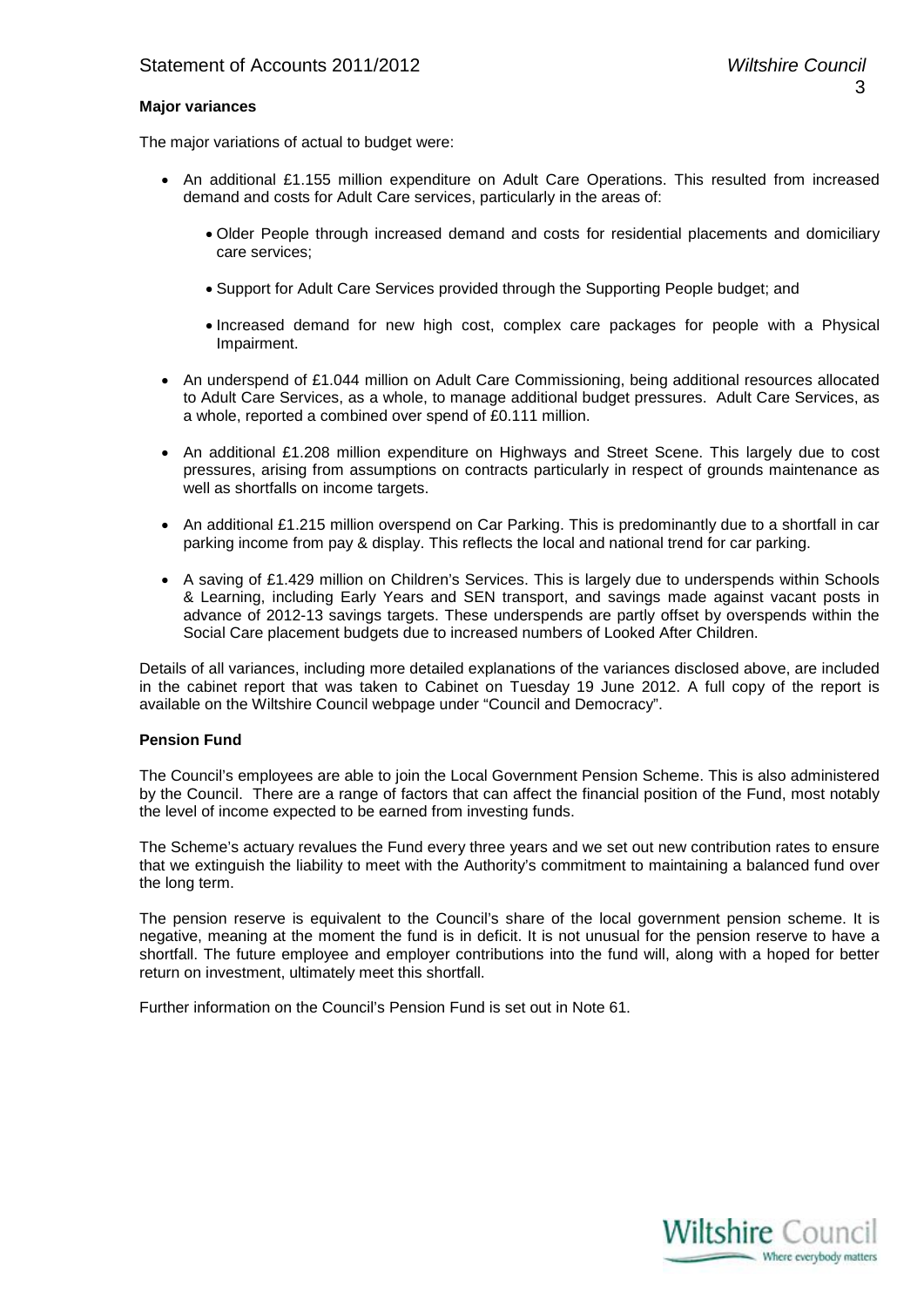## 4 **Where does the money come from**

The budget requirement is the money we need to pay for services once we have taken into account money coming in from fees and charges and specific and general government grants.

In 2011/2012 the Council approved a need for a gross and net budget as follows:

| <b>Expenditure:</b><br>Gross budgeted expenditure<br>868,159<br>Income: |  |
|-------------------------------------------------------------------------|--|
|                                                                         |  |
|                                                                         |  |
|                                                                         |  |
| (296.524)<br>Ringfenced specific government grants (schools)            |  |
| (132.000)<br>Ringfenced specific government grants (benefits)           |  |
| (53.910)<br>Fees and charges                                            |  |
| (36.278)<br>Unringfenced general government grants                      |  |
| Other income<br>(19.600)                                                |  |
| 329.847<br><b>Budget Requirement</b>                                    |  |

The net budget was funded from three main sources:

|                                  | £m        |
|----------------------------------|-----------|
| Central government formula grant | (109.668) |
| Council tax                      | (219.179) |
| Collection fund surplus          | (1.000)   |
| <b>Total funding</b>             | (329.847) |
|                                  |           |



Council tax income collected from Wiltshire residents is the main source of funding for Wiltshire Council Services. Your council tax also contributes to the funding of your town, parish or city council, Wiltshire Police Authority and Wiltshire Fire and Rescue Service.

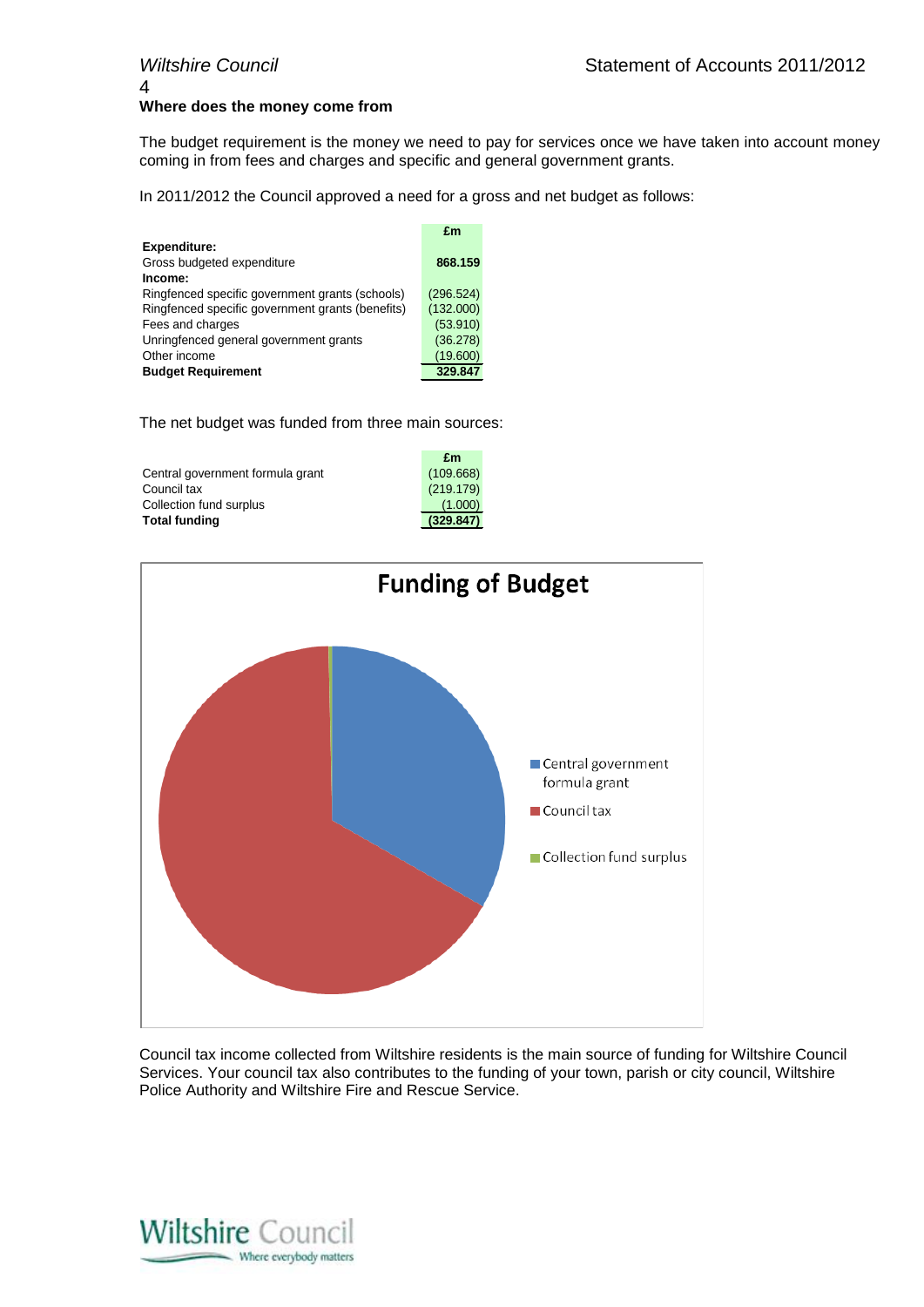5

Your council tax is collected by Wiltshire Council but it consists of components (precepts) charged by and redistributed to other authorities. The chart below shows how much of your council tax goes to each authority. Figures shown are based on an average Band D charge per year for 2011/2012.



Total average council tax £1,513.60.

#### **Council's Reserves**

The Council has set up a number of reserves for specific purposes - 'earmarked reserves' for events we know are going to happen. We also have the General Fund which we keep to manage potential risks that we continually assess. If the General Fund reserve is not needed to cover these risks then it is possible to use these as a one off to support spending. Details of the council's useable reserves are the Movement in reserves statement and further details in note 47.

The Council is also required to keep a number of unusable reserves, which whilst being large in value are not related to actual cash sums but are technical accounting requirements, such as the Capital Adjustment Reserve, the Revaluation Reserve, and the Pension Reserve. Details of these unusable reserves are found in note 51.

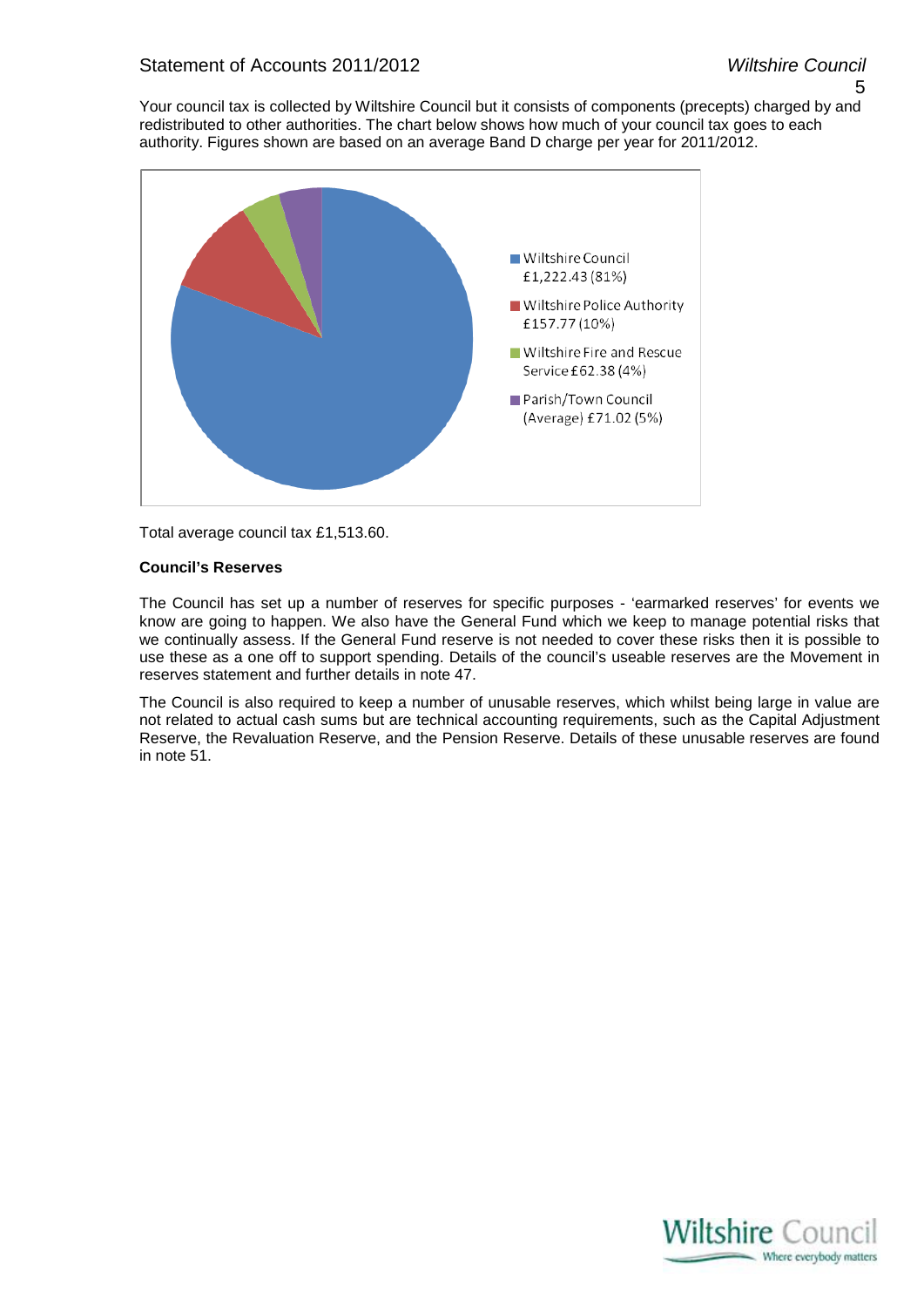## 6 **Balance Sheet**

The Balance Sheet shows what Wiltshire Council owns and is owed (its assets), what it owes (its liabilities), and its total equity/worth (equal to the sum of its assets and liabilities as at a particular point in time).

Here is a summarised version of Wiltshire Council's Balance Sheet as at 31 March 2012 compared to 31 March 2011 (the full Balance Sheet is disclosed on page 18). The overall reduction in net assets is largely due to an increase in the pension liability, capital reductions in the form of asset disposals (particularly schools transferring to academy status) and a one off HRA self financing loan.

|                                                       | <b>31 March 2012</b> | <b>31 March 2011</b> |
|-------------------------------------------------------|----------------------|----------------------|
|                                                       | £000<br>£000         | £000<br>£000         |
| <b>Assets</b>                                         |                      |                      |
| Council dwellings & garages                           | 203,954              | 158,906              |
| Other land and buildings                              | 399,305              | 427,105              |
| Infrastructure                                        | 239,298              | 223,022              |
| Other Long Term Assets                                | 162,599              | 231,023              |
| Money owed to the Council due over the next 12 months | 134.951              | 163,844              |
|                                                       | 1,140,107            | 1,203,900            |
| <b>Liabilities</b>                                    |                      |                      |
| Money owed by the Council due over the next 12 months | (128, 464)           | (118,018)            |
| Long Term Borrowing                                   | (363, 861)           | (245,005)            |
| <b>Pension Fund Liability</b>                         | (377, 859)           | (311, 423)           |
| Other Long Term Liabilities                           | (64, 513)            | (62, 416)            |
|                                                       | (934, 697)           | (736, 862)           |
| <b>Net Assets</b>                                     | 205,410              | 467.038              |
| Financed by:                                          |                      |                      |
| Useable Reserves                                      | (75,099)             | (88, 756)            |
| Unuseable Reserves                                    | (130, 311)           | (378,282)            |
| <b>Total Equity</b>                                   | (205,410)            | (467,038)            |

#### **Capital**

Capital expenditure is the expenditure on items that are expected to last for more than 1 year, as opposed to revenue expenditure which is on the day to day running costs of the council

Capital expenditure in Wiltshire Council typically includes the expenditure on acquiring or enhancing its assets such as land, buildings, equipment, vehicles and ICT software.

The Council owns various items of land and buildings in the County that it uses for its own purposes, such as County Hall at Trowbridge, Browfort in Devizes, Monkton Park in Chippenham and Bourne Hill in Salisbury. The authority also owns Community Schools, Council Housing in Salisbury, various highways depots, as well as fleets of refuse and highways vehicles. Due to a number of schools transferring to academy status, the net book value of school's land and buildings has decreased. The council also has infrastructure assets such as the road network, street lighting and land drainage. There is also a large investment portfolio used to generate income, such as industrial estates, farms and shops. In total the value of all the council's fixed assets is around £1 billion. This is covered in more detail in the Council's balance sheet and associated notes.

The Council makes depreciation charges for the assets it owns. The charges for 2011/2012 have increased due to the introduction of component accounting. These are technical accounting adjustments which have no effect on council tax payers.

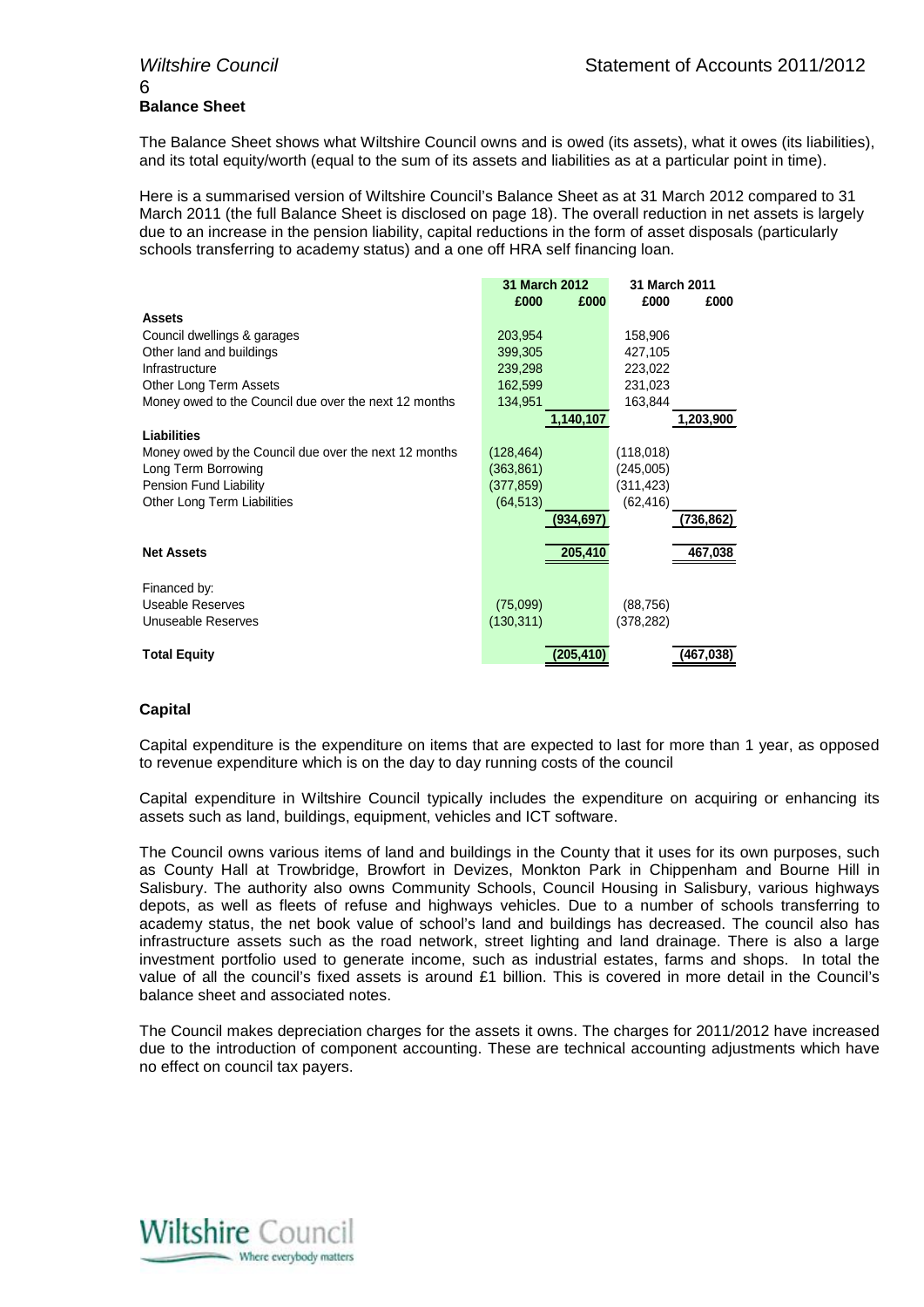#### **Expenditure**

During 2011/2012 the authority spent a total of £95m on its capital programme resulting in £72m being added to its asset base and £23m in the form of grants given to  $3<sup>rd</sup>$  parties or work on assets the authority does not own. The table below breaks down the expenditure into the different areas of the council

| <b>Capital Schemes by area</b> | <b>Amount</b><br>spent<br>£m |
|--------------------------------|------------------------------|
| Education                      | 28.558                       |
| Highways                       | 19.659                       |
| Campus                         | 21.571                       |
| <b>Other Property</b>          | 1.853                        |
| Housing                        | 9.820                        |
| Waste                          | 9.200                        |
| Other                          | 5.163                        |
| Total                          | 95.824                       |

Further details on how the Council spent its money on Capital can be found in the 2011/2012 Capital Outturn report. This was taken to Cabinet Capital Assets Committee on 24 July 2012 and a full copy of the report is available on the Wiltshire Council webpage under "Council and Democracy."

Examples of capital spend undertaken in 2011/2012 includes

| Scheme area | <b>Outputs</b>                                                                                                                                               |
|-------------|--------------------------------------------------------------------------------------------------------------------------------------------------------------|
| Education   | Wellington Academy opened<br>Extensions to school buildings<br>New boilers, roofs and rewiring schools                                                       |
| Highways    | M4 junction scheme<br>Resurfacing roads<br>Local road safety schemes<br>Replacement and refurbishment of bridges<br>Drainage works                           |
| Campus      | County Hall refurbishment is now close to completion<br>New libraries scanning machines<br>Enhanced ICT network                                              |
| Housing     | Grants given to disabled householders to improve homes<br>5 new housing sites completed and tenants moved in<br>New kitchens and bathrooms in Council houses |

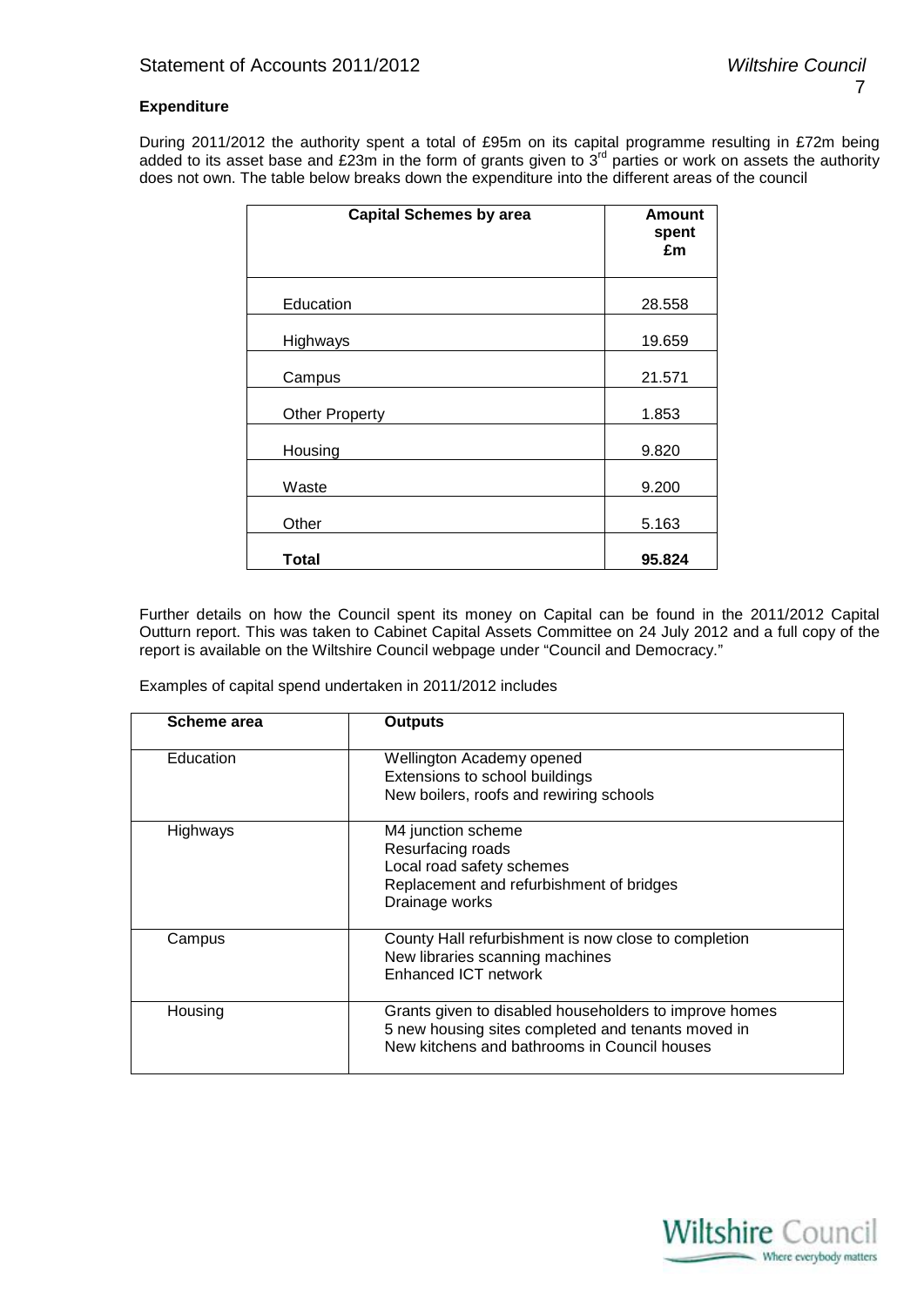## 8 **Capital Funding**

The authority funded its capital programme by a mixture of Grants and other contributions, Capital receipts and borrowing. Further information on how the authority financed its capital expenditure, the amount of debt paid off in the year and the underlying amount of additional borrowing it undertook is found in note 29. Breakdown of the amounts are below

| <b>Funding source</b>                   | <b>Amount</b><br>£m | Percentage<br>of funding |  |  |
|-----------------------------------------|---------------------|--------------------------|--|--|
| Capital<br>Grants<br>&<br>contributions | 56.227              | 59%                      |  |  |
| <b>Capital Receipts</b>                 | 5.596               | 6%                       |  |  |
| <b>Borrowing</b>                        | 34.001              | 35%                      |  |  |
| Total                                   | 95.824              | 100%                     |  |  |

Capital receipts are generated from the authority disposing of its assets. During 2011/2012 a total of £7.2 million was generated from the sale of assets, including large receipts for Wootton Basset Stoneover lane and Fisherton Manor school site. The proceeds of this as laid down in statute have to be used to fund capital expenditure or repay debt. Of this £7.2 million, £5.596 million as above was used to fund capital expenditure with the remainder being held over to finance capital expenditure in 2012/2013.

Borrowing for the capital programme is allowed under the Prudential code for capital. If borrowing is undertaken this has a direct link to revenue costs. If the authority borrows an additional £1 million this equates to an increase in the borrowing costs of the council by approximately £0.100 million. Therefore the authority only borrows when all other sources of funding have been exhausted and uses the optimum mix of funding sources to minimise the additional revenue costs of borrowing.

#### **Housing Revenue Account (HRA)**

The HRA is a statutory account which keeps all the transactions relating to the councils housing stock separate from the main functions of the council. This is a ring fenced account to ensure all the HRA income from rents are used on the HRA and are not used to subsidise the general fund or vice versa.

There are over 5,400 individual houses and flats within the HRA and the income generated and costs incurred in the account are summarised below. Further details are found in the full HRA note within the statement of accounts.

| Income & expenditure account 2011/2012                                                                                                                                                       | £000                                |
|----------------------------------------------------------------------------------------------------------------------------------------------------------------------------------------------|-------------------------------------|
| Rents<br><b>Charges for Services and facilities</b>                                                                                                                                          | (22, 108)<br>(812)                  |
| <b>Total Income</b>                                                                                                                                                                          | (22, 920)                           |
| Repairs and Maintenance of properties<br>Supervision and management costs<br>Subsidy paid to central government (see below)<br><b>Capital Contributions</b><br><b>Accounting Adjustments</b> | 5596<br>4039<br>8392<br>4910<br>707 |
| <b>Total Expenditure</b>                                                                                                                                                                     | 23644                               |
| Deficit/(surplus) for the year                                                                                                                                                               | 724                                 |

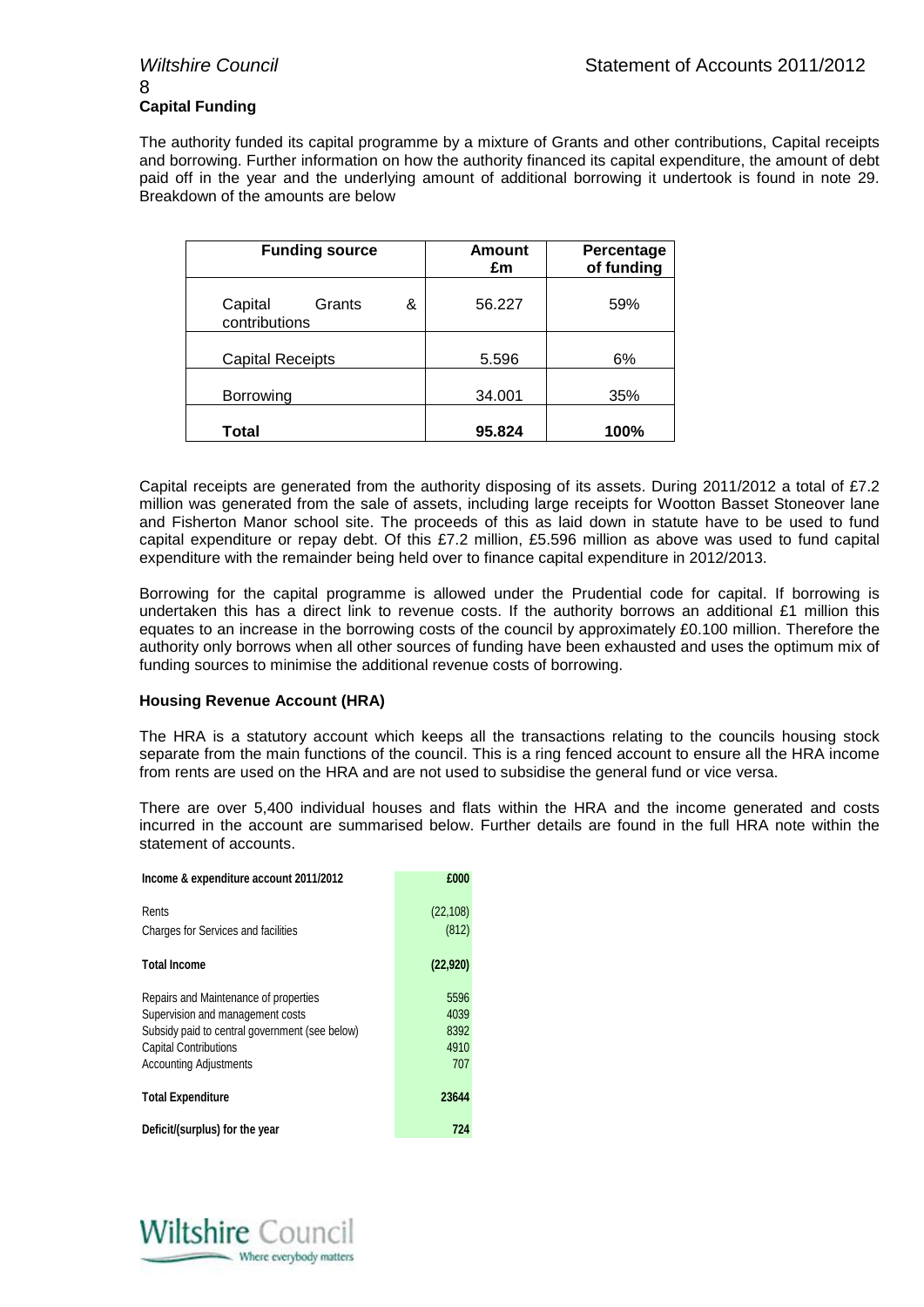#### **HRA self financing settlement March 2012**

Included in the figures above for the year 2011/2012 is a charge of £8.392 million which represents a charge that the council had to pay over to central government. This amount was then redistributed across other local authorities where more support was assessed to be necessary.

Under the Localism bill this system of annual subsidies controlled by Central government for the HRA was replaced by a Self financing regime running from April 2012. This meant a payment of £118.810 million was made during March 2012 as a one off settlement amount to replace the previous annual subsidy payments.

As this payment is unique and is not part of the day to day running of the Council this has been separately disclosed on the face of the Comprehensive Income and Expenditure Statement and has been disclosed separately throughout the statement and notes to the accounts as an exceptional item.

From April 2012 moving forwards, the HRA has more control of its spending and can use the full amount of rents collected from tenants within the HRA. The payment of £118.810 million was financed by borrowing the sum from the Public Works Loans Board (PWLB) at preferential rates to the HRA. This debt has to be serviced from the rents collected but is much lower than the subsidy it would have had to pay out under the old regime.

#### **How we manage our finances**

Financial management and reporting is facilitated by:

- Regular reports to Cabinet on the Council's Revenue Budget and Capital Programme;
- Regular review by the Corporate Leadership Team;
- Bi-monthly consideration of these reports by the Budget and Performance Task Group;
- Budget monitoring by Service Managers;
- Compliance with the Council's Budgetary and Policy Framework, Financial Regulations and Financial Procedure Rules;
- Compliance with external requirements, standards and guidance;
- Publication of Statement of Accounts;
- Overseeing role of the Audit Committee.

The Council's financial management arrangements are consistent with the governance requirements of the CIPFA Statement on the Role of the Chief Financial Officer in Local Government, issued in 2010.

#### **Managing our investments and borrowings**

The Council from its activities generates significant amounts that it can invest to deliver a return to help reduce the costs of running the Council. This is because the council often collects money in advance of when the payments need to go out, and holds significant levels of reserves. Rather than just leaving these amounts in its bank accounts where interest would be minimal, the council is able to invest these in longer term products with banks and other institutions.

The Council follows strict national guidelines when deciding where and how much to invest. This process is set out in our Annual Treasury Management Strategy which is approved annually by the Council. At its meeting on 22 February 2011 a revised Treasury Management Strategy 2011/2012, incorporating the necessary increases in borrowing limits etc to facilitate the additional borrowing required for the HRA Self Financing Settlement, was approved by the Council on 28 February 2012 and is also available on the Council website.

This strategy restricts the level of individual investment, to spread the risk of who we invest with, and restricts us to only use institutions based in the UK.

Over the past 40 years the Council (Wiltshire County Council and the 4 districts before it became one Council in 2009) incurred considerable costs in building and supporting the development of infrastructure and buildings in Wiltshire. That spending was partly funded from borrowing. During 2011/2012 the Council had to take out an additional £118.810 million under the HRA self financing payment. At 31 March 2012, the Council's total debt, including housing, was £366 million. The Council paid £10.5 million of interest on debt during 2011/2012, plus made Minimum Revenue Provision for the principal of the debt of £12.2 million. The

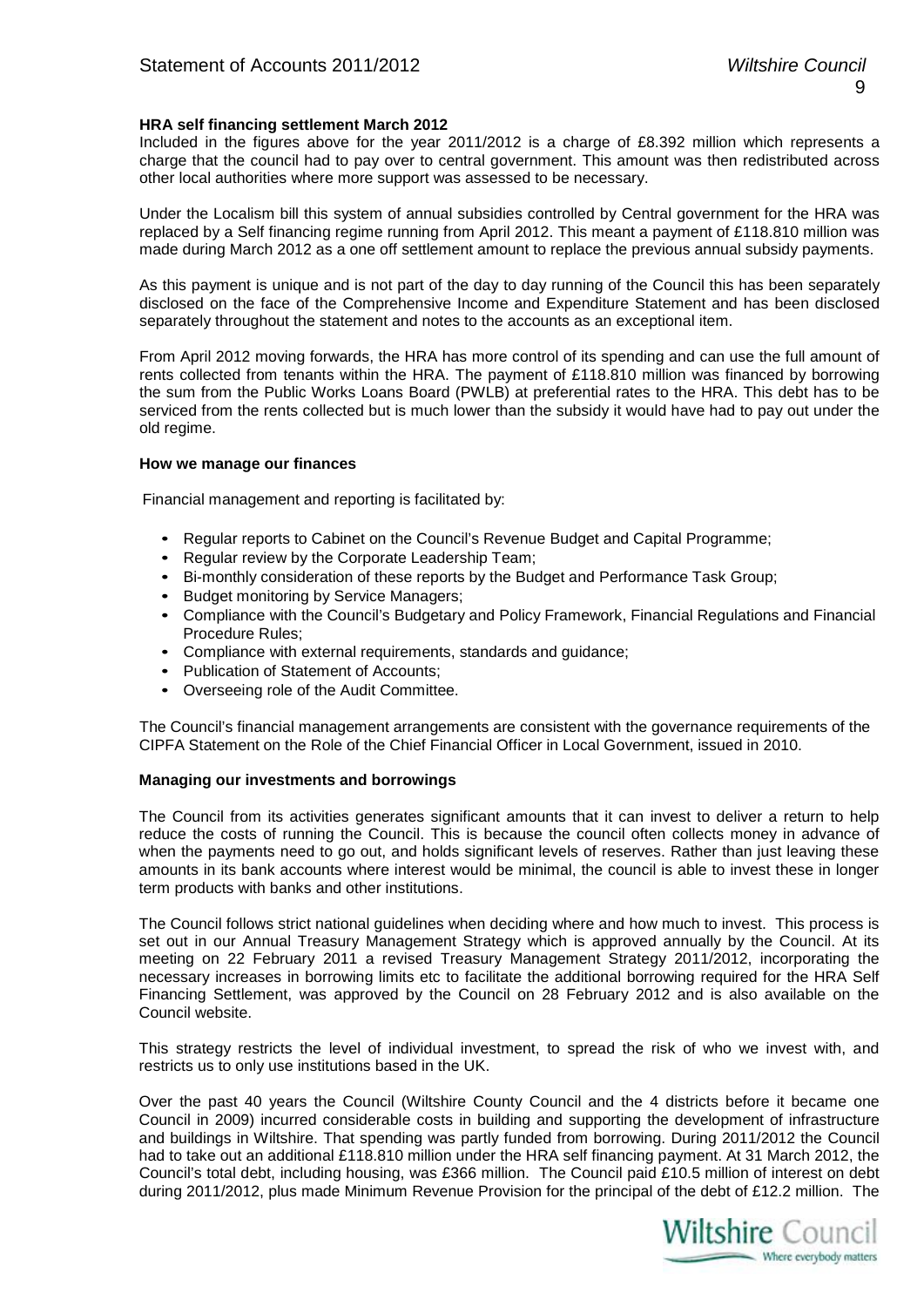# 10

Council is continually monitoring its borrowing to ensure it manages all risks. The Council's Treasury Management Strategy sets this out in detail.

Further information on the way the Council's invests and borrows its monies, and manages the risks arising, are set out in Notes 62 - 64 as well as the Treasury Management Strategy.

#### **Financial challenges for 2012/13 and onwards – financial plan**

The Council has a Business Plan and a Financial Plan that look at Wiltshire's financial position over the next four years.

#### **Budget for 2012/2013 including Capital programme**

The 2012/2013 revenue budget was set by Wiltshire Council on 28 February 2012. The net budget is £326.655 million and this has been allocated across services as follows:

|                                                 | 2012/2013 | 2011/2012 |
|-------------------------------------------------|-----------|-----------|
|                                                 | £m        | £m        |
| <b>Adult Care Operations</b>                    | 114.750   | 116.595   |
| <b>Adult Care Commissioning</b>                 | 2.807     | 3.073     |
| Communities, Libraries, Heritage & Arts         | 7.843     | 7.764     |
| <b>Strategic Housing</b>                        | 5.456     | 2.949     |
| Neighbourhood Services                          | 16.485    | 10.834    |
| Children & Families                             | 34.335    | 29.382    |
| Schools & Learning                              | 21.197    | 27.731    |
| Children's Services Commissioning & Performance | 2.916     | 2.135     |
| Policy, Performance & Partnership               | 0.516     | 0.343     |
| Finance, Procurement & Internal Audit           | 8.599     | 17.574    |
| Legal & Democratic                              | 7.488     | 4.228     |
| Communications & Branding                       | 2.238     | 2.215     |
| Human Resources & Organisational Development    | 2.689     | 3.247     |
| <b>Business Services</b>                        | 23.059    | 35.462    |
| <b>Transformation Programme</b>                 | 15.492    | 0.193     |
| Economy & Enterprise                            | 3.862     | 4.129     |
| <b>Development Services</b>                     | 1.186     | 2.038     |
| Strategic Services, Highways and Transport      | 26.582    | 29.346    |
| Waste                                           | 30.597    | 29.060    |
| <b>Public Health &amp; Protection</b>           | 4.055     | 4.519     |
| Digital Inclusion                               | 0.091     | 0.000     |
| <b>Corporate Directors</b>                      | 0.970     | 1.852     |
| Corporate                                       | (6.558)   | (4.822)   |
|                                                 |           |           |
| <b>Budget Requirement</b>                       | 326.655   | 329.847   |
| <b>Funded By:</b>                               |           |           |
| Central Government Formula Grant                | (103.690) | (109.668) |
| Council tax                                     | (221.270) | (219.179) |
| Collection fund surplus                         | (1.695)   | (1.000)   |
| <b>Total Funding</b>                            | (326.655) | (329.847) |

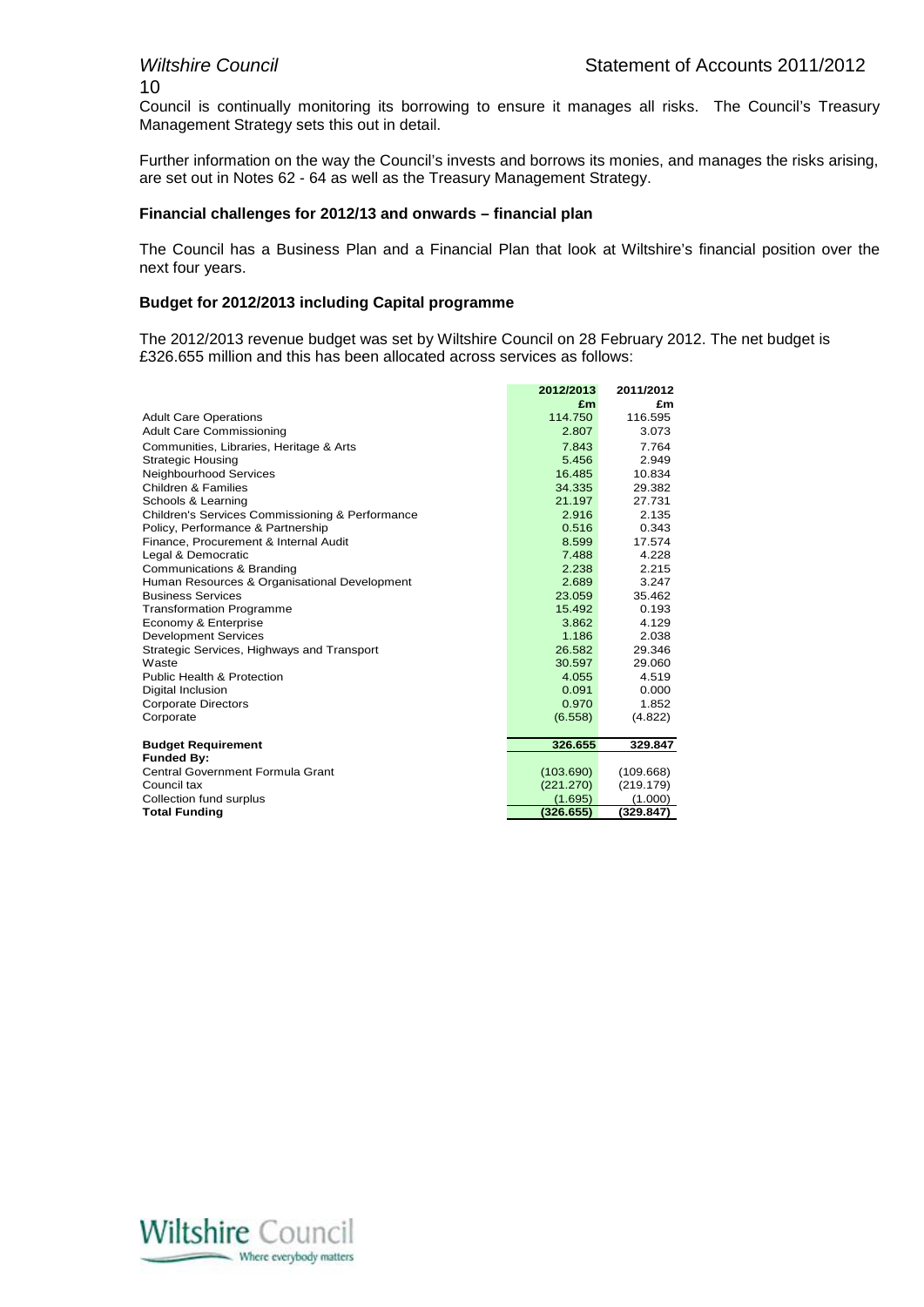11

The Council's approved capital budget for the years 2012/13 to 2015/16 including the funding sources is shown below.

|                        | Updated Capital Programme 2012/2013 - 2015/2016 including indicative mix of funding available |                                     |        |        |         |         |  |  |  |  |
|------------------------|-----------------------------------------------------------------------------------------------|-------------------------------------|--------|--------|---------|---------|--|--|--|--|
|                        |                                                                                               |                                     |        |        |         |         |  |  |  |  |
|                        |                                                                                               | Indicative mix of funding available |        |        |         |         |  |  |  |  |
|                        |                                                                                               |                                     |        |        |         |         |  |  |  |  |
|                        |                                                                                               |                                     |        |        |         |         |  |  |  |  |
|                        | <b>Total Budget</b>                                                                           | <b>Grants and</b>                   |        |        |         |         |  |  |  |  |
| <b>Capital schemes</b> | 2012/13 - 2015/16 Contributions HRA funding Capital Receipts Borrowing Total Funding          |                                     |        |        |         |         |  |  |  |  |
|                        | £M                                                                                            | £M                                  | £M     | £M     | £M      | £M      |  |  |  |  |
|                        |                                                                                               |                                     |        |        |         |         |  |  |  |  |
| Education              | 91.889                                                                                        | 73.401                              | 0.000  | 5.422  | 13.066  | 91.889  |  |  |  |  |
| Highways               | 75.129                                                                                        | 64.197                              | 0.000  | 0.000  | 10.932  | 75.129  |  |  |  |  |
| Campus schemes         | 78.041                                                                                        | 1.600                               | 0.000  | 30.788 | 45.653  | 78.041  |  |  |  |  |
| <b>Other Property</b>  | 11.146                                                                                        | 0.000                               | 0.000  | 0.400  | 10.746  | 11.146  |  |  |  |  |
| Housing                | 54.778                                                                                        | 7.640                               | 42.612 | 4.526  | 0.000   | 54.778  |  |  |  |  |
| Waste                  | 1.944                                                                                         | 0.000                               | 0.000  | 0.000  | 1.944   | 1.944   |  |  |  |  |
| <b>Other Schemes</b>   | 36.411                                                                                        | 5.354                               | 0.000  | 2.947  | 28.110  | 36.411  |  |  |  |  |
|                        |                                                                                               |                                     |        |        |         |         |  |  |  |  |
| <b>Total</b>           | 349.338                                                                                       | 152.192                             | 42.612 | 44.083 | 110.451 | 349.338 |  |  |  |  |

#### **Feedback & further information on the content of these accounts**

The Statement of Accounts is intended to give the people, businesses, partners, employees and members of Wiltshire clear information about the Council's finances. Whilst accounts have to include large elements of technical data to comply with Accounting Standards, we believe that it is vital that we make it as easy as possible for people to read regardless of their background. We appreciate any comments you may have on the content and quality of these Accounts and your suggestions to improve them in future years.

Further information about the accounts may be made to

Chief Accountant Finance Wiltshire Council County Hall **Trowbridge** Wiltshire BA14 8JN or

#### centralfinanceyearend@wiltshire.gov.uk

The full Statement of Accounts will be made available on the Council website. A Summary of the Accounts will also be published online. Interested members of the public have a statutory right to inspect the accounts before the audit is completed.

#### **12 Concluding remarks**

I would like to take the opportunity to thank all the staff who contributed to the early completion of the Statement of Accounts. Given the continual development of accounting standards and their complex nature, producing the accounts ready for approval by the Chief Finance Officer by the end of June, is a considerable achievement.

M. And

**Michael Hudson, LLB (Hons), LLM, CPFA** Director of Finance (Section 151 Officer) Wiltshire Council 7 September 2012

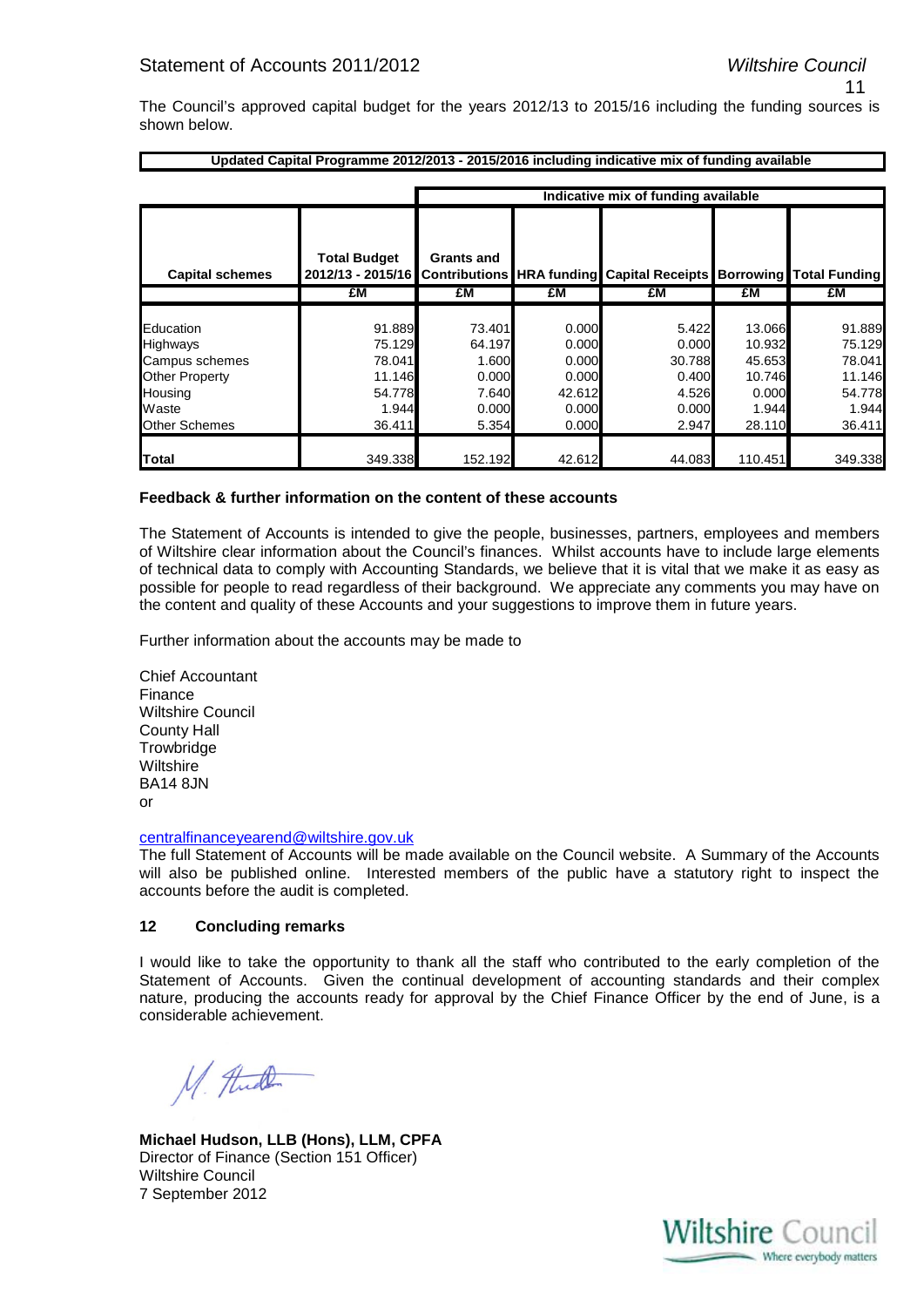#### *Wiltshire Council* Statement of Accounts 2011/2012 12 The Statement of Responsibilities for the Statement of Accounts

#### **The Authority's Responsibilities**

The Authority is required to:

- Arrange for the proper administration of its financial affairs and to secure that one of its officers has the responsibility for the management of those affairs. In this Authority, that officer is the Chief Finance Officer;
- Secure economic, efficient and effective use of its resources and to safeguard its assets;
- Approve the Statement of Accounts.

#### **The Chief Finance Officer's Responsibilities**

The Chief Finance Officer is responsible for the preparation of the Authority's Statement of Accounts. This has, under the CIPFA Code of Practice on Local Authority Accounting in Great Britain (the Code of Practice), to present a true and fair view of the financial position of the authority at the accounting date and its income and expenditure for the year to 31 March 2012.

In preparing this Statement of Accounts, the Chief Finance Officer has:

- selected appropriate accounting policies and applied them consistently;
- made reasonable and prudent judgements and estimates;
- complied with the Code of Practice.

The Chief Financial Officer has also:

- kept proper, up to date accounting records:
- taken reasonable steps to prevent and detect fraud and other irregularities.

#### **The Statement of the Chief Finance Officer**

The required financial statements have been prepared in accordance with the accounting policies.

I certify that the Statement of Accounts presents a true and fair view of the financial position of Wiltshire Council at 31 March 2012 and the income and expenditure for the year ended 31 March 2012.

M. Full

**Michael Hudson** *Director of Finance Wiltshire Council 7 September 2012*

**Cllr Roy While Chairman, Audit Committee 7 September 2012**

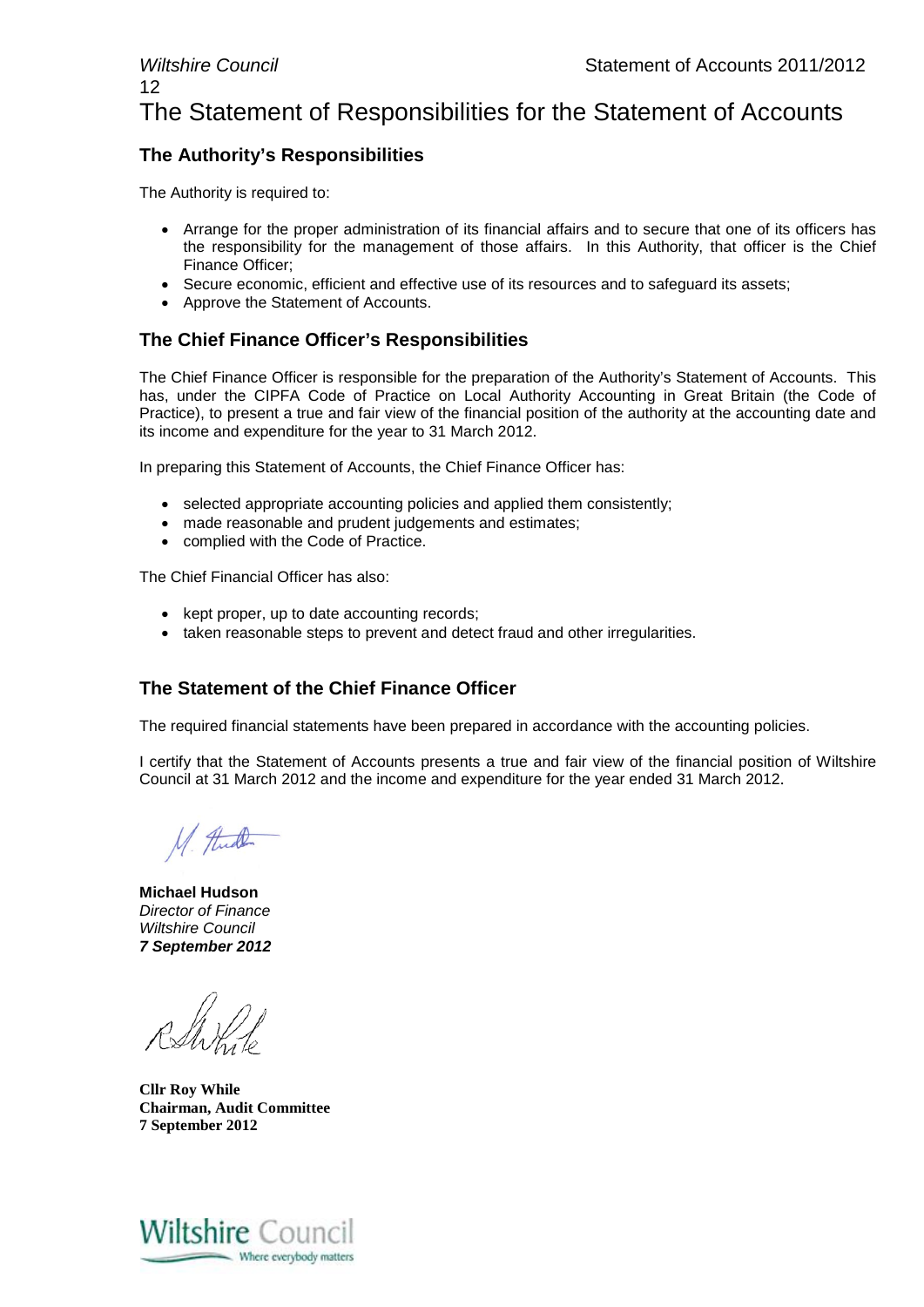## **ANNUAL GOVERNANCE STATEMENT**

#### **A. Scope of Responsibility**

- 1. Wiltshire Council is responsible for ensuring that its business is conducted in accordance with the law and proper standards, and that public money is safeguarded and properly accounted for, and used economically, efficiently and effectively. The Council also has a duty under the Local Government Act 1999 to make arrangements to secure continuous improvement in the way in which its functions are exercised, having regard to a combination of economy, efficiency and effectiveness.
- 2. In discharging this overall responsibility, the Council is also responsible for putting in place proper arrangements for the governance of its affairs, including the management of risk, and facilitating the effective exercise of its functions.

#### **B. The Purpose of the Governance Framework**

- 3. The governance framework comprises the systems and processes, and culture and values, by which the Council is directed and controlled and the activities through which the Council accounts to, engages with and leads the community. It enables the Council to monitor the achievement of its strategic objectives and to consider whether those objectives have led to the delivery of appropriate, cost effective services.
- 4. The assurance framework and the system of internal control are significant parts of that framework. They are designed to manage risk to a reasonable level. They cannot eliminate all risk of failure to achieve policies, aims and objectives and can therefore only provide reasonable and not absolute assurance of effectiveness. The assurance framework and the system of internal control are based on an ongoing process that is designed to:
	- identify and prioritise the risks to the achievement of the Council's policies, aims and objectives;
	- evaluate the likelihood of those risks being realised;
	- assess the impact of the risks if they are realised;
	- manage the risks efficiently, effectively and economically.

The assurance framework also provides a mechanism for monitoring and implementing a system of continuous governance improvement.

5. The governance framework has been in place at the Council for the year ended 31 March 2012 and up to the date of approval of the Statement of Accounts for 2011/12.

#### **C. The Governance Framework**

- 6. The Council's governance framework comprises a broad range of strategic and operational controls, which work together to ensure the sound operation of the Council. The key elements are summarised below.
- 7. Documents referred to are available from the Council or may be viewed on the Council's website (www.wiltshire.gov.uk).

#### **Purpose and Planning**

- 8. The Council's vision and goals are set out in its 4 year Business Plan, which was adopted by the Council on 22 February 2011. The Council's vision is to create stronger and more resilient communities and in support of this it has the following goals:
	- provide high quality, low cost customer focused services;
	- ensure local, open and honest decision making;
	- working with our partners to support Wiltshire's communities.
- 9. The Business Plan is supported by a Financial Plan, which demonstrates how it will be funded. The management of the Council's strategic risks helps achieve the Council's objectives.

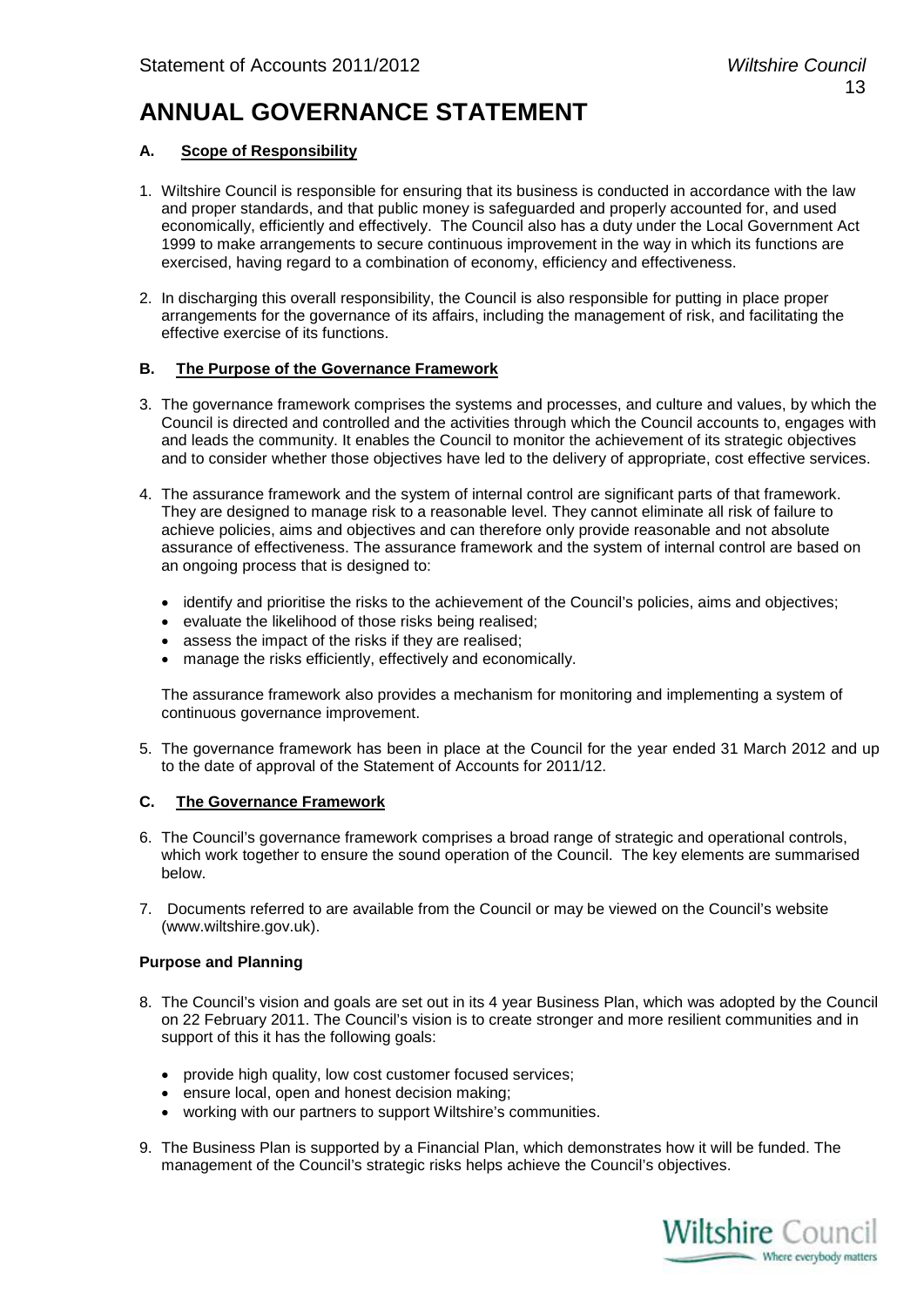- 10.The Council's Constitution provides the framework within which the Council operates. It sets out how decisions are made and the procedures which must be followed to ensure that these are efficient, effective, transparent and accountable.
- 11.The Constitution defines the role and responsibilities of the key bodies in the decision-making process the Council, Cabinet, and Committees, including the Strategic Planning Committee, Area Planning Committees, Licensing Committee, Overview and Scrutiny Select Committees, Standards Committee, Audit Committee, Staffing Policy Committee, Officer Appointments Committee and Area Boards.
- 12.The Constitution is reviewed regularly by the Monitoring Officer and the Standards Committee through its Constitution Focus Group to ensure that it reflects changes in the law and remains fit for purpose.
- 13.The Leader and Cabinet are responsible for discharging the executive functions of the Council, within the budget and policy framework set by the Council, and some of this is delegated to Area Boards.
- 14.The Council publishes a Forward Work Plan once a month giving details of all matters anticipated to be considered by the Cabinet over the following 4 months, including items which constitute a key decision<sup>[1](#page-13-0)</sup>
- 15.Schemes of Delegation are in place for Cabinet Committees, Cabinet Members and Officers to facilitate efficient decision-making. The Leader has established two Cabinet Committees - the Cabinet Capital Assets Committee and the Cabinet Business Relief Committee.
- 16. The Council has established 18 area committees known as Area Boards. Each area board exercises local decision making under powers delegated by the Leader.
- 17.During 2011-12 the overview and scrutiny arrangements consisted of four main select committees covering Organisation and Resources, Children's Services, Environment, and Health and Adult Social Care. The Select Committees established a number of standing and ad hoc task groups to undertake detailed monitoring and reviews. Rapid scrutiny exercises have provided other opportunities where there have been time constraints. Scrutiny member representatives can also be appointed to boards of major projects. The arrangements for overview and scrutiny were revised by Council in May 2012.
- 18.These arrangements serve to hold the Cabinet, its Committees, individual Cabinet Members and Corporate and Service Directors to public account for their executive policies, decisions and actions.
- 19.The Standards Committee is responsible for:
	- promoting and maintaining high standards of conduct by Members and Officers across the Council;
	- determination of complaints under the Members' Code of Conduct;
	- oversight of the Constitution, overview of corporate complaints handling and Ombudsman investigations, and the whistle blowing policy.
- 20.On 15 May 2012 the council appointed a new standards committee with terms of reference that reflect the council's responsibilities under the new standards regime which came into effect on 1 July 2012.
- 21. The Audit Committee is responsible for:
	- monitoring and reviewing the Council's arrangements for corporate governance, risk management and internal control;
	- reviewing the Council's financial management arrangements and approving the annual Statement of Accounts;
	- focusing audit resources

<span id="page-13-0"></span> $1$  'Kev decisions' are defined in Paragraph 9 of Part 1 of the Constitution. They include any decision that would result in the closure of an amenity or total withdrawal of a service; any restriction of service greater than 5%; any action incurring expenditure or producing savings greater than 20% of a budget service area; any decision involving expenditure of £ 500,000 or more, (subject to certain exceptions), any proposal to change the policy framework; any proposal that would have a significant effect on communities in an area comprising two or more electoral divisions.

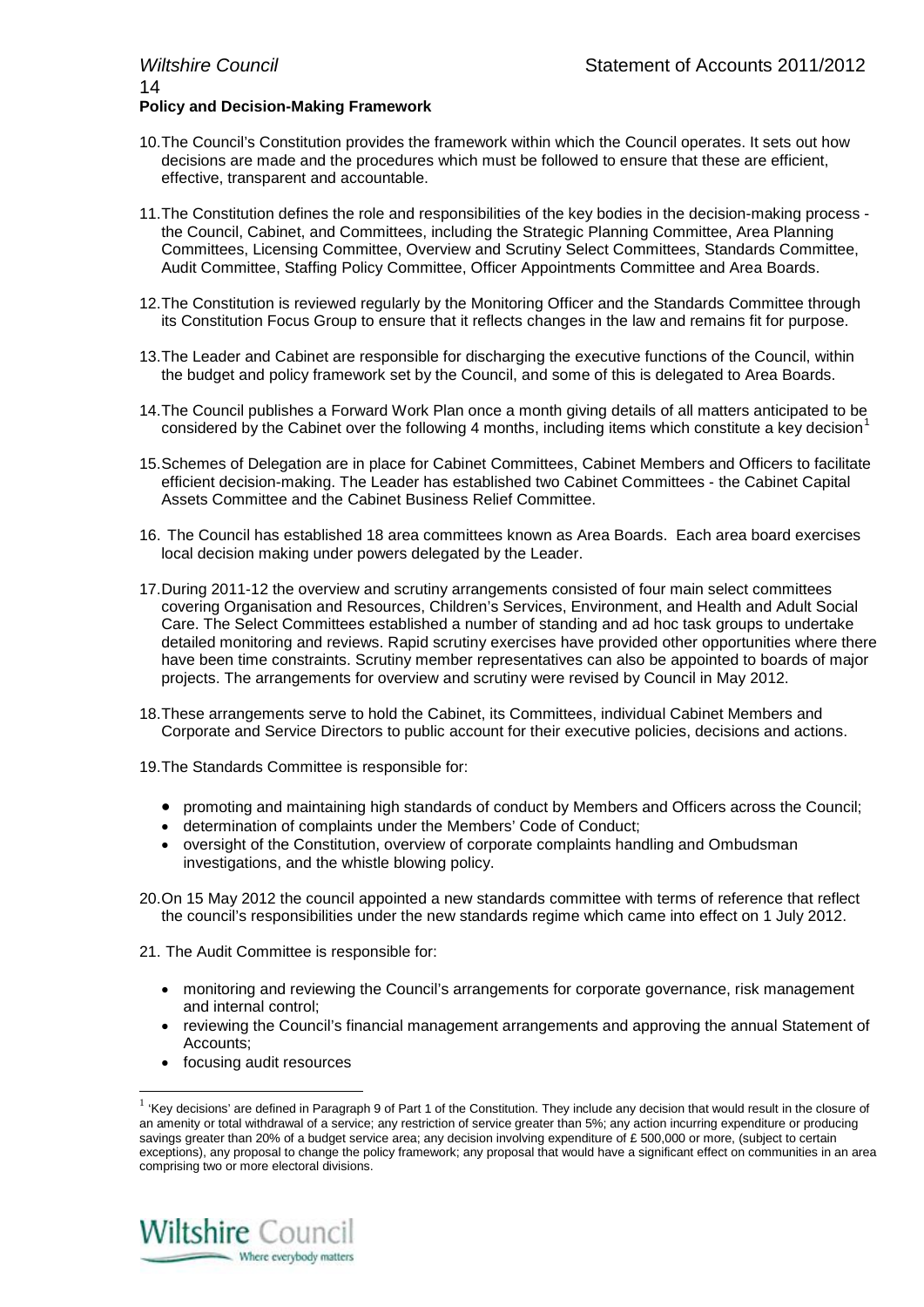- monitoring the effectiveness of the internal and external audit functions;
- monitoring the implementation of agreed management actions arising from audit reports.

#### **Wiltshire Pension Fund**

22.The Wiltshire Pension Fund is overseen by the Wiltshire Pension Fund Committee. This Committee has its delegated power from the full Council, rather than the Executive (Cabinet), so as to avoid any conflict of interest (e.g. in relation to the setting of employer contributions).

23.This Committee is responsible for all aspects of the fund, including:

- the maintenance of the fund:
- preparation and maintenance of policy, including funding and investment policy;
- management and investment of the fund;
- appointment and review of investment managers;
- monitoring of the audit process.

24.The Wiltshire Pension Fund Committee exercises its responsibilities in relation to investment management when it sets investment policy and appoints/monitors external investment managers.

#### **Regulation of Business**

25.The Constitution contains detailed rules and procedures which regulate the conduct of the Council's business. These include:

- Council Rules of Procedure
- Budget and Policy Framework Procedure
- Financial Regulations and Procedure Rules
- Procurement and Contract Rules
- Members' Code of Conduct
- Officers' Code of Conduct
- Corporate Complaints Procedure
- 26.In December 2011 the Council completed a restructuring of its senior management team involving the removal of the post of chief executive and a corporate director. Consequential changes were made to reflect the new leadership structure and ensure its effective operation. These included the designation of the Service Director, Human Resources and Organisational Development as the Head of Paid Service, revisions to the scheme of delegation to officers, and revised working arrangements between the corporate directors, corporate leadership team, statutory officers, Members and staff.
- 27.Governance supporting the new arrangements is being kept under review to ensure that it remains sound and robust.
- 28.The statutory officers the Head of Paid Service (Service Director, HR and Organisational Development), the Monitoring Officer (Solicitor to the Council) and the Chief Finance Officer have a key role in monitoring and ensuring compliance with the Council's regulatory framework and the law. The statutory officers are supported in this role by the Council's HR, legal and democratic services, finance, governance and procurement teams, and also by the internal audit service.
- 29. Between April and October 2011 the internal audit function was provided by the Council's own internal audit team. Following detailed consideration and evaluation of options for the future provision of this service the Cabinet, supported by the Audit Committee, decided to outsource the function to an external provider, South West Audit Partnership (SWAP). From 1 November 2011, therefore, SWAP has provided internal audit services to the Council.

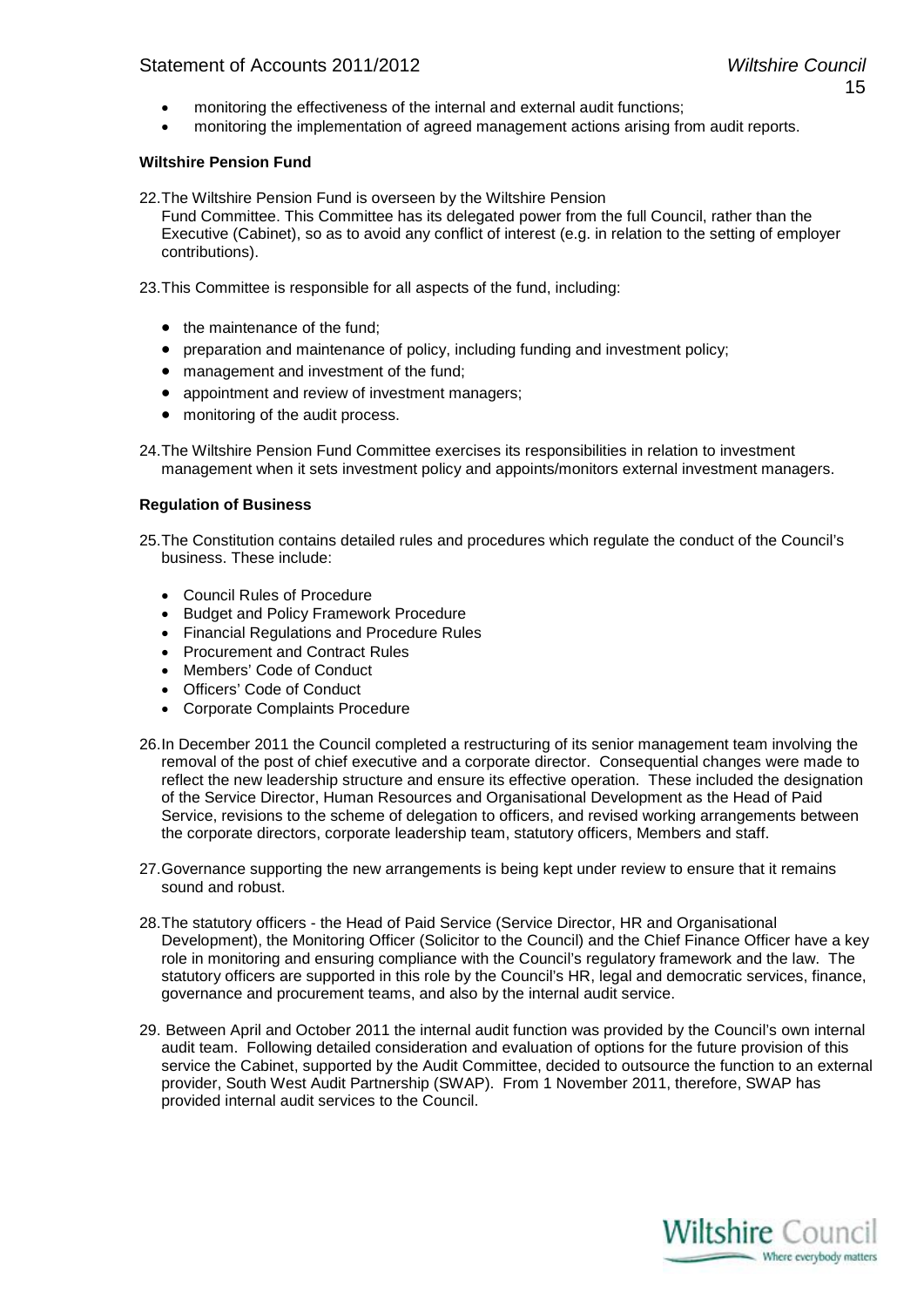16

30.The following bodies have an important role in ensuring compliance:

- Audit Committee
- Overview and Scrutiny Committees and Task Groups
- Standards Committee
- Internal Audit (this function was provided in-house until 1 November 2011 after which it has been provided externally by SWAP)
- External Audit and Inspection Agencies.
- 31.The Council has established a Governance Assurance Group whose membership is composed of senior officers with lead responsibility for key areas of governance and assurance, together with an elected member who is the vice-chair of the Audit Committee, and a member of the Standards Committee. Other officers and members attend by invitation to provide the Group with information about issues on which it is seeking assurance. Officers can also bring any concerns about the Council's governance arrangements forward to the Group for consideration.
- 32.The Governance Assurance Group meets monthly and has a forward work plan. It is responsible for gathering evidence for and drafting the Annual Governance Statement. It identifies any potential significant governance issues throughout the year, and seeks assurance on the effectiveness of measures to address these. It has a key role in promoting and supporting sound governance across the organisation and reports as required to the Corporate Leadership Team. [2](#page-15-0)

#### **Management of Resources, Performance and Risk**

#### *Financial management*

30.Financial management and reporting is facilitated by:

- Regular reports to Cabinet on the Council's Revenue Budget and Capital Programme;
- Regular review by the Corporate Leadership Team;
- Bi-monthly consideration of these reports by the Budget and Performance Task Group;
- Budget monitoring by Service Managers;
- Compliance with the Council's Budgetary and Policy Framework, Financial Regulations and Financial Procedure Rules;
- Compliance with external requirements, standards and guidance;
- Publication of Statement of Accounts;
- Overseeing role of the Audit Committee.
- 31.The Council's financial management arrangements are consistent with the governance requirements of the CIPFA Statement on the Role of the Chief Financial Officer in Local Government, issued in 2010.

#### *Performance and Risk Management Reporting*

32.The Council's Business Plan sets out how the Council will:

- Protect our most vulnerable citizens by investing in their services;
- Invest in the future of Wiltshire by enhancing key service areas;
- Keep the council tax low;
- Make savings to cover the cut in government funding and projected investments.
- 33.It also identifies the benefits and outcomes to be delivered over the next four years. These are supported by corresponding programmes and measures, with clear responsibilities for delivery. A new 'scorecard' approach has been introduced to report progress on the Business Plan.

<span id="page-15-0"></span> $2$  The Corporate Leadership Team comprises the Corporate Directors, Chief Finance Officer / Section 151 Officer, Solicitor to the Council / Monitoring Officer, Head of Paid Service / Service Director HR and Organisational Development and the Service Director Communications

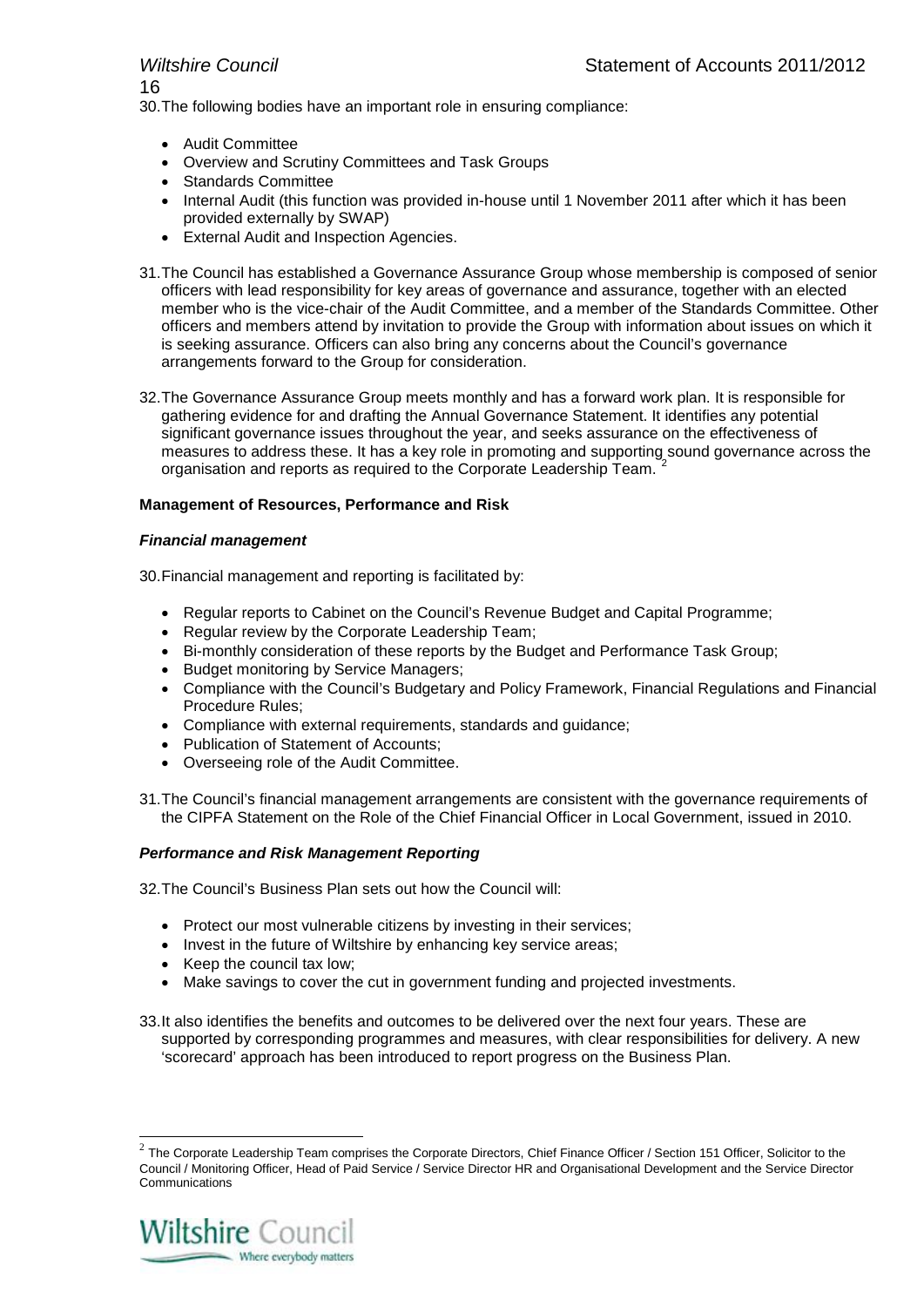- 17
- 34.The Risk Management Strategy is being reviewed to ensure that risk management arrangements remain appropriate and opportunities and threats are identified and managed to help achieve the Council's priorities.
- 35.Reports which cover the significant corporate risks are submitted to the Corporate Leadership Team on a quarterly basis and to the Audit Committee six monthly.
- 36.The Council's Business Continuity Policy provides a framework to maintain and develop business continuity arrangements at both corporate and service levels. It sets out the responsibilities of different management levels and groups as part of this process.

#### **Internal Audit**

37.The main role of Internal Audit is to provide an independent and objective opinion on the Council's control environment.

38.Internal Audit has the following additional responsibilities:

- providing support to the Chief Finance Officer in meeting his responsibilities under Section 151 of the Local Government Act 1972, to make arrangements for the proper administration of the Council's financial affairs;
- investigating any allegations of fraud, corruption or impropriety;
- advising on the internal control implications of proposed new systems and procedures.
- 39.The annual Internal Audit Plan is based on an assessment of risk areas, using the most up to date sources of risk information, in particular the Council's Corporate and Service Risk Registers. The Plan is agreed with Corporate Directors and Service Directors, and presented to the Audit Committee for approval. The Committee receives reports of progress against the plan throughout the year. The Internal Audit Annual Report summarises the results and conclusions of the audit work throughout the year, and provides an audit opinion on the internal control environment for the Council as a whole.

#### **External Audit and Inspections**

40.The Council is subject to audit by its external auditors, KPMG LLP, specifically in relation to the Council's financial statements and achievement of value for money (VFM). It is also subject to reviews by external inspection agencies, OFSTED, and the Care Quality Commission (CQC). The outcomes of external audit work and inspections are used to help strengthen and improve the Council's internal control environment and help secure continuous improvement.

#### **Directors Assurance Statements**

41.Service directors' assurance statements have been reviewed by the Governance Assurance Group. Any significant governance issues identified are included in Section E.

#### **Monitoring Officer**

42. The Monitoring Officer has not made any adverse findings in the course of the exercise of his statutory responsibilities.

#### **D. Review of Effectiveness**

43.The Council has responsibility for conducting, at least annually, a review of the effectiveness of its governance framework, including the system of internal control. The review of effectiveness is informed by the work of the executive managers within the Council who have responsibility for the development and maintenance of the governance environment, the Council's internal audit function, and also by reports of external auditors and other review agencies and inspectorates.

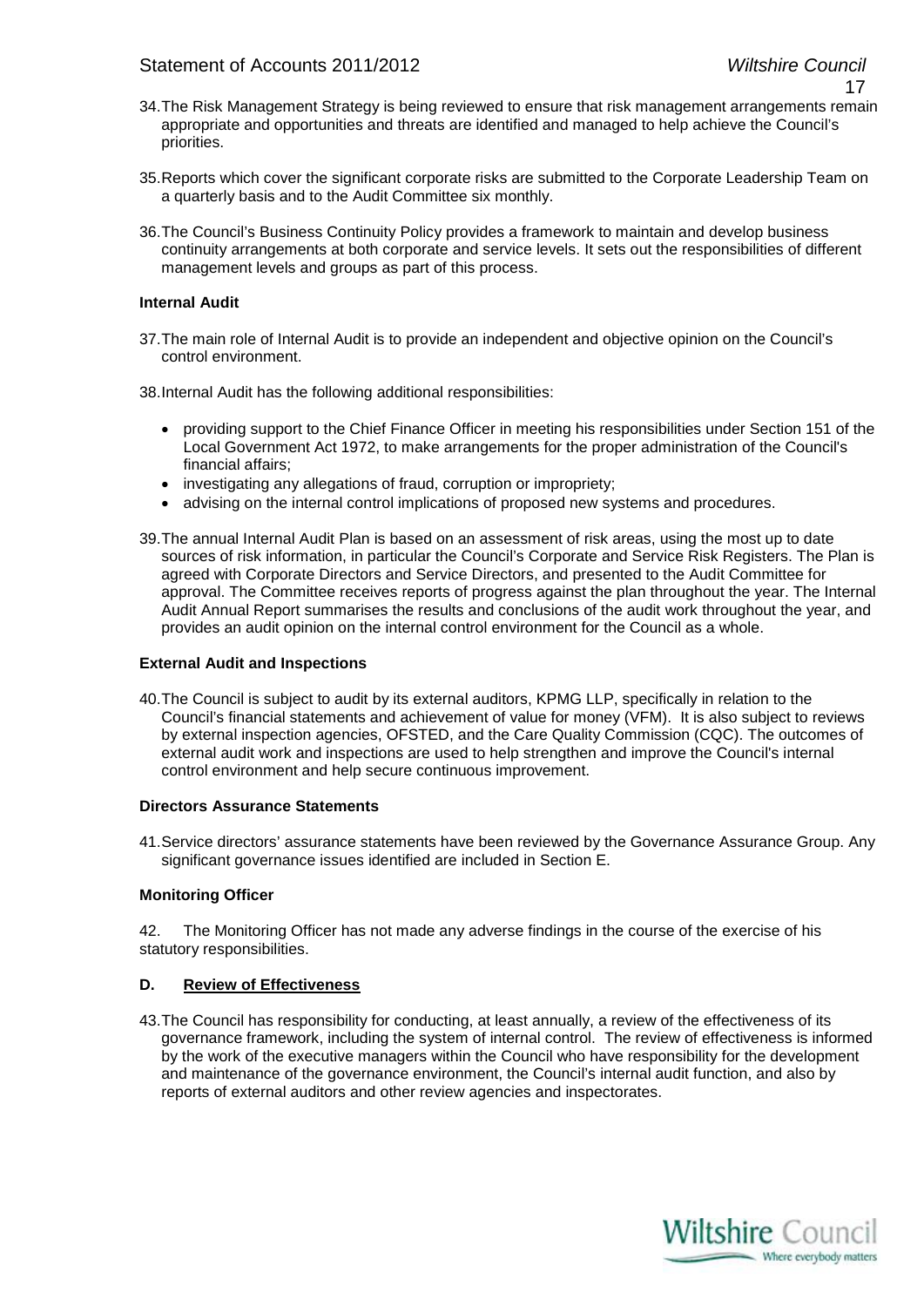- 44.The key principles of corporate governance are set out in the Council's Code of Corporate Governance as follows:
	- Focusing on the purpose of the Council and on outcomes for the community, creating and implementing a vision for the local area;
	- Engaging with local people and other stakeholders to ensure robust public accountability;
	- Ensuring that members and officers work together to achieve a common purpose with clearly defined functions and roles;
	- Promoting high standards of conduct and behaviour, and establishing and articulating the Council's values to members, staff, the public and other stakeholders;
	- Taking informed, risk based and transparent decisions which are subject to effective scrutiny; and
	- Developing the capacity of members and officers to be effective in their roles.
- 45.The effectiveness of the Council's assurance framework and system of internal control is assessed against these six principles.

#### **Focus on the purpose of the Council and on outcomes for the community, creating and implementing a vision for the local area**

- 46.The Council's vision and goals are set out in its Business Plan 2011-2015. This is consistent with the long term priorities that are set out in the Community Plan 2011-2026.
- 47.The Community Plan (our sustainable community strategy) was developed with partners during 2010/11 and approved by the Council on 17 May 2011. It gives partner organisations a set of general principles to check their plans against. It has three long term priorities:
	- Creating an economy that is fit for the future;
	- Reducing disadvantage and inequalities;
	- Tackling the causes and effects of climate change.

#### **Engaging with local people and other stakeholders to ensure robust public accountability**

- 48.The Council has taken steps to make its purpose and responsibilities clear to staff and the community it serves. These have included:
	- Regular staff briefings by the Leader and Corporate Directors and involvement in the corporate induction process.
	- Communication channels, including the Council's website and Intranet, Team Wire and Elected Wire (an on-line briefing for staff and councillors respectively), Your Wiltshire residents magazine, delivered to all households in Wiltshire and providing information about Council services, how to get involved, and information from partner agencies. The Council also arranges face-to-face events, including road shows, area boards, contact centres, customer forums and exhibitions.
- 49.The ongoing development of area boards has played a key role in ensuring robust public accountability and engagement with more than 10,000 people attending area board meetings over the past year. Over 600 local issues have been resolved and over £1.4m has been allocated to support local projects by the Boards, generating in excess of £3 million of external funding and investment in our communities.
- 50.The governance arrangements for the area boards is set out in the Council's Constitution.
- 51. The Leader undertook a review of the operation of area boards in 2010, involving consultation with councillors, parish councillors, officers, partners and the general public. The review highlighted a number of actions to be taken to develop area boards, and in particular to:
	- ensure that a representative cross section of the community is engaged at a local level changes have since been introduced to ensure that the Boards and the Council are focusing on the needs of those people who either cannot or who rarely attend Area Board meetings. This has included the launch of the Wiltshire Voices programme, the Joint Strategic Assessment profiling, online blog sites

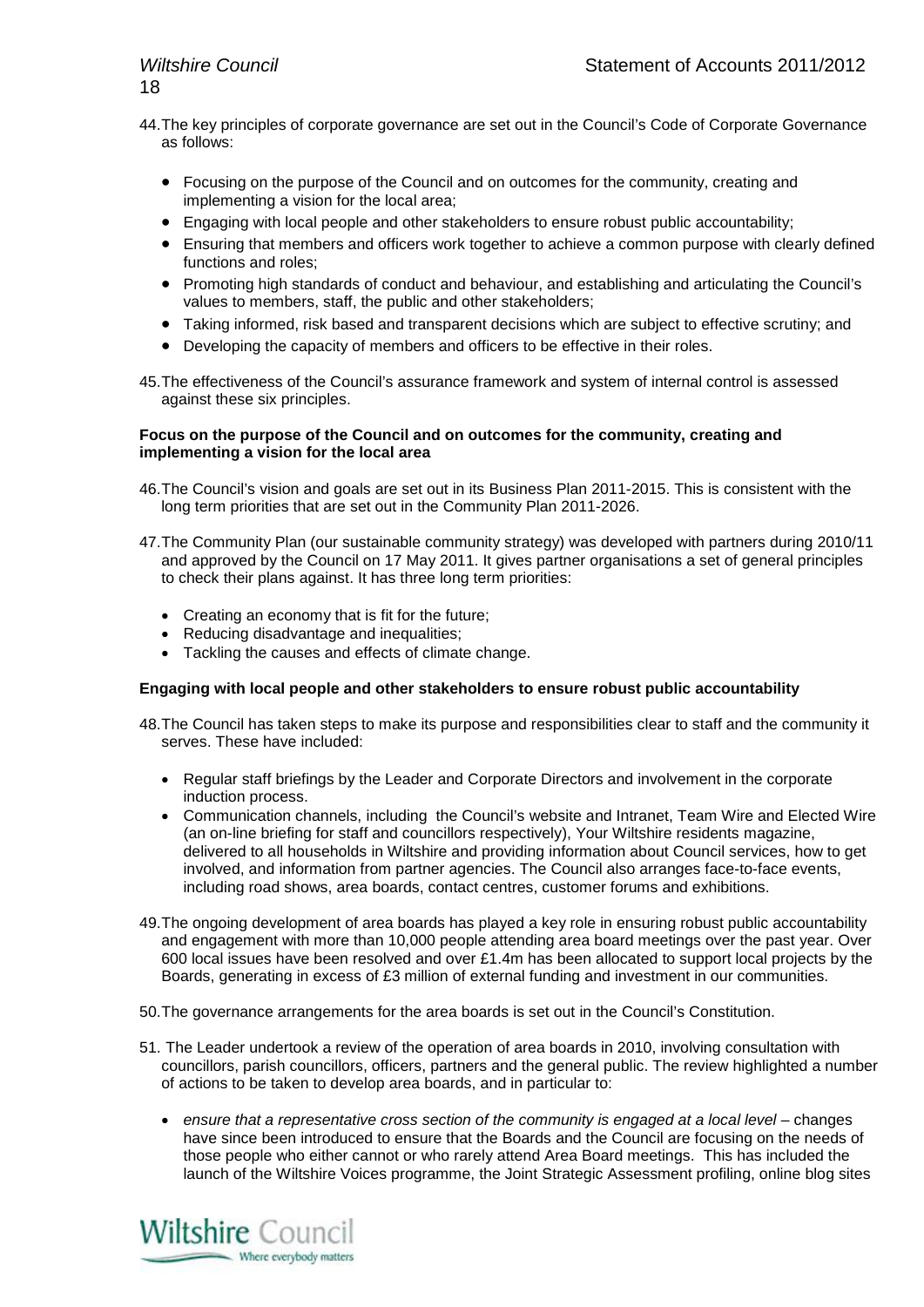and increased use of social networking to involve and engage local people.

- *enhance the area boards' decision making role –* over the last year more functions have been delegated to the Area Boards - most notably additional highways functions. Place based budget pilots and campus developments will increase this further during 2012, with further devolution promised in the Council's Localism Programme.
- *clarify and promote the role of the community area partnerships* the introduction of community area Joint Strategic Assessments have reinforced role of the Community Area Partnerships and community-led planning which has improved the collaborative relationship with the Area Boards.
- *raise public awareness of the area boards* the introduction of community area network news letters and e-bulletins have helped increase awareness of Area Boards activities and this in turn has helped improve public satisfaction with the Boards.
- *recognise and enhance the role of parishes within the area board framework* parish councils are now seen as the most local level of Wiltshire's area governance arrangements with increased devolution of consultation to parish level and a change in the way in which issues are managed.
- 52.A further review was undertaken in 2011 which revealed a 12% increase in public satisfaction with the Area Boards. Each Area Board was provided with its results with a best practice checklist to encourage further improvements. The survey and self assessment will now be repeated annually.
- 53.In 2011 the Area Boards' processes were the subject of internal audit review and no significant areas of risk were found. The recommendations arising from the review were addressed during the year.
- 54.During 2011/12 a number of council assets were transferred to parish councils and other community groups. The Council has reviewed its policy for the transfer of assets and renewed its commitment in this area.

#### **Ensuring that councillors and officers work together to achieve a common purpose with clearly defined functions and roles**

55.The Constitution sets out clearly the roles and responsibilities of Councillors and Officers in the decision making process. This includes schemes of delegation which are currently under review as part of the ongoing review of the Constitution.

56.The Council has adopted a Councillor and Officer Relations Protocol which:

- outlines the essential elements of the relationship between councillors and officers;
- promotes the highest standards of conduct;
- clarifies roles and responsibilities;
- ensures consistency with the law, codes of conduct and the Council's values and practices; and
- identifies ways of dealing with concerns by councillors or officers.

This Protocol will be reviewed to ensure that it is consistent with the new Code of Conduct for Members, which came into effect on 1 July 2012.

#### **Promoting high standards of conduct and behaviour, and establishing and articulating the authority's values to members, staff, the public and other stakeholders**

57.All staff are required to meet high standards of ethical conduct under the Officers' Code of Conduct.

- 58.The Officers' Code of Conduct was significantly strengthened by the introduction in the Spring of 2012 of the Behaviours Framework. This framework clearly articulates the behaviours expected of Council Officers, and forms an integral part of the Council's recruitment and performance management procedures.
- 59.The Council adopted a new code of conduct for Councillors and arrangements for dealing with member misconduct complaints under the requirements of the Localism Act 2011 which came into effect on 1 July 2012.

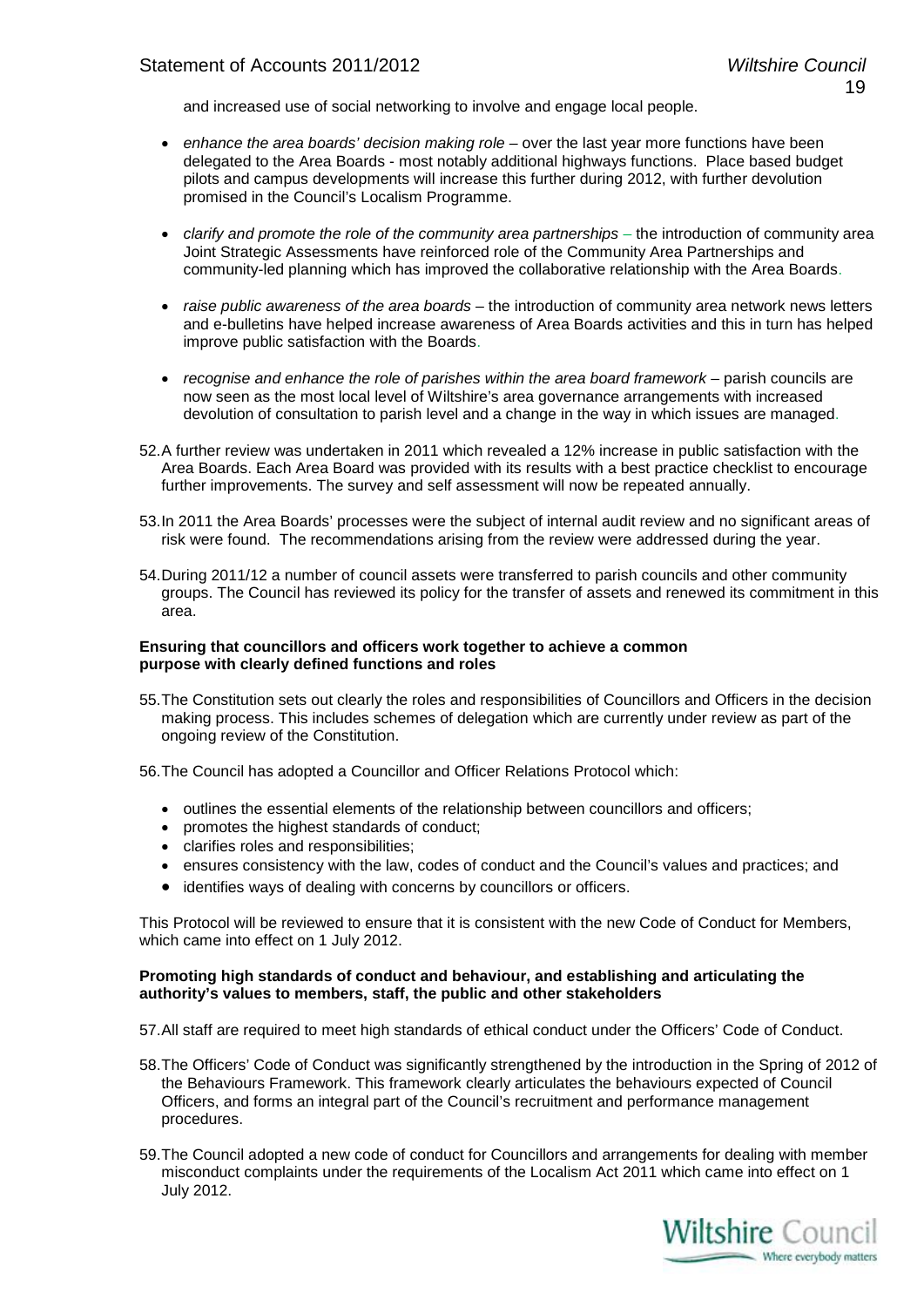- 60.The Council has a Whistle Blowing Policy and an Anti-Fraud and Corruption Policy which were updated in 2010. It has also introduced an Anti - Money Laundering Policy. The Standards Committee receives an annual report on the effectiveness of the whistle blowing policy. The Audit Committee has responsibility for monitoring the implementation of the Anti Fraud and Corruption Policy and Strategy and the Anti Money Laundering Policy. The Head of Governance and Internal Audit have reviewed the Council's internal controls in the light of the Bribery Act 2010, and are satisfied that the Council's current policies and procedures satisfy the requirements of that legislation. However, it is intended to conduct a further review with the intention of consolidating its policies on fraud and corruption, money laundering and bribery.
- 61.The Council's Governance Service is responsible for customer complaints, access to information legislation, operation of the agreed arrangements under the new standards regime, and the promotion of good governance within the Council and with key partners, including the town and parish councils of Wiltshire. This helps to ensure that robust governance arrangements are supported across the Council.
- 62.The Council is developing a culture that reflects a modern, new organisation that embraces change, treats everybody fairly and values diversity. To this end it has agreed the following core values:
	- Placing its customers first;
	- Strengthening its communities;
	- Adopting a 'can-do' approach in everything it does.
- 63.The Council's Standards Committee has played an important role in overseeing and promoting ethical governance throughout the Council. Further information on its work is contained in its Annual Report for 2011-12. In particular, the Committee has played an active role in ensuring that the Council has in place arrangements to promote and maintain high standards of conduct under the new standards regime introduced by the Localism Act 2011.

#### *Internal Audit*

- 64.Internal Audit represents an important element of the Council's internal control environment, and to be effective it must work in accordance with the Code of Practice for Internal Audit in Local Government, which lays down the mandatory professional standards for the internal audit of local authorities.
- 65. In reviewing the effectiveness of the Council's internal audit arrangements the Council's external auditors, KPMG LLP, identified that the outsourcing of this function to SWAP inevitably had an impact on Internal Audit during the year, but despite this they found that Internal Audit generally complied with the Code of Practice for Internal Audit in Local Government.
- 66.The Internal Audit Annual Report and Opinion 2011-12 summarises the results and conclusions of the audit work throughout the year, and provides an independent audit opinion on the internal control environment for the Council as a whole.
- 67.The levels of assurance obtained from the range of audits completed during the year has led Internal Audit to the overall audit opinion that for 2011-12 it is able to give reasonable assurance, as defined by SWAP, on the adequacy and effective operation of the Council's overall control environment. KPMG LLP's interim audit report 2011/12 supports this in its finding that the Council's organisational control environment is effective overall.
- 68.The response of management throughout the Council to the results of audit work has continued to be positive and constructive, and appropriate action is being taken to manage the risks identified in audit reports. Progress on the implementation of agreed management actions is reported regularly to the Audit Committee.
- 69.Following a recommendation from the Audit Committee, Internal Audit reports and recommendations for management action are received by the relevant Cabinet Members.

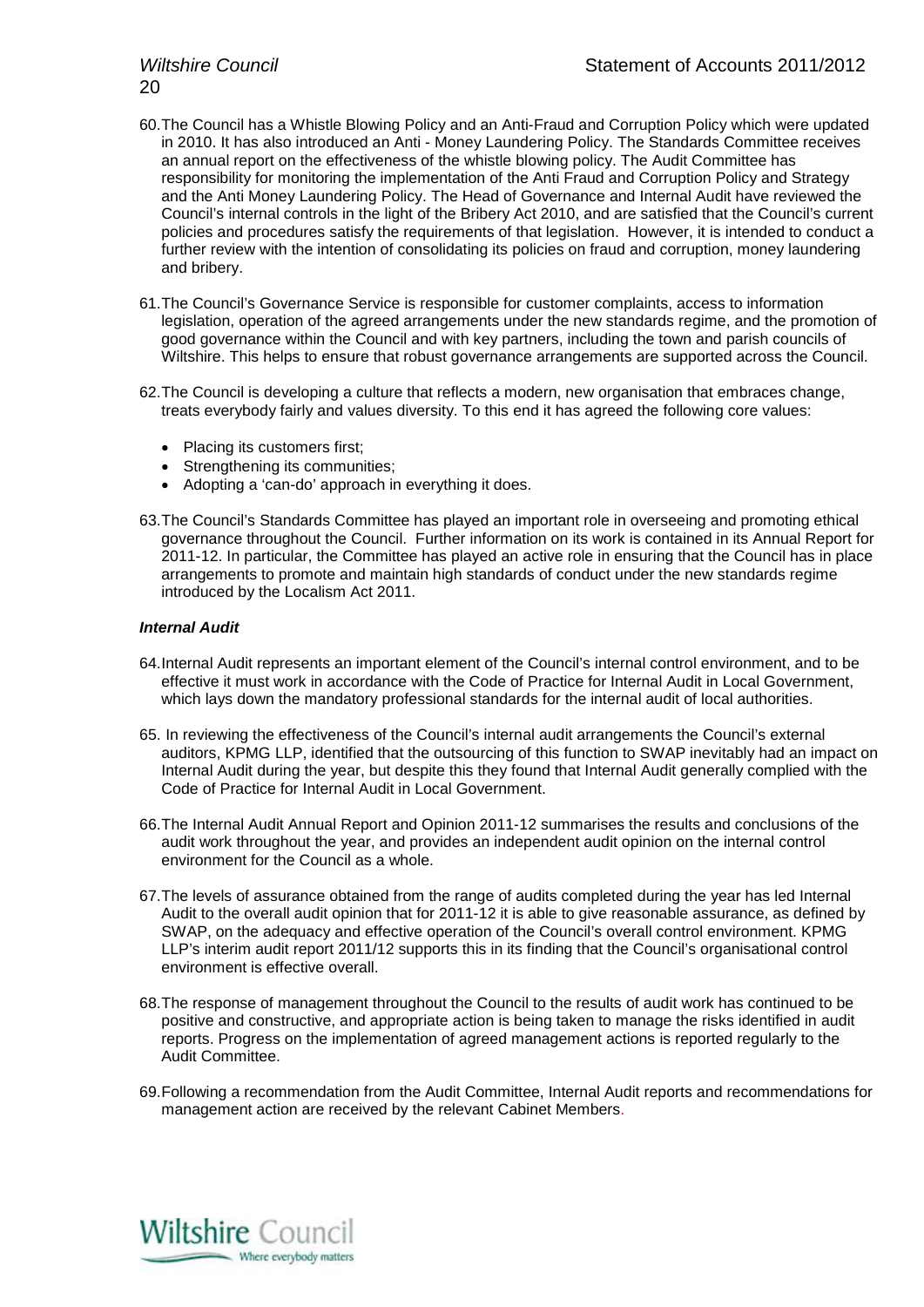#### **External Audit**

70.The latest report to those charged with governance, issued by KPMG LLP in respect of Wiltshire Council for 2010/2011, was presented to the Audit Committee in September 2011. The Letter summarised the key issues arising from the audit of Wiltshire Council for the year ended 31 March 2011 and an assessment of the Council's arrangements to secure value for money in its use of resources.

71.The letter highlighted the key message as follows:

- KPMG LLP issued an unqualified opinion on the accounts.
- The Council had addressed critical accounting matters appropriately. This included the implementation of International Financial Reporting Standards (IFRS).
- A number of adjustments to the draft financial statements were identified. However, these were all classification errors and as such had no impact on the overall reported financial position or performance. They concluded that this result demonstrates the high level of care and resource that the finance team put into preparing the financial statements and the working papers for audit.
- KPMG LLP also confirmed that the quality of the accounts and the supporting working papers provided to them was excellent. Officers dealt efficiently with audit queries and the audit process was completed to the planned timescales. It was noted that this was achieved whilst coping with the department restructuring and the transition to IFRS which resulted in a significant amount of additional work for KPMG LLP and Finance staff.
- KPMG LLP concluded that the Council had made proper arrangements to secure economy, efficiency and effectiveness in its use of resources.

72.KPMG LLP's report to those charged with governance for 2011/12 will be tabled at the meeting of the Audit Committee on 7 September 2012. No significant issues are raised.

#### **Taking informed, risk based and transparent decisions which are subject to effective scrutiny**

- 73.Cabinet Members and Officers exercising delegated powers are required to take decisions in accordance with their respective schemes of delegation. The Leader's protocol for decision-making by Cabinet Members ensures transparency by requiring publication of the intention to make a decision on 5 clear days' notice and the final decision.
- 74.Risk assessment forms an integral part of management reporting supporting the decision making process.
- 75.The Council has re-written Section 11 of the Constitution, now called the Procurement and Contract Rules. These new rules introduce an improved approach to planning and delivering procurement related expenditure. Specific responsibilities have been given to Service Directors to create and present a 12 month (minimum) plan identifying where procurement activity will take place within their respective Service Areas. To govern the activity and capture the resulting benefits the Corporate Procurement and Commissioning Board has been established with a new membership and Terms of Reference. The Board is chaired by the Service Director for Finance (also Section 151Officer) and is attended by the Cabinet Member for Procurement, a Corporate Director, the Solicitor to the Council, the Head of Procurement, and the relevant Service Directors.
- 76.The new approach to procurement governance will create a check and challenge system and be a powerful and effective means of identifying procurement decision-makers and holding them to account. It will also ensure legal and process compliance, and introduce renewed focus on delivering value for money. The procurement operation is focusing on optimising supply side benefits and constructively managing demand through the Procurement and Commissioning Board.
- 77.The Partnership Protocol and Register, now in operation for one year, captures the Council's partnerships arrangements. At present there are 51 identified partnerships in operation. Each partnership has an identified owner within the Council and has been reviewed to identify the risk status. The details of each partnership are available via the electronic Partnerships Register on the Council's intranet. These arrangements are being reviewed to ensure that all partnerships are appropriately captured on the register.

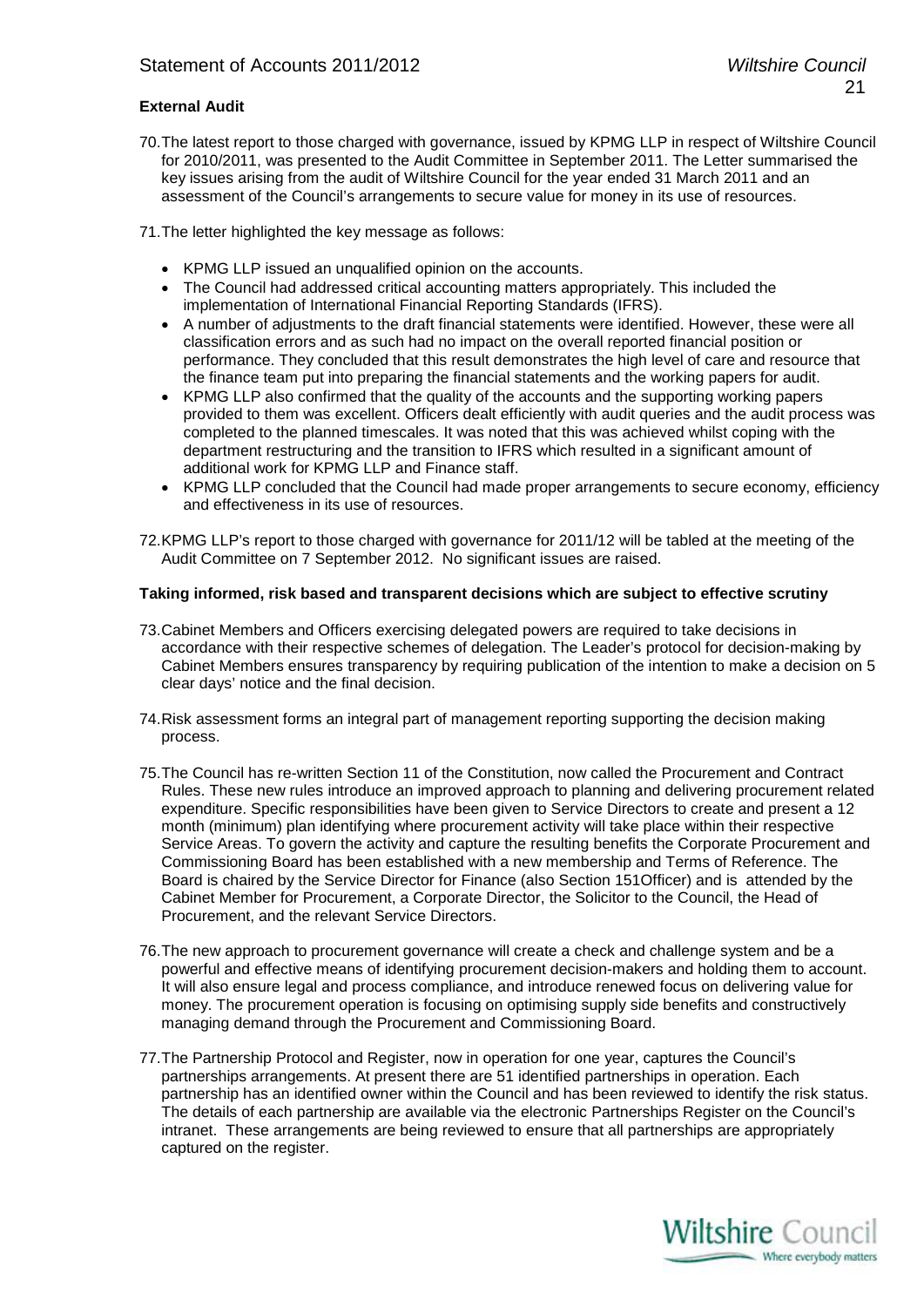- 78.Work of the Council's Overview and Scrutiny Select Committees, task groups and associated activities have focused on:
	- Supporting/challenging the delivery of one council benefits and efficiencies, service redesign, harmonisation and transformation;
	- Monitoring the performance of the Council's major service providers including external contractors and partners;
	- Reviewing the implementation of major corporate projects;
	- Monitoring the Council's (and its statutory partners) performance against targets;
	- Engaging in the Council's budget setting process and budget monitoring;
	- Engaging in the development of the Council's Business Plan;
	- Initiating reviews into matters of local concern relating to service delivery and contributing to the development and review of policy.
- 79.In May 2012 the Council agreed revised arrangements for its overview and scrutiny function to increase its effectiveness by providing greater consistency of approach across the function, delivering a single work programme based on the Council's priorities, and encouraging increased councillor engagement.
- 80. The work undertaken by the Audit Committee this year has included:
	- review and approval of the Annual Governance Statement and Statement of Accounts for 2010/11;
	- review of the work and findings of Internal Audit, including the Annual Report and audit opinion on the control environment;
	- approval of the provision of Internal Audit services through SWAP with effect from 1 November 2011;
	- review of the Council's risk management arrangements;
	- review of the work and findings of external audit, including the Annual Audit Letter and Report to Those Charged with Governance.
- 81.Risks are identified and monitored by services departments. Significant risks are identified and reviewed on a regular basis by the Corporate Risk Management Group. Reports are issued on the significant risk areas through the Council's reporting arrangements. Training on Risk Management is delivered to Members annually, including the development of specific training for staff involved in risk arrangements as a result of their work.
- 82.The risks associated with major projects are managed through project management arrangements with regular reporting to the relevant boards and member bodies.
- 83.Work in respect of the Council's Business Continuity Management processes have continued and the quality of data collected through business impact analysis (BIA) has improved overall.
- 84.Since November 2011 the council has experienced a series of actual and potential disruptions to its services, such as the threatened fuel strike and adverse weather conditions, and these have been used to further strengthen business continuity arrangements. Aspects of the corporate business continuity management were successfully invoked as a precautionary measure, with the formation of a tactical and strategic group and regular situation reports to CLT and Cabinet.
- 85.Public protection is currently undergoing a systems thinking review and business continuity will be the pilot for emergency planning. In addition, the corporate business continuity policy will undergo an indepth review to assess how business continuity management structures have performed and to keep the policy in line with the leaner council structures.
- 86.The Council's Business Plan sets out how the Council will manage the risks and challenges arising from the reduction in government funding and the substantial changes in the way local government is organised.

#### **Developing the capacity of councillors and officers to be effective in their roles**

87.The Council is committed to the ongoing development of its Councillors and recognises the importance of building up their capacity and effectiveness.

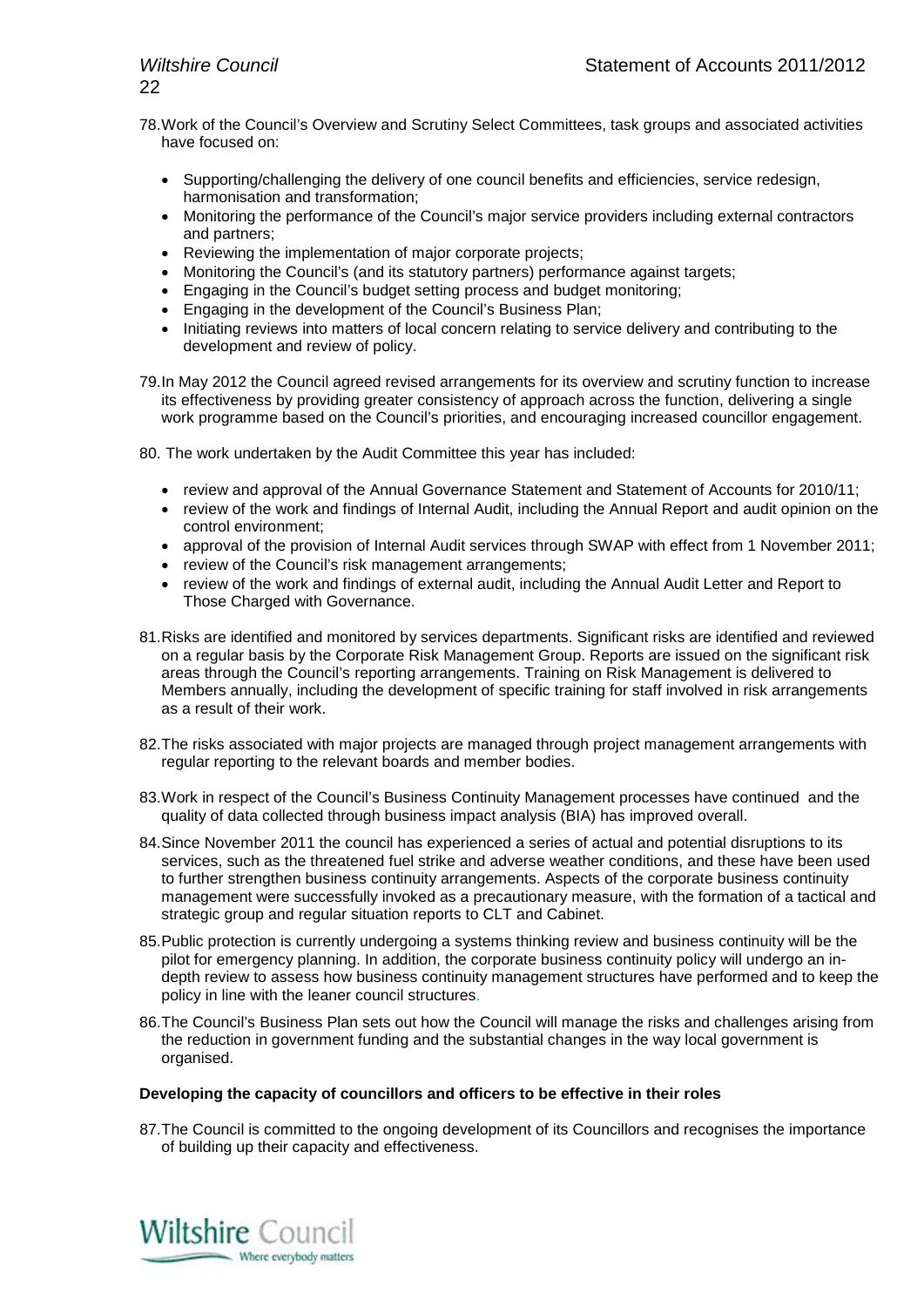88.The Council's Councillor Development Policy:

- Establishes Councillors' individual training needs and protocols and allocates budget according to the Council's priorities;
- Ensures equality of access to funds and training events;
- Evaluates the effectiveness of councillor development annually to inform the allocation of funding for future years.
- 89.A cross party Councillor Development Group meets every eight weeks to discuss ideas on councillor development to equip councillors with the skills and knowledge they need to perform their role, encourage greater involvement in local democracy, and monitor the budget.
- 90.Wiltshire Council was externally assessed by South West Councils on 9 August 2011 and was subsequently awarded Charter Status for Councillor Development. This is recognition that the Council has achieved best practice in the way it provides learning and development opportunities for its elected councillors. The accreditation lasts for three years. The Council hopes to apply for Charter Plus Status after the new Council has been elected in 2013.
- 91.A Comprehensive Councillor Development Programme has been produced covering a range of topics from community leadership to ICT skills. This links in with the corporate aims and values of the Council and also anticipates the new challenges that will be faced by councillors in relation to localism. As part of this work a level 5 qualification (degree level), in leadership and management, was developed and a number of councillors successfully achieved their certificates.
- 92.Councillors are encouraged to complete a training needs assessment form each year and are also offered a one to one meeting with a learning and development professional. The training needs highlighted by this process are taken into account when producing the development programme to ensure that it is councillor led.
- 93.A refreshed People Strategy is being developed to support delivery of the business plan, embed the behaviours framework and develop the culture of the council. An action plan will support the delivery of the People Strategy, which is critical to enabling the Council to create the capacity it needs to work in different ways and successfully meet current and future challenges.

94.Key priorities include:

- Corporate and service workforce planning framework the organisational wide workforce plan is critical in identifying the people resources required now and in the future to deliver the priorities identified in the business plan;
- Review of terms and conditions of employment and reward schemes to deliver savings and to ensure that the Council's terms and conditions enable it to compete effectively in the labour market and support retention of the key knowledge and skills required to deliver services;
- Review and refresh of HR policies and procedures that support good people management practices and enable effective deployment of policies and procedures by managers and employees;
- Development and maintenance of self service tools and information (HR Direct) for managers and employees to improve the delivery of HR services, enable effective deployment of HR policies and procedures and develop effective people management capacity;
- Delivery of a performance management framework, including a refreshed electronic appraisal which incorporates the new Council values and behaviours, as well as the development of a framework of performance management tools for managers;
- Leadership and management development programmes of development ongoing. A review and refresh of all management development programmes is taking place to ensure the content incorporates the new Council values and behaviours;
- Councillor development a programme has been developed with and for elected members;
- A business focused blended learning programme of employee learning which will include the changing capability requirements e.g. commissioning and partnership skills;
- Continue to deliver an employee assistance programme in partnership with Job Centre Plus, independent financial advisers and occupational health for managers and staff who are at risk of redundancy as part of service reviews and operational restructuring.

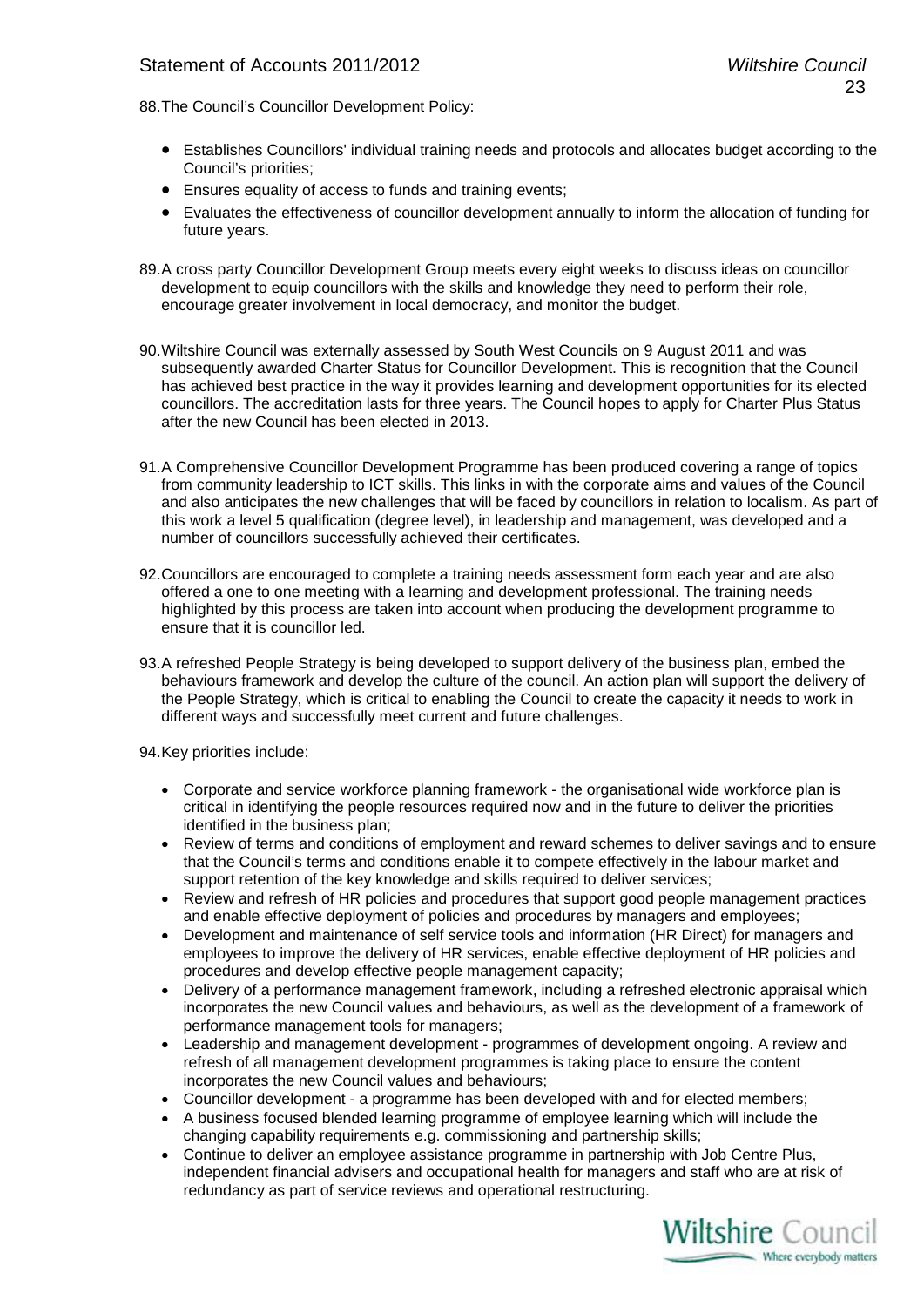#### **IT Control Environment**

95.The Council's external auditors, in their Interim Audit Report 2011-12, recognise that improvements have been made in the IT control environment, particularly in relation to the SAP system, but identified a number of areas for further improvement. These have been given a high level of priority and, so far as the Council is concerned, have been addressed. The actions taken by the Council will be reported to the meeting of the Audit Committee on 19 September 2012.

#### **Housing Landlord Service Improvement Plan**

96.Wiltshire Council's housing services are engaged in a range of improvement projects which will modernise the services and address the issues raised in recent audits. The improvements include:

- New maintenance and repairs contracts reflecting the self financing model;
- An Asset Management Strategy and Business Plan;
- A new IT system design with improved work flows;
- A restructure of the Housing Management function;
- Improved tenancy engagement and participation.

97.This work will start to deliver real improvement in the autumn of 2012. The programme of work is governed by a programme board which considers all risks and issues at its fortnightly meeting.

#### **Governance Arrangements for Dealing with Complaints Involving Third Parties**

98.The Council is undertaking a review of its complaints arrangements following a restructure of this function in the first part of this year. This will include a review of its arrangements for dealing with complaints involving third parties.

#### **Police and Crime Panel**

99.Work is underway to meet the requirement of the Police and Social Responsibility Act 2011 to appoint a Police and Crime Panel, as a joint committee with Swindon Borough Council. The role of the Panel will be to hold the directly elected Police and Crime Commissioner to account for the effective policing of the force area from November 2012.

#### **E) Significant Governance Issues**

100*.* The following have been identified as significant governance issues:

#### **Transfer of Public Health Functions**

Wiltshire Council and NHS Wiltshire are preparing for the transfer of public health functions to the council in April 2013 under the Health and Social Care Act 2012. This may be regarded as a significant governance issue due to the nature and complexity of the proposed transfer and the steps that need to be taken in order to ensure a smooth transition. An integrated Transition Board has been set up to oversee the activities of the transition project and sub-groups. The Transition Group is chaired by the Council member for Public Health and Protection Services and comprises o f members from both the PCT and the council, representing the various sub-groups.

The council has established a shadow Health and Well-being Board in anticipation of the statutory requirement to have a Board in place in April 2013. The Board will be a committee of the council and will have a strategic leadership role in promoting integrated working between the council and the NHS, and in relation to public health services. It will be the key partnership and focal point for strategic decision making about the health and well-being needs of the local community.

Risks associated with the transition are reported to the Transition Board and to the Council and NHS Wiltshire where necessary.

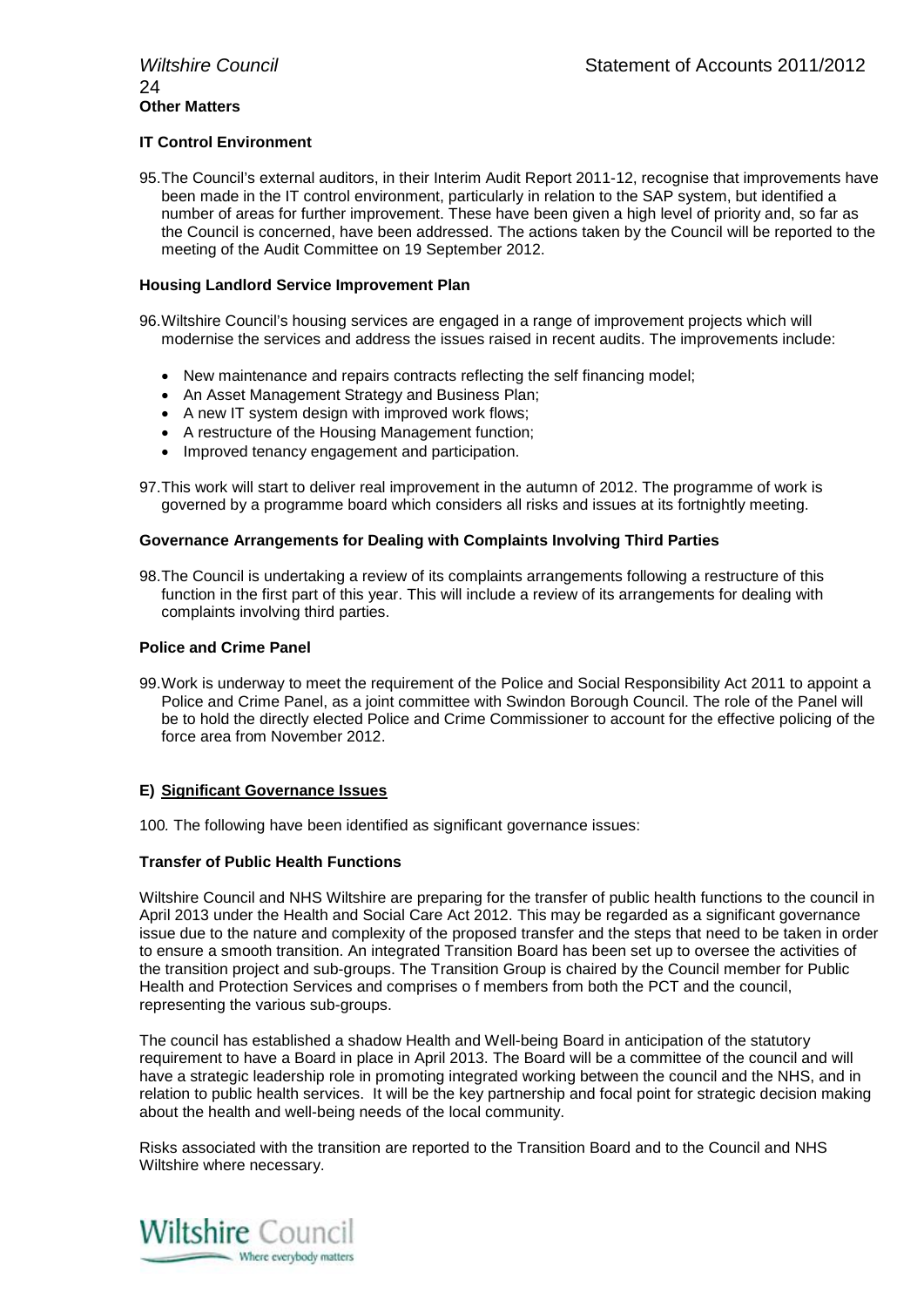#### **Safeguarding and Looked after Children Services**

In March 2012 Ofsted carried out an inspection of Wiltshire's safeguarding and looked after children services. Their report, published on 24 April 2012, found:

- the overall effectiveness of safeguarding services is inadequate;
- wider safeguarding provision is effective and in a number of instances there is evidence of good and outstanding practice;
- the capacity for improvement is adequate.
- political and managerial ambition and prioritisation across the partnership are at least adequate and provide a clear direction of travel. There is a strongly evidenced commitment from all partners to ensure that the well-being and safety of children and young people are central to service planning and delivery.
- Services for children and young people who have learning difficulties and those who are disabled have been transformed over the past 18 months and are good with some outstanding features.

The inspectors reported that as soon as the issues were raised with the children and young people identified were re-assessed and appropriately protected. A detailed improvement plan was drafted and shared with inspectors before they left. This plan has subsequently been developed following receipt of the inspection report.

The immediate actions as set out in the inspection report and the improvement plan are either well underway or have been completed. An Improvement Board has been set up and has met a number of times to review progress. The terms of reference for this board and its role have been agreed. Its key purpose is to oversee, challenge and support the delivery of improvement. Membership is at senior level and includes representatives from the Council, health services and police and the chair of the newly established Safeguarding Children and Young People's Scrutiny Task Group. An independent chair has been appointed. A multi-agency operational group, will support the board to ensure that the improvements are delivered.

An external audit of all child protection cases, open cases held within the Referral and Assessment team, and cases where children have returned home following accommodation by the Council, was undertaken in June 2012 and action has been taken in response to any identified issues. Additional management capacity is in place and quality assurance processes have been strengthened. Staff and managers are regularly updated and invited to attend development sessions.

The Department for Education has confirmed that the Council's actions to date have been timely and appropriate and the inspectors stated that the Council is committed, within challenging budget reductions, to protecting its front line services.

#### **Implementation of the Transformation Programme**

The Council's Business Plan is ambitious and involves major transformational change to enable the Council to meet the significant challenges that it is facing and deliver its vision to create stronger and more resilient communities.

The Transformation Programme covers a wide range of activities, including:

- Systems thinking service reviews across all services within the council to find leaner ways of working and to ensure that the right service is offered in the right way from the customer's perspective;
- Working with partners in the community, such as police, fire service and GPs to use buildings and resources in a more efficient way to share the way services are offered;
- Rationalising the council's assets to ensure that they are fit for purpose, sustainable, and provide better value for money. This includes the campus development programme where the council is investing in modern and sustainable local community facilities designed by the local communities in each community area;
- Reviewing ICT hardware, software and processes to ensure that they are fit for purpose and enable the efficient and effective delivery of the council's services.

The council has established a corporate programme office to support the delivery of a single, coordinated programme of transformation for all projects within the Business Plan, creating one consistent approach to project management across the council.

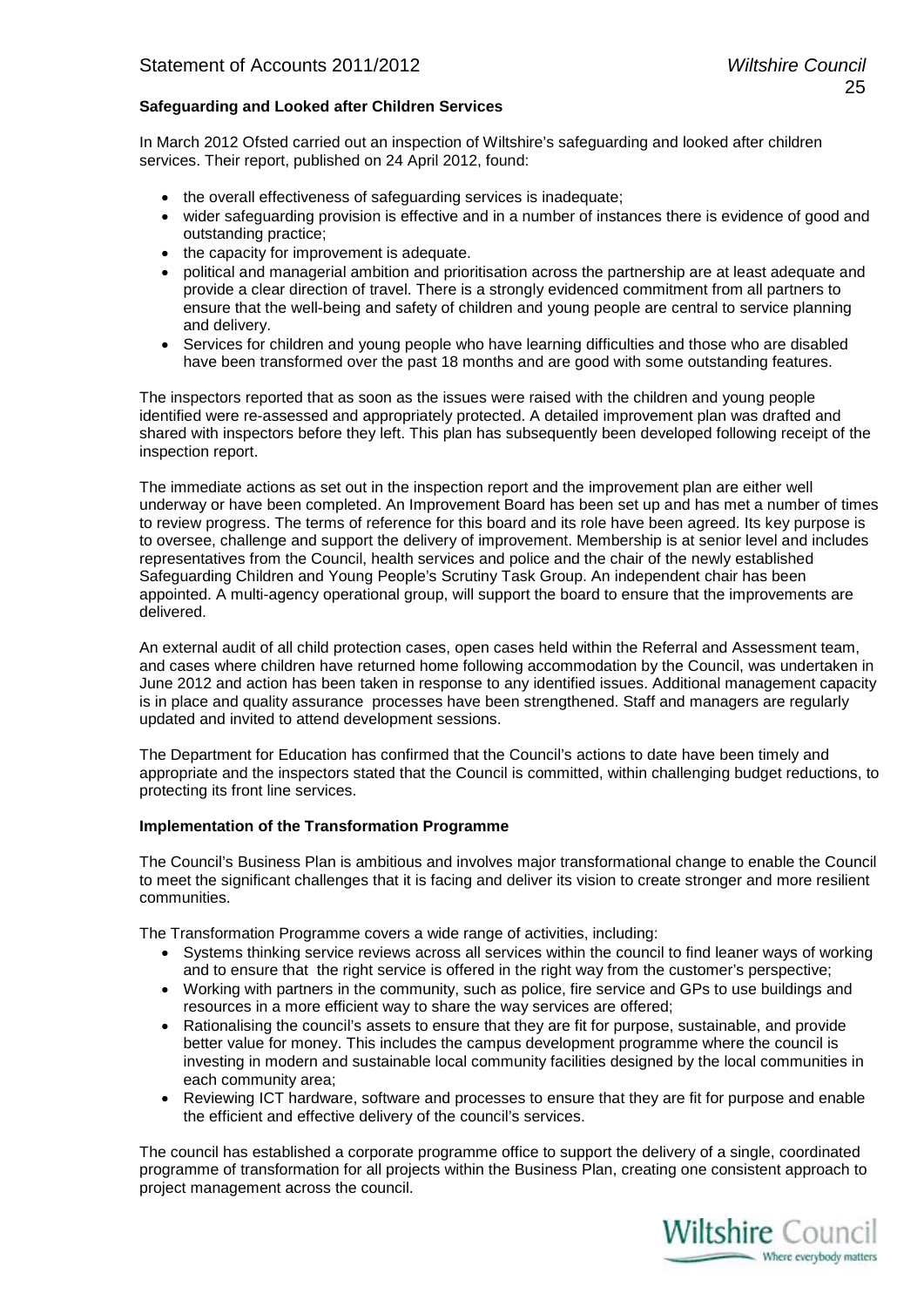#### **Managing Significant Reductions in Government Funding and Changes in Legislation**

The funding formula for local government and other public sector partners is changing in 2012 for 2013/14. As yet only draft guidelines have been issued and a final announcement is not expected until January/February 2013. This is at the same time as the Council Tax is set. This causes uncertainty over the process of setting budgets and precepts. Alongside this the changes proposed will give more localised decisions around areas such as local business rates and council tax collection, which in turn will increase the volatility risk of income. At the same time the Council must manage the increasing demand for services, for example, to protect vulnerable children and adults. The Council will need to develop plans over the next few months to anticipate these challenges.

tane Sceft.

Jane Scott OBE Leader of the Council

Dr Carlton Brand Corporate Director

lady Colly

Carolyn Godfrey Corporate Director

Ilegnar

Sue Redmond Corporate Director

Dated 7 September 2012

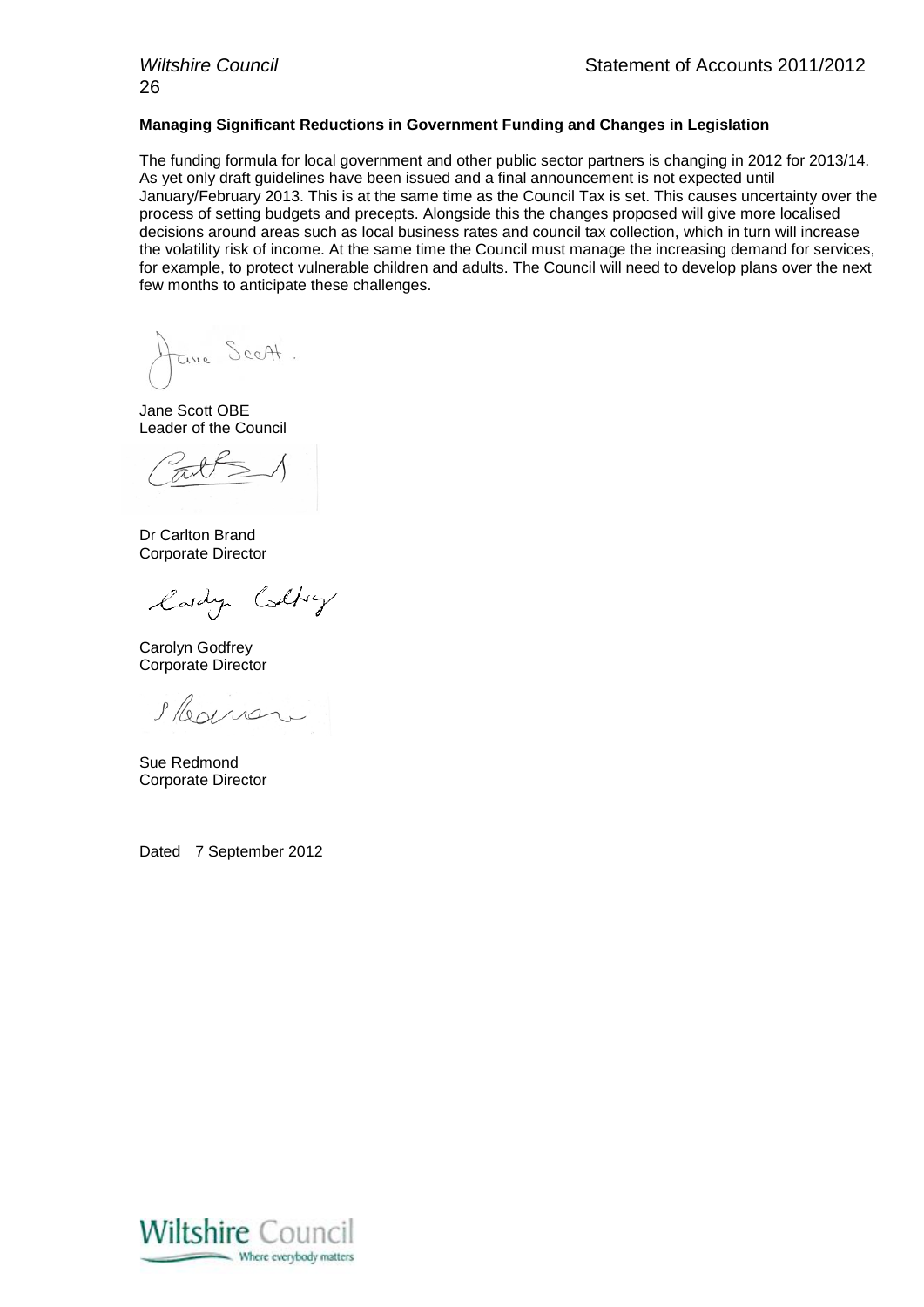## **Independent Auditors' Report to the Members of Wiltshire Council**

We have audited the financial statements of Wiltshire Council for the year ended 31 March 2012 on pages 29 to 101. The financial reporting framework that has been applied in their preparation is applicable law and the CIPFA/LASAAC Code of Practice on Local Authority Accounting in the United Kingdom 2011/12.

This report is made solely to the members of the Authority, as a body, in accordance with Part II of the Audit Commission Act 1998. Our audit work has been undertaken so that we might state to the members of the Authority, as a body, those matters we are required to state to them in an auditor's report and for no other purpose. To the fullest extent permitted by law, we do not accept or assume responsibility to anyone other than the members of the Authority, as a body, for our audit work, for this report, or for the opinions we have formed.

#### **Respective responsibilities of the Chief Finance Officer and auditor**

As explained more fully in the Statement of the Chief Finance Officer's Responsibilities, set out on page 12, the Chief Finance Officer is responsible for the preparation of financial statements and for being satisfied that they give a true and fair view. Our responsibility is to audit, and express an opinion on, the financial statements in accordance with applicable law and International Standards on Auditing (UK and Ireland). Those standards require us to comply with the Auditing Practice's Board's Ethical Standards for Auditors.

#### **Scope of the audit of the financial statements**

An audit involves obtaining evidence about the amounts and disclosures in the financial statements sufficient to give reasonable assurance that the financial statements are free from material misstatement. whether caused by fraud or error. This includes an assessment of whether the accounting policies are appropriate to the Authority's circumstances and have been consistently applied and adequately disclosed; the reasonableness of significant accounting estimates made by the Chief Finance Officer; and the overall presentation of the financial statements. In addition, we read all the financial and non-financial information in the Explanatory Foreword to identify material inconsistencies with the audited financial statements. If we become aware of any apparent material misstatements or inconsistencies we consider the implications for our report.

#### **Opinion on financial statements**

In our opinion the financial statements:

- give a true and fair view of the financial position of the Authority as at 31 March 2012 and of the Authority's expenditure and income for the year then ended;
- give a true and fair view of the financial transactions of the Pension Fund during the year ended 31 March 2012 and the amount and disposition of the fund's assets and liabilities as at 31 March 2012, other than liabilities to pay pensions and other benefits after the end of the scheme year; and
- have been prepared properly in accordance with the CIPFA/LASAAC Code of Practice on Local Authority Accounting in the United Kingdom 2011/2012.

#### **Matters on which we are required to report by exception**

We have nothing to report in respect of the following matters where the Code of Audit Practice 2010 for Local Government Bodies requires us to report to you if:

- the annual governance statement set out on pages 13 to 26 does not reflect compliance with 'Delivering Good Governance in Local Government: a Framework' published by CIPFA/SOLACE in June 2007; or
- any matters have been reported in the public interest under section 8 of Audit Commission Act 1998 in the course of, or at the conclusion of, the audit; or
- any recommendations have been made under section 11 of the Audit Commission Act 1998; or
- any other special powers of the auditor have been exercised under the Audit Commission Act 1998.

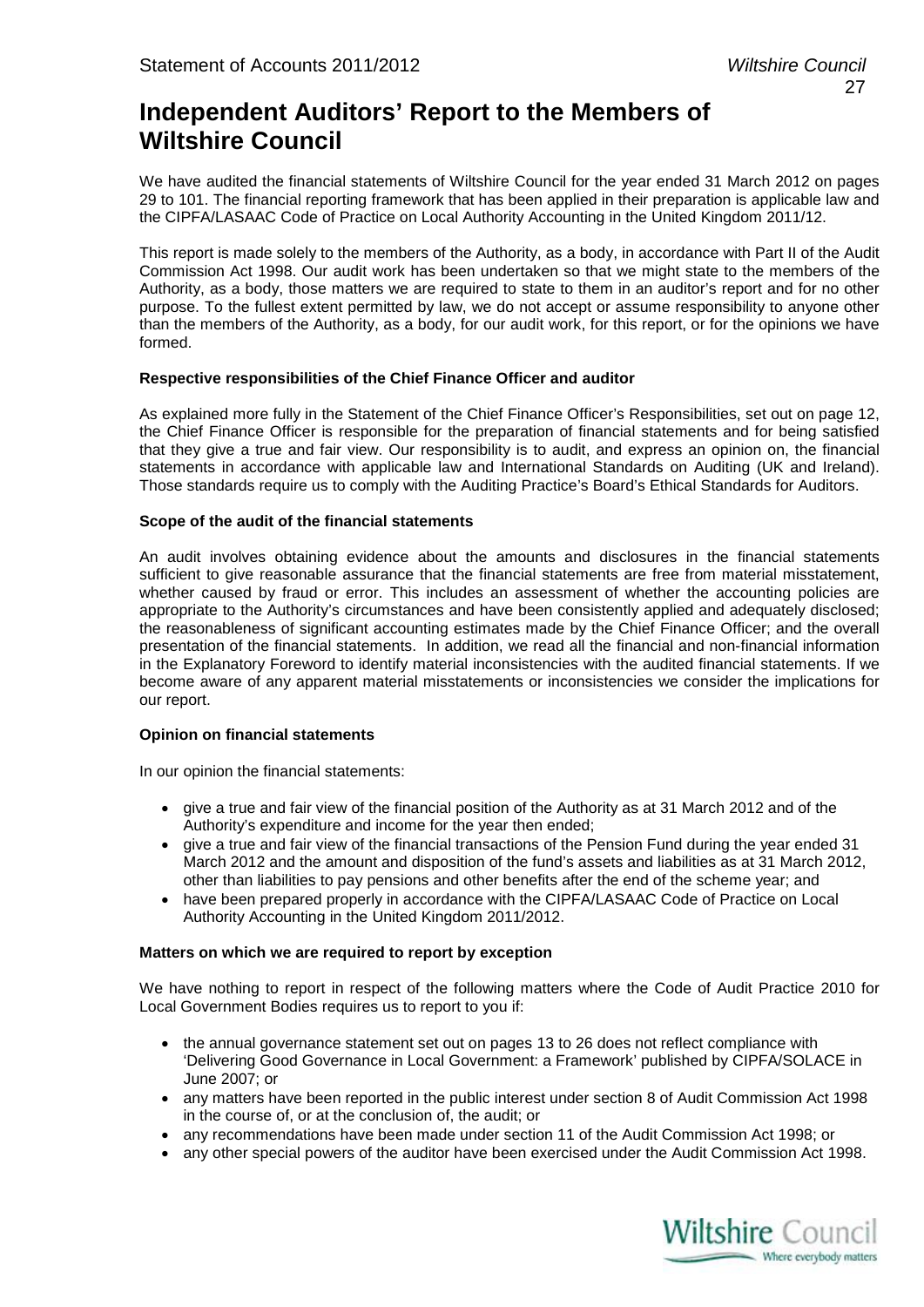#### **Conclusion on Wiltshire Council's arrangements for securing economy, efficiency and effectiveness in the use of resources**

#### **Authority's responsibilities**

The Authority is responsible for putting in place proper arrangements to secure economy, efficiency and effectiveness in its use of resources, to ensure proper stewardship and governance, and to review regularly the adequacy and effectiveness of these arrangements.

#### **Auditor's responsibilities**

We are required under Section 5 of the Audit Commission Act 1998 to satisfy ourselves that the Authority has made proper arrangements for securing economy, efficiency and effectiveness in its use of resources. The Code of Audit Practice issued by the Audit Commission requires us to report to you our conclusion relating to proper arrangements, having regard to relevant criteria specified by the Audit Commission.

We report if significant matters have come to our attention which prevent us from concluding that the Authority has put in place proper arrangements for securing economy, efficiency and effectiveness in its use of resources. We are not required to consider, nor have we considered, whether all aspects of the Authority's arrangements for securing economy, efficiency and effectiveness in its use of resources are operating effectively.

#### **Basis of conclusion**

We have undertaken our audit in accordance with the Code of Audit Practice, having regard to the guidance on the specified criteria, published by the Audit Commission in October 2011, as to whether the Authority has proper arrangements for:

- securing financial resilience; and
- challenging how it secures economy, efficiency and effectiveness.

The Audit Commission has determined these two criteria as those necessary for us to consider under the Code of Audit Practice in satisfying ourselves whether the Authority put in place proper arrangements for securing economy, efficiency and effectiveness in its use of resources for the year ended 31 March 2012. We planned our work in accordance with the Code of Audit Practice. Based on our risk assessment, we undertook such work as we considered necessary to form a view on whether, in all significant respects, the Authority had put in place proper arrangements to secure economy, efficiency and effectiveness in its use of resources.

#### **Conclusion**

On the basis of our work, having regard to the guidance on the specified criteria published by the Audit Commission in October 2011, we are satisfied that, in all significant respects, Wiltshire Council put in place proper arrangements to secure economy, efficiency and effectiveness in its use of resources for the year ending 31 March 2012.

#### **Certificate**

We certify that we have completed the audit of the financial statements of Wiltshire Council in accordance with the requirements of the Audit Commission Act 1998 and the Code of Audit Practice 2010 for Local Government Bodies issued by the Audit Commission.

in Dh

**Chris Wilson for and on behalf of KPMG LLP, Statutory Auditor** *Chartered Accountants* 100 Temple Street Bristol BS1 6AG 7 September 2012

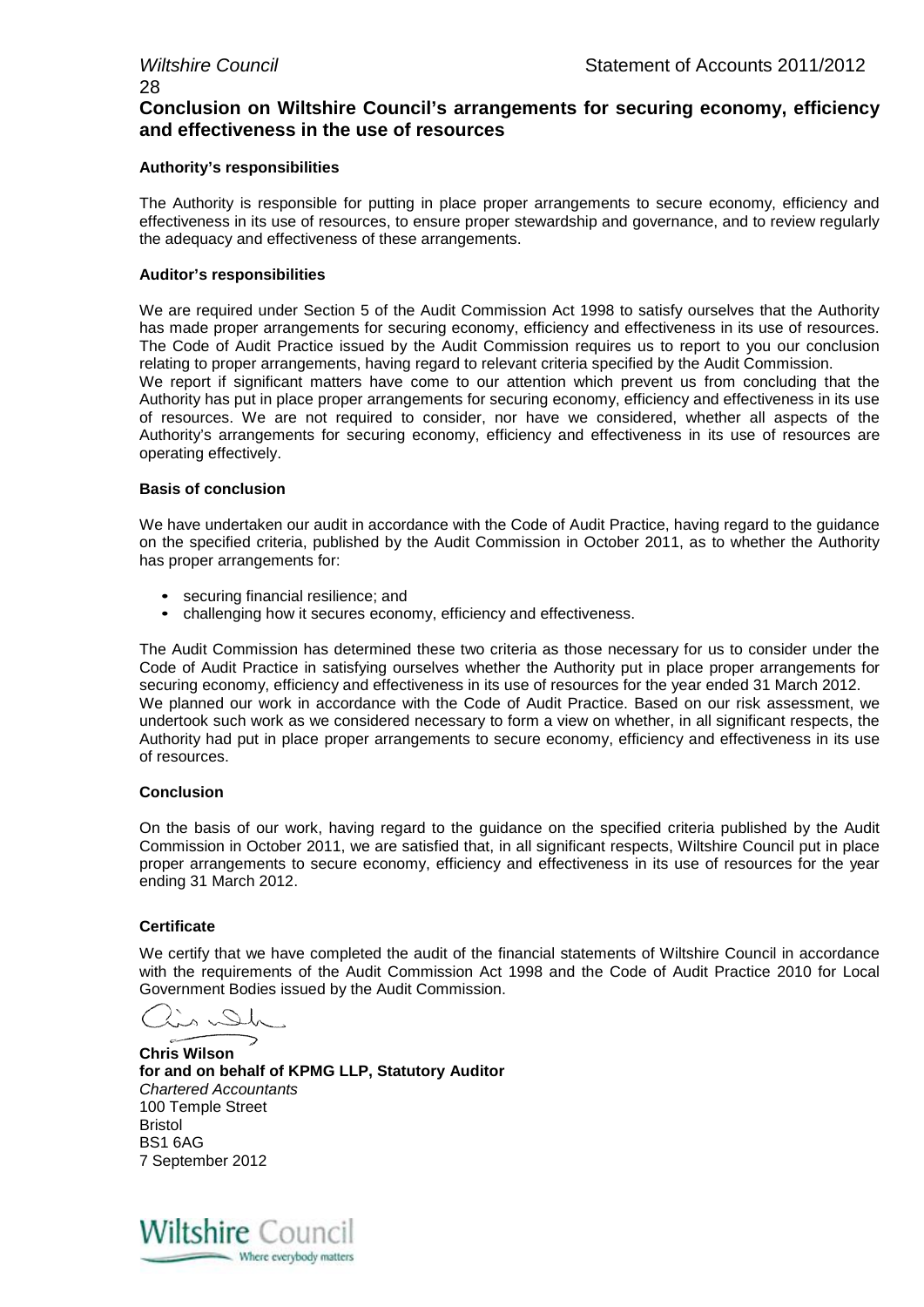## **Movement in Reserves Statement**

The Council keeps a number of reserves in the balance sheet. Some are required to be held for statutory reasons, some are needed to comply with proper accounting practice, and others have been set up voluntarily to earmark resources for future spending plans.

|                                                                           | General<br>Fund<br>Balance<br>£000 | Earmarked<br>GF<br>Reserves<br>£000<br>Note 48 | Housing<br>Revenue<br>Account<br>£000 | Capital<br>Receipts<br>Reserve<br>£000<br>Note 50 | Major<br>Repairs<br>Reserve<br>£000<br>Note 49 | Capital<br>Grants<br><b>Unapplied</b><br>£000 | <b>Total</b><br><b>Usable</b><br><b>Reserves</b><br>£000 | Unusable<br>Reserves<br>£000<br>Note 51 | <b>Total</b><br><b>Authority</b><br><b>Reserves</b><br>£000 |
|---------------------------------------------------------------------------|------------------------------------|------------------------------------------------|---------------------------------------|---------------------------------------------------|------------------------------------------------|-----------------------------------------------|----------------------------------------------------------|-----------------------------------------|-------------------------------------------------------------|
| Balance at 1 April 2011                                                   | (13, 926)                          | (34, 559)                                      | (13, 336)                             | 0                                                 | (1, 143)                                       | (25, 792)                                     | (88, 756)                                                | (378, 282)                              | (467, 038)                                                  |
| Movement in reserves during 2011/12                                       |                                    |                                                |                                       |                                                   |                                                |                                               |                                                          |                                         |                                                             |
| (Surplus) or deficit on provision of services                             | 83,690                             | 0                                              | 132,572                               | 0                                                 | 0                                              | 0                                             | 216,262                                                  | 0                                       | 216,262                                                     |
| Other Comprehensive Expenditure and Income                                | 0                                  | 0                                              | 0                                     | 0                                                 | 0                                              | 0                                             | $\mathbf{0}$                                             | 45,366                                  | 45,366                                                      |
| <b>Total Comprehensive Expenditure and Income</b>                         | 83,690                             | 0                                              | 132,572                               | 0                                                 | 0                                              | 0                                             | 216,262                                                  | 45,366                                  | 261,628                                                     |
| Adjustments between accounting basis<br>& funding basis under regulations | (76, 913)                          | 0                                              | (131, 834)                            | (1,390)                                           | 352                                            | 7,180                                         | (202, 605)                                               | 202,605                                 | $\mathbf{0}$                                                |
| Net (Increase)/Decrease before Transfers<br>to Earmarked Reserves         | 6,777                              | 0                                              | 738                                   | (1, 390)                                          | 352                                            | 7,180                                         | 13,657                                                   | 247,971                                 | 261,628                                                     |
| Transfers (to)/from Earmarked Reserves                                    | (6,996)                            | 7,010                                          | (14)                                  | 0                                                 | 0                                              | 0                                             | 0                                                        | 0                                       | 0                                                           |
| (Increase)/Decrease in Year                                               | (219)                              | 7,010                                          | 724                                   | (1, 390)                                          | 352                                            | 7,180                                         | 13,657                                                   | 247,971                                 | 261,628                                                     |
| Balance at 31 March 2012 carried forward                                  | (14, 145)                          | (27, 549)                                      | (12, 612)                             | (1, 390)                                          | (791)                                          | (18, 612)                                     | (75,099)                                                 | (130, 311)                              | (205, 410)                                                  |

Further details of the movement of the General Fund are included in the Statement of Movement of General Fund Balances. Further details of the movement on the Housing Revenue Account are included in the HRA statement.

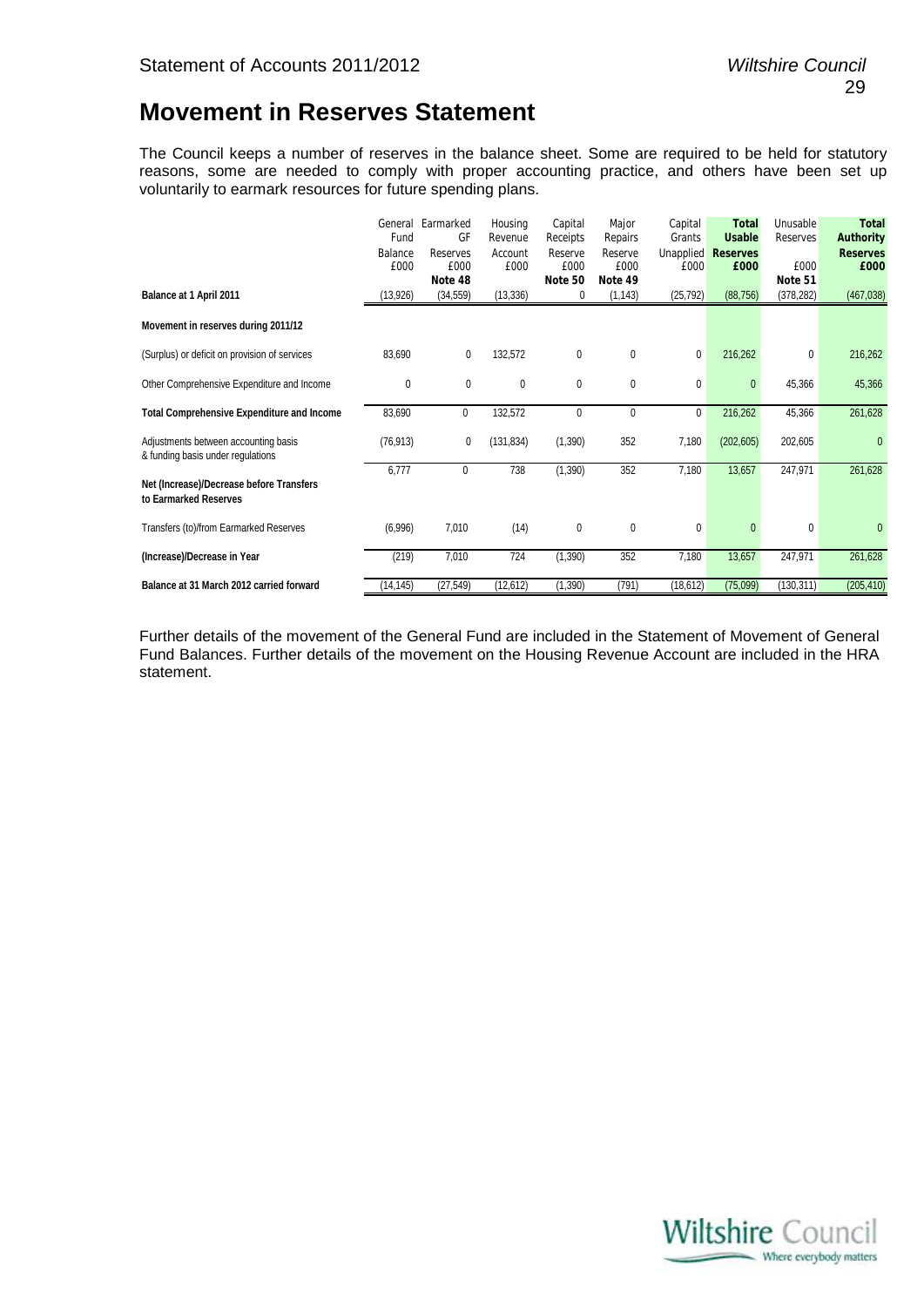# 30

## Comprehensive Income and Expenditure Statement

This account shows expenditure on and income from the Council's day to day activities. Expenditure includes salaries, wages, service and depreciation charges. It gives the cost of the main services provided by the Authority. This statement is shown in a statutory format. Full details about how this ties back to the Council's regular budget monitoring reporting is shown in note 10.

|                                                                                                                                         |                     | 2011/2012    | 2010/2011          |                         |               |                    |  |  |
|-----------------------------------------------------------------------------------------------------------------------------------------|---------------------|--------------|--------------------|-------------------------|---------------|--------------------|--|--|
|                                                                                                                                         |                     |              | <b>Net</b>         |                         |               | <b>Net</b>         |  |  |
|                                                                                                                                         | <b>Expenditure</b>  | Income       | <b>Expenditure</b> | <b>Expenditure</b>      | <b>Income</b> | <b>Expenditure</b> |  |  |
| <b>General Fund Services</b>                                                                                                            | £000                | £000         | £000               | £000                    | £000          | £000               |  |  |
| Central Services to the Public                                                                                                          | 34,056              | (30, 120)    | 3,936              | 33,900                  | (29, 543)     | 4,357              |  |  |
| <b>Culture &amp; Related Services</b>                                                                                                   | 36,351              | (6, 829)     | 29,522             | 54,586                  | (7,506)       | 47,080             |  |  |
| Environmental & Regulation                                                                                                              | 57,221              | (7, 125)     | 50,096             | 58,864                  | (4,081)       | 54,783             |  |  |
| <b>Planning Services</b>                                                                                                                | 24,112              | (11, 752)    | 12,360             | 45,291                  | (20, 175)     | 25,116             |  |  |
| <b>Children's and Education Services</b>                                                                                                | 412,516             | (293, 917)   | 118,599            | 578,032                 | (400, 211)    | 177,821            |  |  |
| Highways, Roads & Transport Services                                                                                                    | 47,918              | (17, 840)    | 30,078             | 54,956                  | (16, 581)     | 38,375             |  |  |
| Housing Services General Fund                                                                                                           | 133,035             | (111, 116)   | 21,919             | 129,901                 | (107, 255)    | 22,646             |  |  |
| <b>Housing Services HRA</b>                                                                                                             | 36,906              | (22, 999)    | 13,907             | 36,716                  | (22,062)      | 14,654             |  |  |
| Exceptional Costs - HRA Self financing settlement                                                                                       | 118,810             | $\mathbf{0}$ | 118,810            | 0                       | 0             | 0                  |  |  |
| <b>Adult Social Care</b>                                                                                                                | 145,574             | (19,600)     | 125,974            | 156,769                 | (29, 521)     | 127,248            |  |  |
| Corporate & Democratic Core                                                                                                             | 15,471              | (1,430)      | 14,041             | 5,089                   | (1, 435)      | 3,654              |  |  |
| Non-distributed Costs                                                                                                                   | 12,960              | (6,986)      | 5,974              | (93, 303)               | (8,532)       | (101, 835)         |  |  |
| <b>Exceptional Costs - Termination benefits</b>                                                                                         | 0                   | 0            | 0                  | 8,309                   | 0             | 8,309              |  |  |
| Net Cost of Service (See note 10)                                                                                                       | 1,074,930           | (529, 714)   | 545,216            | 1,069,110               | (646, 902)    | 422,208            |  |  |
| <b>Other operating Expenditure</b>                                                                                                      |                     | Note 13      | 73,473             |                         |               | 66,484             |  |  |
| Financing and Investment Income and Expenditure                                                                                         |                     | Note 14      | 18,187             |                         |               | 24,843             |  |  |
| Taxation and non-specific grant income                                                                                                  |                     | Note 15      | (420, 614)         |                         |               | (431, 556)         |  |  |
|                                                                                                                                         |                     |              |                    |                         |               |                    |  |  |
| (Surplus)/ Deficit on Provision of Services                                                                                             |                     |              | 216,262            |                         |               | 81,979             |  |  |
| (Surplus) or deficit on revaluation of Property, Plant and Equipment Assets<br>Actuarial (gains)/losses on pension assets / liabilities | (23, 754)<br>69,120 |              |                    | (46, 762)<br>(168, 077) |               |                    |  |  |
| Other Comprehensive Income and Expenditure                                                                                              | 45,366              |              |                    | (214, 839)              |               |                    |  |  |
| <b>Total Comprehensive Income and Expenditure</b>                                                                                       |                     |              | 261,628            |                         |               | (132, 860)         |  |  |

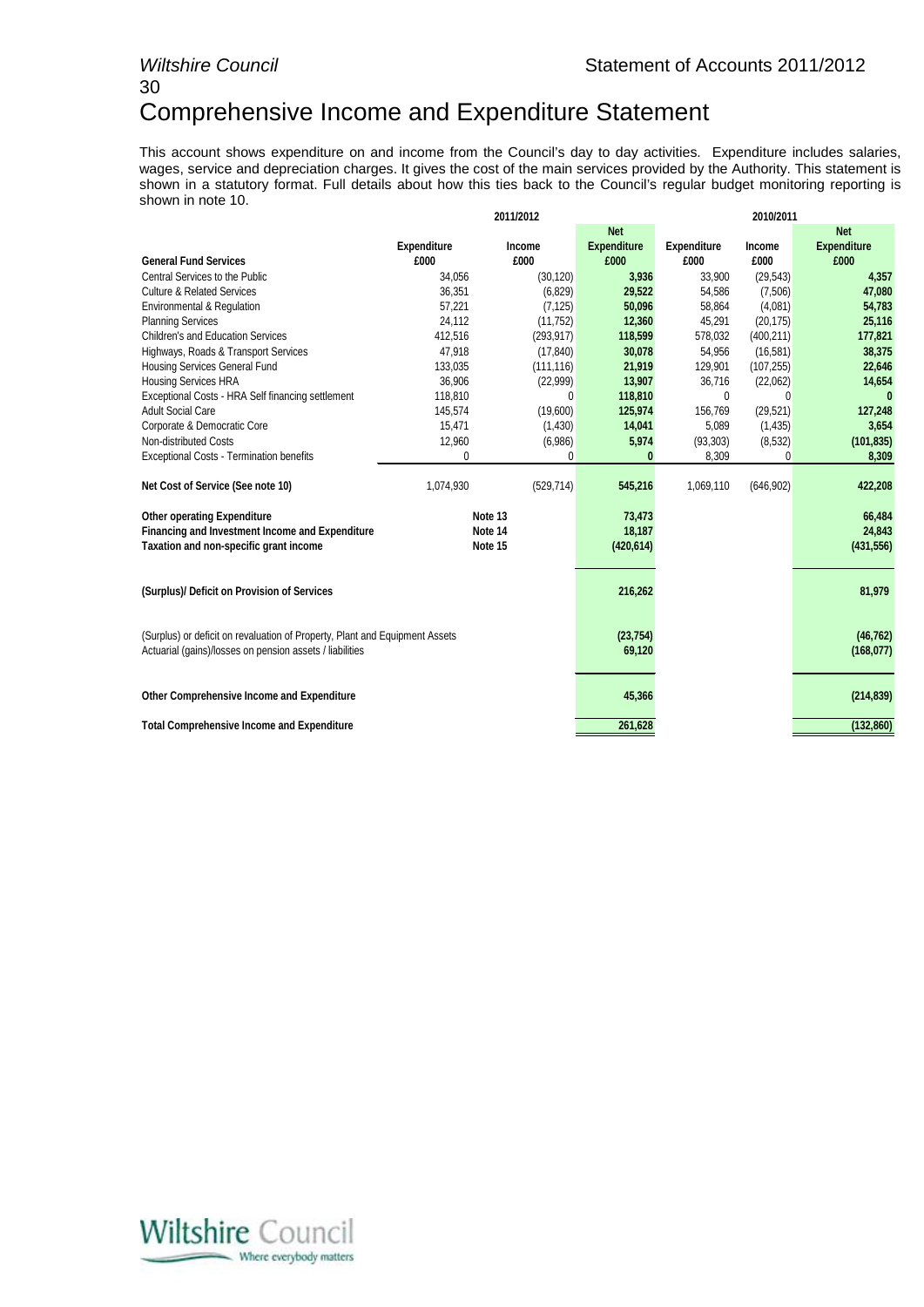## Balance Sheet

This statement summarises the Council's assets and liabilities at 31 March for the years 2012, 2011 and 2010.

|                                                                   | <b>NOTES</b> | 31 March 2012<br><b>Wiltshire Council</b> |            | 31 March 2011<br><b>Wiltshire</b> |
|-------------------------------------------------------------------|--------------|-------------------------------------------|------------|-----------------------------------|
|                                                                   |              | £000                                      | £000       | Council<br>£000                   |
| <b>Property, Plant and Equipment</b>                              |              |                                           |            |                                   |
| - Council dwellings & garages                                     |              | 203,954                                   |            | 158,906                           |
| - Other land and buildings                                        |              | 399,305                                   |            | 427,105                           |
| - Vehicles, plant, furniture and equipment                        |              | 82,467                                    |            | 118,038                           |
| - Infrastructure                                                  |              | 239,298                                   |            | 223,022                           |
| - Community assets                                                |              | 6,356                                     |            | 6,346                             |
| - Assets under construction<br>- Surplus assets not held for sale |              | 26,653<br>3,908                           |            | 56,024<br>3,908                   |
|                                                                   | 27           |                                           | 961,941    | 993,349                           |
| <b>Investment properties</b>                                      | 37           | 29,690                                    |            | 32,692                            |
| <b>Intangible Assets</b>                                          | 38           | 6,729                                     |            | 8,593                             |
| Assets held for sale                                              | 39           | 2,480                                     |            | 0                                 |
| <b>Long Term Investments</b>                                      | 63           | 2,110                                     |            | 3,043                             |
| Long term debtors                                                 | 40           | 2,206                                     |            | 2,379                             |
|                                                                   |              |                                           | 43,215     |                                   |
| <b>Long Term Assets</b>                                           |              |                                           | 1,005,156  | 1,040,056                         |
| <b>Current Assets</b>                                             |              |                                           |            |                                   |
| Short terrm investments                                           | 63           | 47,677                                    |            | 78,755                            |
| Inventories                                                       |              | 1,061                                     |            | 881                               |
| <b>Short Term Debtors</b>                                         | 41           | 60,558                                    |            | 56,465                            |
| Cash and Cash Equivalents                                         | 42           | 25,655                                    |            | 27,743                            |
| Assets Held for Sale                                              | 39           | $\bf{0}$                                  |            | 0                                 |
| <b>Current Assets</b>                                             |              |                                           | 134,951    | 163,844                           |
| <b>Current Liabilities</b>                                        |              |                                           |            |                                   |
| <b>Short Term Creditors</b>                                       | 43           | (114, 771)                                |            | (104, 129)                        |
| Capital Grants and Contributions RIA                              |              | 0                                         |            | (61)                              |
| <b>Bank Overdraft</b>                                             | 44           | (4, 863)                                  |            | (6, 116)                          |
| <b>Short Term Borrowing</b>                                       | 46           | (2, 246)                                  |            | (2, 192)                          |
| Provisions                                                        | 45           | (6, 584)                                  |            | (5,520)                           |
| <b>Current Liabilities</b>                                        |              |                                           | (128, 464) | (118, 018)                        |
| <b>Long Term Liabilities</b>                                      |              |                                           |            |                                   |
| Long Term creditors (Inc PFI)                                     | 36           | (40, 497)                                 |            | (41, 429)                         |
| Provisions                                                        | 45           | 0                                         |            | 0                                 |
| Long Term Borrowing                                               | 46           | (363, 861)                                |            | (245,005)                         |
| Other long term Liabilities                                       |              | (50)                                      |            | (65)                              |
| Pension Fund Liability                                            | 54           | (377, 859)                                |            | (311, 423)                        |
| <b>Planning Deposits</b>                                          |              | (23, 012)                                 |            | (19, 729)                         |
| <b>Deferred Liability</b>                                         |              | (954)                                     |            | (1, 193)                          |
| <b>Long Term Liabilities</b>                                      |              |                                           | (806, 233) | (618, 844)                        |
| <b>Net Assets</b>                                                 |              |                                           | 205,410    | 467,038                           |
|                                                                   |              |                                           |            |                                   |
| <b>Financed by</b><br><b>Useable Reserves</b>                     | 47           |                                           | (75,099)   | (88, 756)                         |
|                                                                   |              |                                           |            |                                   |
| <b>Unuseable Reserves</b>                                         | 51           |                                           | (130, 311) | (378, 282)                        |
| <b>Total Reserves</b>                                             |              |                                           | (205, 410) | (467, 038)                        |

M. And

*Michael Hudson*  Director of Finance 7 September 2012

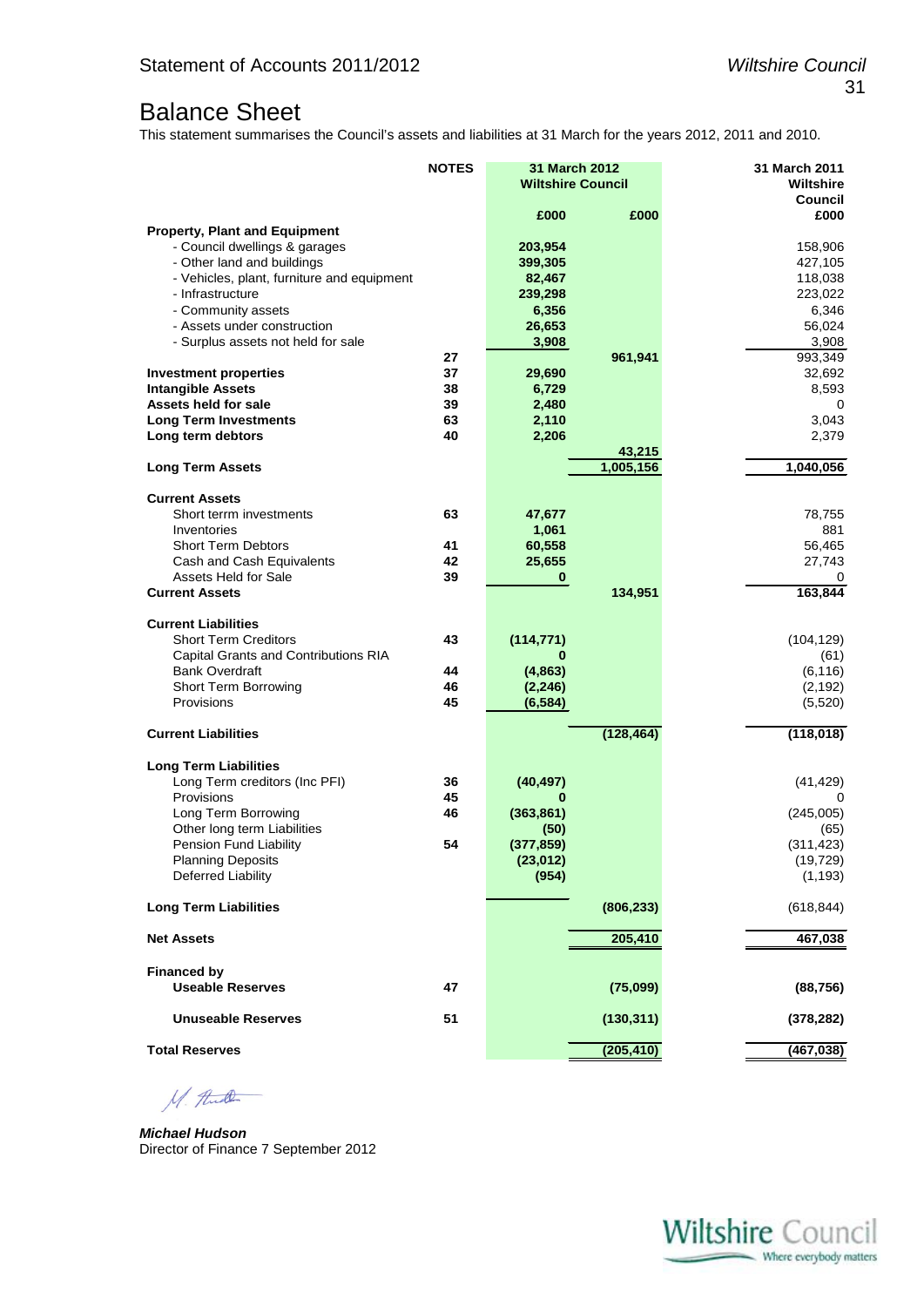## 32 Cashflow Statement

This consolidated statement summarises the movement of cash between the Authority and third parties for both capital and revenue purposes.

|                                                                                                                                          | <b>NOTES</b> | 2011/2012<br>£000      | 2010/2011<br>£000  |
|------------------------------------------------------------------------------------------------------------------------------------------|--------------|------------------------|--------------------|
| Net (surplus) or deficit on the provision of services                                                                                    |              | 216,262                | 81,979             |
| Adjustments to net surplus or deficit on the provision of services<br>for non-cash movements                                             |              | (70, 502)              | (78, 696)          |
| Adjustments for items included in the net surplus or deficit on<br>the provision of services that are investing and financing activities | 55           | (9,215)                | (6, 944)           |
| <b>Net cash flows from Operating Activities</b>                                                                                          |              | 136,545                | (3,661)            |
| <b>Investing Activities</b><br><b>Financing Activities</b>                                                                               | 56<br>57     | (16, 800)<br>(118,910) | 36,710<br>(40,287) |
| Net decrease or (increase) in cash and cash equivalents                                                                                  |              | 835                    | (7,238)            |
| Cash and cash equivalents at the beginning of the reporting period<br>Cash and cash equivalents at the end of the reporting period       |              | 21,627<br>20,792       | 14,389<br>21,627   |

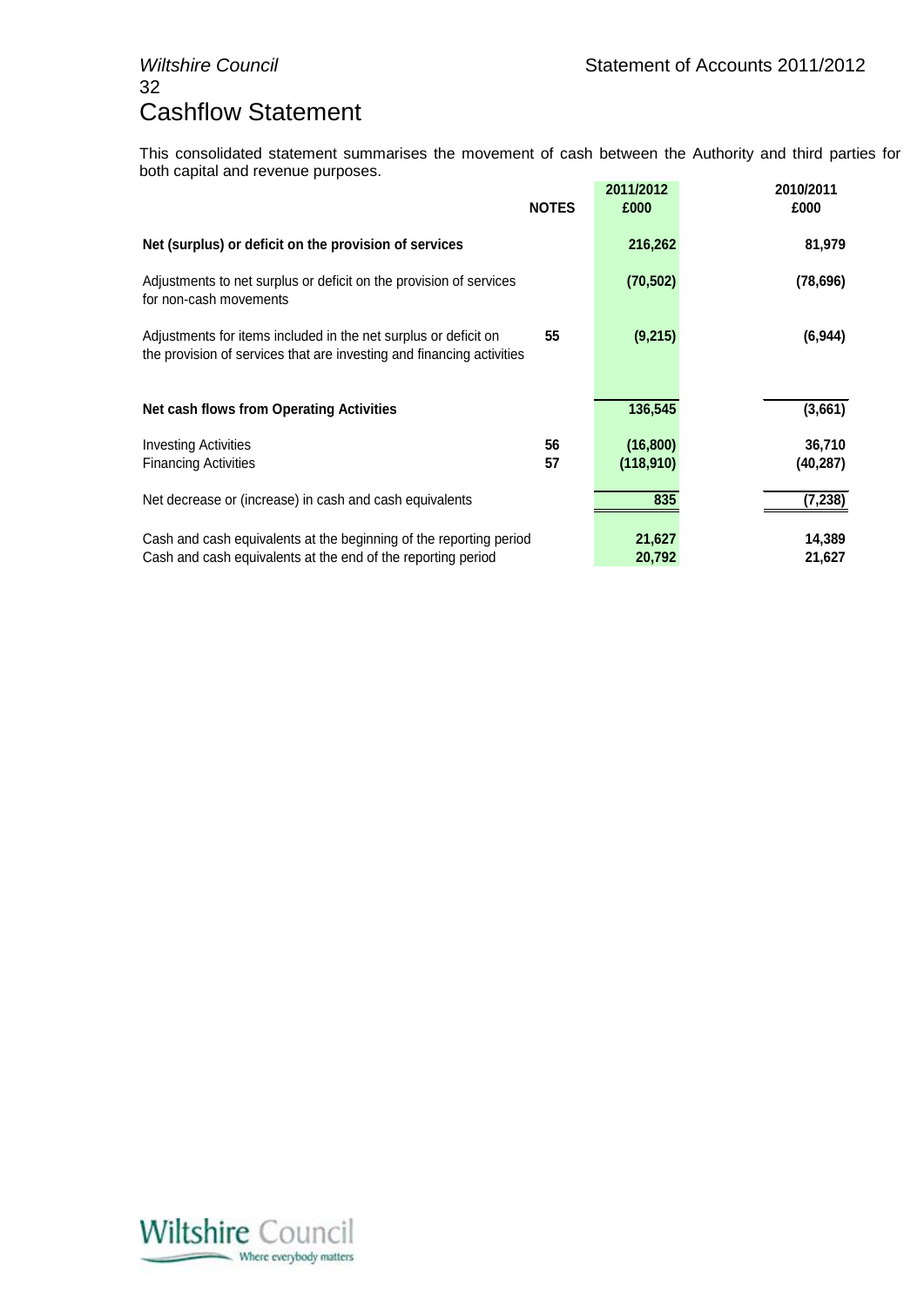## Notes to the Core Financial Statements

For ease of reference, this year the notes to the core financial statement are grouped in functional areas.

#### **NOTES RELATING TO ACCOUNTING POLICIES**

#### **Note 1 Accounting Policies**

#### **i. General Principles**

The Statement of Accounts summarises the Authority's transactions for the 2011/2012 financial year and its position at the year-end of 31 March 2012. The Authority is required to prepare an annual Statement of Accounts by the Accounts and Audit Regulations 2011 in accordance with proper accounting practices.

These practices primarily comprise the Code of Practice on Local Authority Accounting in the United Kingdom 2011/2012 and the Service Reporting Code of Practice 2011/2012, supported by International Financial Reporting Standards (IFRS).

#### **ii. Accruals of Income and Expenditure**

Activity is accounted for in the year that it takes place, not simply when cash payments are made or received. In particular:

- Revenue from the sale of goods is recognised when the Council transfers the significant risks and rewards of ownership to the purchaser and it is probable that economic benefits or service potential associated with the transaction will flow to the Council.
- Revenue from the provision of services is recognised when the Council can measure reliably the percentage of completion of the transaction and it is probable that economic benefits or service potential associated with the transaction will flow to the Council.
- Supplies are recorded as expenditure when they are consumed where there is a gap between the date supplies are received and their consumption; they are carried as inventories on the Balance Sheet.
- Expenses in relation to services received (including services provided by employees) are recorded as expenditure when the services are received rather than when payments are made.
- Interest receivable on investments and payable on borrowings is accounted for respectively as income and expenditure on the basis of the effective interest rate for the relevant financial instrument rather than the cash flows fixed or determined by the contract.
- Where revenue and expenditure have been recognised but cash has not been received or paid, a debtor or creditor for the relevant amount is recorded in the Balance Sheet. Where debts may not be settled, the balance of debtors is written down and a charge made to revenue for the income that might not be collected.

#### **iii. Provisions**

Provisions are made where an event has taken place that gives the Council a legal or constructive obligation that probably requires settlement by a transfer of economic benefits or service potential, and a reliable estimate can be made of the amount of the obligation. For instance, the Council may be involved in a court case that could eventually result in the making of a settlement or the payment of compensation.

Provisions are charged as an expense to the appropriate service line in the Comprehensive Income and Expenditure Statement in the year that the Council becomes aware of the obligation, and are measured at the best estimate at the balance sheet date of the expenditure required to settle the obligation, taking into account relevant risks and uncertainties. When payments are eventually made, they are charged to the provision carried in the Balance Sheet. Estimated settlements are reviewed at the end of each financial year – where it becomes less than probable that a transfer of economic benefits will now be required (or a lower settlement than anticipated is made), the provision is reversed and credited back to the relevant service.

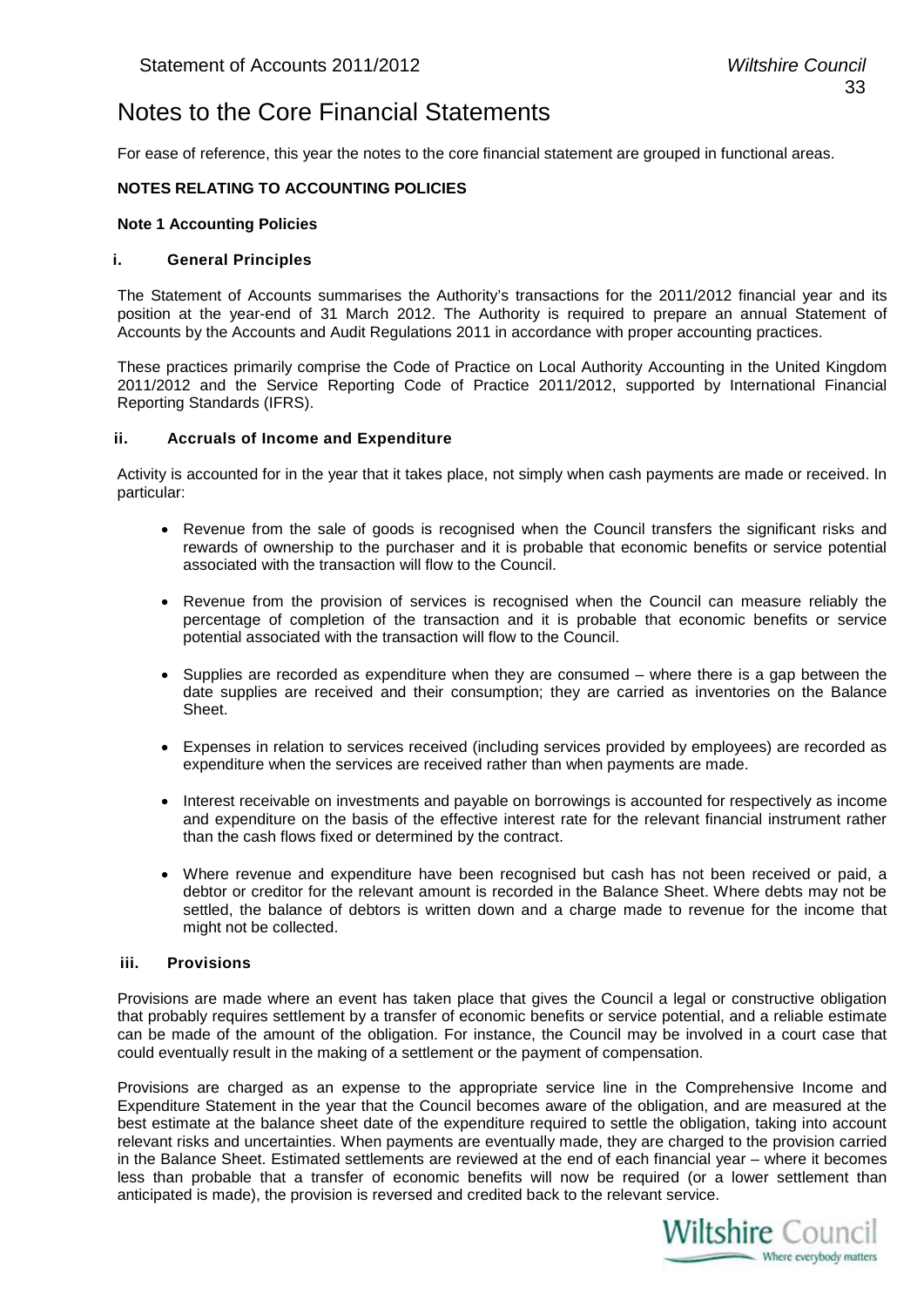Where some or all of the payment required to settle a provision is expected to be recovered from another party (e.g. from an insurance claim), this is only recognised as income for the relevant service if it is virtually certain that reimbursement will be received if the Council settles the obligation.

#### **Provision for Back Pay Arising from Unequal Pay Claims**

The Council has made a provision for the costs of settling claims for back pay arising from discriminatory payments incurred before the Council implemented its equal pay strategy.

However, statutory arrangements allow settlements to be financed from the General Fund in the year that payments actually take place, not when the provision is established. The provision is therefore balanced by an Equal Pay Back Pay Account created from amounts credited to the General Fund balance in the year the provision was made or modified. The balance on the Equal Pay Back Pay Account will be debited back to the General Fund balance in the Movement in Reserves Statement in future financial years as payments are made.

#### **Landfill Allowance Schemes**

Landfill allowances, whether allocated by DEFRA or purchased from another Waste Disposal Council (WDA) are recognised as current assets and are initially measured at fair value.

Landfill allowances allocated by DEFRA are accounted for as a government grant. After initial recognition, allowances are measured at the lower of cost and net realisable value. As landfill is used, a liability and an expense are recognised. The liability is discharged either by surrendering allowances or by payment of a cash penalty to DEFRA (or by a combination).

The liability is measured at the best estimate of the expenditure required to meet the obligation, normally the market price of the number of allowances required to meet the liability at the reporting date. However, where some of the obligation will be met by paying a cash penalty to DEFRA, that part of its liability is measured at the cost of the penalty.

#### **Contingent Liabilities**

A contingent liability arises where an event has taken place that gives the Council a possible obligation whose existence will only be confirmed by the occurrence or otherwise of uncertain future events not wholly within the control of the Council. Contingent liabilities also arise in circumstances where a provision would otherwise be made but either it is not probable that an outflow of resources will be required or the amount of the obligation cannot be measured reliably.

Contingent liabilities are not recognised in the Balance Sheet but disclosed in a note to the accounts.

#### **Contingent Assets**

A contingent asset arises where an event has taken place that gives the Council a possible asset whose existence will only be confirmed by the occurrence or otherwise of uncertain future events not wholly within the control of the Council.

Contingent assets are not recognised in the Balance Sheet but disclosed in a note to the accounts where it is probable that there will be an inflow of economic benefits or service potential.

#### **iv. Reserves**

The Council sets aside specific amounts as reserves for future policy purposes or to cover contingencies. Reserves are created by appropriating amounts out of the General Fund Balance in the Movement in Reserves Statement. When expenditure to be financed from a reserve is incurred, it is charged to the appropriate service revenue account in that year to score against the Surplus or Deficit on the Provision of Services in the Comprehensive Income and Expenditure Statement. The reserve is then appropriated back into the General Fund Balance in the Movement in Reserves Statement so that there is no net charge against council tax for the expenditure.

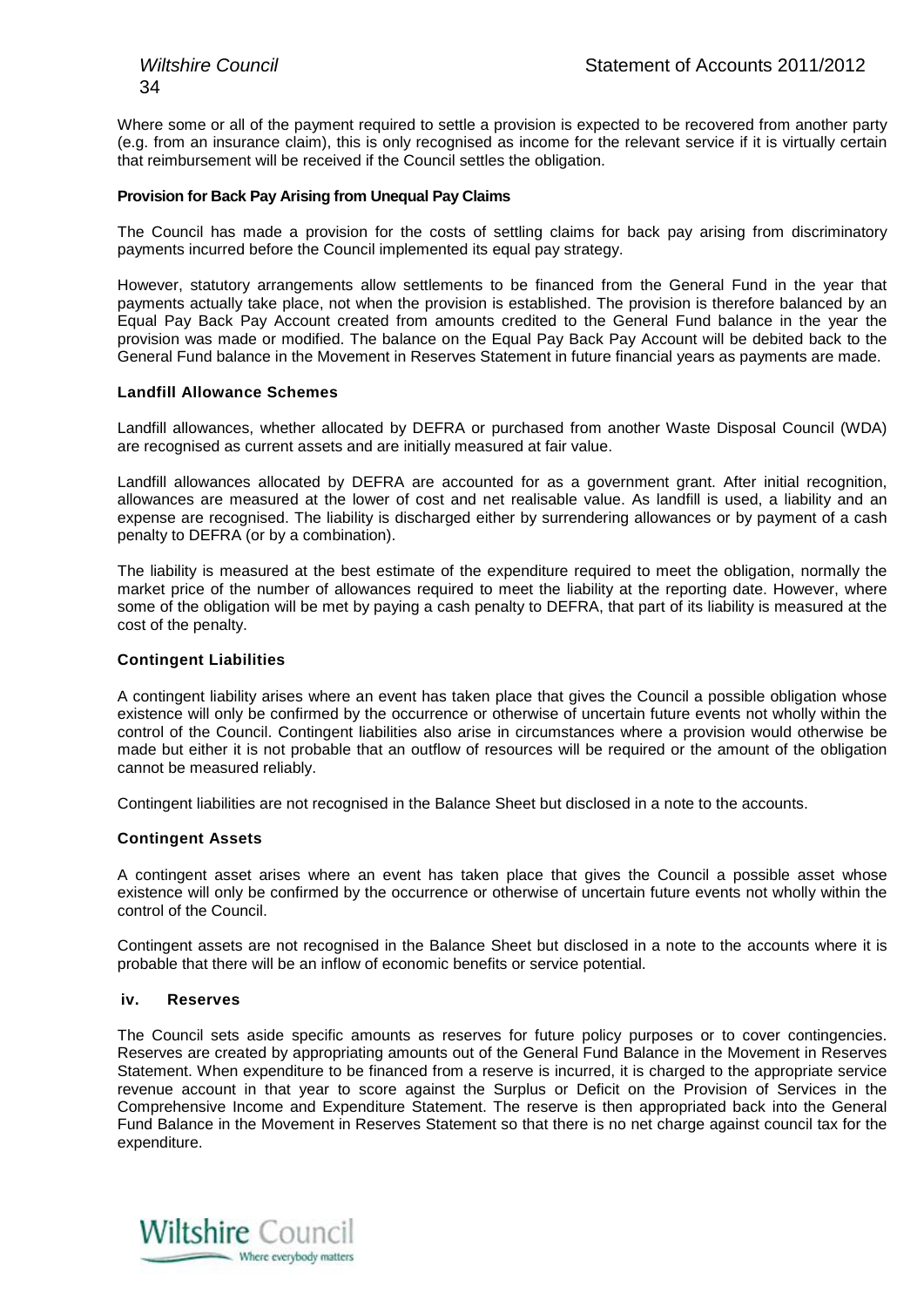Certain reserves are kept to manage the accounting processes for non-current assets, financial instruments, retirement and employee benefits and do not represent usable resources for the Authority – these reserves are explained in the relevant policies below.

#### **v. Government Grants and Contributions**

Whether paid on account, by instalments or in arrears, government grants and third party contributions and donations are recognised as due to the Council when there is reasonable assurance that:

- the Council will comply with the conditions attached to the payments, and
- the grants or contributions will be received.

Amounts recognised as due to the Council are not credited to the Comprehensive Income and Expenditure Statement until conditions attached to the grant or contribution have been satisfied. Conditions are stipulations that specify that the future economic benefits or service potential embodied in the asset acquired using the grant or contribution are required to be consumed by the recipient as specified, or future economic benefits or service potential must be returned to the transferor.

Monies advanced as grants and contributions for which conditions have not been satisfied are carried in the Balance Sheet as creditors. When conditions are satisfied, the grant or contribution is credited to the relevant service line (attributable revenue grants and contributions) or Taxation and Non-Specific Grant Income (nonringfenced revenue grants and all capital grants) in the Comprehensive Income and Expenditure Statement.

Where capital grants are credited to the Comprehensive Income and Expenditure Statement, they are reversed out of the General Fund Balance in the Movement in Reserves Statement.

Where the grant has yet to be used to finance capital expenditure, it is posted to the Capital Grants Unapplied reserve. Where it has been applied, it is posted to the Capital Adjustment Account. Amounts in the Capital Grants Unapplied reserve are transferred to the Capital Adjustment Account once they have been applied to fund capital expenditure.

#### **vi. Employee Benefits**

#### **Benefits Payable During Employment**

Short-term employee benefits are those due to be settled within 12 months of the year-end. They include such benefits as wages and salaries, paid annual leave and paid sick leave, bonuses and non-monetary benefits (e.g. cars) for current employees and are recognised as an expense for services in the year in which employees render service to the Authority.

An accrual is made for the cost of holiday entitlements (or any form of leave, e.g. time off in lieu) earned by employees but not taken before the year-end which employees can carry forward into the next financial year. The accrual is made at the wage and salary rates applicable in the following accounting year, being the period in which the employee takes the benefit. The accrual is charged to Surplus or Deficit on the Provision of Services, but then reversed out through the Movement in Reserves Statement so that holiday benefits are charged to revenue in the financial year in which the holiday absence occurs.

#### **Termination Benefits**

Termination benefits are amounts payable as a result of a decision by the Authority to terminate an officer's employment before the normal retirement date or an officer's decision to accept voluntary redundancy and are charged on an accruals basis to the Non Distributed Costs line in the Comprehensive Income and Expenditure Statement when the Authority is demonstrably committed to the termination of the employment of an officer or group of officers or making an offer to encourage voluntary redundancy.

Where termination benefits involve the enhancement of pensions, statutory provisions require the General Fund balance to be charged with the amount payable by the Authority to the pension fund or pensioner in the year, not the amount calculated according to the relevant accounting standards. In the Movement in Reserves Statement, appropriations are required to and from the Pensions Reserve to remove the notional debits and credits for pension enhancement termination benefits and replace them with debits for the cash paid to the pension fund and pensioners and any such amounts payable but unpaid at the year end.

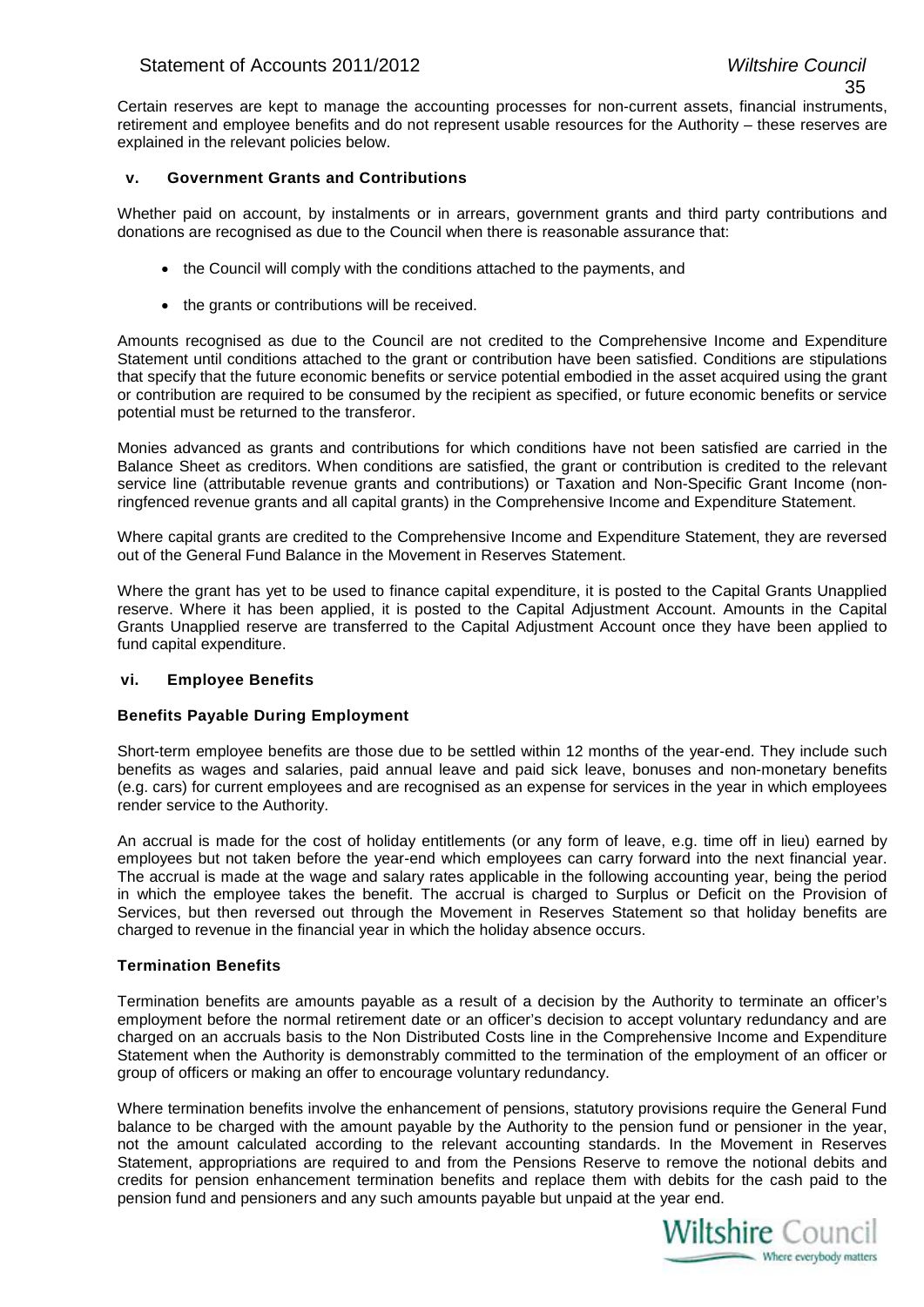## 36 **Post Employment Benefits**

Employees of the Council are members of two separate pension schemes:

- The Teachers' Pension Scheme, administered by Capita Teachers' Pensions on behalf of the Department for Education (DfE)
- The Local Government Pensions Scheme, administered by Wiltshire Council.

Both schemes provided defined benefits to members (retirement lump sums and pensions), earned as employees worked for the Council.

However, the arrangements for the teachers' scheme mean that liabilities for these benefits cannot ordinarily be identified specifically to the Authority. The scheme is therefore accounted for as if it were a defined contribution scheme and no liability for future payments of benefits is recognised in the Balance Sheet. The Children's and Education Services line in the Comprehensive Income and Expenditure Statement is charged with the employer's contributions payable to Teachers' Pensions in the year.

#### **The Local Government Pension Scheme**

The Local Government Scheme is accounted for as a defined benefits scheme.

The liabilities of the Wiltshire pension fund attributable to the Council are included in the Balance Sheet on an actuarial basis using the projected unit method – i.e. an assessment of the future payments that will be made in relation to retirement benefits earned to date by employees, based on assumptions about mortality rates, employee turnover rates, etc, and projections of projected earnings for current employees.

Liabilities are discounted to their value at current prices, using a discount rate of 5.5% (based on the gross redemption yield on the Iboxx Sterling Corporates Index, AA over 15 years, at the IAS19 ( valuation date, subject to the removal of recently re-rated bonds from the index).

The assets of Wiltshire pension fund attributable to the Council are included in the Balance Sheet at their fair value:

- quoted securities current bid price
- unquoted securities professional estimate
- unitised securities current bid price
- property market value.

. The change in the net pensions liability is analysed into seven components:

- current service cost  $-$  the increase in liabilities as a result of years of service earned this year  $$ allocated in the Comprehensive Income and Expenditure Statement to the services for which the employees worked
- past service cost the increase in liabilities arising from current year decisions whose effect relates to years of service earned in earlier years – debited to the Surplus or Deficit on the Provision of Services in the Comprehensive Income and Expenditure Statement as part of Non Distributed Costs
- interest cost the expected increase in the present value of liabilities during the year as they move one year closer to being paid – debited to the Financing and Investment Income and Expenditure line in the Comprehensive Income and Expenditure Statement
- expected return on assets the annual investment return on the fund assets attributable to the Council, based on an average of the expected long-term return – credited to the Financing and Investment Income and Expenditure line in the Comprehensive Income and Expenditure Statement
- gains or losses on settlements and curtailments the result of actions to relieve the Council of liabilities or events that reduce the expected future service or accrual of benefits of employees –

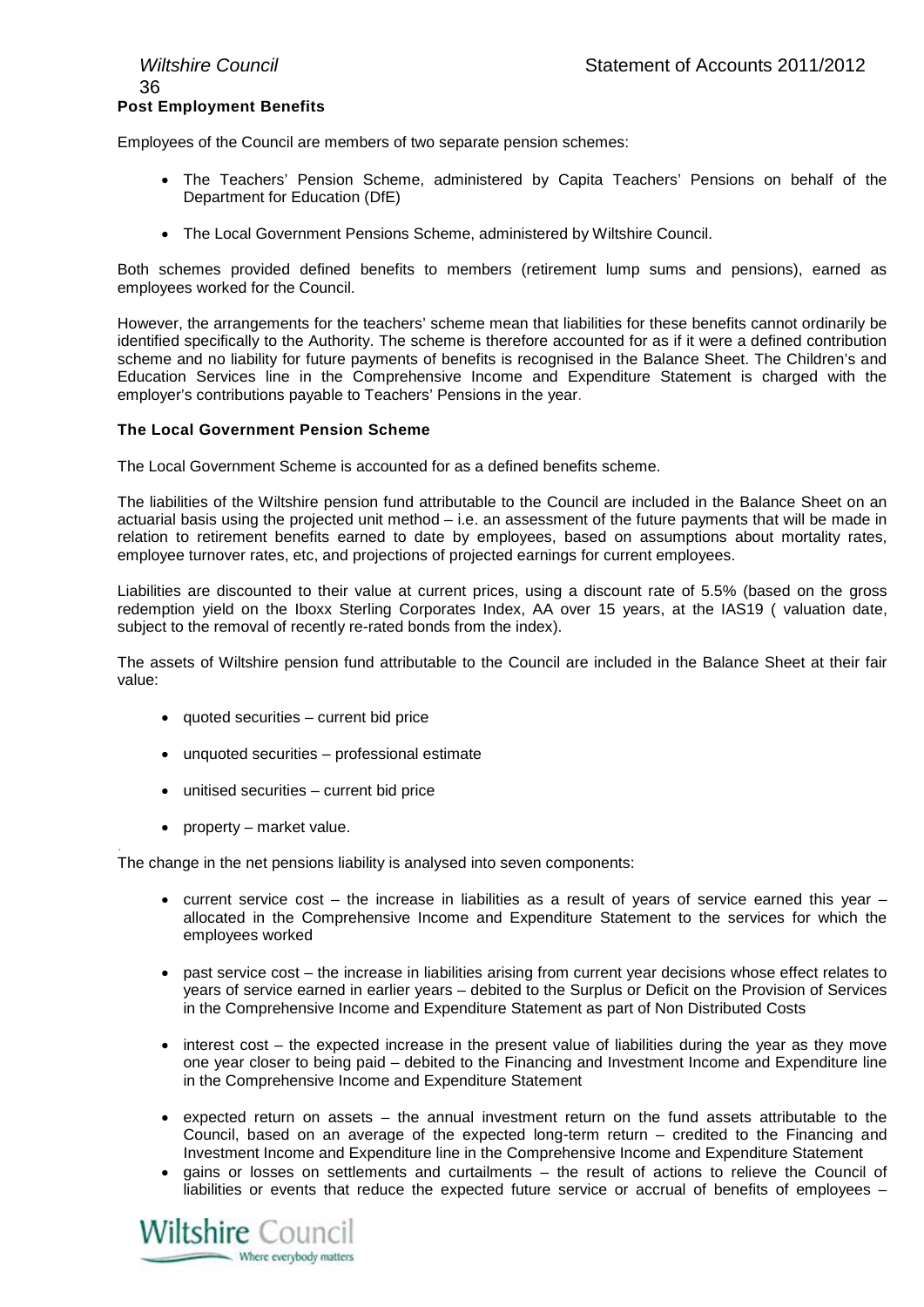debited or credited to the Surplus or Deficit on the Provision of Services in the Comprehensive Income and Expenditure Statement as part of Non Distributed Costs

- actuarial gains and losses changes in the net pensions liability that arise because events have not coincided with assumptions made at the last actuarial valuation or because the actuaries have updated their assumptions – debited to the Pensions Reserve
- contributions paid to the Wiltshire pension fund cash paid as employer's contributions to the pension fund in settlement of liabilities; not accounted for as an expense.

In relation to retirement benefits, statutory provisions require the General Fund balance to be charged with the amount payable by the Council to the pension fund or directly to pensioners in the year, not the amount calculated according to the relevant accounting standards. In the Movement in Reserves Statement, this means that there are appropriations to and from the Pensions Reserve to remove the notional debits and credits for retirement benefits and replace them with debits for the cash paid to the pension fund and pensioners and any such amounts payable but unpaid at the year-end. The negative balance that arises on the Pensions Reserve thereby measures the beneficial impact to the General Fund of being required to account for retirement benefits on the basis of cash flows rather than as benefits are earned by employees.

# **Discretionary Benefits**

The Authority also has restricted powers to make discretionary awards of retirement benefits in the event of early retirements. Any liabilities estimated to arise as a result of an award to any member of staff (including teachers) are accrued in the year of the decision to make the award and accounted for using the same policies as are applied to the Local Government Pension Scheme.

# **vii. VAT**

All transactions are recorded excluding VAT, except where it is irrecoverable.

# **viii. Overheads and Support Services**

The costs of overheads and support services are charged to those that benefit from the supply or service in accordance with the costing principles of the CIPFA Service Reporting *Code of Practice 2011/12*. The total absorption costing principle is used – the full cost of overheads and support services are shared between users in proportion to the benefits received, with the exception of Corporate and Democratic Core (costs relating to the Authority's status as a multifunctional, democratic organisation) and Non Distributed Costs (the cost of discretionary benefits awarded to employees retiring early and impairment losses chargeable on Assets Held for Sale). These two cost categories are defined in the Code of Practice and accounted for as separate headings in the Comprehensive Income and Expenditure Statement, as part of Net Expenditure on Continuing Services.

# **ix. Intangible Fixed Assets**

Expenditure on non-monetary assets that do not have physical substance but are controlled by the Council as a result of past events (e.g. software licences) is capitalised when it is expected that future economic benefits or service potential will flow from the intangible asset to the Council.

Amortisation, impairment losses and disposal gains and losses can be charged to the consolidated income and expenditure account. However, they are not permitted to have an impact on the General Fund Balance, so the gains and losses are therefore reversed out of the General Fund Balance in the Movement in Reserves Statement.

# **x. Property, Plant and Equipment**

Assets that have physical substance and are held for use in the production or supply of goods or services, for rental to others, or for administrative purposes and that are expected to be used during more than one financial year are classified as Property, Plant and Equipment.

**Recognition:** Expenditure on the acquisition, creation or enhancement of Property, Plant and Equipment is capitalised on an accruals basis, provided that it is probable that the future economic benefits or service potential associated with the item will flow to the Authority and the cost of the item can be measured reliably.

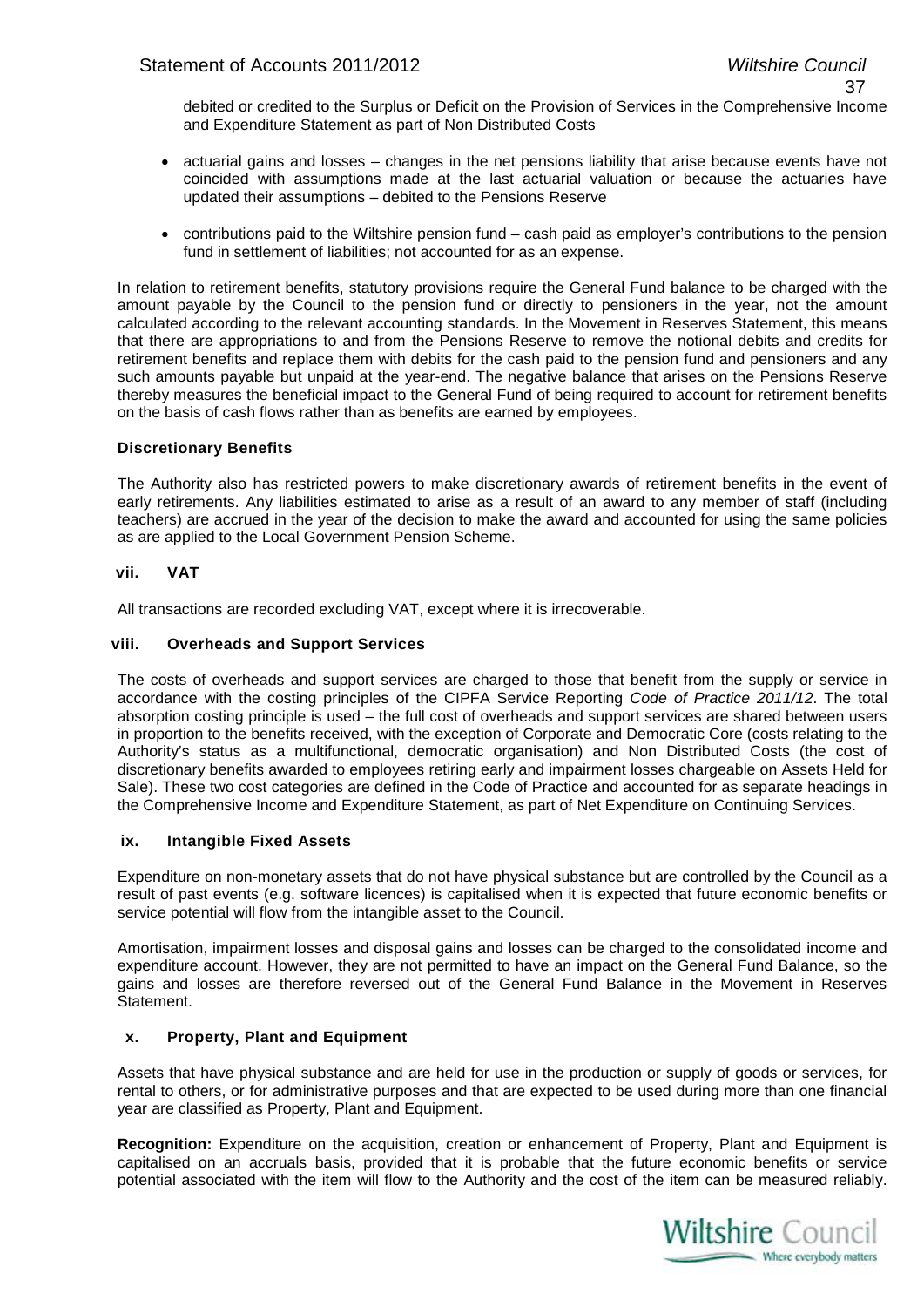Expenditure that maintains but does not add to an asset's potential to deliver future economic benefits or service potential (i.e. repairs and maintenance) is charged as an expense when it is incurred.

**Measurement:** Assets are initially measured at cost, comprising the purchase price and any costs attributable to bringing the asset to the location and condition necessary for it to be capable of operating in the manner intended by management. Assets are carried in the Balance Sheet using the following measurement bases:

- Infrastructure, community assets and assets under construction depreciated historical cost
- Dwellings fair value, determined using the basis of existing use value for social housing (EUV-SH)
- All other assets fair value, determined as the amount that would be paid for the asset in its existing use value (EUV).

Where there is no market-based evidence of fair value because of the specialist nature of an asset, depreciated replacement cost (DRC) is used as an estimate of fair value.

Assets included in the Balance Sheet at fair value are revalued sufficiently regularly to ensure that their carrying amount is not materially different from their fair value at the year-end, but as a minimum every five years. Increases in valuations are matched by credits to the Revaluation Reserve to recognise unrealised gains.

Where decreases in value are identified, they are accounted for as follows:

- where there is a balance of revaluation gains for the asset in the Revaluation Reserve, the carrying amount of the asset is written down against that balance (up to the amount of the accumulated gains)
- where there is no balance in the Revaluation Reserve or an insufficient balance, the carrying amount of the asset is written down against the relevant service line(s) in the Comprehensive Income and Expenditure Statement.

The Revaluation Reserve contains revaluation gains recognised since 1 April 2007 only, the date of its formal implementation. Gains arising before that date have been consolidated into the Capital Adjustment Account.

**Impairment:** Assets are assessed at each year-end as to whether there is any indication that an asset may be impaired.

Where impairment losses are identified, they are accounted for as follows:

- where there is a balance of revaluation gains for the asset in the Revaluation Reserve, the carrying amount of the asset is written down against that balance (up to the amount of the accumulated gains)
- where there is no balance in the Revaluation Reserve or an insufficient balance, the carrying amount of the asset is written down against the relevant service line(s) in the Comprehensive Income and Expenditure Statement.

Where an impairment loss is reversed subsequently, the reversal is credited to the relevant service line(s) in the Comprehensive Income and Expenditure Statement, up to the amount of the original loss, adjusted for depreciation that would have been charged if the loss had not been recognised.

# **Depreciation**

Depreciation is provided for on all Property, Plant and Equipment assets by the allocation of their depreciable amounts over their useful lives. An exception is made for assets without a determinable finite useful life (i.e. freehold land and certain Community Assets) and assets that are not yet available for use (i.e. assets under construction).

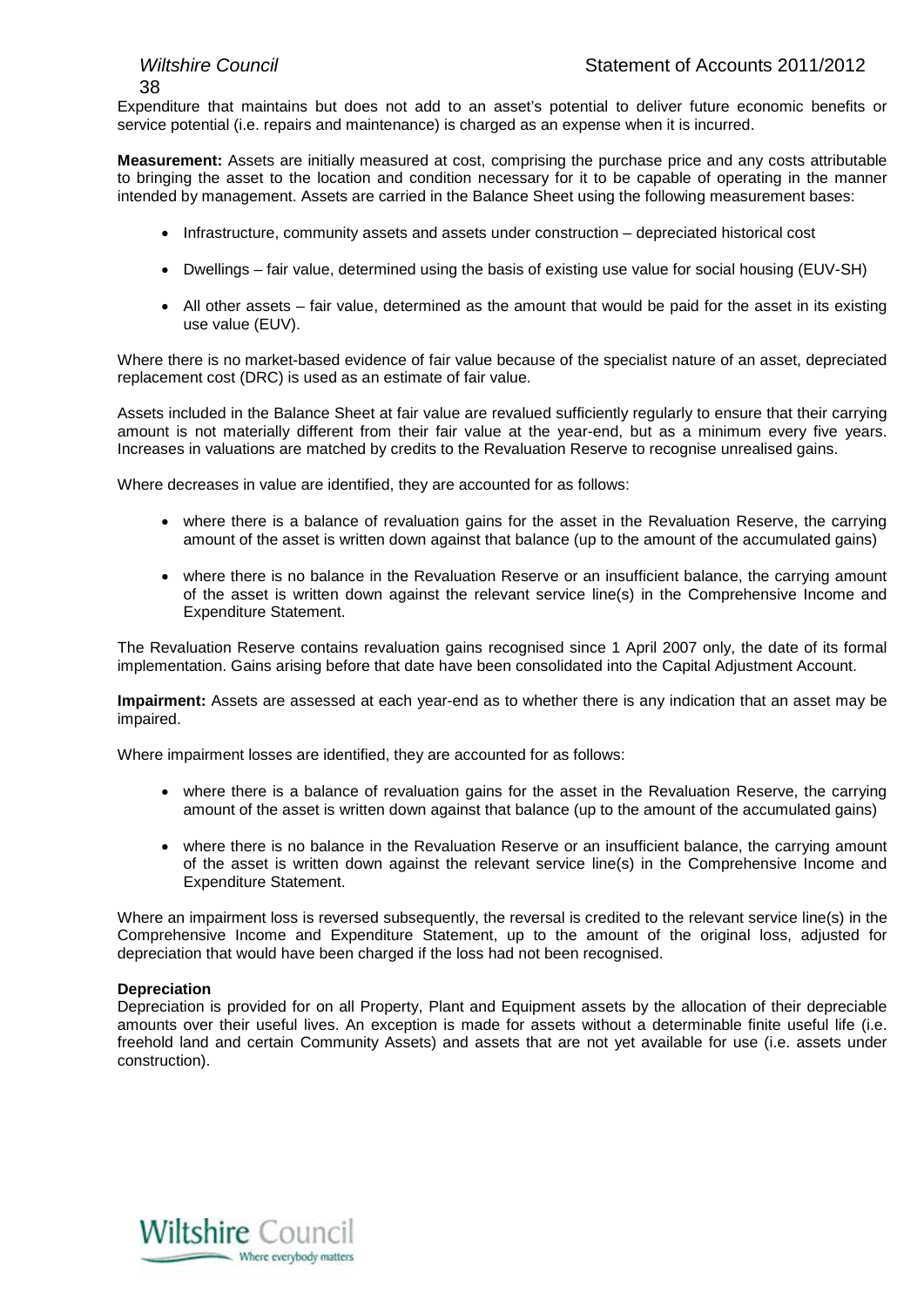# Statement of Accounts 2011/2012 *Wiltshire Council*

Depreciation is calculated on the following bases:

- dwellings and other buildings straight-line allocation over the remaining useful life of the property as estimated by the valuer
- vehicles, plant, furniture and equipment Straight line allocation over a useful life of 5 years or in the case of services within buildings remaining useful life of the services as estimated by the valuer
- Infrastructure straight-line allocation over 60 years.

Where an item of Property. Plant and Equipment asset has major components whose cost is significant in relation to the total cost of the item, the components are depreciated separately.

Revaluation gains are also depreciated, with an amount equal to the difference between current value depreciation charged on assets and the depreciation that would have been chargeable based on their historical cost being transferred each year from the Revaluation Reserve to the Capital Adjustment Account.

# **Disposals and Non-current Assets Held for Sale**

When it becomes probable that the carrying amount of an asset will be recovered principally through a sale transaction rather than through its continuing use, it is reclassified as an Asset Held for Sale. Assets that are to be abandoned or scrapped are not reclassified as Assets Held for Sale.

When an asset is disposed of or decommissioned, the carrying amount of the asset in the Balance Sheet is written off to the Other Operating Expenditure line in the Comprehensive Income and Expenditure Statement as part of the gain or loss on disposal. Any receipts from disposals are credited to the same line in the Comprehensive Income and Expenditure Statement also as part of the gain or loss on disposal. Any revaluation gains accumulated for the asset in the Revaluation Reserve are transferred to the Capital Adjustment Account.

Amounts received for a disposal in excess of £10,000 are categorised as capital receipts. A proportion of receipts relating to housing disposals (75% for dwellings, 50% for land and other assets) are payable to the Government. The balance of receipts is required to be credited to the Capital Receipts Reserve, and can then only be used for new capital investment or set aside to reduce the Authority's underlying need to borrow (the capital financing requirement).

The written-off value of disposals is not a charge against council tax, as the cost of fixed assets is fully provided for under separate arrangements for capital financing.

# **xi. Investment Property**

Investment properties are those that are used solely to earn rentals and/or for capital appreciation. The definition is not met if the property is used in any way to facilitate the delivery of services or production of goods or is held for sale. Investment properties are measured initially at cost and subsequently at fair value, based on the amount at which the asset could be exchanged between knowledgeable parties at arm's-length. Properties are not depreciated. Gains and losses on revaluation are posted to the Comprehensive Income and Expenditure Statement. The same treatment is applied to gains and losses on disposal. Rentals received in relation to investment properties result in a gain for the General Fund Balance. However, revaluation and disposal gains and losses are not permitted by statutory arrangements to have an impact on the General Fund Balance.

# **xii. Charges to Revenue for Non-Current Assets**

Services, support services and trading accounts are debited with the following amounts to record the cost of holding fixed assets during the year:

- depreciation attributable to the assets used by the relevant service
- revaluation and impairment losses on assets used by the service where there are no accumulated gains in the Revaluation Reserve against which the losses can be written off
- amortisation of intangible fixed assets attributable to the service.

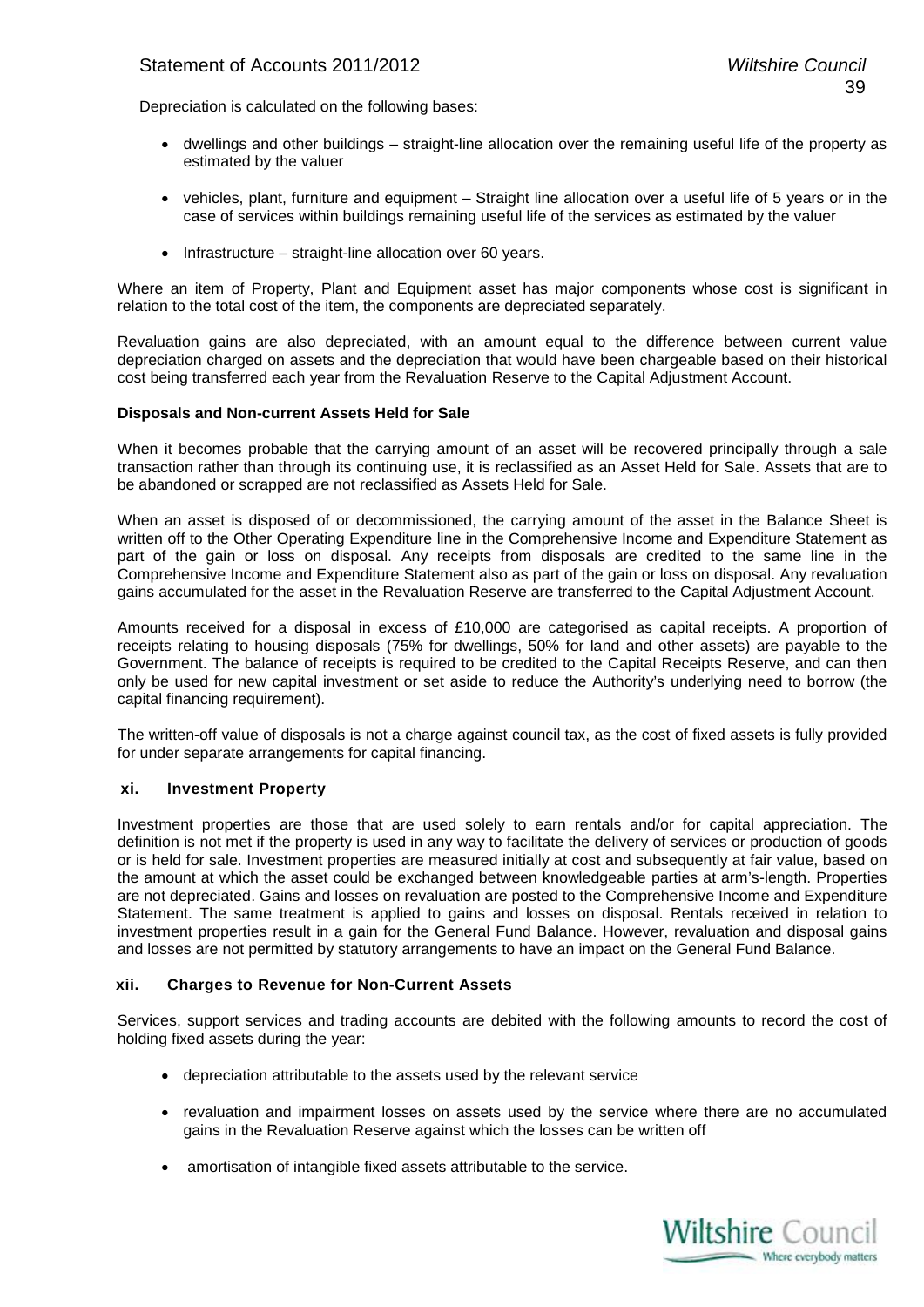The Council is not required to raise council tax to fund depreciation, revaluation and impairment losses or amortisations. However, it is required to make an annual contribution from revenue towards the reduction in its overall borrowing requirement. Depreciation, revaluation and impairment losses and amortisations are therefore replaced by the contribution in the General Fund Balance of a Minimum Revenue Provision (MRP).

Housing Revenue Account capital charges are calculated in accordance with the prescribed statutory determination.

# **xiii. Revenue Expenditure Funded From Capital Under Statute**

Expenditure incurred during the year that may be capitalised under statutory provisions but that does not result in the creation of a non-current asset has been charged as expenditure to the relevant service in the Comprehensive Income and Expenditure Statement in the year. Where the Council has determined to meet the cost of this expenditure from existing capital resources or by borrowing, a transfer in the Movement in Reserves Statement from the General Fund Balance to the Capital Adjustment Account then reverses out the amounts charged so that there is no impact on the level of council tax.

# **xiv. Leases**

Leases are classified as finance leases where the terms of the lease transfer substantially all the risks and rewards incidental to ownership of the property, plant or equipment from the lessor to the lessee. All other leases are classified as operating leases. Where a lease covers both land and buildings, the land and buildings elements are considered separately for classification.

Arrangements that do not have the legal status of a lease but convey a right to use an asset in return for payment are accounted for under this policy where fulfilment of the arrangement is dependent on the use of specific assets.

# **The Authority as Lessee**

# **Finance Leases**

Property, plant and equipment held under finance leases is recognised on the Balance Sheet at the commencement of the lease at its fair value measured at the lease's inception (or the present value of the minimum lease payments, if lower). The asset recognised is matched by a liability for the obligation to pay the lessor.

Lease payments are apportioned between:

- a charge for the acquisition of the interest in the property, plant or equipment applied to write down the lease liability
- a finance charge (debited to the Financing and Investment Income and Expenditure line in the Comprehensive Income and Expenditure Statement).

Property, Plant and Equipment recognised under finance leases is accounted for using the policies applied generally to such assets.

# **Operating Leases**

Rentals paid under operating leases are charged to the Comprehensive Income and Expenditure Statement as an expense of the services benefitting from use of the leased property, plant or equipment.

# **The Authority as Lessor**

# **Finance Leases**

Where the Authority grants a finance lease over a property or an item of plant or equipment, the relevant asset is written out of the Balance Sheet as a disposal. At the commencement of the lease, the carrying amount of the asset in the Balance Sheet is written off to the Comprehensive Income and Expenditure Statement as a gain or loss on disposal.

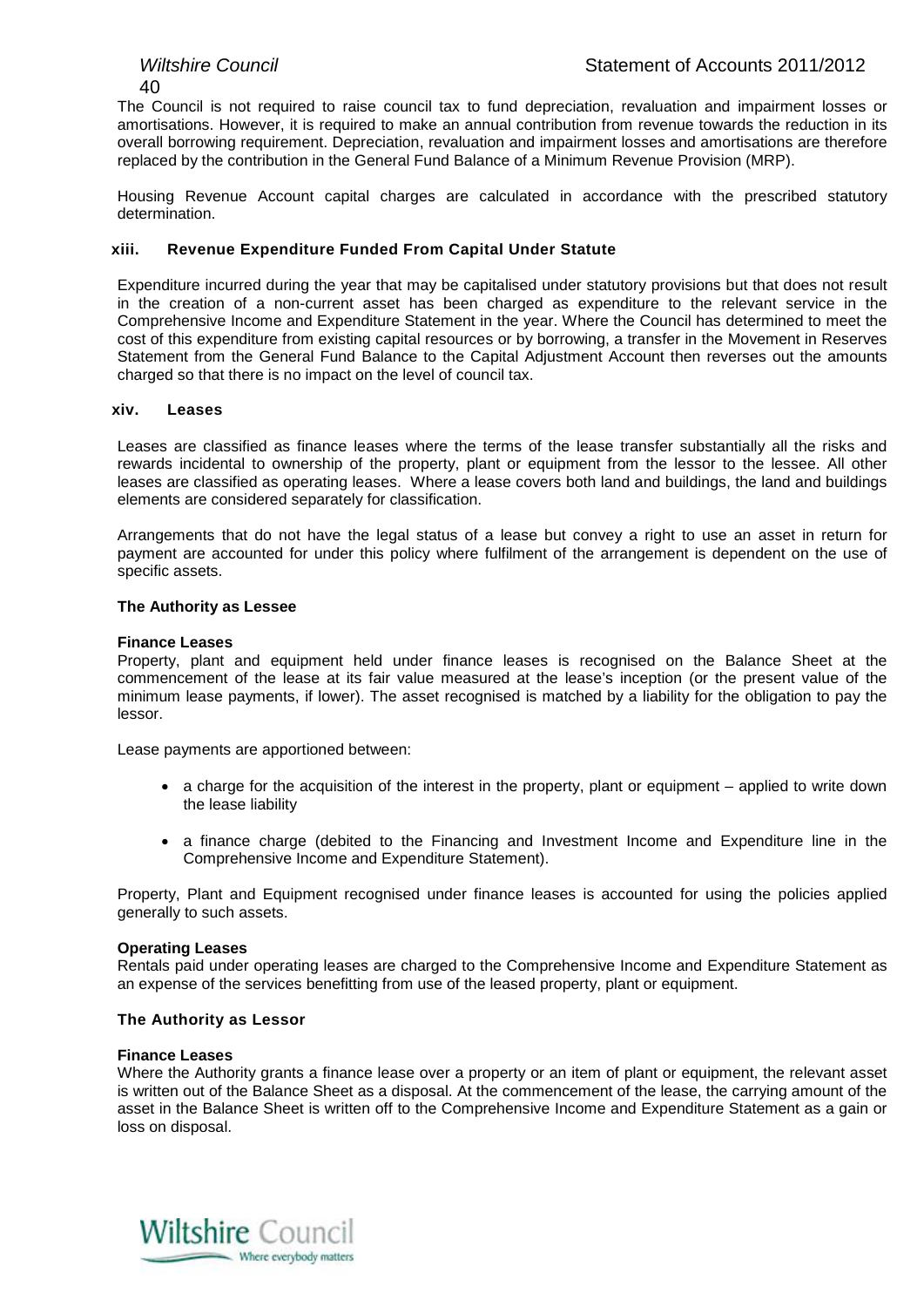# Statement of Accounts 2011/2012 *Wiltshire Council*

Lease rentals receivable are apportioned between:

- a charge for the acquisition of the interest in the property applied to write down the lease debtor (together with any premiums received)
- finance income (credited to the Financing and Investment Income and Expenditure line in the Comprehensive Income and Expenditure Statement)

#### **Operating Leases**

Where the Authority grants an operating lease over a property or an item of plant or equipment, the asset is retained in the Balance Sheet. Rental income is credited to the Other Operating Expenditure line in the Comprehensive Income and Expenditure Statement.

#### **xv. Financial Instruments**

#### **Financial Liabilities**

Financial liabilities are recognised on the Balance Sheet when the Council becomes a party to the contractual provisions of a financial instrument and are initially measured at fair value and are carried at their amortised cost. Annual charges to the Financing and Investment Income and Expenditure line in the Comprehensive Income and Expenditure Statement for interest payable are based on the carrying amount of the liability, multiplied by the effective rate of interest for the instrument. The effective interest rate is the rate that exactly discounts estimated future cash payments over the life of the instrument to the amount at which it was originally recognised.

For most of the borrowings that the Council has, this means that the amount presented in the Balance Sheet is the outstanding principal repayable (plus accrued interest); and interest charged to the Comprehensive Income and Expenditure Statement is the amount payable for the year according to the loan agreement.

Gains and losses on the repurchase or early settlement of borrowing are credited and debited to the Financing and Investment Income and Expenditure line in the Comprehensive Income and Expenditure Statement in the year of repurchase/settlement. However, where repurchase has taken place as part of a restructuring of the loan portfolio that involves the modification or exchange of existing instruments, the premium or discount is respectively deducted from or added to the amortised cost of the new or modified loan and the write-down to the Comprehensive Income and Expenditure Statement is spread over the life of the loan by an adjustment to the effective interest rate.

Where premiums and discounts have been charged to the Comprehensive Income and Expenditure Statement, regulations allow the impact on the General Fund Balance to be spread over future years. The Council has a policy of spreading the gain or loss over the term that was remaining on the loan against which the premium was payable or discount receivable when it was repaid. The reconciliation of amounts charged to the Comprehensive Income and Expenditure Statement to the net charge required against the General Fund Balance is managed by a transfer to or from the Financial Instruments Adjustment Account in the Movement in Reserves Statement.

# **Loans and receivables**

#### **Financial Assets**

Financial assets are classified into two types:

- loans and receivables assets that have fixed or determinable payments but are not quoted in an active market
- available-for-sale assets assets that have a quoted market price and/or do not have fixed or determinable payments.

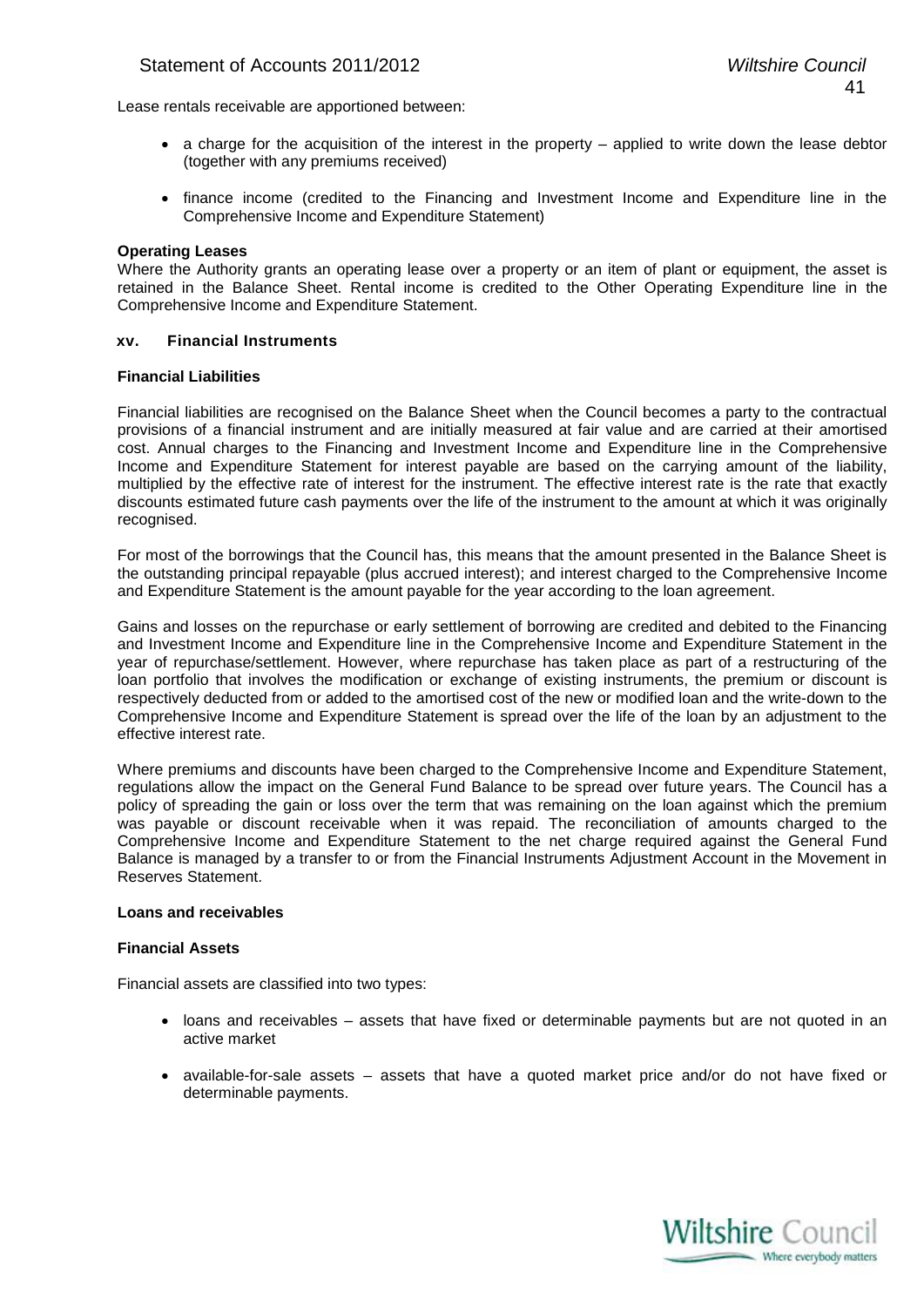# 42 **Loans and Receivables**

Loans and receivables are recognised on the Balance Sheet when the Council becomes a party to the contractual provisions of a financial instrument and are initially measured at fair value. They are subsequently measured at their amortised cost. Annual credits to the Financing and Investment Income and Expenditure line in the Comprehensive Income and Expenditure Statement for interest receivable are based on the carrying amount of the asset multiplied by the effective rate of interest for the instrument. For most of the loans that the Council has made, this means that the amount presented in the Balance Sheet is the outstanding principal receivable (plus accrued interest) and interest credited to the Comprehensive Income and Expenditure Statement is the amount receivable for the year in the loan agreement.

When soft loans are made, a loss is recorded in the Comprehensive Income and Expenditure Statement (debited to the appropriate service) for the present value of the interest that will be foregone over the life of the instrument, resulting in a lower amortised cost than the outstanding principal. Interest is credited to the Financing and Investment Income and Expenditure line in the Comprehensive Income and Expenditure Statement at a marginally higher effective rate of interest than the rate receivable from the voluntary organisations, with the difference serving to increase the amortised cost of the loan in the Balance Sheet. Statutory provisions require that the impact of soft loans on the General Fund Balance is the interest receivable for the financial year – the reconciliation of amounts debited and credited to the Comprehensive Income and Expenditure Statement to the net gain required against the General Fund Balance is managed by a transfer to or from the Financial Instruments Adjustment Account in the Movement in Reserves Statement.

Where assets are identified as impaired because of a likelihood arising from a past event that payments due under the contract will not be made, the asset is written down and a charge made to the relevant service (for receivables specific to that service) or the Financing and Investment Income and Expenditure line in the Comprehensive Income and Expenditure Statement. The impairment loss is measured as the difference between the carrying amount and the present value of the revised future cash flows discounted at the asset's original effective interest rate.

Any gains and losses that arise on the derecognition of an asset are credited or debited to the Financing and Investment Income and Expenditure line in the Comprehensive Income and Expenditure Statement.

# **Available-for-Sale Assets**

Available-for-sale assets are recognised on the Balance Sheet when the Council becomes a party to the contractual provisions of a financial instrument and are initially measured and carried at fair value. Where the asset has fixed or determinable payments, annual credits to the Financing and Investment Income and Expenditure line in the Comprehensive Income and Expenditure Statement for interest receivable are based on the amortised cost of the asset multiplied by the effective rate of interest for the instrument. Where there are no fixed or determinable payments, income (e.g. dividends) is credited to the Comprehensive Income and Expenditure Statement when it becomes receivable by the Council.

Assets are maintained in the Balance Sheet at fair value. Values are based on the following principles:

- instruments with quoted market prices the market price
- other instruments with fixed and determinable payments discounted cash flow analysis
- equity shares with no quoted market prices independent appraisal of company
- valuations.

Changes in fair value are balanced by an entry in the Available-for-Sale Reserve and the gain/loss is recognised in the Surplus or Deficit on Revaluation of Available-for-Sale Financial Assets. The exception is where impairment losses have been incurred – these are debited to the Financing and Investment Income and Expenditure line in the Comprehensive Income and Expenditure Statement, along with any net gain or loss for the asset accumulated in the Available-for-Sale Reserve.

Where assets are identified as impaired because of a likelihood arising from a past event that payments due under the contract will not be made (fixed or determinable payments) or fair value falls below cost, the asset is written down and a charge made to the Financing and Investment Income and Expenditure line in the

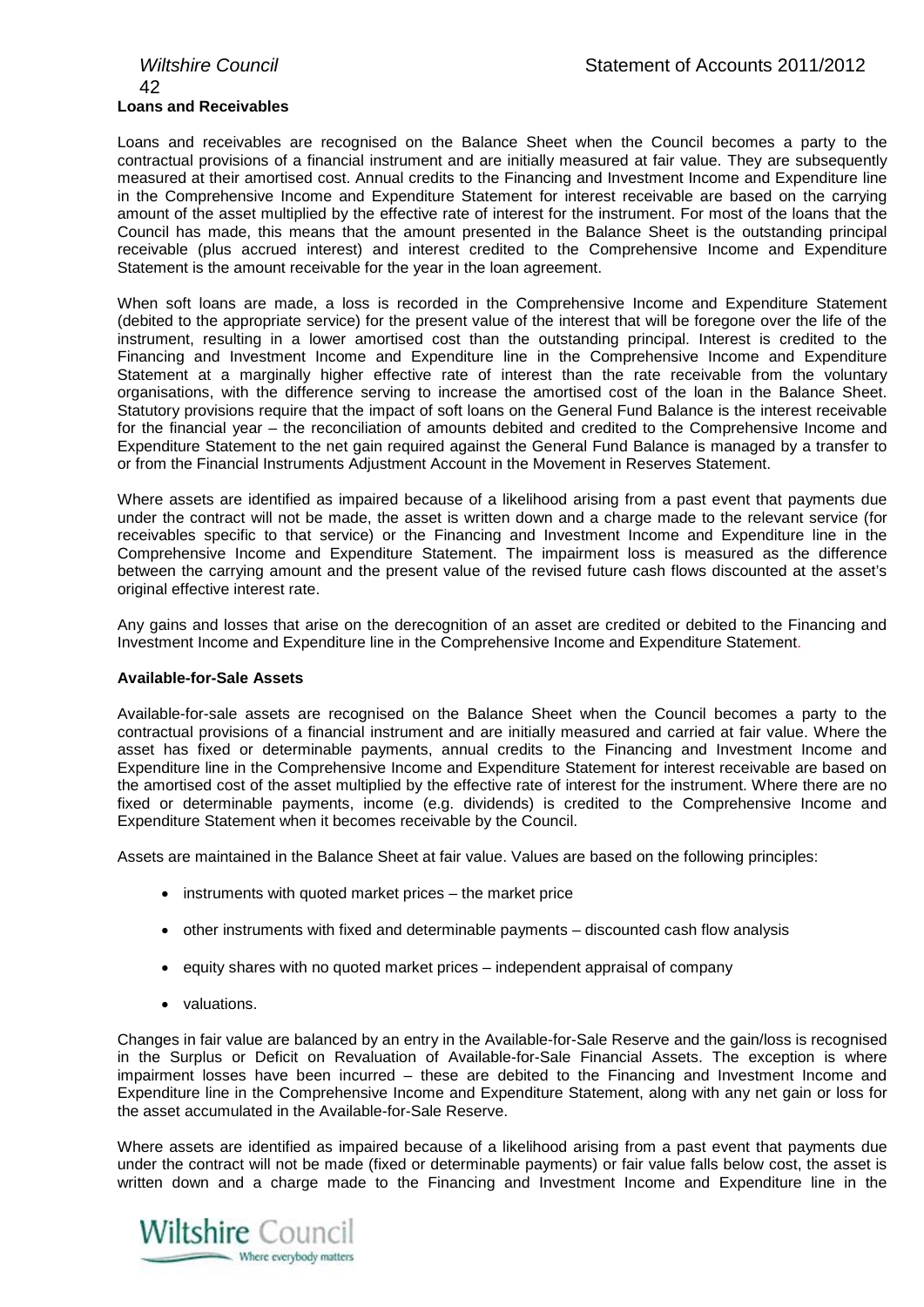# Statement of Accounts 2011/2012 *Wiltshire Council*

Comprehensive Income and Expenditure Statement. If the asset has fixed or determinable payments, the impairment loss is measured as the difference between the carrying amount and the present value of the revised future cash flows discounted at the asset's original effective interest rate. Otherwise, the impairment loss is measured as any shortfall of fair value against the acquisition cost of the instrument (net of any principal repayment and amortisation).

Any gains and losses that arise on the derecognition of the asset are credited or debited to the Financing and Investment Income and Expenditure line in the Comprehensive Income and Expenditure Statement, along with any accumulated gains or losses previously recognised in the Available-for-Sale Reserve.

Where fair value cannot be measured reliably, the instrument is carried at cost (less any impairment losses).

# **xvi. Inventories and Long Term Contracts**

Inventories are included in the Balance Sheet at the lower of cost or net realisable value. Long term contracts are accounted for on the basis of charging the Surplus or Deficit on the Provision of Services with the value of works and services received under the contract during the financial year.

# **xvii. Interest in companies and other entities**

The council has no material interest in any companies or other entities.

# **xviii. Private Finance Initiative (PFI)**

PFI and similar contracts are agreements to receive services, where the responsibility for making available the property, plant and equipment needed to provide the services passes to the PFI contractor. As the Authority is deemed to control the services that are provided under its PFI schemes, and as ownership of the property, plant and equipment will pass to the Authority at the end of the contracts for no additional charge, the Authority carries the assets used under the contracts on its Balance Sheet as part of Property, Plant and Equipment. The original recognition of these assets at fair value (based on the cost to purchase the property, plant and equipment) was balanced by the recognition of a liability for amounts due to the scheme operator to pay for the capital investment.

Non current assets recognised on the Balance Sheet are revalued and depreciated in the same way as property, plant and equipment owned by the Authority.

The amounts payable to the PFI operators each year are analysed into five elements:

- i. Fair value of the services received during the year debited to the relevant service in the Comprehensive Income and Expenditure Statement
- ii. Finance cost an interest charge made on the outstanding Balance Sheet liability, debited to the Financing and Investment Income and Expenditure line in the Comprehensive Income and Expenditure Statement
- iii. Contingent rent increases in the amount to be paid for the property arising during the contract, debited to the Financing and Investment Income and Expenditure line in the Comprehensive Income and Expenditure Statement
- iv. Payment towards liability applied to write down the Balance Sheet liability towards the PFI operator (the profile of write-downs is calculated using the same principles as for a finance lease)
- v. Lifecycle replacement costs proportion of the amounts payable is posted to the Balance Sheet as a prepayment and then recognised as additions to Property, Plant and Equipment when the relevant works are eventually carried out.

# **xix. Exceptional Items**

When items of income and expense are material, their nature and amount is disclosed separately, either on the face of the Comprehensive Income and Expenditure Statement or in the notes to the accounts, depending on how significant the items are to an understanding of the Council's financial performance.

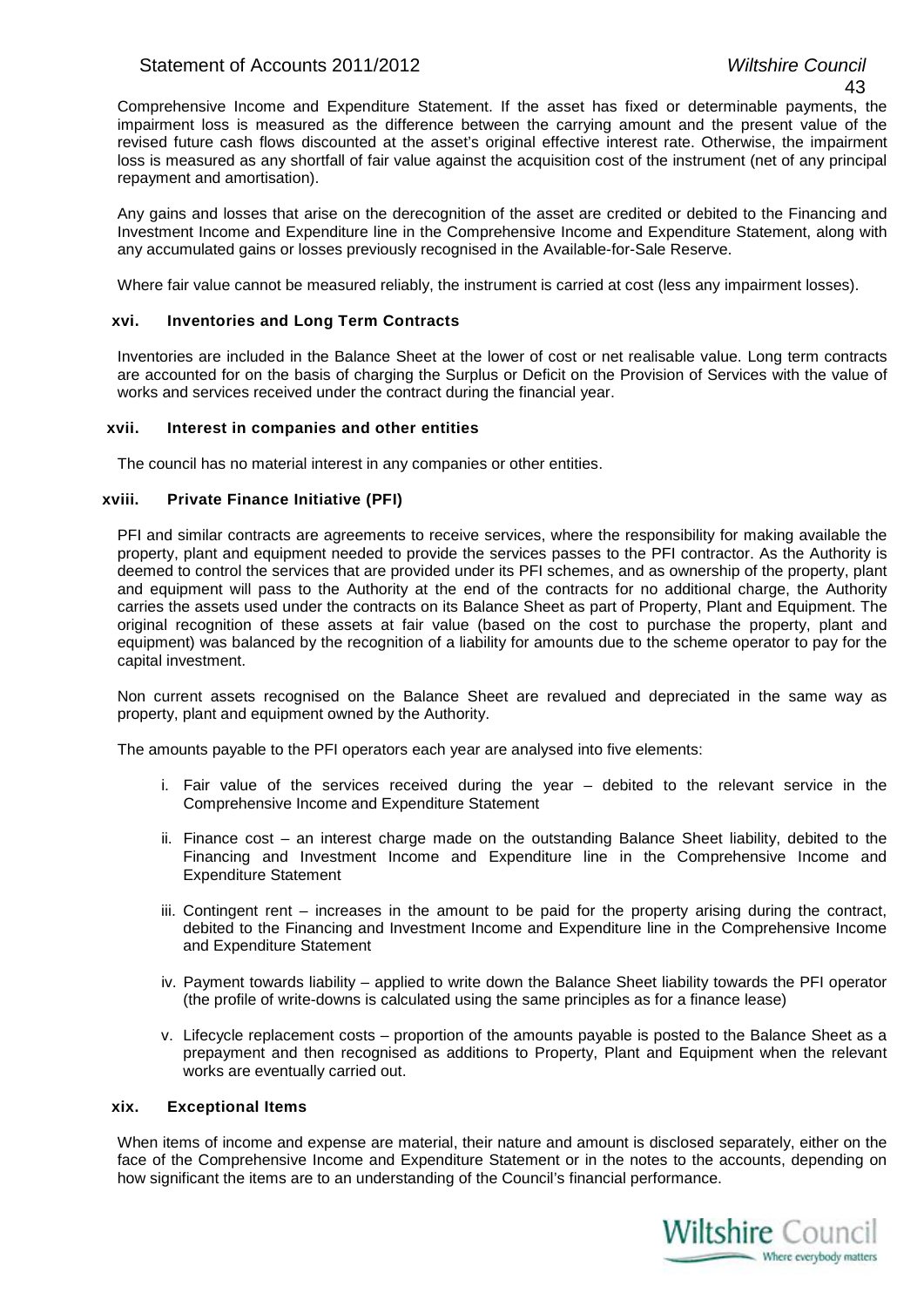# 44 **xx. Cash and Cash Equivalents**

Cash is represented by cash in hand and deposits with financial institutions repayable without penalty on notice of not more than 24 hours. Cash equivalents are investments that mature in no more than three months from the date of acquisition and that are readily convertible to known amounts of cash with insignificant risk of change in value. In the Cash Flow Statement, cash and cash equivalents are shown net of bank overdrafts that are repayable on demand and form an integral part of the Authority's cash management.

# **xxi. Prior Period Adjustments, Changes in Accounting Policies and Estimates and Errors**

Prior period adjustments may arise as a result of a change in accounting policies or to correct a material error. Changes in accounting estimates are accounted for prospectively, i.e. in the current and future years affected by the change and do not give rise to a prior period adjustment.

Changes in accounting policies are only made when required by proper accounting practices or the change provides more reliable or relevant information about the effect of transactions, other events and conditions on the Authority's financial position or financial performance. Where a change is made, it is applied retrospectively (unless stated otherwise) by adjusting opening balances and comparative amounts for the prior period as if the new policy had always been applied.

Material errors discovered in prior period figures are corrected retrospectively by amending opening balances and comparative amounts for the prior period.

# **xxii. Events after the Balance Sheet Date**

Events after the Balance Sheet date are those events that occur between the end of the reporting period and the date when the Statement of Accounts is authorised for issue.

Two types of events can be identified:

- Those that provide evidence of conditions that existed at the end of the reporting period the Statement of Accounts is adjusted to reflect such events
- Those that are indicative of conditions that arose after the reporting period the Statement of Accounts is not adjusted to reflect such events. Where a category of events would have a material effect, disclosure is made in the notes of the nature of the events and their estimated financial effect.

Events taking place after the date of authorisation for issue are not reflected in the Statement of Accounts.

# **xxiii. Non-Compliance with Code of Practice**

For operational reasons, the accounts do not fully comply with the Code of Practice on minor points. The main non-compliance is in relation to debtors and creditors. Whilst the accounts are maintained on an accruals basis i.e. all sums due to or from the Council are included whether or not the cash has actually been received or paid in the year, exceptions are made for quarterly utilities payments based on meter reading dates. Since these policies are applied consistently year on year, they have no material effect on any one year's accounts.

# **xxiv. Foreign Currency**

Where the Authority has entered into a transaction denominated in a foreign currency, the transaction is converted into sterling at the exchange rate applicable on the date of the transaction. Where amounts in foreign currency are outstanding at the year-end, they are reconverted at the spot exchange rate at 31 March. Resulting gains or losses are recognised in the Financing and Investment Income and Expenditure line in the Comprehensive Income and Expenditure Statement.

# **xxv. Heritage Assets**

The Authority's Heritage Assets are assets that are kept to increase the knowledge, understanding and appreciation of the Authority's history and local area. Heritage Assets are recognised and measured (including the treatment of revaluation gains and losses) in accordance with the Authority's accounting policies on property, plant and equipment. However, some of the measurement rules are relaxed in relation to heritage assets as detailed below. The accounting policies in relation to heritage assets that are deemed to include

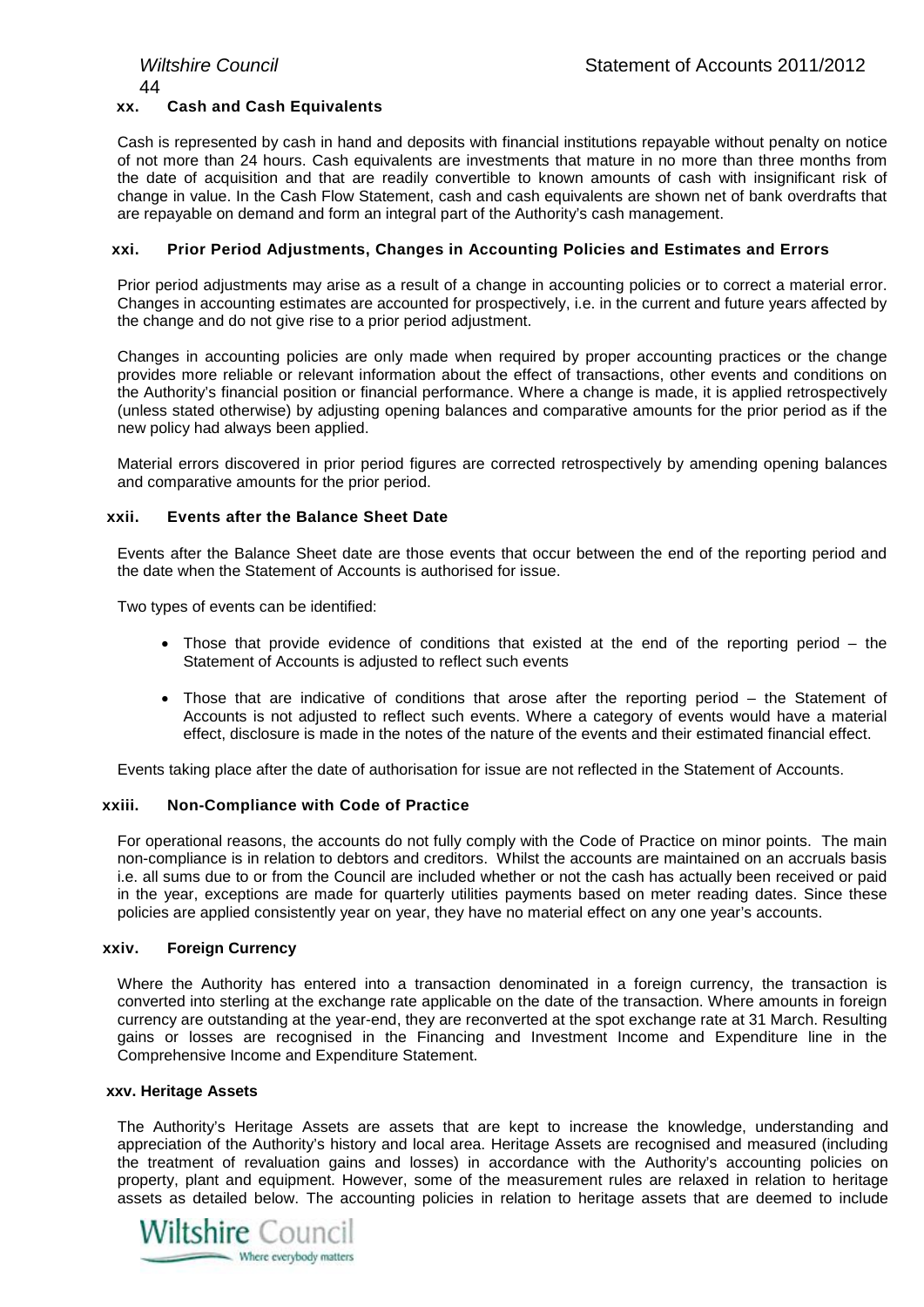elements of intangible heritage assets are also presented below. The Authority's collections of heritage assets are accounted for as disclosed in note 34.

If items are of a material nature a separate external revaluation exercise would be commissioned and the assets carried at market value in the balance sheet, alternatively insurance valuations would be used to establish value. If this was the case these assets would be reviewed for impairment on a regular basis and the figures in the balance sheet updated accordingly. Any disposals would be treated in the same way as other assets. If the values of the assets are of limited or no value then they will be disclosed in a note to the accounts only and not brought into the balance sheet with a value. This decision is made based on whether the cost of obtaining a valuation exceeds the benefits to the users of the accounts.

For Wiltshire Council, which does not hold museum or art collections, the costs of commissioning external valuations exceeds the benefit to the users of the accounts therefore the assets are disclosed in a note to the accounts only. The assets disclosed in note 34 include a property (the East Grafton Windmill), the White Horse in Westbury, and a small collection of art held across the county. Further details are found in note 34.

# **xxvi. Carbon Reduction Commitment scheme**

The Authority is required to participate in the Carbon Reduction Commitment (CRC) Energy Efficiency Scheme. This scheme is currently in its introductory phase which will last until 31 March 2014. The Authority is required to purchase and surrender allowances, currently retrospectively, on the basis of emissions i.e. carbon dioxide produced as energy is used. As carbon dioxide is emitted (i.e. as energy is used), a liability and an expense are recognised. The liability will be discharged by surrendering allowances. The liability is measured at the best estimate of the expenditure required to meet the obligation, normally at the current market price of the number of allowances required to meet the liability at the reporting date. The cost to the authority is recognised and reported in the costs of the authority's services and is apportioned to services on the basis of energy consumption.

# **Note 2 Accounting Standards that have been issued but have not yet been adopted**

For 2011/2012, the only accounting policy change that needs to be reported is the adoption of amendments to IFRS 7 *Financial Instruments: Disclosures.* 

It is considered that this standard will not have a material impact on the financial statements of local authorities, so no further disclosure is required in these accounts in this year.

# **Note 3 Critical Judgements in applying accounting policies**

In applying the accounting policies set out in Note 1, the Authority has had to make certain judgements about complex transactions or those involving uncertainty about future events. The critical judgements made in the Statement of Accounts are:

- There is a high degree of uncertainty about future levels of funding for local government. However, the Authority has determined that this uncertainty is not yet sufficient to provide an indication that the assets of the Authority might be impaired as a result of a need to close facilities and reduce levels of service provision.
- An Authority invested a total of £12m in Heritable and Landsbanki banks before they both collapsed in 2008. Further details of the impacts of this are in note 64.

# **Note 4 Assumptions made about the future and other major sources of estimation uncertainty**

The Statement of Accounts contains estimated figures that are based on assumptions made by the Authority about the future or that are otherwise uncertain. Estimates are made taking into account historical experience, current trends and other relevant factors. However, because balances cannot be determined with certainty, actual results could be materially different from the assumptions and estimates.

The items in the Authority's Balance Sheet at 31 March 2012 for which there is a significant risk of material adjustment in the forthcoming financial year are as follows:

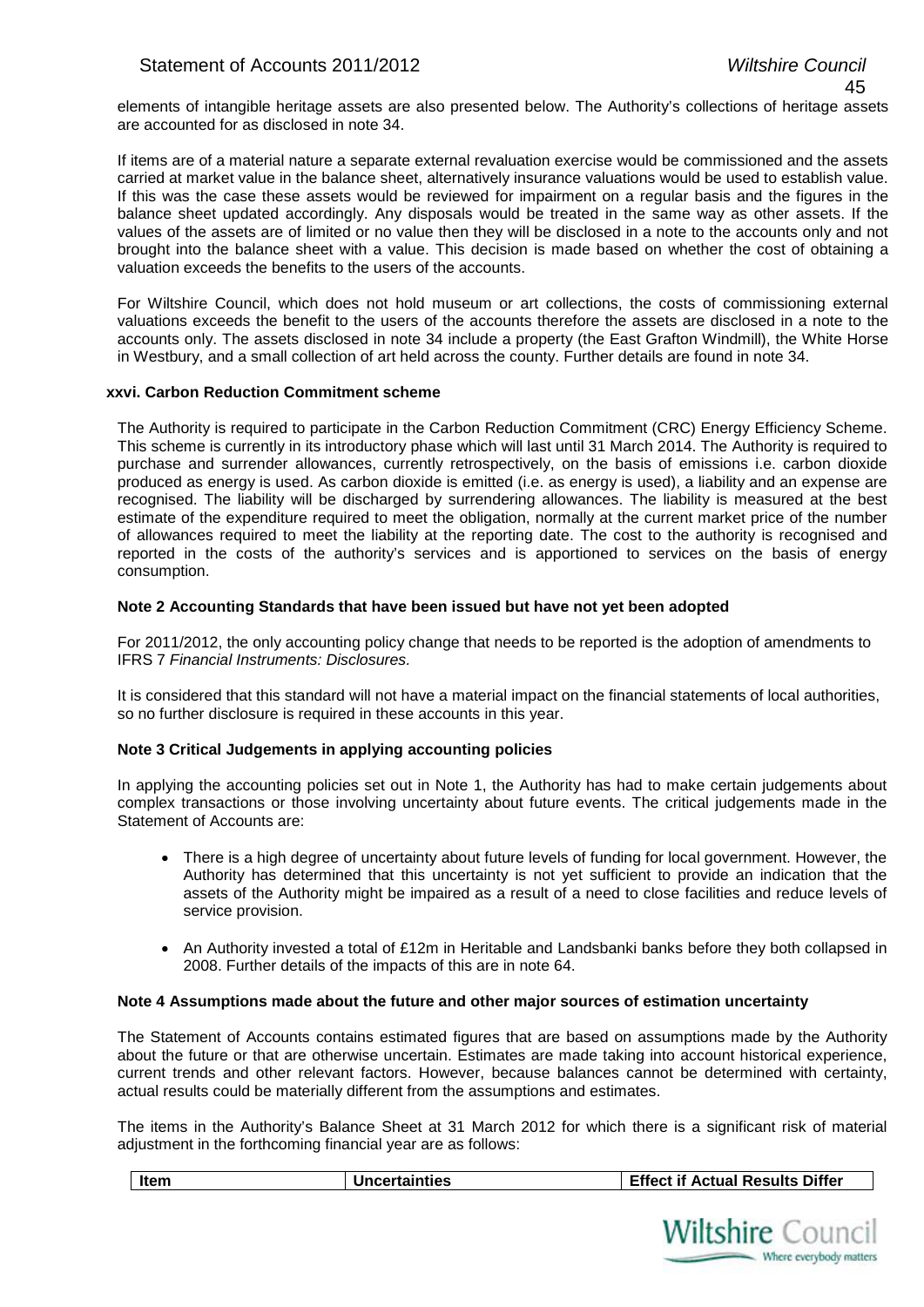|                                         | from Assumptions                                                                                                                                                                                                                                                                                                                                                                                                                         |                                                                                                                                                                                                                                                                                                                                             |  |  |  |  |  |
|-----------------------------------------|------------------------------------------------------------------------------------------------------------------------------------------------------------------------------------------------------------------------------------------------------------------------------------------------------------------------------------------------------------------------------------------------------------------------------------------|---------------------------------------------------------------------------------------------------------------------------------------------------------------------------------------------------------------------------------------------------------------------------------------------------------------------------------------------|--|--|--|--|--|
| Property, Plant and<br><b>Equipment</b> | Assets are depreciated over useful<br>lives that are dependent on<br>assumptions about the level of<br>repairs and maintenance that will be<br>incurred in relation to individual<br>assets. The current economic climate<br>makes it uncertain that the Authority<br>will be able to sustain its current<br>spending on repairs and<br>maintenance, bringing into doubt the<br>useful lives assigned to assets.                         | If the useful life of assets is<br>reduced, depreciation increases<br>and the carrying amount of the<br>assets falls. The total depreciation<br>charge made in 2011/2012 on<br>PPE assets was £44 million so if<br>the assumptions were to change<br>this could have an effect on the<br>amount of depreciation charged in<br>future years. |  |  |  |  |  |
| <b>Provisions</b>                       | The Authority has made a number of<br>provisions in the accounts, totalling<br>£6.584 million. These are based on<br>current information and current likely<br>settlement value. Provisions will need<br>to be reviewed on a regular basis to<br>ensure they are kept up to date.<br>Further information is found in note<br>45.                                                                                                         | An increase over the forthcoming<br>year in either the total number of<br>claims or the estimated average<br>settlement would each have the<br>effect of adding to the provision<br>needed                                                                                                                                                  |  |  |  |  |  |
| <b>Pensions Liability</b>               | Estimation of the net liability to pay<br>pensions depends on a number of<br>complex judgements relating to the<br>discount rate used, the rate at which<br>salaries are projected to increase,<br>changes in retirement ages, mortality<br>rates and expected returns on<br>pension fund assets. A firm of<br>consulting actuaries is engaged to<br>provide the Authority with expert<br>advice about the assumptions to be<br>applied. | The effects on the net pensions<br>liability of changes in individual<br>assumptions can be measured<br>and further details of the<br>assumptions are in note 61.                                                                                                                                                                           |  |  |  |  |  |
| <b>Arrears</b>                          | At 31 March 2012, the Authority<br>had a balance of debtors of £94<br>million. A bad debt provision of £8<br>million or 9% of the debt has been<br>made. In the current economic<br>climate it is not certain that the<br>provision will be sufficient.                                                                                                                                                                                  | If collection rates were to<br>deteriorate, an additional bad<br>debt provision would have to be<br>made. See note 41 for further<br>details.                                                                                                                                                                                               |  |  |  |  |  |

This list does not include assets and liabilities that have are carried at fair value based on a recently observed market price.

# **Note 5 Authorisation of Accounts for Issue**

These accounts were considered and authorised by the Chief Financial Officer of Wiltshire Council on the 21 June 2012. The final, audited version of these accounts were considered and approved by the Audit Committee at its meeting on 7 September 2012.

# **Note 6 Events after the Balance Sheet Date**

The Statement of Accounts was authorised by the Chief Financial Officer and the Audit Committee on 7 September 2012. Events taking place after this date are not reflected in the financial statements or notes. Where events taking place before this date provided information about conditions existing at 31 March 2012, the figures in the financial statements and notes have been adjusted in all material respects to reflect the impact of this information.

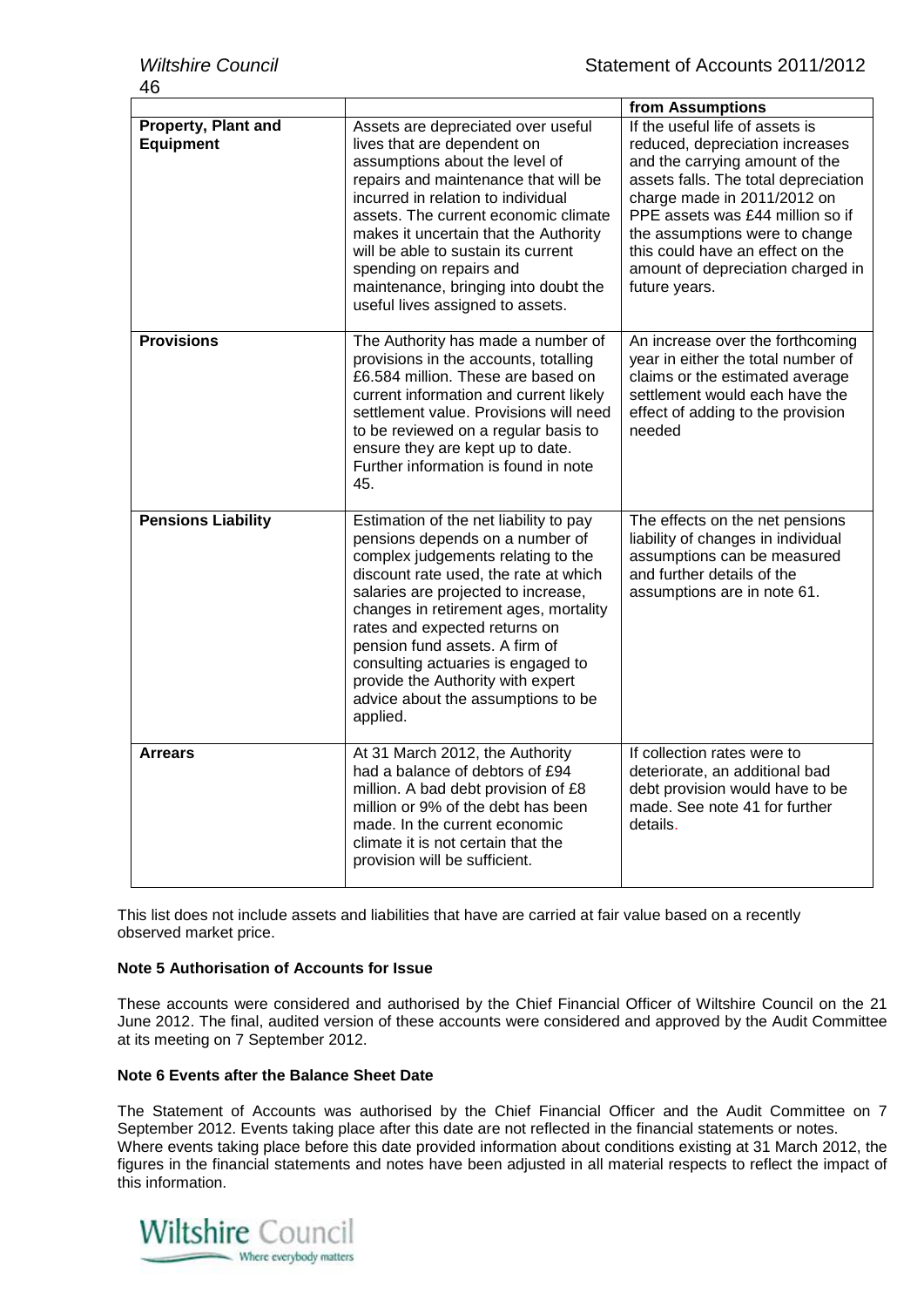# **Note 7 Summary of Prior Year adjustments**

No prior year adjustments have been made during 2011/2012. There have not been as many accounting changes made during 2011/2012 as there were during 2010/2011. The one major change to the 2011/2012 accounts which may have required prior year adjustments to be made was regarding Heritage Assets. As per note 34 the council has reviewed all its heritage assets and there are no prior year adjustments required following the introduction of Heritage Assets.

# **NOTES TO MOVEMENT TO RESERVE STATEMENT**

# **Note 8 Adjustments between accounting basis and funding basis under regulations**

This note details the adjustments that are made to the total comprehensive income and expenditure recognised by the Authority in the year in accordance with proper accounting practice to the resources that are specified by statutory provisions as being available to the Authority to meet future capital and revenue expenditure.

| Reserve 2010/2011                                                                        | General                | Housing         | Capital         | Major           | Capital           | <b>Total</b>            | Unusable  | <b>Total</b>              |
|------------------------------------------------------------------------------------------|------------------------|-----------------|-----------------|-----------------|-------------------|-------------------------|-----------|---------------------------|
|                                                                                          | Fund                   | Revenue         | <b>Receipts</b> | <b>Repairs</b>  | Grants            | <b>Usable</b>           |           | <b>Reserves Authority</b> |
|                                                                                          | <b>Balance</b><br>£000 | Account<br>£000 | Reserve<br>£000 | Reserve<br>£000 | Unapplied<br>£000 | <b>Reserves</b><br>£000 | £000      | <b>Reserves</b><br>£000   |
| Adjustments primarily involving the Capital Adjustment Account                           |                        |                 |                 |                 |                   |                         |           |                           |
| Reversal of items debited or credited to the Comprehensive Income                        |                        |                 |                 |                 |                   |                         |           |                           |
| and Expenditure Statement                                                                |                        |                 |                 |                 |                   |                         |           |                           |
| Charges for depreciation of non-current assets                                           | (15, 398)              | (8, 444)        |                 |                 |                   | (23, 842)               | 23,842    | $\pmb{0}$                 |
| Charges for impairment of plant, property and equipment                                  | (136, 692)             | (13,002)        |                 |                 |                   | (149, 694)              | 149,694   | $\pmb{0}$                 |
| Charges for impairment of investment properties                                          | (18, 138)              |                 |                 |                 |                   | (18, 138)               | 18,138    | 0                         |
| Revaluation losses on Property Plant and Equipment                                       | 8,536                  |                 |                 |                 |                   | 8,536                   | (8,536)   | $\pmb{0}$                 |
| Movements in the market value of Investment Properties                                   | 0                      |                 |                 |                 |                   |                         |           |                           |
| Amortisation of intangible assets                                                        | (2, 505)               |                 |                 |                 |                   | (2,505)                 | 2,505     | $\pmb{0}$                 |
| Revenue expenditure funded from capital under statute                                    | (20, 806)              |                 |                 |                 |                   | (20, 806)               | 20,806    | $\pmb{0}$                 |
| Amounts of non-current assets written off on disposal or sale as part of the             | (54, 033)              | 684             | (5,957)         |                 |                   | (59, 306)               | 59,306    | 0                         |
| gain/loss on disposal to the Comprehensive Income and Expenditure Statement              |                        |                 |                 |                 |                   |                         |           |                           |
| Insertion of items not debited or credited to the Comprehensive                          |                        |                 |                 |                 |                   |                         |           |                           |
| Income and Expenditure Statement:                                                        |                        |                 |                 |                 |                   |                         |           |                           |
| Statutory provision for the financing of capital investment                              | 11,645                 |                 |                 |                 |                   | 11,645                  | (11, 645) | $\mathbf{0}$              |
| Capital expenditure charged against the General Fund and HRA balances                    | 1,046                  | 1,469           |                 |                 |                   | 2,515                   | (2,515)   | $\pmb{0}$                 |
| Adjustments primarily involving the                                                      |                        |                 |                 |                 |                   |                         |           |                           |
| <b>Capital Grants Unapplied Account:</b>                                                 |                        |                 |                 |                 |                   |                         |           |                           |
| Capital grants and contributions unapplied credited to the Comprehensive Income          | 72,868                 |                 |                 |                 | (72, 868)         | $\mathbf{0}$            |           | 0                         |
| and Expenditure Statement                                                                |                        |                 |                 |                 |                   |                         |           |                           |
| Application of grants to capital financing transferred to the Capital Adjustment Account |                        |                 |                 |                 | 49,628            | 49,628                  | (49, 628) | $\mathbf 0$               |
| Adjustments primarily involving the Capital Receipts Reserve:                            |                        |                 |                 |                 |                   |                         |           |                           |
| Use of the Capital Receipts Reserve to finance new capital expenditure                   |                        |                 | 8,494           |                 |                   | 8,494                   | (8, 494)  | $\pmb{0}$                 |
| Reserve to finance the payments to the Government capital receipts pool                  | (774)                  |                 | 774             |                 |                   |                         |           |                           |
| Adjustments primarily involving the Deferred Capital Receipts Reserve                    |                        |                 |                 |                 |                   |                         |           |                           |
| Transfer of deferred sale proceeds credited as part of the gain/loss on                  | 170                    |                 | (295)           |                 |                   | (125)                   | 125       | $\overline{0}$            |
| disposal to the Comprehensive Income and Expenditure Statement                           |                        |                 |                 |                 |                   |                         |           |                           |
| Adjustment primarily involving the Major Repairs Reserve                                 |                        |                 |                 |                 |                   |                         |           |                           |
| Reversal of Major Repairs Allowance credited to the HRA                                  |                        | 3,505           |                 | 4,939           |                   | 8,444                   | (8, 444)  | $\mathbf 0$               |
| Use of the Major Repairs Reserve to finance new capital expenditure                      |                        |                 |                 | (5, 450)        |                   | (5, 450)                | 5,450     | $\pmb{0}$                 |
| Adjustment primarily involving the Financial Instruments                                 |                        |                 |                 |                 |                   |                         |           |                           |
| <b>Adjustments Account:</b>                                                              |                        |                 |                 |                 |                   |                         |           |                           |
| Amount by which finance costs charged to the Comprehensive Income and Expenditure        |                        |                 |                 |                 |                   |                         |           |                           |
| Statement are different from finance costs chargeable in the year in accordance with     | 2,329                  |                 |                 |                 |                   | 2,329                   | (2, 329)  | $\pmb{0}$                 |
| statutory requirements                                                                   |                        |                 |                 |                 |                   |                         |           |                           |
| Adjustments primarily involving the Pensions Reserve                                     |                        |                 |                 |                 |                   |                         |           |                           |
| Reversal of items relating to retirement benefits debited or credited to the             | 53,747                 |                 |                 |                 |                   | 53,747                  | (53, 747) | 0                         |
| Comprehensive Income and Expenditure Statement (see Note 47)                             |                        |                 |                 |                 |                   |                         |           |                           |
| Employer's pensions contributions and direct payments to pensioners payable in the year  | 30,485                 | 1,208           |                 |                 |                   | 31,693                  | (31, 693) | 0                         |
| Adjustments primarily involving the                                                      |                        |                 |                 |                 |                   |                         |           |                           |
| <b>Collection Fund Adjustment Account:</b>                                               |                        |                 |                 |                 |                   |                         |           |                           |
| Amount by which council tax income credited to the Comprehensive Income and              | 583                    |                 |                 |                 |                   | 583                     | (583)     | 0                         |
| Expenditure Statement is different from council tax income calculated for the year       |                        |                 |                 |                 |                   |                         |           |                           |
| in accordance with statutory requirements                                                |                        |                 |                 |                 |                   |                         |           |                           |
| Adjustment primarily involving the Accumulated Absences Account                          |                        |                 |                 |                 |                   |                         |           |                           |
| Amount by which officer remuneration charged to the Comprehensive Income and             | 5,673                  | $\overline{2}$  |                 |                 |                   | 5,675                   | (5,675)   | 0                         |
| Expenditure Statement on an accruals basis is different from remuneration chargeable     |                        |                 |                 |                 |                   |                         |           |                           |
| in the year in accordance with statutory requirements                                    |                        |                 |                 |                 |                   |                         |           |                           |
|                                                                                          |                        |                 |                 |                 |                   |                         |           |                           |
| <b>Total Adjustments</b>                                                                 | (61, 264)              | (14, 578)       | 3,016           | (511)           | (23, 240)         | (96, 577)               | 96,577    | $\mathbf{0}$              |
|                                                                                          |                        |                 |                 |                 |                   |                         |           |                           |

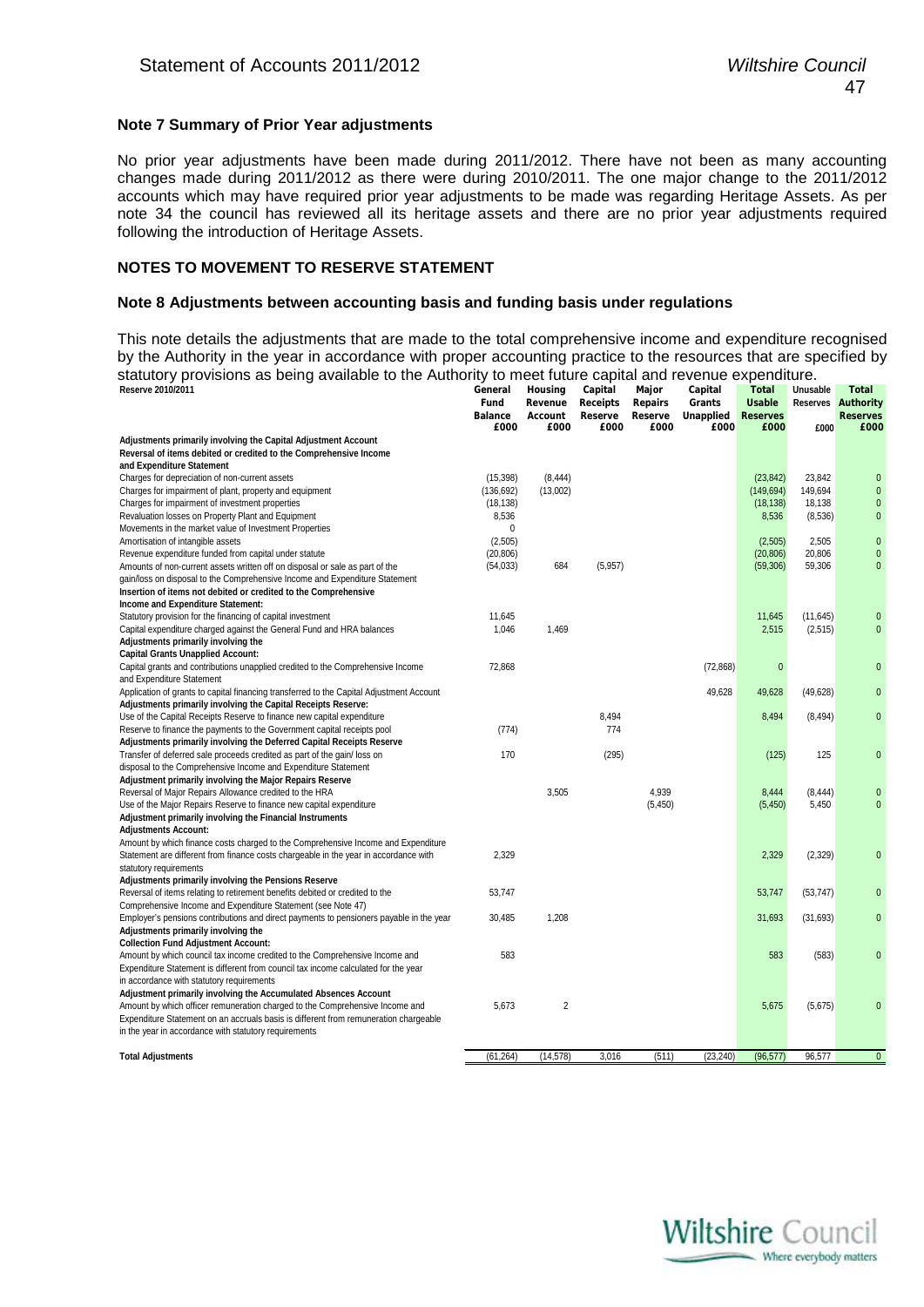# *Wiltshire Council* Matement of Accounts 2011/2012

| Reserve 2011/2012                                                                                                                                                    | General<br>Fund        | Housing<br>Revenue | Capital<br>Receipts | Major<br><b>Repairs</b> | Capital<br>Grants | <b>Total</b><br><b>Usable</b> | Unusable          | <b>Total</b><br><b>Reserves Authority</b> |
|----------------------------------------------------------------------------------------------------------------------------------------------------------------------|------------------------|--------------------|---------------------|-------------------------|-------------------|-------------------------------|-------------------|-------------------------------------------|
|                                                                                                                                                                      | <b>Balance</b><br>£000 | Account<br>£000    | Reserve<br>£000     | Reserve<br>£000         | Unapplied<br>£000 | <b>Reserves</b><br>£000       | £000              | <b>Reserves</b><br>£000                   |
| Adjustments primarily involving the Capital Adjustment Account                                                                                                       |                        |                    |                     |                         |                   |                               |                   |                                           |
| Reversal of items debited or credited to the Comprehensive Income                                                                                                    |                        |                    |                     |                         |                   |                               |                   |                                           |
| and Expenditure Statement                                                                                                                                            |                        |                    |                     |                         |                   |                               |                   |                                           |
| Charges for depreciation of non-current assets                                                                                                                       | (25, 890)              | (18, 327)          |                     |                         |                   | (44, 217)                     | 44,217            | $\mathbf{0}$                              |
| Charges for impairment of plant, property and equipment                                                                                                              | (13, 774)              |                    |                     |                         |                   | (13, 774)                     | 13,774            | $\pmb{0}$                                 |
| Charges for impairment of investment properties                                                                                                                      | (2,996)                |                    |                     |                         |                   | (2,996)                       | 2,996             | $\pmb{0}$<br>$\pmb{0}$                    |
| Revaluation losses on Property Plant and Equipment                                                                                                                   | 0                      |                    |                     |                         |                   | $\mathbf{0}$                  | 0                 |                                           |
| Movements in the market value of Investment Properties<br>Amortisation of intangible assets                                                                          | 1,362<br>(2,794)       |                    |                     |                         |                   | 1,362<br>(2,794)              | (1, 362)<br>2,794 | $\pmb{0}$                                 |
| HRA Self financing settlement                                                                                                                                        |                        | (118, 810)         |                     |                         |                   | (118, 810)                    | 118,810           | $\pmb{0}$                                 |
| Revenue expenditure funded from capital under statute                                                                                                                | (23, 449)              |                    |                     |                         |                   | (23, 449)                     | 23,449            | $\pmb{0}$                                 |
| Amounts of non-current assets written off on disposal or sale as part of the                                                                                         | (60, 484)              | 234                | (7, 257)            |                         |                   | (67, 507)                     | 67,507            | $\pmb{0}$                                 |
| gain/loss on disposal to the Comprehensive Income and Expenditure Statement                                                                                          |                        |                    |                     |                         |                   |                               |                   |                                           |
| Insertion of items not debited or credited to the Comprehensive                                                                                                      |                        |                    |                     |                         |                   |                               |                   |                                           |
| Income and Expenditure Statement:                                                                                                                                    |                        |                    |                     |                         |                   |                               |                   |                                           |
| Statutory provision for the financing of capital investment                                                                                                          | 12,225                 |                    |                     |                         |                   | 12,225                        | (12, 225)         | $\pmb{0}$                                 |
| Capital expenditure charged against the General Fund and HRA balances                                                                                                | 1,884                  | 1,265              |                     |                         |                   | 3,149                         | (3, 149)          | $\pmb{0}$                                 |
| Adjustments primarily involving the                                                                                                                                  |                        |                    |                     |                         |                   |                               |                   |                                           |
| <b>Capital Grants Unapplied Account:</b>                                                                                                                             |                        |                    |                     |                         |                   |                               |                   |                                           |
| Capital grants and contributions unapplied credited to the Comprehensive Income                                                                                      | 41,843                 |                    |                     |                         | (41, 843)         | $\mathbf{0}$                  |                   | $\overline{0}$                            |
| and Expenditure Statement                                                                                                                                            |                        |                    |                     |                         |                   |                               |                   |                                           |
| Application of grants to capital financing transferred to the Capital Adjustment Account                                                                             | 61                     |                    |                     |                         | 49,023            | 49,084                        | (49, 084)         | 0                                         |
| Adjustments primarily involving the Capital Receipts Reserve:                                                                                                        |                        |                    |                     |                         |                   |                               |                   |                                           |
| Use of the Capital Receipts Reserve to finance new capital expenditure                                                                                               |                        |                    | 5,597               |                         |                   | 5,597                         | (5, 597)          | $\pmb{0}$                                 |
| Reserve to finance the payments to the Government capital receipts pool                                                                                              | (489)                  |                    | 489                 |                         |                   |                               |                   |                                           |
| Adjustments primarily involving the Deferred Capital Receipts Reserve                                                                                                |                        |                    |                     |                         |                   |                               |                   |                                           |
| Transfer of deferred sale proceeds credited as part of the gain/loss on                                                                                              | 50                     |                    | (219)               |                         |                   | (169)                         | 169               | $\pmb{0}$                                 |
| disposal to the Comprehensive Income and Expenditure Statement                                                                                                       |                        |                    |                     |                         |                   |                               |                   |                                           |
| Adjustment primarily involving the Major Repairs Reserve                                                                                                             |                        |                    |                     |                         |                   |                               |                   |                                           |
| Reversal of Major Repairs Allowance credited to the HRA                                                                                                              |                        | 3.646              |                     | 14,681                  |                   | 18,327                        | (18, 327)         | $\pmb{0}$                                 |
| Use of the Major Repairs Reserve to finance new capital expenditure                                                                                                  |                        |                    |                     | (14, 329)               |                   | (14, 329)                     | 14,329            | $\mathbf{0}$                              |
| Adjustment primarily involving the Financial Instruments                                                                                                             |                        |                    |                     |                         |                   |                               |                   |                                           |
| <b>Adjustments Account:</b>                                                                                                                                          |                        |                    |                     |                         |                   |                               |                   |                                           |
| Amount by which finance costs charged to the Comprehensive Income and Expenditure                                                                                    |                        |                    |                     |                         |                   |                               |                   |                                           |
| Statement are different from finance costs chargeable in the year in accordance with                                                                                 | (53)                   |                    |                     |                         |                   | (53)                          | 53                | $\pmb{0}$                                 |
| statutory requirements                                                                                                                                               |                        |                    |                     |                         |                   |                               |                   |                                           |
| Adjustments primarily involving the Pensions Reserve                                                                                                                 |                        |                    |                     |                         |                   |                               |                   |                                           |
| Reversal of items relating to retirement benefits debited or credited to the                                                                                         | (27, 346)              |                    |                     |                         |                   | (27, 346)                     | 27,346            | 0                                         |
| Comprehensive Income and Expenditure Statement (see Note 61)                                                                                                         |                        |                    |                     |                         |                   |                               |                   |                                           |
| Employer's pensions contributions and direct payments to pensioners payable in the year                                                                              | 29,885                 | 145                |                     |                         |                   | 30,030                        | (30,030)          | $\mathbf{0}$                              |
| Adjustments primarily involving the                                                                                                                                  |                        |                    |                     |                         |                   |                               |                   |                                           |
| <b>Collection Fund Adjustment Account:</b>                                                                                                                           |                        |                    |                     |                         |                   |                               |                   |                                           |
| Amount by which council tax income credited to the Comprehensive Income and                                                                                          | 929                    |                    |                     |                         |                   | 929                           | (929)             | $\pmb{0}$                                 |
| Expenditure Statement is different from council tax income calculated for the year                                                                                   |                        |                    |                     |                         |                   |                               |                   |                                           |
| in accordance with statutory requirements                                                                                                                            |                        |                    |                     |                         |                   |                               |                   |                                           |
| Adjustment primarily involving the Accumulated Absences Account                                                                                                      |                        | 13                 |                     |                         |                   |                               | 7,864             | $\mathbf{0}$                              |
| Amount by which officer remuneration charged to the Comprehensive Income and<br>Expenditure Statement on an accruals basis is different from remuneration chargeable | (7, 877)               |                    |                     |                         |                   | (7, 864)                      |                   |                                           |
|                                                                                                                                                                      |                        |                    |                     |                         |                   |                               |                   |                                           |
| in the year in accordance with statutory requirements                                                                                                                |                        |                    |                     |                         |                   |                               |                   |                                           |
| <b>Total Adjustments</b>                                                                                                                                             | (76, 913)              | (131, 834)         | (1, 390)            | 352                     | 7.180             | (202, 605)                    | 202.605           | $\overline{0}$                            |

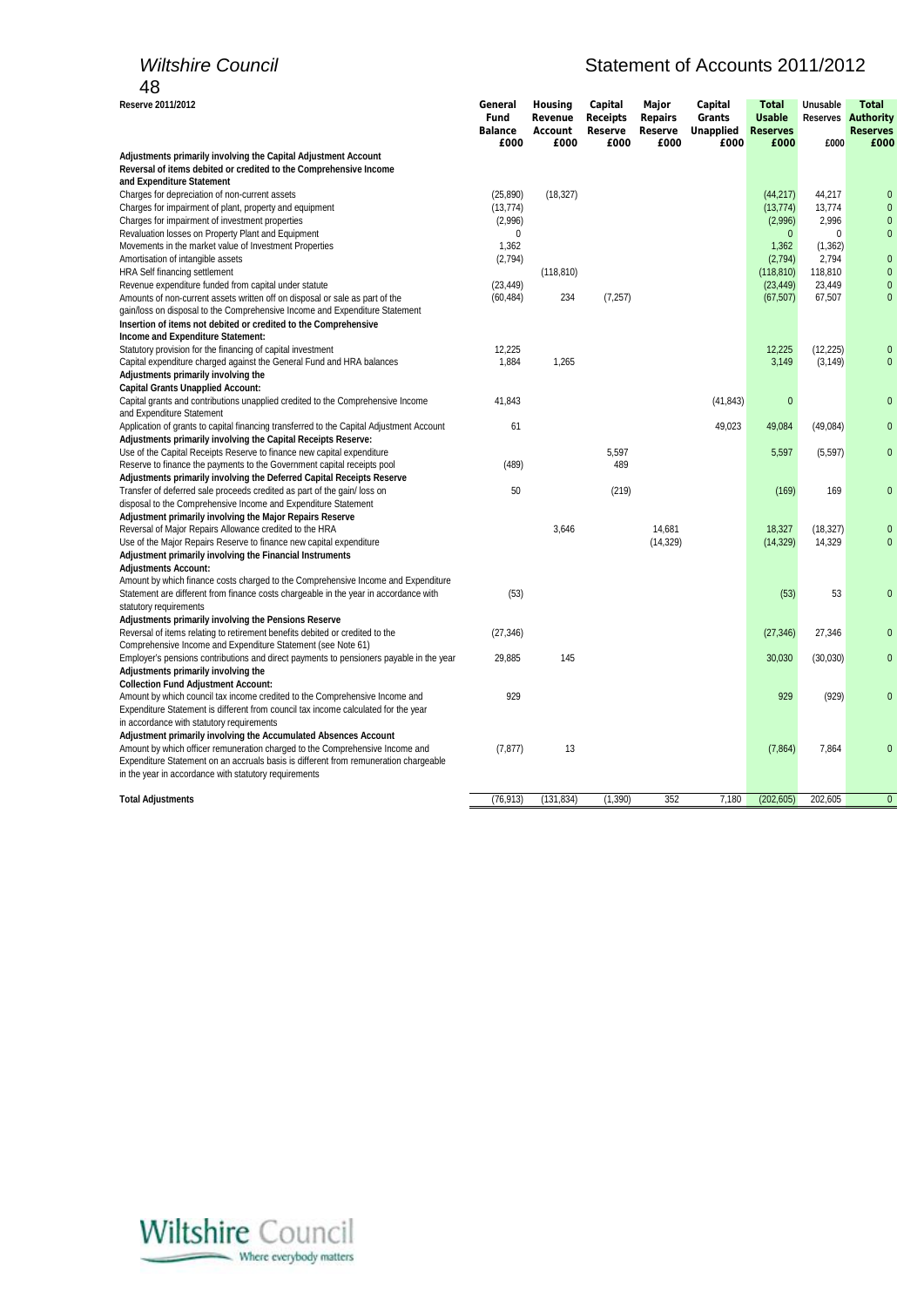# **NOTES TO THE COMPREHENSIVE INCOME AND EXPENDITURE ACCOUNT**

# **Note 9 Revenue outturn**

In respect of net revenue outturn, the Council's 2011/2012 General Fund revised budget and actual spending figures were as below:

|                                                                                                                                  | Original<br><b>Budget</b><br>£m   | <b>Revised</b><br><b>Budget</b><br>£m | <b>Actual</b><br>£m               | <b>Difference</b><br>£m   |
|----------------------------------------------------------------------------------------------------------------------------------|-----------------------------------|---------------------------------------|-----------------------------------|---------------------------|
| <b>Total General Fund (a)</b>                                                                                                    | 329.847                           | 329.847                               | 329.631                           | (0.216)                   |
| Funded by:<br>Formula Grant including Council Tax Freeze<br><b>Collection Fund Transfer</b><br>Collection Fund (Surplus)/Deficit | (109.668)<br>(219.179)<br>(1.000) | (109.668)<br>(219.179)<br>(1.000)     | (109.671)<br>(219.179)<br>(1.000) | (0.003)<br>0.000<br>0.000 |
| <b>Total Funding (b)</b>                                                                                                         | (329.847)                         | (329.847)                             | (329.850)                         | (0.003)                   |
| Movement on General Fund (a)-(b)                                                                                                 | 0.000                             | 0.000                                 | (0.219)                           | (0.219)                   |

# **Note 10 Amounts reported for Resource Allocation Decisions**

The analysis of income and expenditure by service on the face of the Comprehensive Income and Expenditure Statement is that specified by the Best Value Accounting Code of Practice.

However, decisions about resource allocation are taken by the Council's Cabinet on the basis of budget reports analysed across services. These reports are prepared on a different basis from the accounting policies used in the financial statements. In particular:

- no charges are made in relation to capital expenditure (whereas depreciation, revaluation and impairment losses in excess of the balance on the Revaluation Reserve and amortisations are charged to services in the Comprehensive Income and Expenditure Statement);
- the cost of retirement benefits is based on cash flows (payment of employer's pensions contributions) rather than current service cost of benefits accrued in the year; and
- expenditure on some support services is budgeted for centrally and not charged to services.

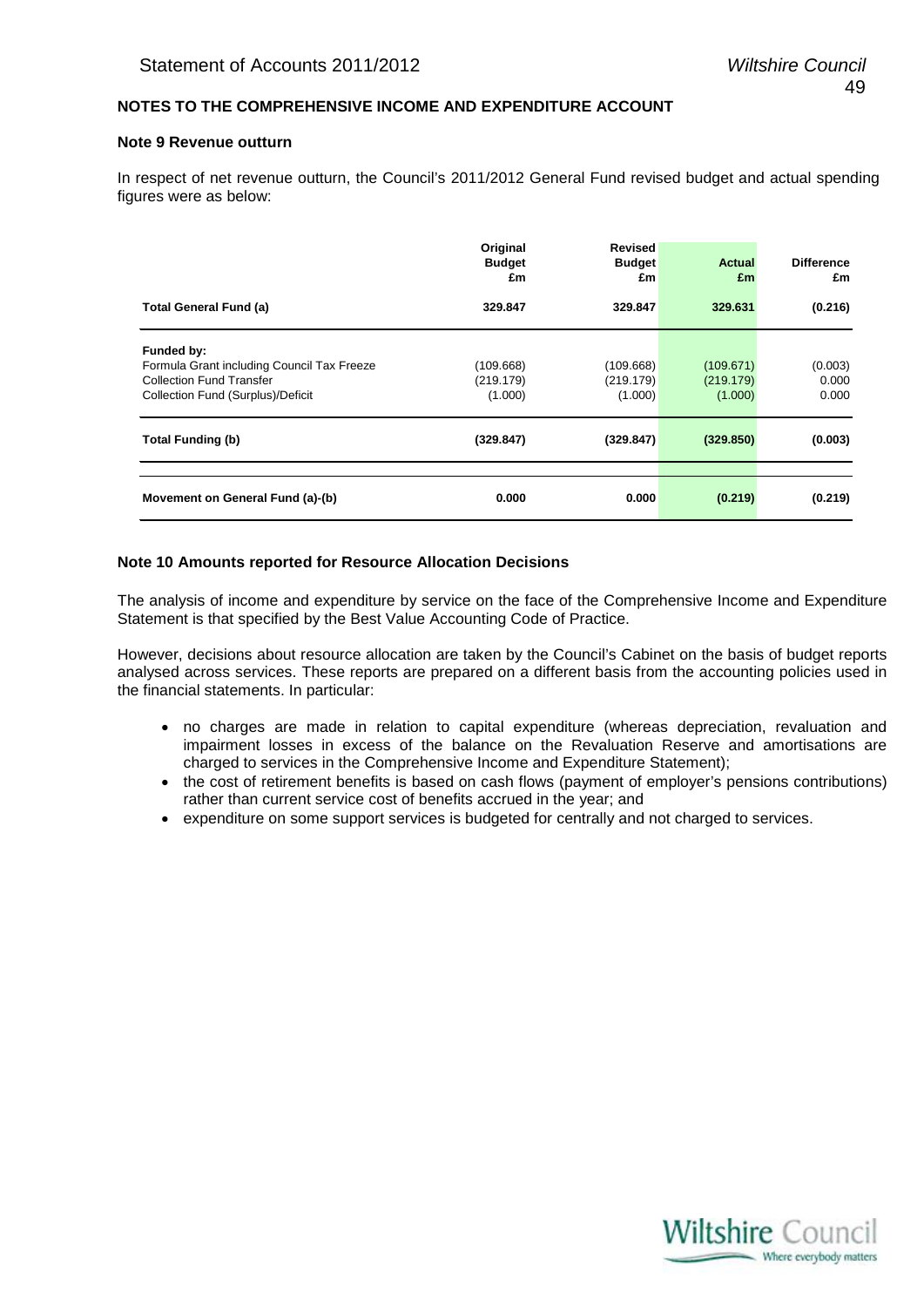The income and expenditure of the Council's service blocks recorded in the budget monitoring reports for the year is as follows.

|                                                 |          |               |                          | Fees, charges   |              |              |   |                    |
|-------------------------------------------------|----------|---------------|--------------------------|-----------------|--------------|--------------|---|--------------------|
|                                                 | Employee | Other service |                          | & other service | Government   | <b>Total</b> |   | <b>Net</b>         |
| 2011/2012                                       | expenses | expenses      | <b>Total Expenditure</b> | income          | Grants       | Income       |   | <b>Expenditure</b> |
|                                                 | £000     | £000          | £000                     | £000            | £000         | £000         |   | £000               |
| <b>Adult Care Operations</b>                    | 19,363   | 118,404       | 137,767                  | (19,029)        | (915)        | (19, 944)    |   | 117,823            |
| <b>Adult Care Commissioning</b>                 | 2,048    | 1,872         | 3,920                    | (129)           | (2)          | (131)        |   | 3,789              |
| Communities, Libraries, Heritage & Arts         | 5,730    | 4,148         | 9,878                    | (864)           | (286)        | (1, 150)     |   | 8,728              |
| <b>Strategic Housing</b>                        | 2,160    | 1,195         | 3,355                    | (892)           | (134)        | (1,026)      |   | 2,329              |
| Neighbourhood Services                          | 13,399   | 21,288        | 34,687                   | (14, 562)       | (4,239)      | (18, 801)    |   | 15,886             |
| Children & Families                             | 16.574   | 20,552        | 37,126                   | (775)           | (1,836)      | (2,611)      |   | 34,515             |
| Schools & Learning                              | 17,470   | 44,105        | 61,575                   | (7, 350)        | (31, 934)    | (39, 284)    |   | 22,291             |
| Children's Services Commissioning & Performance | 191,302  | 59,698        | 251,000                  | (18, 807)       | (226, 917)   | (245, 724)   |   | 5,276              |
| Policy, Performance & Partnership               | 439      | 18            | 457                      | (4)             | 0            | (4)          |   | 453                |
| Finance                                         | 9.094    | 146,013       | 155,107                  | (141, 492)      | (4,054)      | (145, 546)   |   | 9,561              |
| Legal & Democratic                              | 5,896    | 2,181         | 8,077                    | (1,380)         | 0            | (1,380)      |   | 6,697              |
| Communications                                  | 1,214    | 981           | 2,195                    | (53)            | $\Omega$     | (53)         |   | 2,142              |
| HR & Organisational Development                 | 2.852    | 537           | 3,389                    | (352)           | (24)         | (376)        |   | 3,013              |
| <b>Business Services</b>                        | 14,596   | 13,718        | 28,314                   | (4,390)         | (1)          | (4, 391)     |   | 23,923             |
| <b>Transformation Programme</b>                 | 1.611    | 16,324        | 17,935                   | (3,059)         | $\Omega$     | (3,059)      |   | 14,876             |
| <b>Economy and Enterprise</b>                   | 3,144    | 4,963         | 8,107                    | (2,205)         | (1,633)      | (3,838)      |   | 4,269              |
| <b>Development Services</b>                     | 5,189    | 1,295         | 6,484                    | (5,094)         | $\Omega$     | (5,094)      |   | 1,390              |
| Strategic Services, Highways and Transport      | 4,191    | 29,784        | 33,975                   | (4,065)         | (2,972)      | (7,037)      |   | 26,938             |
| Waste                                           | 6,038    | 23,630        | 29,668                   | (3, 498)        | (25)         | (3, 523)     |   | 26,145             |
| Public Health & Protection                      | 4,593    | 1,806         | 6,399                    | (1, 432)        | (687)        | (2, 119)     |   | 4,280              |
| Digital Inclusion                               | 77       | 98            | 175                      | $\Omega$        | (6)          | (6)          |   | 169                |
| <b>Corporate Directors</b>                      | 1,241    | 434           | 1,675                    | (42)            | 0            | (42)         |   | 1,633              |
| Corporate                                       | 9,298    | 22,037        | 31,335                   | (11, 429)       | (26, 401)    | (37, 830)    |   | (6, 495)           |
|                                                 | 337,519  |               |                          |                 |              |              |   |                    |
| <b>Total General Fund Budget</b>                |          | 535,081       | 872,600                  | (240, 903)      | (302,066)    | (542, 969)   | 0 | 329,631            |
| <b>HRA Budget</b>                               | 2,455    | 17,092        | 19,547                   | (19, 547)       | $\mathbf{0}$ | (19, 547)    |   | 0                  |
| <b>TOTAL EXPENDITURE</b>                        | 339,974  | 552,173       | 892,147                  | (260, 450)      | (302,066)    | (562, 516)   |   | 329,631            |

|                                                 |          |               |                          | Fees, charges   |             |              |                    |
|-------------------------------------------------|----------|---------------|--------------------------|-----------------|-------------|--------------|--------------------|
|                                                 | Employee | Other service |                          | & other service | Government  | <b>Total</b> | <b>Net</b>         |
| 2010/2011                                       | expenses | expenses      | <b>Total Expenditure</b> | income          | grants      | Income       | <b>Expenditure</b> |
|                                                 | £000     | £000          | £000                     | £000            | £000        | £000         | £000               |
| <b>Adult Care Operations</b>                    | 20,963   | 116,063       | 137,026                  | (27, 521)       | (2,639)     | (30, 160)    | 106,866            |
| Adult Care Commissioning                        | 2.658    | 2.002         | 4,660                    | (95)            | (63)        | (158)        | 4,502              |
| Communities, Libraries, Heritage & Arts         | 6,782    | 4,475         | 11,257                   | (1,055)         | (491)       | (1,546)      | 9,711              |
| Strategic Housing                               | 2.286    | 1,321         | 3,607                    | (775)           | (302)       | (1,077)      | 2,530              |
| Neighbourhood Services                          | 13.207   | 20,561        | 33,768                   | (15, 112)       | (2, 231)    | (17, 343)    | 16,425             |
| <b>Children &amp; Families</b>                  | 17,595   | 21,473        | 39,068                   | (857)           | (3,240)     | (4,097)      | 34,971             |
| Schools & Learning                              | 21,751   | 70,623        | 92,374                   | (5,943)         | (75, 549)   | (81, 492)    | 10,882             |
| Children's Services Commissioning & Performance | 238,394  | 67,810        | 306,204                  | (42, 206)       | (262, 234)  | (304, 440)   | 1,764              |
| Policy, Performance & Partnership               | 442      | 17            | 459                      | (4)             | $\Omega$    | (4)          | 455                |
| Finance                                         | 10,099   | 138,843       | 148,942                  | (134, 109)      | (7,066)     | (141, 175)   | 7,767              |
| Legal & Democratic                              | 5.644    | (623)         | 5,021                    | (735)           | $\Omega$    | (735)        | 4,286              |
| Communications                                  | 1,211    | 894           | 2,105                    | (27)            | (6)         | (33)         | 2,072              |
| HR & Organisational Development                 | 3.267    | (77)          | 3,190                    | (136)           | (191)       | (327)        | 2,863              |
| <b>Business Services</b>                        | 15,647   | 18,768        | 34,415                   | (4,659)         | (5)         | (4,664)      | 29,751             |
| <b>Transformation Programme</b>                 | 895      | 14.414        | 15,309                   | (3,232)         | (5)         | (3, 237)     | 12,072             |
| <b>Economy and Enterprise</b>                   | 3,722    | 2,598         | 6,320                    | (819)           | (415)       | (1, 234)     | 5,086              |
| <b>Development Services</b>                     | 5,809    | 1,312         | 7,121                    | (4,962)         | $\Omega$    | (4, 962)     | 2,159              |
| Strategic Services, Highways and Transport      | 4,469    | 31,702        | 36,171                   | (3,213)         | (4,804)     | (8,017)      | 28,154             |
| Waste                                           | 6,064    | 23,622        | 29,686                   | (2,899)         | (17)        | (2,916)      | 26,770             |
| Public Health & Protection                      | 5,019    | 1,260         | 6,279                    | (1, 283)        | 1,956       | 673          | 6,952              |
| Digital Inclusion                               | $\Omega$ | $\Omega$      |                          | $\Omega$        | 0           |              |                    |
| <b>Corporate Directors</b>                      | 1.634    | 753           | 2,387                    | (64)            | $\mathbf 0$ | (64)         | 2,323              |
| Corporate                                       | 14,139   | 18,491        | 32,630                   | (4,603)         | (800)       | (5, 403)     | 27,227             |
| <b>Total General Fund Budget</b>                | 401,697  | 556,302       | 957,999                  | (254, 309)      | (358, 102)  | (612, 411)   | 345,588            |
| <b>HRA Budget</b>                               | 2,352    | 16,313        | 18,665                   | (18, 636)       | (29)        | (18, 665)    |                    |
| <b>TOTAL EXPENDITURE</b>                        | 404,049  | 572,615       | 976,664                  | (272, 945)      | (358, 131)  | (631,076)    | 345,588            |

The comparative figures for 2010/2011have been restated to reflect the new reporting structures in place in 2011/2012. This has resulted in some minor amendment to individual subtotals, however the overall total expenditure is unchanged.

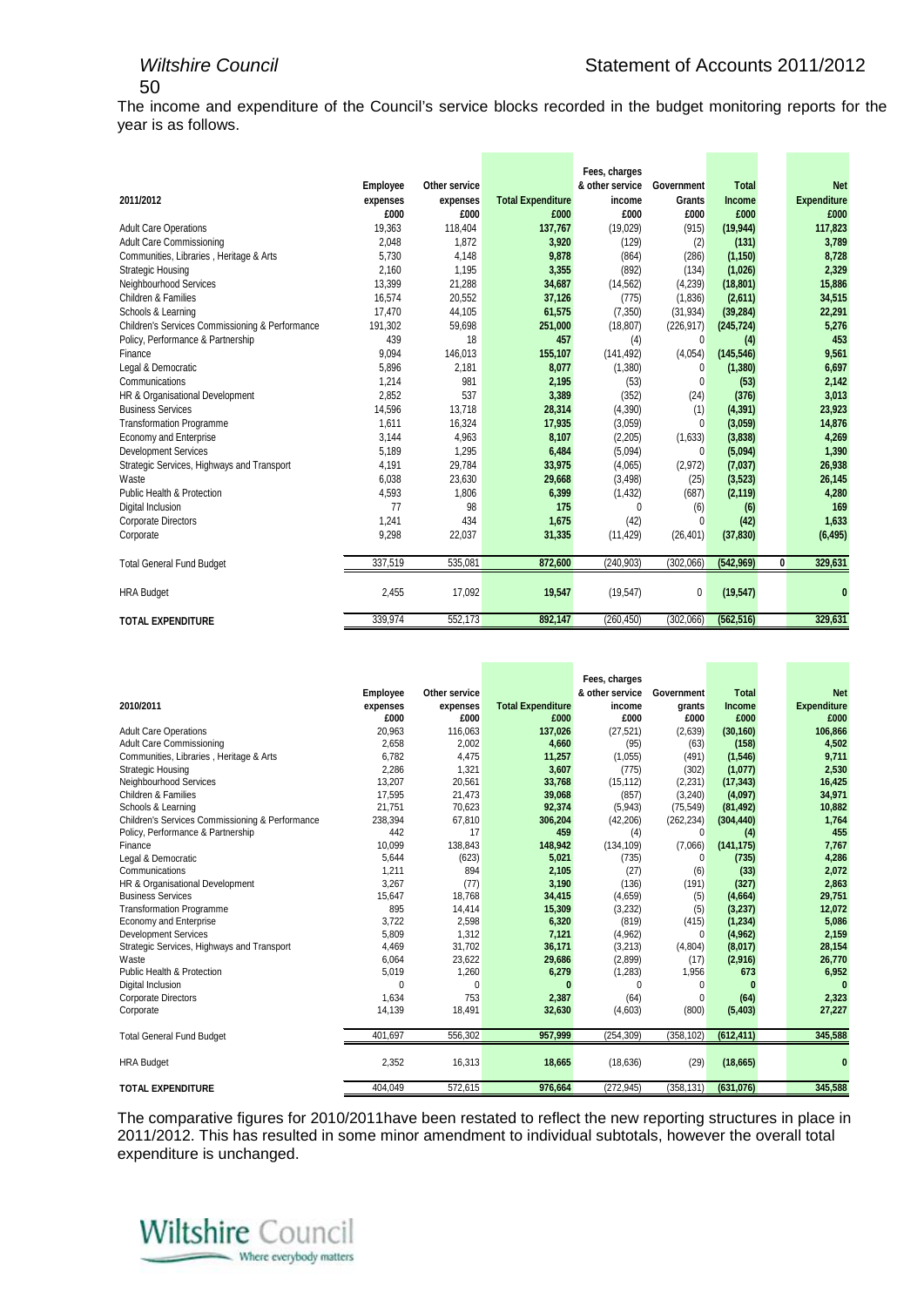#### **Reconciliation of Service Income and Expenditure to Cost of Services in the Comprehensive Income and Expenditure Statement**

This reconciliation shows how the figures in the analysis of service income and expenditure relate to the amounts included in the Comprehensive Income and Expenditure Statement.

|                                                                                                                                                                                               | 2011/2012<br>£000  |
|-----------------------------------------------------------------------------------------------------------------------------------------------------------------------------------------------|--------------------|
| Net expenditure in the Service Analysis<br>Net expenditure of services and support services not included in the analysis<br>Amounts in the Comprehensive Income and Expenditure Statement not | 329,631<br>197,468 |
| reported to management in the Analysis<br>Amounts included in the Analysis not included in the Comprehensive                                                                                  | 18,117             |
| Income and Expenditure Statement<br>Cost of Services in Comprehensive Income and Expenditure Statement                                                                                        | 545.216            |

#### **Reconciliation to Subjective Analysis**

This reconciliation shows how the figures in the analysis of directorate income and expenditure relate to a subjective analysis of the Surplus or Deficit on the Provision of Services included in the Comprehensive Income and Expenditure Statement.

|                                                    | Department | Analysis Support Services<br>not in Analysis | Services and Amounts not reported<br>to management<br>for decision making | Amounts not<br>included in I&E | Allocation of<br>Recharges | Cost of<br>Services | Corporate<br>Amounts | Total      |
|----------------------------------------------------|------------|----------------------------------------------|---------------------------------------------------------------------------|--------------------------------|----------------------------|---------------------|----------------------|------------|
|                                                    | £000       | £000                                         | £000                                                                      | £000                           | £000                       | £000                | £000                 | £000       |
| Fees, charges & other service income               | (240, 903) |                                              | 0                                                                         | 0                              | (7, 973)                   | (248, 876)          | 0                    | (248, 876) |
| Interest and investment income                     |            |                                              | $\Omega$                                                                  | 1,896                          | 0                          | 1,896               | (2,036)              | (140)      |
| Income from council tax                            |            | 0                                            | 0                                                                         |                                | $^{0}$                     | 0                   | (239, 321)           | (239, 321) |
| Government grants and contributions                | (302,066)  | 0                                            | $\mathbf{0}$                                                              | 35,196                         | (763)                      | (267, 633)          | (181, 293)           | (448, 926) |
| <b>Total Income</b>                                | (542, 969) | 0                                            | 0                                                                         | 37,092                         | (8,736)                    | (514, 613)          | (422, 650)           | (937, 263) |
| Employee expenses                                  | 337,519    | 0                                            | (4,376)                                                                   | 0                              | 28,955                     | 362,098             | 9,556                | 371,654    |
| Other service expenses                             | 535,081    | 0                                            | 21,628                                                                    | 6,469                          | 32,939                     | 596,117             | 10,667               | 606,784    |
| Support Service recharges                          |            | 0                                            | $\Omega$                                                                  | 0                              | (59, 477)                  | (59, 477)           | 0                    | (59, 477)  |
| Depreciation, amortisation and<br>impairment       | 0          | 0                                            | 62,356                                                                    | (3,646)                        | 6,319                      | 65,029              | $\Omega$             | 65,029     |
| <b>HRA Self Financing Settlement</b>               |            | 0                                            | 118,810                                                                   | $\theta$                       | 0                          | 118,810             | $\Omega$             | 118,810    |
| <b>Interest Payments</b>                           |            | 0                                            | (950)                                                                     | (21, 798)                      | 0                          | (22, 748)           | 0                    | (22, 748)  |
| Precepts & Levies                                  |            | 0                                            | 0                                                                         |                                | 0                          |                     | 0                    |            |
| Payments to Housing Capital                        |            | 0                                            | $\Omega$                                                                  | $\theta$                       | $\Omega$                   |                     | 12,733               | 12,733     |
| Receipts Pool                                      |            |                                              |                                                                           |                                |                            |                     | 489                  | 489        |
| Gain or Loss on Disposal of<br><b>Fixed Assets</b> | 0          | 0                                            | $\mathbf{0}$                                                              | 0                              | 0                          | 0                   | 60,251               | 60,251     |
| <b>Total expenditure</b>                           | 872,600    | 0                                            | 197,468                                                                   | (18, 975)                      | 8,736                      | 1,059,829           | 93,696               | 1,153,525  |
| Surplus or deficit on the                          | 329,631    | 0                                            | 197,468                                                                   | 18,117                         | 0                          | 545,216             | (328, 954)           | 216,262    |
| provision of services                              |            |                                              |                                                                           |                                |                            |                     |                      |            |

In order to convert the regular budget monitoring reports taken to Cabinet into the proper statutory format required for the comprehensive income and expenditure statement in the statement of accounts, certain technical adjustments are required. A breakdown of the amounts not reported to management for decision making is included in the following table.

|                                                              | 2011/2012 |
|--------------------------------------------------------------|-----------|
|                                                              | £000      |
| Adjustments relating to Pensions reporting                   | (12, 239) |
| Adjustments relating to Accumulated Absences                 | 7.863     |
| Adjustments relating to contributions to Capital Expenditure | 21,628    |
| Adjustments relating to Capital Depreciation and Impairments | 62.356    |
| Adjustments relating to HRA Self Financing                   | 118.810   |
| Adjustments relating to PFI schemes                          | (950)     |
|                                                              |           |
| Total amounts not reported to management for decision making | 197.468   |

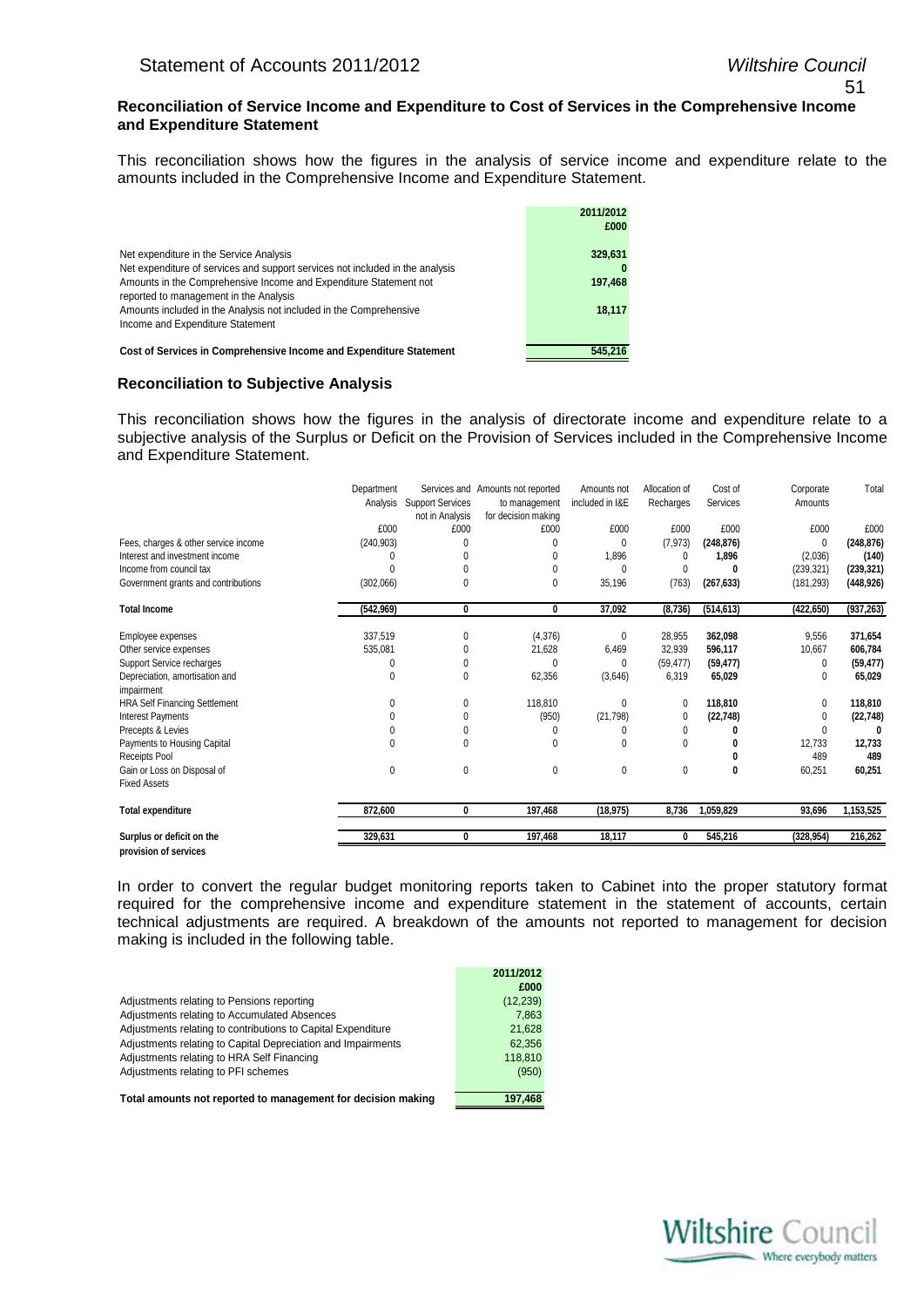# *Wiltshire Council* Statement of Accounts 2011/2012 52 **Note 11 Exceptional item - HRA Self Financing Settlement**

Under the Localism Bill the system of annual subsidies controlled by Central government for the HRA was replaced by a Self financing regime running from April 2012. This meant a payment of £118.810 million was made during March 2012 as a one off settlement amount to replace the previous annual subsidy payments.

As the payment of this sum is unique and is not part of the day to day running of the Council this has been separately disclosed on the face of the Comprehensive Income and Expenditure Statement and has been disclosed separately throughout the statement and notes to the accounts as an exceptional item.

Under the Localism Bill the system of annual subsidies controlled by Central Government for the HRA was replaced by a Self financing regime running from April 2012. For Wiltshire Council this new system replaced the need to pay a negative subsidy to the government of more than £8 million per year by making a one off £118 million debt settlement payment to government during March 2012. From April 2012 moving forwards, the HRA has more control of its spending and can use the full amount of rents collected from tenants within the HRA.

The payment of £118 million was financed by borrowing the sum from the Public Works Loans Board (PWLB) at preferential rates to the HRA. This debt has to be serviced from the rents collected but is much lower than the subsidy it would have had to pay out under the old regime.

# **Note 12 Material items of income and expense**

The main material item in the income and expenditure is the HRA Self Financing Settlement. The payment of this sum is unique and not part of the day to day running of the council, so this has been separately disclosed as an exceptional item on the face of the Comprehensive Income and expenditure and has been disclosed separately throughout the statement and notes to the accounts. More details are included in Note 11.

All other items of material income and expenditure are disclosed in the Comprehensive Income and Expenditure **Statement** 

# **Note 13 Other Operating Expenditure**

|                                                          | 2011/2012<br>£000 | 2010/2011<br>£000 |
|----------------------------------------------------------|-------------------|-------------------|
|                                                          |                   |                   |
| Parish council precepts                                  | 12,733            | 12,360            |
| Levies                                                   | 0                 |                   |
| Payments to the Government Housing Capital Receipts Pool | 489               | 774               |
| Gains/losses on the disposal of non-current assets       | 60.251            | 53,350            |
| Total                                                    | 73,473            | 66,484            |

# **Note 14 Financing and Investment Income and Expenditure**

|                                                                                                                                                                     | 2011/2012<br>£000                    | 2010/2011<br>£000                   |
|---------------------------------------------------------------------------------------------------------------------------------------------------------------------|--------------------------------------|-------------------------------------|
| Interest payable and similar charges<br>Impairment of Investments<br>Interest and investment income<br>Pension Interest Costs and expected return on pension assets | 10.667<br>(584)<br>(1, 452)<br>9.556 | 9.352<br>(331)<br>(2,408)<br>18,230 |
| Total                                                                                                                                                               | 18.187                               | 24,843                              |

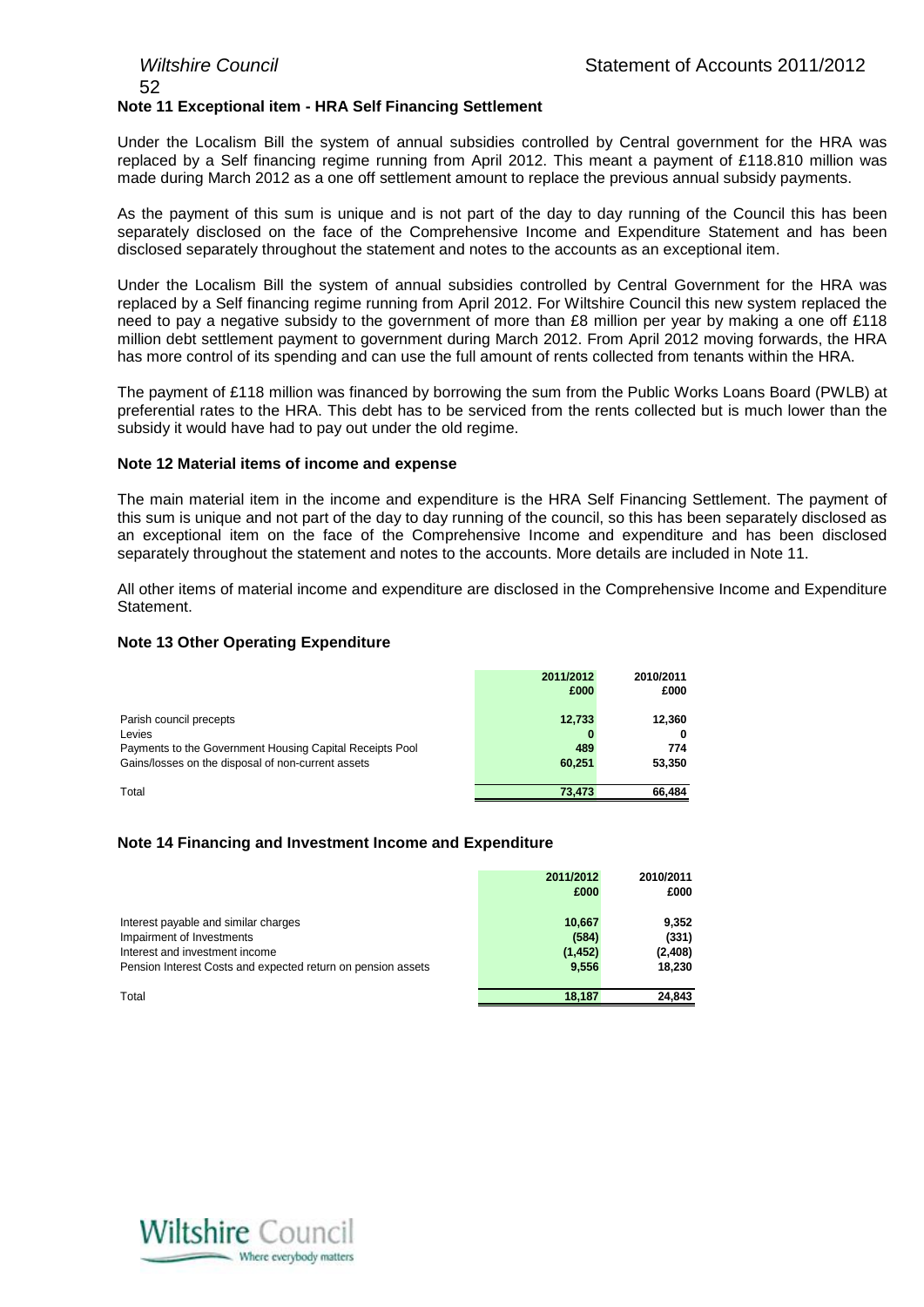# **Note 15 Taxation and Non Specific Grant Income**

The Council received the following incomer in respect of General Government Grants and Council Tax.

|                                            | 2011/2012  | 2010/2011  |
|--------------------------------------------|------------|------------|
|                                            | £000       | £000       |
| <b>General Government Grants</b>           | (35, 197)  | (24, 740)  |
| Formula Grant including Council Tax Freeze | (109, 671) | (102, 442) |
| Council Tax Income                         | (233, 842) | (231,508)  |
| Capital grants and contributions           | (41.904)   | (72, 866)  |
| Total                                      | (420.614)  | (431,556)  |

Council Tax Income includes £219,179,000 for Council Tax Transfer, £1,000,000 for Collection Fund Surplus and £13,663,000 for Parish Council Precepts.

#### **Note 16 Acquired and Discontinued Operations**

There are no acquired or discontinued operations in this year.

# **Note 17 Significant trading services**

The Council ran no significant trading services during the year.

#### **Note 18 Agency income & expenditure**

Under section 101(I) of the Local Government Act 1972, (LGA 1972), a local authority may arrange for any other local authority to act as its agent and provide services. Wiltshire Council works in close partnership with many different local authorities but has no material amounts of agency income or expenditure.

#### **Note 19 Transport Act 2000**

Income and expenditure is split between on-street and off-street sources. The off-street forms part of the General Fund whereas on-street income is required statutorily to be ring-fenced and used solely for transportation expenditure. This note shows the amount received and expended on the on-street account during 2011/2012.

|                                    | 2011/2012<br>£000 | 2010/2011<br>£000 |  |
|------------------------------------|-------------------|-------------------|--|
| <b>On Street Parking</b>           |                   |                   |  |
| <b>Expenditure During the Year</b> | 1.290             | 1.245             |  |
| Income During the Year             | (1.204)           | (1,237)           |  |
| Movement in Year                   |                   |                   |  |

# **Note 20 Pooled Budgets**

#### **Partnerships Schemes under S31 Health Act**

#### **Joint Procurement Arrangement**

An agreement between Primary Care Trusts and Wiltshire County Council established a joint arrangement in 2004/05 in relation to aids and adaptations. The objectives of this joint arrangement are to provide savings associated with having a joint procurement arrangement with a major equipment provider and the resultant efficiencies and economies of scale for Health and Social Services (Department of Children & Education and Department of Community Services) in the use of aids and adaptations.

Although this is a joint arrangement it is not a pooled budget with each party (Wiltshire PCT, Adult Care operations and Children and Families) being financially responsible for the funding of equipment costs associated with their client group.

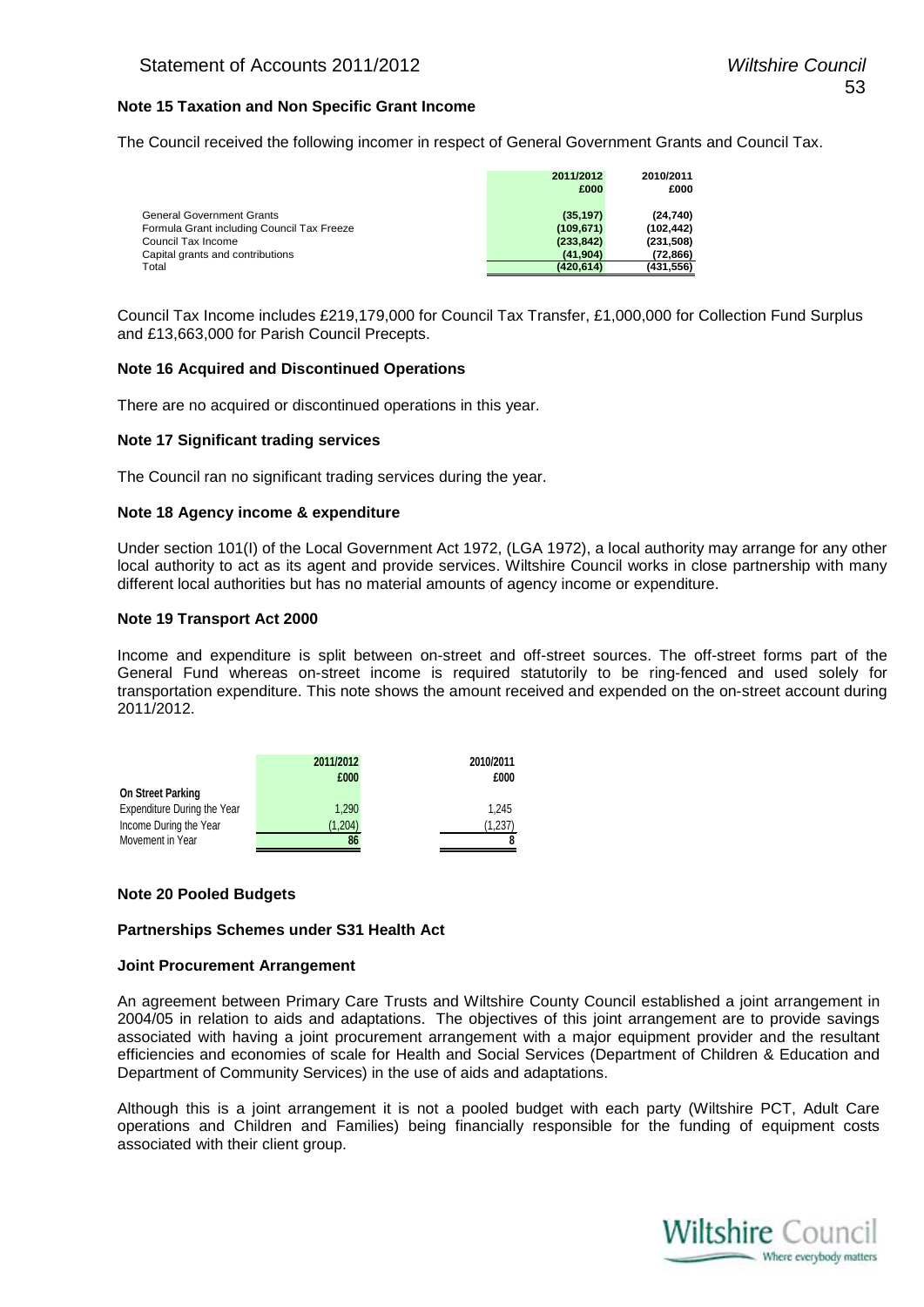The PCTs merged on 1 October 2006 and a new S31 agreement exists, replacing the three separate S31 agreements, these are varied on an annual basis to reflect any changes within the arrangements. The budget is administered by Wiltshire Council (previously Wiltshire County Council) on behalf of the Wiltshire PCT.

In 2011/2012 Wiltshire Council had expenditure of £1.074 million and Wiltshire PCT had expenditure of £1.937 million. The total joint arrangement spend was £3.011 million.

# **Intermediate Care**

In 2006/07 an Intermediate Care S31 Agreement was put in place from  $1<sup>st</sup>$  April 2006 with regards to Community Support Workers with the Primary Care Trust. This is not based upon a monetary contribution, but a number of staff to work with health in a joint arrangement capacity. This arrangement ceased on the 2<sup>nd</sup> October 2011 when the Wiltshire Council employees working as part of this arrangement were TUPE transferred to the new Help to Live at Home lead providers. A buy back arrangement now exists where the PCT are able to purchase support time from these providers under a revised agreement. Staffing costs for the period prior to the transfer totalled 0.367m whilst the amount of support purchased under the new agreement from the 3rd October 2011 totalled 0.292m.

# **Note 21 Members' Allowances**

The Authority paid the following amounts to members of the council during the year.

|                        | 2011/2012<br>£000 | 2010/2011<br>£000 |
|------------------------|-------------------|-------------------|
| Allowances<br>Expenses | 1,551<br>100      | 1,581<br>111      |
| <b>Total</b>           | 1,651             | 1,692             |

# **Note 22 Officers' Remuneration**

The Council is required to disclose the number of employees who received taxable remuneration from Wiltshire Council in excess of £50,000 for the year. These figures include Wiltshire Council employees as well as teaching and non-teaching employees employed directly by Wiltshire Council Schools.

|                 | 2011/2012     | 2010/2011     |
|-----------------|---------------|---------------|
| Remuneration    |               |               |
| Band            | No. Employees | No. Employees |
| £               |               |               |
| 50,000-54,999   | 147           | 165           |
| 55,000-59,999   | 110           | 116           |
| 60,000-64,999   | 46            | 60            |
| 65,000-69,999   | 12            | 35            |
| 70,000-74,999   | 13            | 34            |
| 75,000-79,999   | 12            | 19            |
| 80,000-84,999   | 5             | 11            |
| 85,000-89,999   | 5             | 8             |
| 90,000-94,999   | 6             | 13            |
| 95,000-99,999   | 1             | 4             |
| 100,000-104,999 | 1             | 2             |
| 105,000-109,999 | 1             | 4             |
| 110,000-114,999 | 0             | 0             |
| 115,000-119,999 | $\Omega$      | 1             |
| 120,000-124,999 | 0             | 6             |
| 125,000-129,999 | 1             | 3             |
| 130,000-134,999 | 3             | 4             |
| Other bands:    |               |               |
| 195,999-199,999 | $\Omega$      | 1             |
| 220,000-224,999 |               | 0             |
| 310,000-314,999 |               | 0             |
| <b>TOTAL</b>    | 365           | 486           |

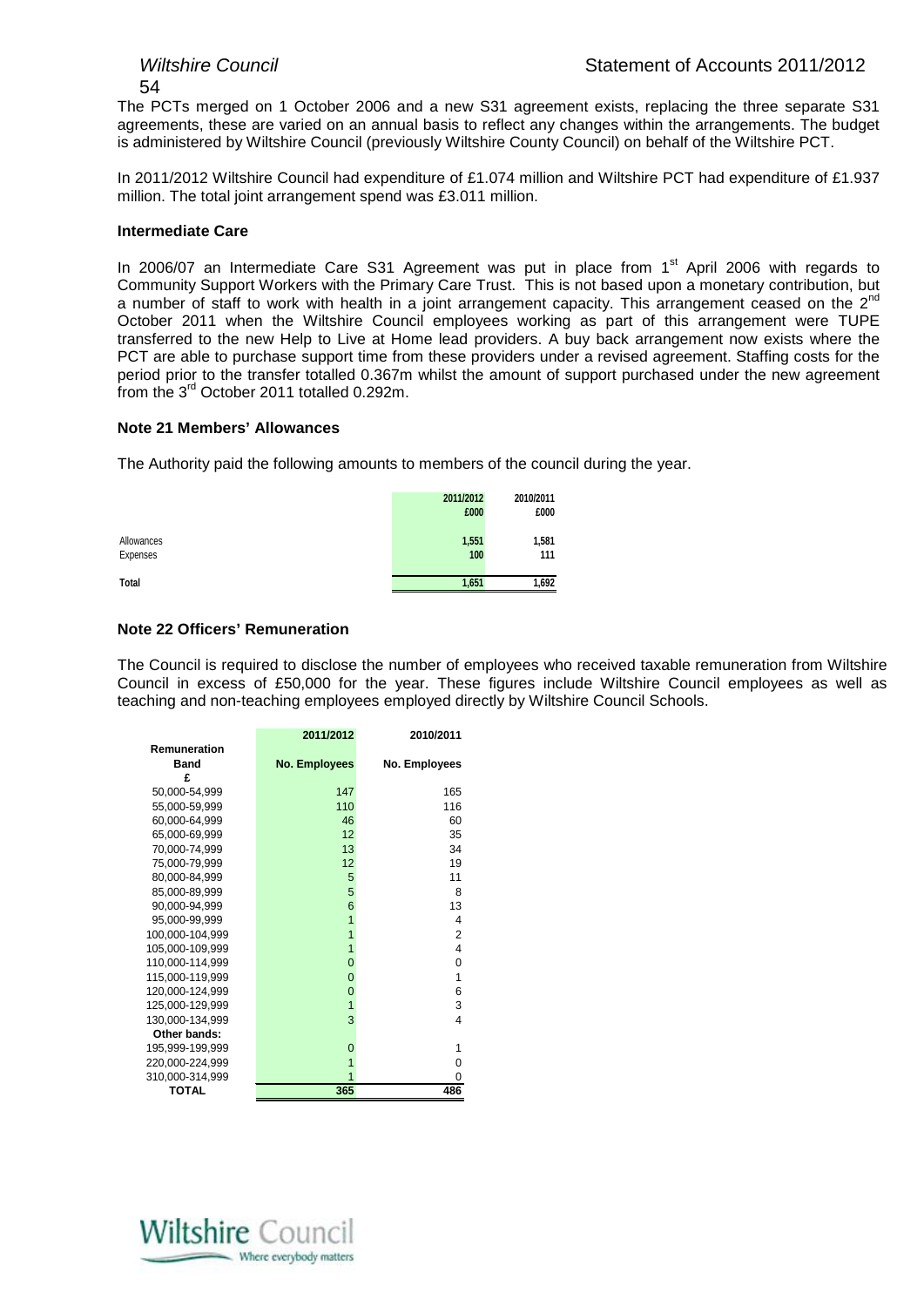# **Notes:**

Officers' remuneration includes compensation for loss of office (redundancy).

#### **2011/2012 Remuneration for Senior Employees - Salary is £150,000 or more per year** (Included in Officer's Remuneration Bandings)

|                                              | Salary<br>(including<br>fees and |                     | Expense           | Compensation<br>for loss of | <b>Benefits</b> in | Total<br><b>Remuneration</b><br>excluding<br>pension<br>contributions | <b>Employers Pension</b> | Total<br>Remuneration<br>including<br>pension<br>contributions |
|----------------------------------------------|----------------------------------|---------------------|-------------------|-----------------------------|--------------------|-----------------------------------------------------------------------|--------------------------|----------------------------------------------------------------|
| Post Holder                                  | allowances)                      | <b>Bonuses</b><br>£ | <b>Allowances</b> | Office<br>£                 | Kind               | 2011/2012                                                             | <b>Contributions</b>     | 2011/2012                                                      |
| <b>Chief Executive (subnote A)</b><br>A Kerr | 114,448                          |                     | 9.749             | 187.102                     | 0                  | 311,299                                                               | 16.851                   | 328,150                                                        |
|                                              | 114,448                          |                     | 9.749             | 187.102                     | 0                  | 311,299                                                               | 16.851                   | 328.150                                                        |

# **Subnote A:**

A Kerr left Wiltshire Council on 11 November 2011. The annualised salary was £183,000.

# **2010/2011 Remuneration for Senior Employees - Salary is £150,000 or more per year** (Included in Officer's Remuneration Bandings)

|                                  |             |                |                   |              |                    | Total         |                          | Total         |
|----------------------------------|-------------|----------------|-------------------|--------------|--------------------|---------------|--------------------------|---------------|
|                                  |             |                |                   |              |                    | Remuneration  |                          | Remuneration  |
|                                  | Salary      |                |                   |              |                    | excluding     |                          | including     |
|                                  | (including  |                |                   | Compensation |                    | pension       |                          | pension       |
|                                  | fees and    |                | <b>Expense</b>    | for loss of  | <b>Benefits in</b> | contributions | <b>Employers Pension</b> | contributions |
| Post Holder                      | allowances) | <b>Bonuses</b> | <b>Allowances</b> | Office       | Kind               | 2010/2011     | <b>Contributions</b>     | 2010/2011     |
|                                  |             |                |                   |              |                    |               |                          |               |
| <b>Chief Executive</b><br>A Kerr | 183.000     |                | 15.380            | U            | 0                  | 198.380       | 27.450                   | 225,830       |
|                                  | 183,000     |                | 15.380            |              |                    | 198,380       | 27,450                   | 225,830       |

# **2011/2012 Remuneration for Senior Employees - Salary is less than £150,000 but equal to or more than £50,000 per year**

(Included in Officer's Remuneration Bandings)

| <b>Post Holder</b>                                              | Salary<br>(including<br>fees and<br>allowances)<br>£ | <b>Bonuses</b><br>£ | <b>Expense</b><br>Allowances<br>£ | Compensation<br>for loss of<br>Office<br>£ | <b>Benefits in</b><br>Kind<br>£ | Total<br><b>Remuneration</b><br>excluding<br>pension<br>contributions<br>2011/2012 | <b>Employers Pension</b><br><b>Contributions</b><br>£ | Total<br>Remuneration<br>including<br>pension<br>contributions<br>2011/2012<br>£ |
|-----------------------------------------------------------------|------------------------------------------------------|---------------------|-----------------------------------|--------------------------------------------|---------------------------------|------------------------------------------------------------------------------------|-------------------------------------------------------|----------------------------------------------------------------------------------|
| <b>Corporate Director A</b>                                     | 130,556                                              | 0                   | 1,238                             | 0                                          | $\overline{0}$                  | 131,794                                                                            | 19,583                                                | 151,377                                                                          |
| <b>Corporate Director B</b>                                     | 130,556                                              | $\mathbf 0$         | 89                                | 0                                          | $\mathbf 0$                     | 130,645                                                                            | 19,583                                                | 150,228                                                                          |
| <b>Corporate Director C</b>                                     | 130,556                                              | $\mathbf 0$         | $\mathbf 0$                       | 0                                          | $\mathbf 0$                     | 130,556                                                                            | 19,583                                                | 150,139                                                                          |
| Corporate Director D (subnote B)                                | 93,256                                               | $\mathbf 0$         | 1,182                             | 126,165                                    | $\mathbf 0$                     | 220,603                                                                            | 13,110                                                | 233,713                                                                          |
| Director of Finance (subnote C)                                 | 63,341                                               | $\mathbf 0$         | $\mathbf 0$                       | 0                                          | $\mathbf 0$                     | 63,341                                                                             | 9,501                                                 | 72,842                                                                           |
| Director Legal Services and<br><b>Democratic Representation</b> | 88,030                                               | $\mathbf 0$         | 0                                 | 0                                          | $\mathbf 0$                     | 88,030                                                                             | 13,204                                                | 101,234                                                                          |
| <b>Head of Paid Service</b>                                     | 85,224                                               | $\mathbf 0$         | 0                                 | 0                                          | 0                               | 85,224                                                                             | 12,784                                                | 98,008                                                                           |
|                                                                 | 721,519                                              | 0                   | 2,509                             | 126,165                                    | $\overline{0}$                  | 850,193                                                                            | 107,348                                               | 957,541                                                                          |

# **Subnote B:**

Corporate Director D left Wiltshire Council on 9 December 2011. The annualised salary was £126,512.

#### **Subnote C:**

The Director of Finance was permanently appointed by Wiltshire Council in September 2011. The annualised salary was £108,585.

Prior to this permanent appointment, the post was filled on an interim basis through an agency arrangement and was therefore not an employee of the Council.

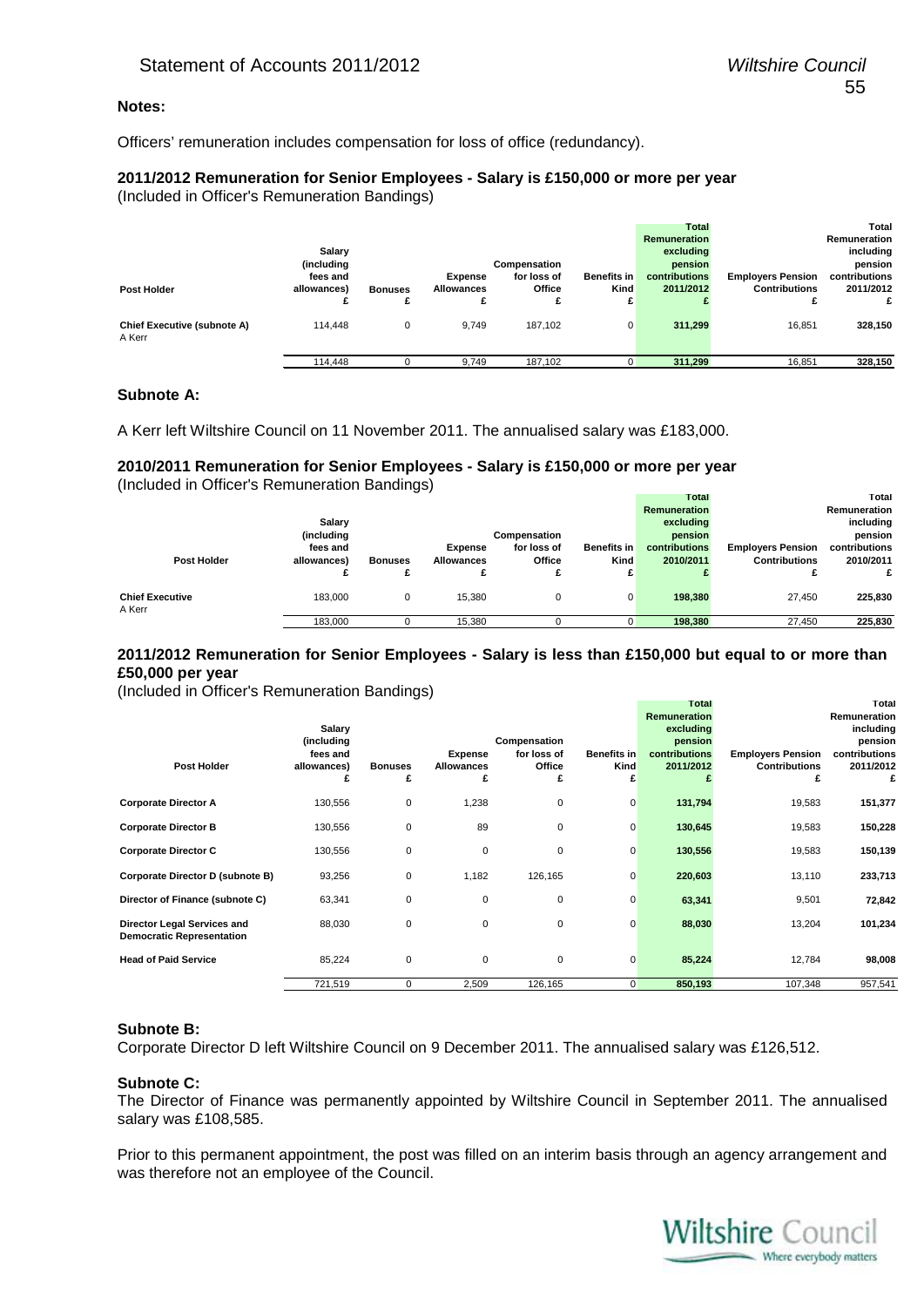# **2010/2011 Remuneration for Senior Employees - Salary is less than £150,000 but equal to or more than £50,000 per year**

(Included in Officer's Remuneration Bandings)

**2010/2011 Remuneration for Senior Employees - Salary is less than £150,000 but equal to or more than £50,000 per year** (Included in Officer's Remuneration Bandings)

|                                                                 | $\sim$ $\prime$ |                |                   |              |                    | <b>Total</b>        |                          | Total         |
|-----------------------------------------------------------------|-----------------|----------------|-------------------|--------------|--------------------|---------------------|--------------------------|---------------|
|                                                                 |                 |                |                   |              |                    | <b>Remuneration</b> |                          | Remuneration  |
|                                                                 | Salary          |                |                   |              |                    | excluding           |                          | including     |
|                                                                 | (including      |                |                   | Compensation |                    | pension             |                          | pension       |
|                                                                 | fees and        |                | <b>Expense</b>    | for loss of  | <b>Benefits in</b> | contributions       | <b>Employers Pension</b> | contributions |
| Post Holder                                                     | allowances)     | <b>Bonuses</b> | <b>Allowances</b> | Office       | Kind               | 2010/2011           | <b>Contributions</b>     | 2010/2011     |
|                                                                 |                 | £              | £                 | £            | £                  |                     | £                        | £             |
| <b>Director Community Services</b>                              | 130,556         | 0              | 86                | $\pmb{0}$    | 0                  | 130,642             | 19,583                   | 150,225       |
| <b>Director of Resources</b>                                    | 130,556         | 0              | 1,391             | 0            | $\mathbf 0$        | 131,947             | 19,583                   | 151,530       |
| <b>Director Children and Education</b>                          | 130,556         | $\mathbf 0$    | 0                 | $\mathbf 0$  | $\mathbf 0$        | 130,556             | 19,583                   | 150,139       |
| Director Neighbourhood and<br>Planning                          | 122,477         | $\mathbf 0$    | 0                 | $\mathbf 0$  | $\mathbf 0$        | 122,477             | 18,272                   | 140,749       |
| Chief Finance Officer (subnote D)                               | 28,410          | $\mathbf 0$    | 0                 | 99,248       | $\mathbf 0$        | 127,658             | 4,261                    | 131,919       |
| Director Legal Services and<br><b>Democratic Representation</b> | 85,224          | 0              | 464               | 0            | 0                  | 85,688              | 12,784                   | 98,472        |
|                                                                 | 627,779         | 0              | 1,941             | 99,248       | $\overline{0}$     | 728,968             | 94,066                   | 823,034       |

# **Subnote D:**

The Chief Finance Officer left Wiltshire Council on 1 August 2010. The annualised salary was £85,224.

An Interim Chief Finance Officer was appointed in October 2010 through an agency arrangement and was therefore not an employee of the Council during 2010/2011.

#### **Exit Packages**

The numbers of exit packages with total cost per band and total cost of the compulsory and other redundancies are set out in the table below:

| <b>Exit Package Cost Band</b><br>(including special payments) |           | <b>Number of Compulsory</b><br><b>Redundancies</b> |           | <b>Number of Other</b><br><b>Departures Agreed</b> |           | <b>Total Number of Exit</b><br><b>Packages by Cost Band</b> |           | Total Cost of Exit<br>Packages in Each Band |
|---------------------------------------------------------------|-----------|----------------------------------------------------|-----------|----------------------------------------------------|-----------|-------------------------------------------------------------|-----------|---------------------------------------------|
|                                                               | 2010/2011 | 2011/2012                                          | 2010/2011 | 2011/2012                                          | 2010/2011 | 2011/2012                                                   | 2010/2011 | 2011/2012                                   |
|                                                               |           |                                                    |           |                                                    |           |                                                             |           |                                             |
| $0 - 20.000$                                                  | 45        | 49                                                 | 81        | 250                                                | 126       | 299                                                         | 970.864   | 2,070,654                                   |
| 20.001-40.000                                                 | 10        |                                                    | 96        | 71                                                 | 106       | 76                                                          | 3,173,458 | 1,994,927                                   |
| 40.001-60.000                                                 | 3         |                                                    | 32        | 19                                                 | 35        | 19                                                          | 1.702.840 | 920,095                                     |
| 60,001-80,000                                                 | 4         |                                                    | 10        |                                                    | 14        | 4                                                           | 984.103   | 265,397                                     |
| 80.001-100.000                                                | 4         |                                                    | 10        |                                                    | 14        | ົ                                                           | 1.255.647 | 167.341                                     |
| 100,001-150,000                                               | 3         |                                                    | 8         |                                                    | 11        |                                                             | 1,298,324 | 226,372                                     |
| 150.001-200.000                                               |           |                                                    | 0         |                                                    |           |                                                             | 176.808   | 187,101                                     |
|                                                               |           |                                                    |           |                                                    |           |                                                             |           |                                             |
| Total                                                         | 70        | 54                                                 | 237       | 349                                                | 307       | 403                                                         | 9.562.044 | 5,831,887                                   |

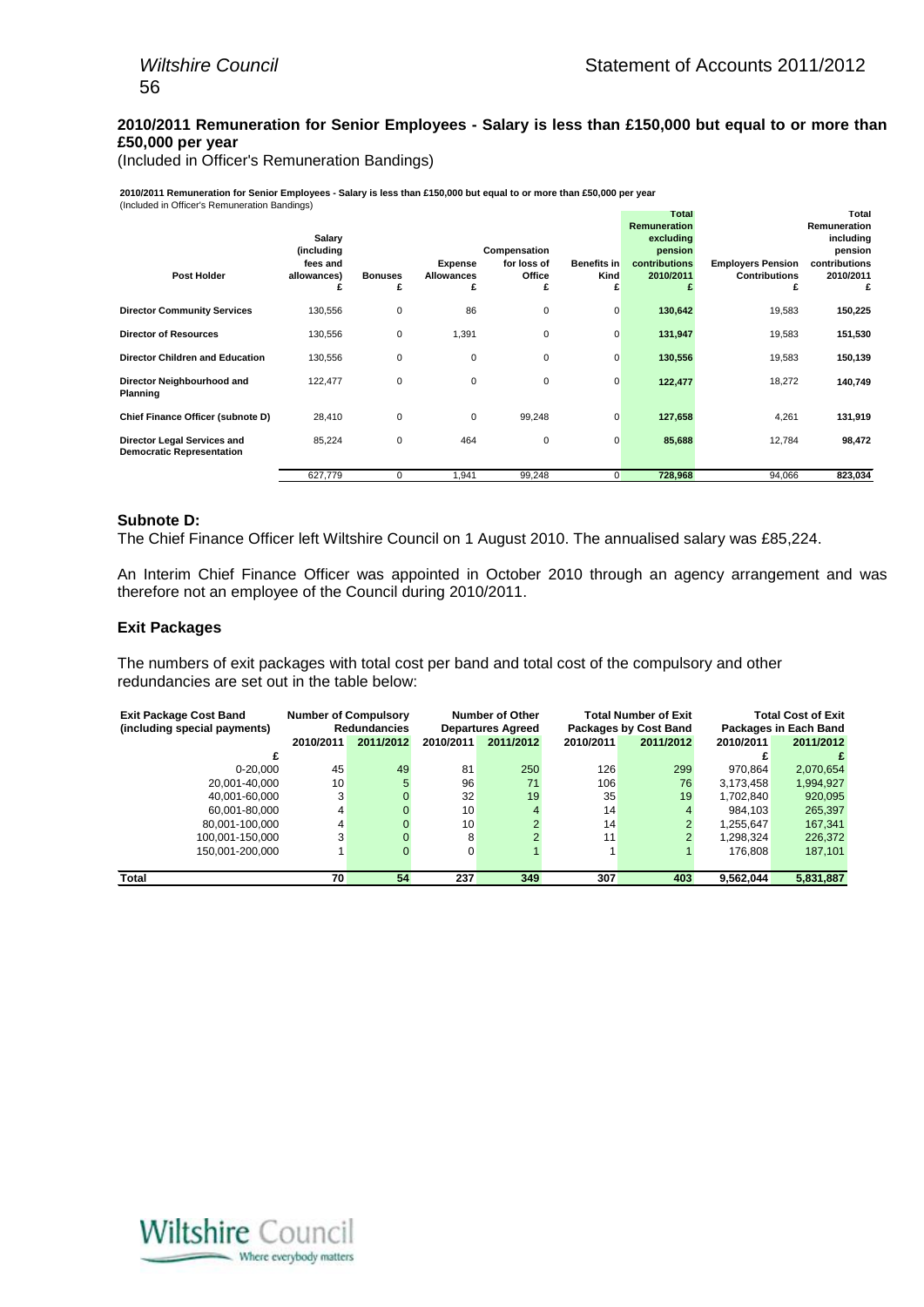# **Note 23 External Audit Fees**

Wiltshire Council incurred the following fees in respect of external audit and statutory inspection, in accordance with the Audit Commission Act 1998

|                                                                                                                                                   | 2011/2012<br>£000 | 2010/2011<br>£000 |
|---------------------------------------------------------------------------------------------------------------------------------------------------|-------------------|-------------------|
| Fees payable to the Audit Commission with regard to external audit<br>services carried out by the appointed auditor                               | 370               | 411               |
| Fees payable to the Audit Commission in respect of statutory inspection<br>Fees payable to the Audit Commission for certification of grant claims |                   | 0                 |
| and returns                                                                                                                                       | 80                | 80                |
| Fees payable to the Audit Commission for other services                                                                                           |                   | 0                 |
| Total                                                                                                                                             | 450               | 491               |

#### **Note 24 Dedicated Schools Grant**

#### **Reserves & balances held by schools**

#### **Dedicated Schools Grant**

The Council's expenditure on schools is primarily funded by the Dedicated Schools Grant (DSG) which is provided by the Department for Education. DSG is ringfenced and can only be applied to meet expenditure properly included in the Schools Budget as defined in the School Finance (England) Regulations 2011. The Schools Budget includes elements for a range of educational services provided on an authority wide basis and for the Individual Schools Budget, which is divided into budget share for each maintained school.

Details of the deployment of DSG receivable for 2011/2012 are as follows:

|                                              | Central<br><b>Expenditure</b> | Individual<br><b>Schools Budget</b> | <b>Total</b> | Total     |
|----------------------------------------------|-------------------------------|-------------------------------------|--------------|-----------|
|                                              | 2011/2012                     | 2011/2012                           | 2011/2012    | 2010/2011 |
|                                              | £000                          | £000                                | £000         | £000      |
| Final DSG for 2011/2012                      | 36,298                        | 198,949                             | 235,247      | 249,722   |
| Brought forward from 2010/2011 (overspend)   | 0                             | $\Omega$                            |              | (4,329)   |
| Carry forward to 2010/2011 agreed in advance | 1,043                         | 1,930                               | 2,973        | 96        |
| Agreed budget distribution                   | 37,341                        | 200,879                             | 238,220      | 245,489   |
|                                              |                               |                                     |              |           |
| Actual Central expenditure                   | 34,687                        | $\Omega$                            | 34,687       | 33,375    |
| Actual ISB deployed to schools               | 0                             | 200,879                             | 200,879      | 209,141   |
| Local authority contribution from 2011/2012  | 0                             | 0                                   |              | 0         |
| Carried forward to 2012/2013 (underspend)    | (2,654)                       | 0                                   | (2,654)      | (2,973)   |

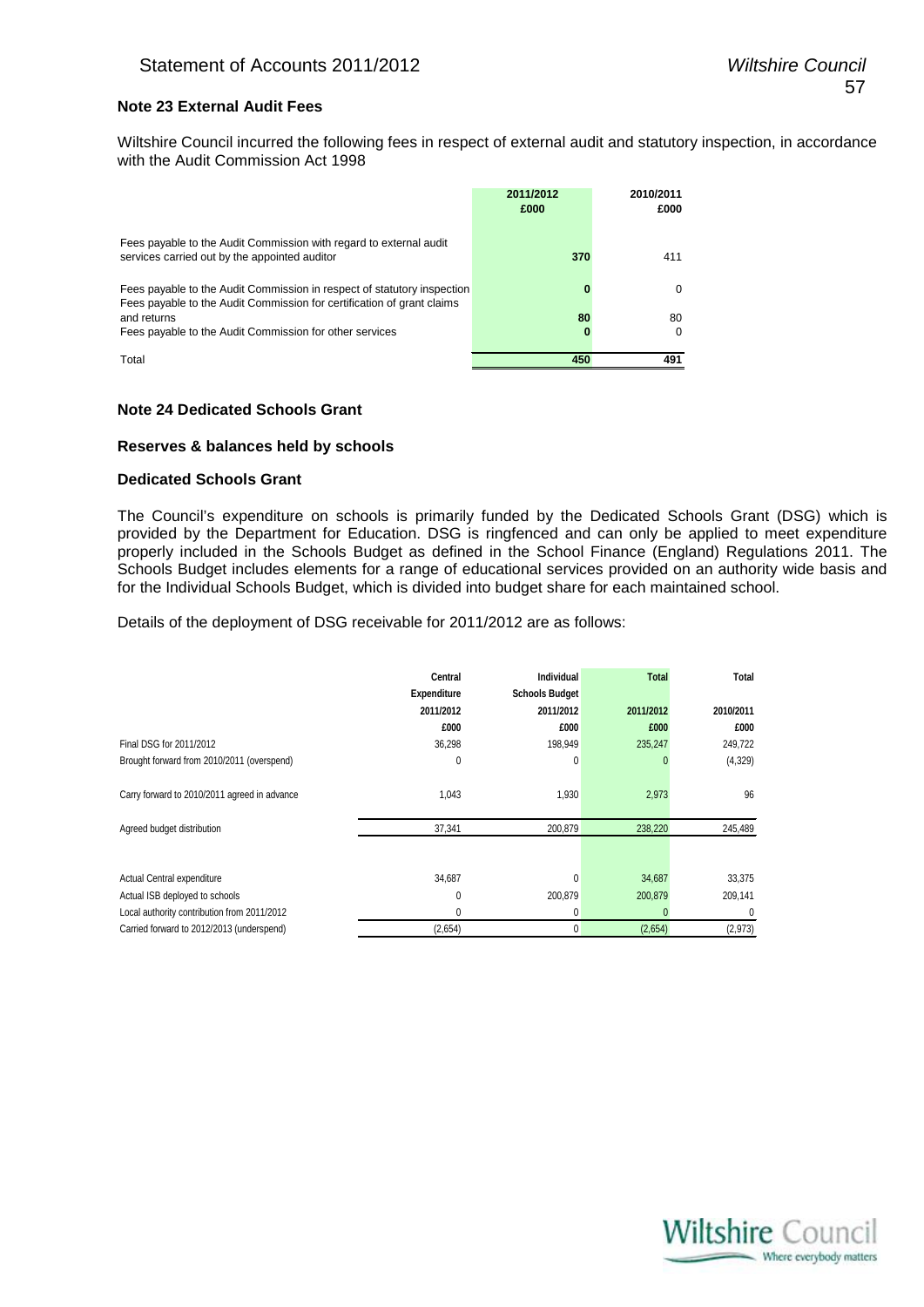# 58 **Note 25 Grant Income**

The Council credited the following grants, contributions and donations to the Comprehensive Income and Expenditure Statement in 2011/2012:

|                                                           | 2011/2012  | 2010/2011  |
|-----------------------------------------------------------|------------|------------|
|                                                           | £000       | £000       |
| <b>Credited to Taxation and Non Specific Grant Income</b> |            |            |
| <b>General Government Grants</b>                          | (35, 197)  | (24, 740)  |
| Non-Domestic Rate Pool Redistribution                     | (109, 671) | (102, 442) |
| Total                                                     | (144, 868) | (127, 182) |
| <b>Credited to Services</b>                               |            |            |
| Dedicated Schools Grant                                   | (235, 247) | (245, 394) |
| <b>Pupil Premium Grant</b>                                | (5,881)    | 0          |
| Standards Fund                                            | o          | (26, 506)  |
| Learning & Skills Council                                 | (11, 106)  | (22, 015)  |
| Sure Start & Early Years                                  |            | (12,282)   |
| PFI                                                       | (3,978)    | (3,978)    |
| Schools Standards Grant                                   |            | (13, 882)  |
| <b>Benefits Admin Grant</b>                               |            | (2, 855)   |
| <b>Other Grants</b>                                       | (17, 828)  | (32, 176)  |
| <b>Other Contributions</b>                                | (5,052)    | (15, 399)  |
| Donations                                                 | (1, 379)   | (2, 416)   |
| Total                                                     | (280, 471) | (376, 903) |
| <b>Total Grants, Contributions &amp; Donations</b>        | (425,339)  | (504,085)  |

Since 2010/2011, there have been a number of changes to funding streams from central government. This includes reclassification of some grants and cessation of other. Therefore there are significant changes to figures included above compared to previous years.

The Council has received a number of grants, contributions and donations that have yet to be recognised as income as they have conditions attached to them that will require the monies to be returned to the giver. The balances at the year-end are as follows:

|                                                 | 31 March 2012 | 2010/2011 |
|-------------------------------------------------|---------------|-----------|
|                                                 | £000          | £000      |
| <b>Revenue Grants to be returned (Creditor)</b> |               |           |
|                                                 |               |           |
| <b>Other Grants</b>                             | $\bf{0}$      | (49)      |
|                                                 |               |           |
| Total                                           | $\bf{0}$      | (49)      |
|                                                 |               |           |
|                                                 |               |           |
|                                                 |               |           |
|                                                 | 31 March 2012 | 2010/2011 |
| <b>Revenue Grants Receipts in Advance</b>       | £000          | £000      |
|                                                 |               | 0         |
| <b>Community Transport Grant</b>                | (241)         |           |
| New Homes Bonus Grant                           | (372)         | 0         |
| Potholes funding                                |               | (3,741)   |
| <b>Other Grants</b>                             |               | (25)      |
| Total                                           | (613)         | (3,766)   |
|                                                 |               |           |
|                                                 |               |           |
|                                                 |               |           |
|                                                 | 31 March 2012 | 2010/2011 |
|                                                 | £000          | £000      |
|                                                 |               |           |
| <b>Capital Grants Receipts in Advance</b>       |               |           |
| <b>Other Capital Grants</b>                     | 0             | (11)      |
| <b>Other Capital Contributions</b>              | 0             | (50)      |
|                                                 |               |           |
|                                                 | $\bf{0}$      |           |
| Total                                           |               | (61)      |

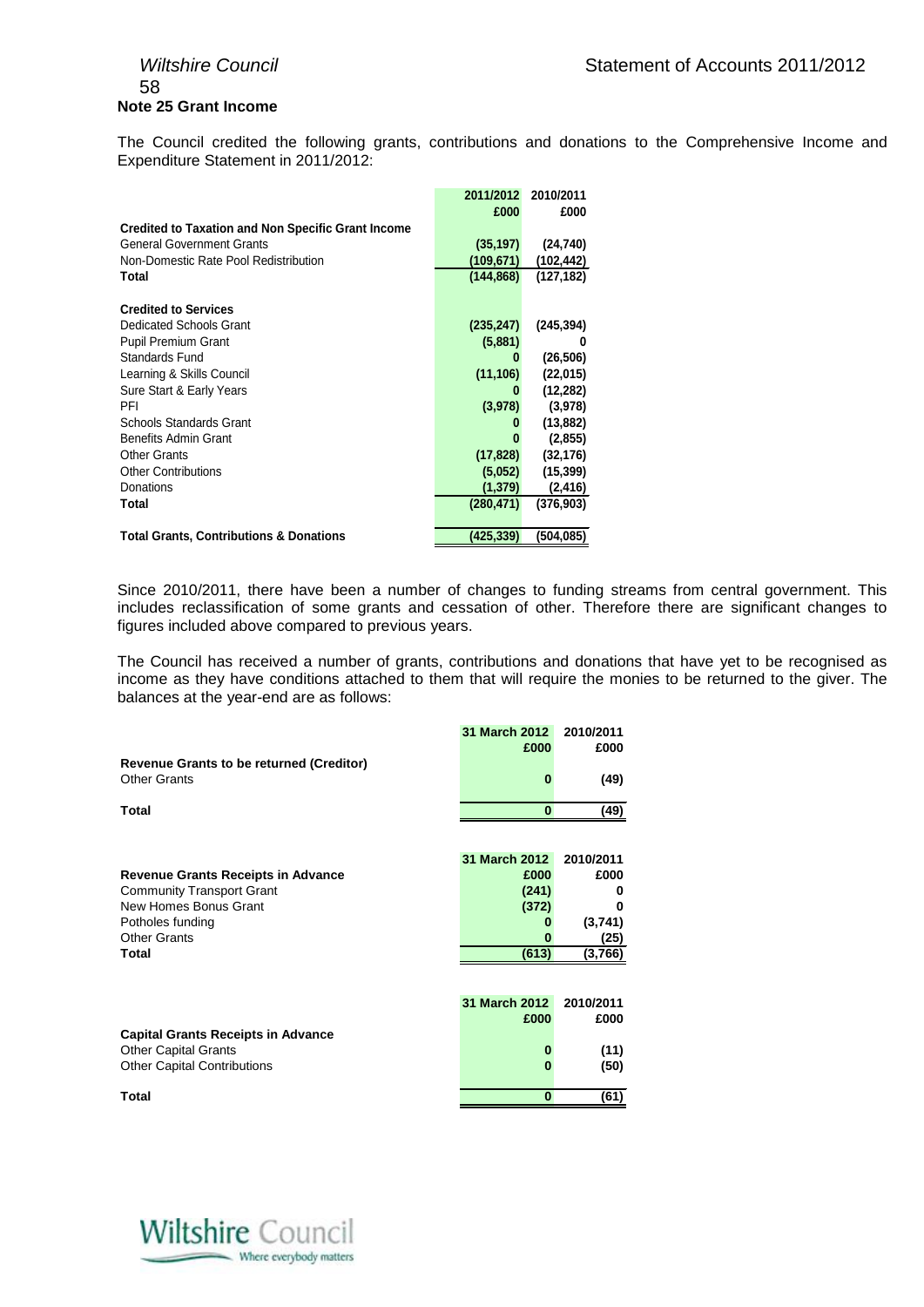# **Note 26 Related Parties**

The Council is required to disclose material transactions with related parties. Related parties are persons or entities that are related to Wiltshire Council. A related party transaction is a transfer of resources or obligations between a reporting entity (Wiltshire Council) and a related party, regardless of whether a price is charged. Related party transactions exclude transactions with any other entity that is a related party solely because of its economic dependence on the authority or the government of which it forms part.

**UK Central Government** has significant influence over the general operations of the Council. It is responsible for providing the statutory framework within which the Council operates, provides the majority of its funding in the form of grants and prescribes the terms of many of the transactions that the Council has with other parties (e.g. council tax bills, housing benefits). Grants received from government departments are set out in the subjective analysis in Note 10 on reporting for resources allocation decisions. Grant receipts outstanding at 31 March 2012 are shown in Note 25.

**Members of the Council** have direct control over the Council's financial and operating policies. The total of Members' Allowances paid in 2011/2012 is shown in note 21. If a Member declares an interest in a transaction which involves the Council, these transactions are recorded in the Register of Members' Interests, open to public inspection at County Hall, Trowbridge.

**Officers –** under the requirements of the Local Government Act 2000, the Council has developed a Code of Conduct for officers and established a Register of Officers interests. This Register of interests has been reviewed and no material transactions have been discovered.

**Wiltshire Pension fund** – In 2011/2012 the Council charged the fund £0.952 (£0.947 million in 2010/2011) for expenses incurred in administering the fund.

During 2011/2012 various Wiltshire Council Councillors were also members of parish or town councils, police bodies and other bodies. Significant payments made to these bodies by Wiltshire Council are listed below:

|                                         | 2011/2012 | 2010/2011   |
|-----------------------------------------|-----------|-------------|
|                                         | £000      | £000        |
| Age Concern                             | 154       | 160         |
| Amesbury Town Council                   | 69        | 27          |
| <b>Calne Leisure Centre</b>             | 71        | 76          |
| <b>Calne Town Council</b>               | 45        | 109         |
| Chippenham Town Council                 | 61        | 43          |
| <b>Devizes Town Council</b>             | 160       | 30          |
| Durrington Town Council                 | 196       | $\Omega$    |
| <b>Environment Agency</b>               | 577       | 592         |
| Jephson Housing Association             | 993       | 1,231       |
| Lady Margaret Hungerford Charities      | o         | 21          |
| Malmesbury Town Council                 | 29        | 0           |
| Marlborough Town Council                | 35        | 0           |
| Minerva Travel                          | 23        | 0           |
| Salisbury and South Wiltshire Museum    | o         | 20          |
| Salisbury Arts Council                  | 104       | $\mathbf 0$ |
| Salisbury City Council                  | 564       | 340         |
| Salisbury NHS Trust                     | 104       | 158         |
| Salisbury Playhouse                     | 155       | 155         |
| Sarsen Housing Association              | 12,442    | $\Omega$    |
| Selwood Housing Association             | 15,631    | 15,818      |
| South West Council                      | 61        | O           |
| The Great Bustard Group                 | 23        | $\mathbf 0$ |
| <b>Trowbridge Community Area Future</b> | 37        | $\Omega$    |
| <b>Trowbridge Town Council</b>          | 147       | 179         |
| <b>Tyco Electronics</b>                 | 93        | o           |
| <b>Warminster Town Council</b>          | 146       | 0           |
| <b>Westbury Town Council</b>            | 131       | 21          |
| Westlea Housing Association             | 10,883    | 16,094      |
| Wiltshire and Berkshire Canal Trust     | 0         | 24          |
| <b>Wiltshire Blind Association</b>      | o         | 29          |
| Wiltshire and Swindon Fire Authority    | 46        | 45          |
| <b>Wiltshire Police Authority</b>       | 372       | 1,235       |
| <b>Wiltshire Wildlife Trust</b>         | 784       | 736         |
| <b>Wootton Bassett Town Council</b>     | 33        | 0           |
| <b>Total</b>                            | 44,169    | 37,143      |
|                                         |           |             |

There were no amounts owed to the bodies disclosed above at 31 March 2012 that exceeded £6,000 per body (these amounts are included in Short Term Creditors in the Balance Sheet.

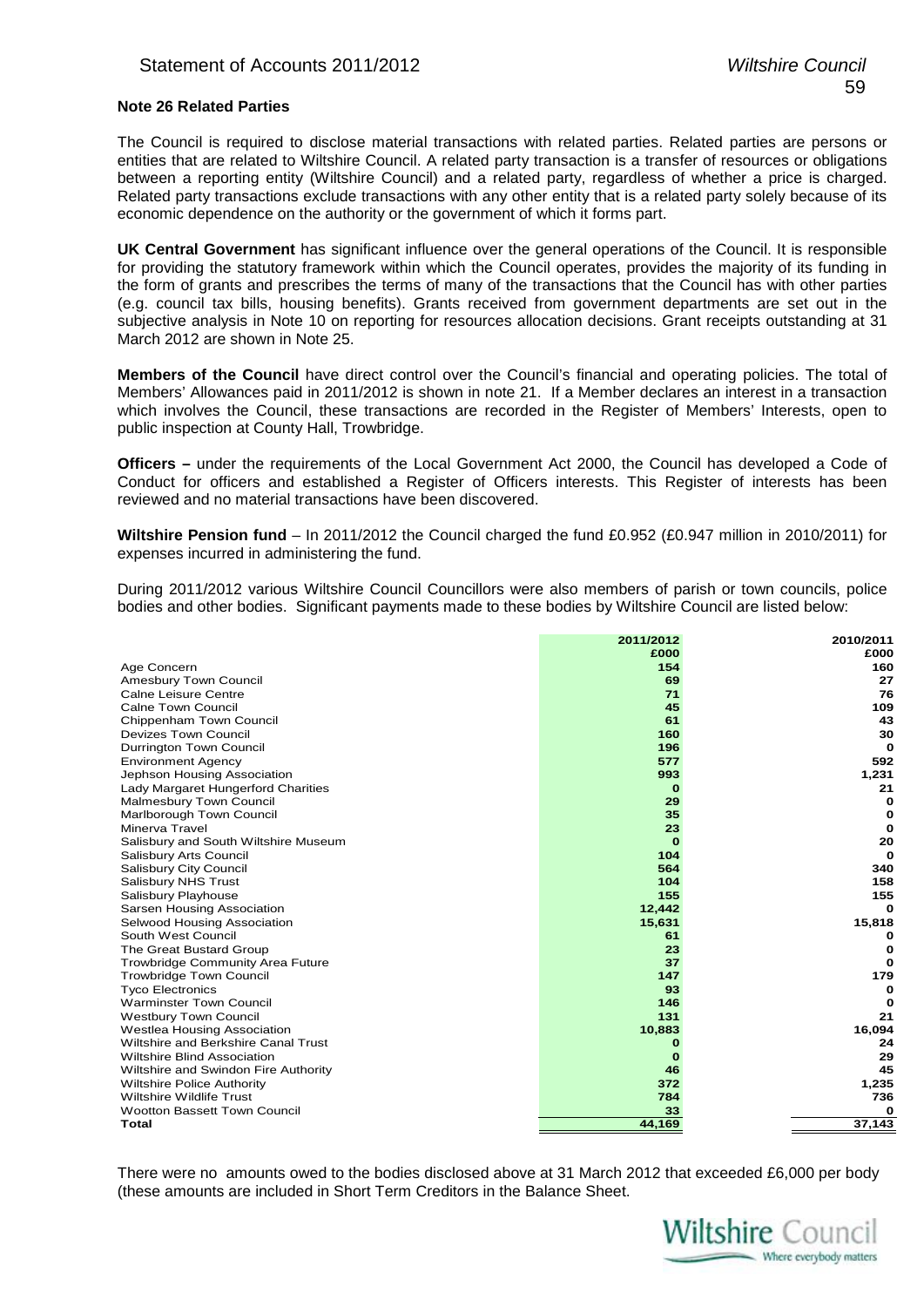# **BALANCE SHEET NOTES RELATING TO CAPITAL**

# **Note 27 Property, Plant and Equipment (PPE)**

|                                                                                                                                                                                                                                             | <b>Council</b><br><b>Dwellings</b><br>& Garages | Other Land &<br><b>Buildings</b>                      | Vehicles,<br><b>Plant and</b><br><b>Equipment</b> | Infra-<br>structure      | <b>Community</b><br><b>Assets</b> | <b>Assets</b><br>under<br><b>Construction</b> | <b>Surplus</b><br><b>Assets</b> | <b>Total</b><br>Property,<br>and Plant &             | PFI<br>included in<br>PPE |
|---------------------------------------------------------------------------------------------------------------------------------------------------------------------------------------------------------------------------------------------|-------------------------------------------------|-------------------------------------------------------|---------------------------------------------------|--------------------------|-----------------------------------|-----------------------------------------------|---------------------------------|------------------------------------------------------|---------------------------|
|                                                                                                                                                                                                                                             | inc land<br>£000                                | £000                                                  | £000                                              | £000                     | £000                              | £000                                          | £000                            | <b>Equipment</b><br>£000                             | £000                      |
| <b>Cost or Valuation</b>                                                                                                                                                                                                                    |                                                 |                                                       |                                                   |                          |                                   |                                               |                                 |                                                      |                           |
| Opening Balance 1 April 2011                                                                                                                                                                                                                | 235,522                                         | 648,048                                               | 146,669                                           | 260,877                  | 7,086                             | 56,024                                        | 3,912                           | 1,358,138                                            | 54,564                    |
| <b>Additions</b><br><b>Other Acquisitions</b><br>Derecognisation - Disposals<br>Derecognisation - Other<br>Revaluation increases recognised<br>in the Revaluation Reserve<br>Revaluation decreases recognised<br>in the Revaluation Reserve | 6,535<br>(206)<br>12,571<br>$\Omega$            | 14,463<br>(2, 128)<br>(58, 607)<br>12,860<br>(3, 524) | 18,190<br>0<br>(199)<br>(6, 354)<br>1,881<br>(24) | 14,901<br>(13)<br>N<br>U | 20<br>0<br>0<br>0<br>(10)         | 17,305<br>N                                   | 0<br>0<br>0<br>0<br>0           | 71,414<br>(2,546)<br>(64, 961)<br>27,312<br>(3, 558) | 850                       |
| Category Adjustments                                                                                                                                                                                                                        | 31,821                                          | 34,112                                                | (26, 679)                                         | 6,343                    | 0                                 | (46, 676)                                     | 0                               | (1,079)                                              |                           |
| At 31 March 2012                                                                                                                                                                                                                            | 286,243                                         | 645,224                                               | 133,484                                           | 282,108                  | 7,096                             | 26,653                                        | 3,912                           | 1,384,720                                            | 55,414                    |
| <b>Depreciation and Impairments</b><br>Opening Balance 1 April 2011                                                                                                                                                                         | (76, 616)                                       | (220, 943)                                            | (28, 631)                                         | (37, 855)                | (740)                             | $\bf{0}$                                      | (4)                             | (364, 789)                                           | (2,928)                   |
| Depreciation<br>Depreciation written out to the<br>revaluation reserve<br>Depreciation written out to the<br>surplus/ deficit on the provision of<br>services                                                                               | (5,673)                                         | (11, 473)                                             | (22, 234)                                         | (4, 837)                 | U                                 | 0                                             | $\Omega$                        | (44, 217)                                            | (1,072)                   |
| Impairment losses recognised<br>in the surplus/deficit on provision<br>of services                                                                                                                                                          | $\theta$                                        | (13,503)                                              | (152)                                             | (118)                    | $\mathbf{0}$                      | 0                                             | 0                               | (13, 773)                                            |                           |
| Derecognisation - Disposals                                                                                                                                                                                                                 | $\Omega$                                        |                                                       | 0                                                 |                          | 0                                 | 0                                             |                                 | 0                                                    |                           |
| Derecognisation - Other                                                                                                                                                                                                                     | $\Omega$                                        | $\Omega$                                              |                                                   |                          | $\overline{0}$                    | 0                                             |                                 |                                                      | 0                         |
| <b>Category Adjustments</b>                                                                                                                                                                                                                 | $\Omega$                                        |                                                       |                                                   |                          | ŋ                                 | 0                                             |                                 | U                                                    | $\Omega$                  |
| At 31 March 2012                                                                                                                                                                                                                            | (82, 289)                                       | (245, 919)                                            | (51, 017)                                         | (42, 810)                | (740)                             | $\bf{0}$                                      | (4)                             | (422, 779)                                           | (4,000)                   |
| Net Book Value at 31 March 2012                                                                                                                                                                                                             | 203,954                                         | 399,305                                               | 82,467                                            | 239,298                  | 6,356                             | 26,653                                        | 3,908                           | 961,941                                              | 51,414                    |
|                                                                                                                                                                                                                                             |                                                 |                                                       |                                                   |                          |                                   |                                               |                                 |                                                      |                           |
| Net Book Value at 31 March 2011                                                                                                                                                                                                             | 158,906                                         | 427,105                                               | 118,038                                           | 223,022                  | 6,346                             | 56,024                                        | 3,908                           | 993,349                                              | 51,636                    |

# **Note 28 Information about Depreciation Methodologies**

All depreciation applied is on a straight line basis using the following standard useful lives, unless the useful economic life is reviewed downwards by the external valuer;

- Council Dwellings. These are depreciated over a useful life of 30 years;
- Other Land and Buildings, Garages and Buildings are depreciated over a useful life of 50 years with the remaining useful life given by the valuers. Land is not depreciated;
- Vehicles, Plant etc. These are depreciated over a standard period of 5 years. The only exception being services of buildings which are depreciated on the remaining useful life given by the valuers;
- Community Assets, Assets under Construction and Non Operational Assets. These are not depreciated.
- Infrastructure. These are depreciated over a useful life of 60 years.

The total depreciation charged to tangible Property Plant and Equipment fixed assets for 2011/2012 is £44,217,014.

# **Note 29 Capital Expenditure and Capital Financing**

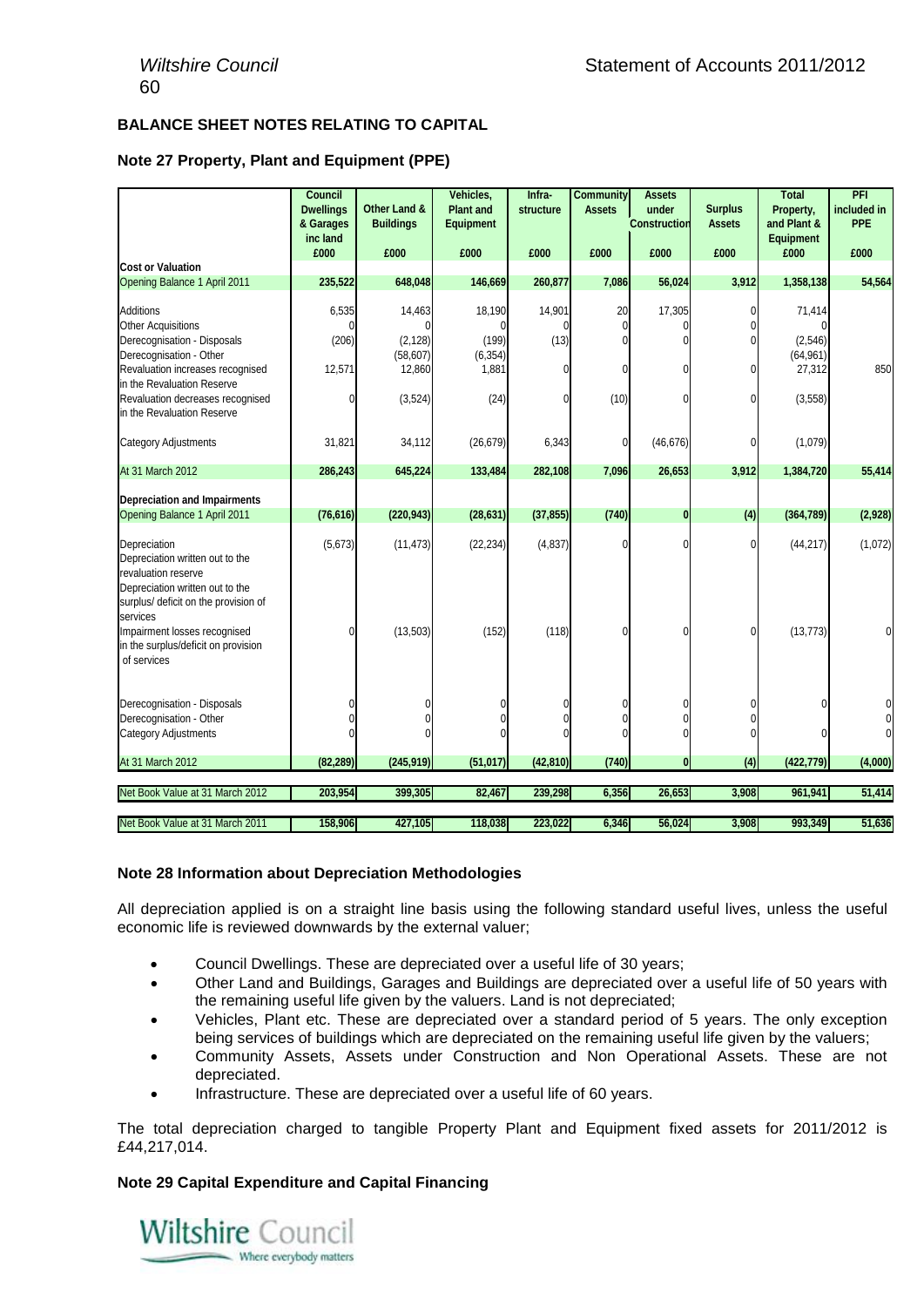Below is the financing of the year's capital expenditure on fixed assets and revenue expenditure funded from capital under statute. This shows the councils overall capital financing requirement for General Fund and HRA – the underlying amount of borrowing the council has incurred on its capital investment. In 2011/2012 there is the additional amount of capital expenditure in relation to the HRA Self Financing Settlement.

#### **Financing of capital expenditure**

|                                                        |           | <b>31 March 2012</b> |           | 31 March 2011 |  |
|--------------------------------------------------------|-----------|----------------------|-----------|---------------|--|
|                                                        | £000      | £000                 | £000      | £000          |  |
| <b>Opening Capital Financing Requirement</b>           |           | 320,428              |           | 299,546       |  |
| Recalculated CFR adjustment                            |           |                      |           | (18, 450)     |  |
| <b>Capital Investment</b>                              |           |                      |           |               |  |
| Plant Property & equipment Assets                      | 71,414    |                      | 91,785    |               |  |
| <b>Investment Properties</b>                           | 278       |                      | 232       |               |  |
| Intangible assets                                      | 686       |                      | 1,781     |               |  |
| <b>HRA</b> self finaning Settlement                    | 118,810   |                      | 0         |               |  |
| Revenue Expenditure Funded from Capital under          | 23,449    |                      | 20,806    |               |  |
| <b>Statute</b>                                         |           | 214,637              |           | 114,604       |  |
| <b>Sources of Finance</b>                              |           |                      |           |               |  |
| Government Grants and Other Contributions              | (53,081)  |                      | (52, 619) |               |  |
| <b>Capital Receipts</b>                                | (5,597)   |                      | (8, 493)  |               |  |
| <b>Transfer from Capital Reserve</b>                   |           |                      | (500)     |               |  |
| Assets purchased through Revenue                       | (3, 149)  |                      | (2,015)   |               |  |
| Minimum Revenue Provision                              | (10, 857) |                      | (9,507)   |               |  |
| <b>Voluntary Revenue Provision</b>                     | (418)     |                      | (670)     |               |  |
| Minimum Revenue Provision - PFI Schemes                | (931)     |                      | (850)     |               |  |
| Minimum Revenue Provision - Finance leases             | (19)      |                      | (618)     |               |  |
|                                                        |           | (74, 052)            |           | (75, 272)     |  |
| <b>Closing Capital Financing Requirement</b>           |           | 461,013              |           | 320,428       |  |
| <b>Explanation of Movements in the Year</b>            |           |                      |           |               |  |
| Increase / (decrease) in underlying need to borrow     |           | 21,775               |           | 39,332        |  |
| <b>HRA</b> self financing Settlement                   |           | 118,810              |           | 0             |  |
| Increase / (decrease) in Capital Financing Requirement |           | 140,585              |           | 39,332        |  |

# **Note 30 Fixed Asset Valuation**

Assets classified as Land & Buildings, excluding County Farms, are revalued as part of the Council's rolling programme for the revaluation of fixed assets. The valuations are carried out by an external valuer, GVA Grimley, Chartered Surveyors.

All County Farms are revalued every 4 years by an external valuer. In 2008/09 Smiths Gore, Chartered Surveyors carried out this revaluation.

The basis for valuation is set out in the statement of accounting policies.

The revaluation exercise undertaken during 2010/2011 comprised the vast majority of all the council's Property assets (excluding the Farms valuation). A new rolling programme of assets to be revalued has begun in 2011/2012. The assets revalued during 2011/2012 include Offices, Stores and Depots, Leisure Centres, Youth Centres, Libraries, as well as the Investment Estate and any new assets acquired during 2011/2012. All other assets will be revalued over the coming years as part of the rolling programme but have been revalued within the maximum 5 year rolling programme as dictated in the code of practice. The authority is not aware of any material change in the value of the remaining assets that were not revaluated in 2011/2012.

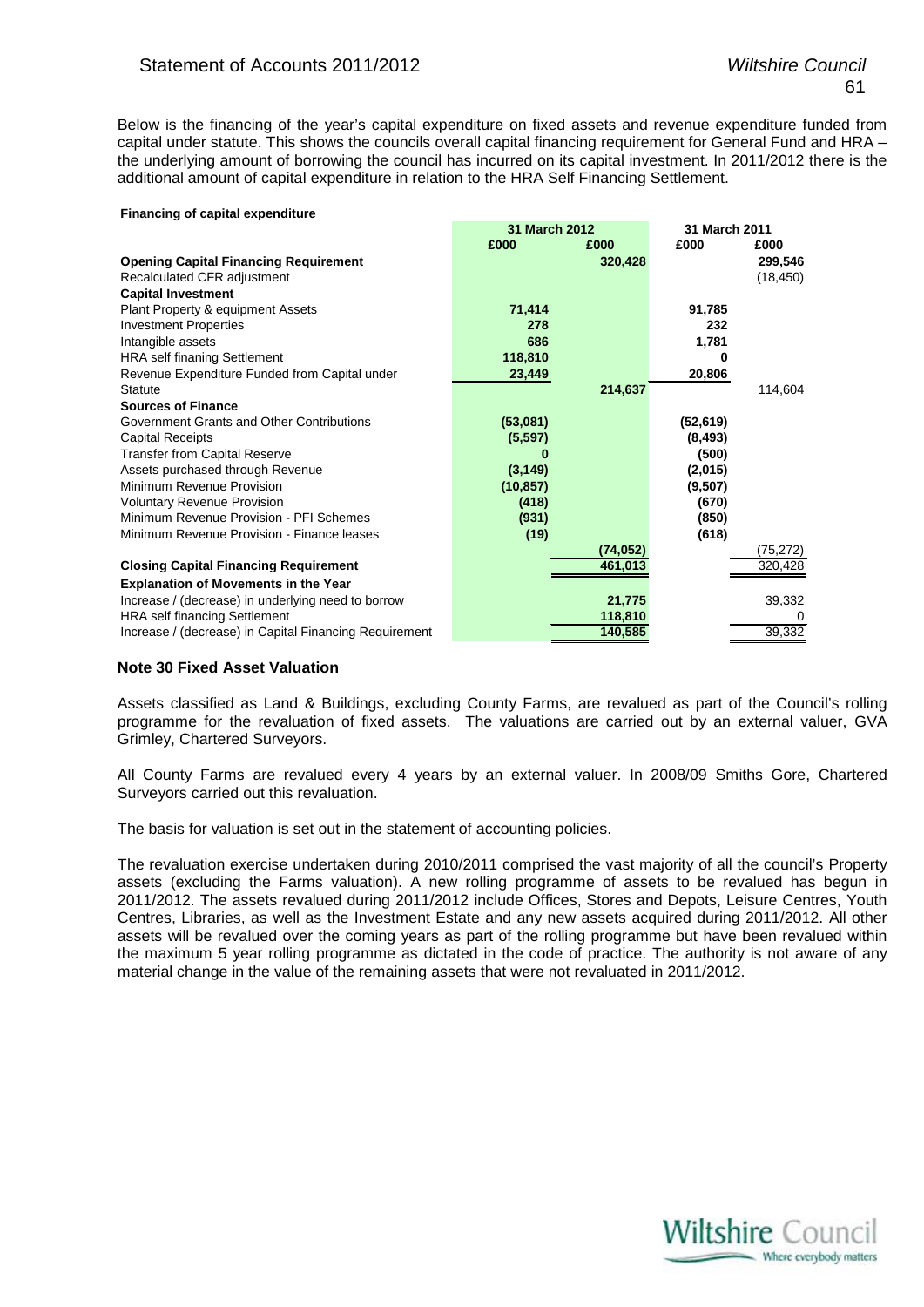The following table shows the split of the certified valuations for Property plant and equipment across the financial years;

|                                                                                 | <b>Council</b><br><b>Dwellings</b><br>& Garages<br>£000 | Other Land &<br><b>Buildings</b><br>£000 | Vehicles,<br><b>Plant and</b><br><b>Equipment</b><br>£000 | Infra-<br>structure<br>£000 | <b>Community</b><br><b>Assets</b><br>£000 | <b>Assets</b><br>under<br><b>Construction</b><br>£000 | <b>Surplus</b><br><b>Assets</b><br>£000 | <b>Total</b><br>Property,<br>and Plant &<br><b>Equipment</b><br>£000 |
|---------------------------------------------------------------------------------|---------------------------------------------------------|------------------------------------------|-----------------------------------------------------------|-----------------------------|-------------------------------------------|-------------------------------------------------------|-----------------------------------------|----------------------------------------------------------------------|
| Valued at historical cost                                                       |                                                         | 14,586                                   | 75.214                                                    | 239,023                     | 6,315                                     | 26,653                                                |                                         | 361,791                                                              |
| Valued at current value in:<br>2011/2012<br>2010/2011<br>2009/2010<br>2008/2009 | 199.945<br>4,009                                        | 87,976<br>233,470<br>54,468<br>8,805     | 7,253                                                     | 275                         | 41                                        |                                                       | 2,908<br>1,000                          | 298,398<br>234,470<br>54,468<br>12,814                               |
| Book Value at 31 March 2012                                                     | 203,954                                                 | 399,305                                  | 82,467                                                    | 239,298                     | 6,356                                     | 26,653                                                | 3,908                                   | 961,941                                                              |

# **Schools Assets**

In line with the new IFRS and the previous SORP guidance, the authority has reviewed the treatment of schools assets in the statement of accounts. The authority now only recognises Community School assets in the Balance Sheet. All property assets in relation to Foundation, Voluntary Controlled and Voluntary Aided schools were removed from the balance sheet in 2010/2011. In addition during the year a number of schools have become Academy schools so their assets have been removed from the balance sheet which is shown as a derecognition in the note for Property plant and equipment above.

# **Components and effect on depreciation**

The authority complies with the IFRS requirement to componentise its Property assets. Components have been applied to material items in PPE in accordance with the IFRS Code of practice.

Components of assets were introduced during 2010/2011. The aim of this additional requirement is to disclose the major component parts of an asset and show the individual value of each component separately to build up the total value of the asset. For example if a lift or similar services of an asset are of a material size then they need to be shown separately.

In previous years the only requirement was for a valuer to give the total value of a building, not the individual value of the components that make up the building. In order to not split the assets down into too much detail, guidance from CIPFA recommends setting a de-minimis policy for size of assets to be componentised and the size of the individual components.

In order to meet these new requirements of the code, Wiltshire Council commissioned GVA Grimley as part of the valuations of assets exercise to also componentise Wiltshire's assets into their constituent parts. A deminimis policy was set where the individual components and the size of the asset has to be over  $E2$  million to be disclosed as a separate component.

Following on from this all assets over £2 million were split into the following components and disclosed in the balance sheet and fixed assets notes;

- Structure the fabric of the building
- Services Lifts and other electrical or other services
- Fittings internal fittings, Kitchens, doors etc
- Externals landscaping, car parking etc

In addition all the remaining useful lives were reassessed accordingly by the external auditors. The result of this has meant we are now showing services separately from the structure within the plant and equipment, and services typically have a considerably shorter remaining useful life than the structure of the building, the overall depreciation charge has risen considerably from £23.8 million to £44.2 million.

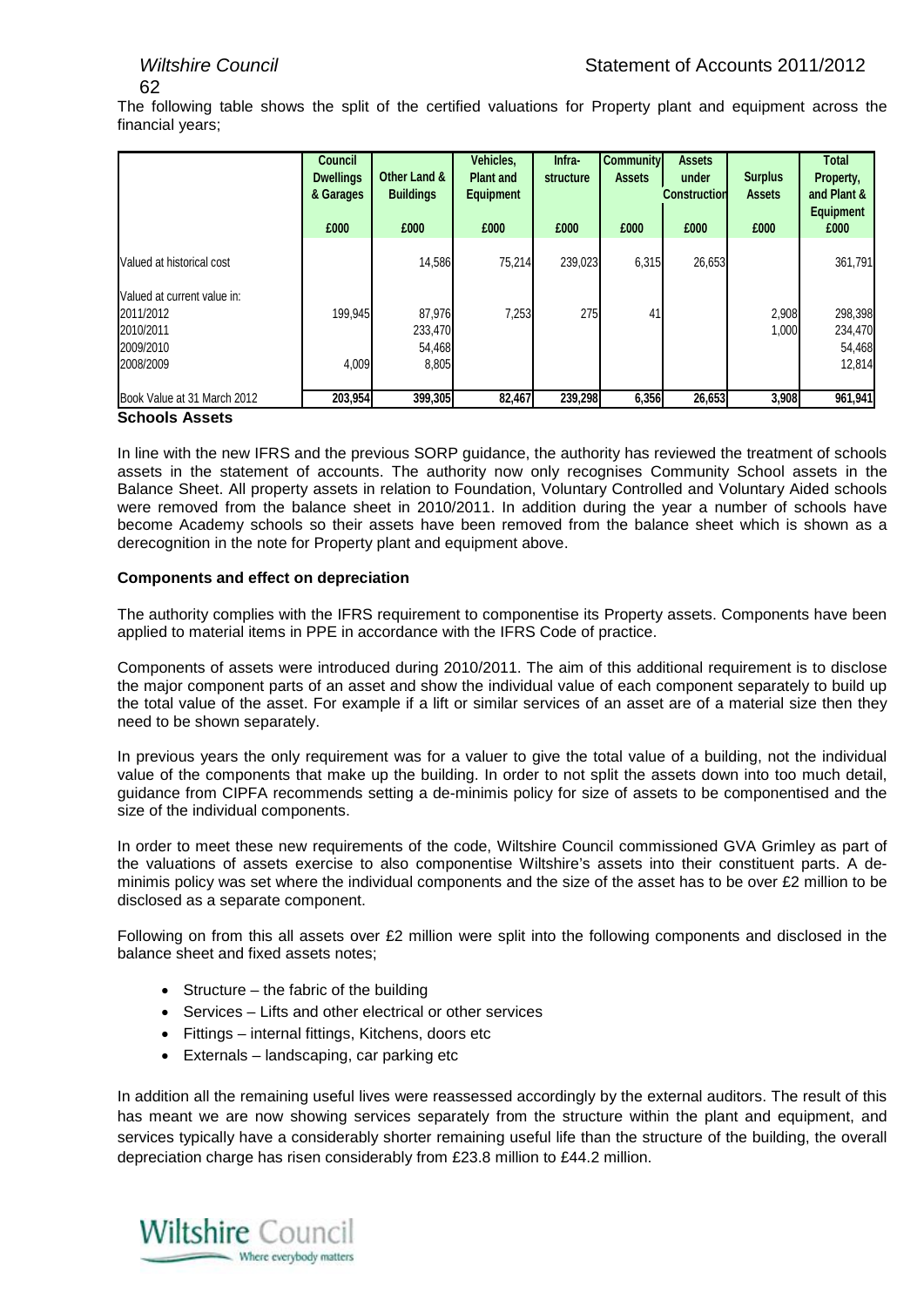As this is a large change from the previous year this note has been added to show the effect of componentisation on the fixed asset accounts.

# **Note 31 Impairment Losses**

A breakdown of the impairment losses charged to Property, Plant and Equipment by asset class are detailed in note 27.

# **Note 32 Capitalisation of Borrowing Costs**

The Council has not capitalised any borrowing costs in the year.

#### **Note 33 Construction Contracts**

The authority is not constructing any assets on behalf of other bodies. Below is a list of projects that are currently being undertaken by contractors building assets for the council, with the outstanding contract value as at the balance sheet date.

|                                           | 2011/2012 | 2010/2011 |
|-------------------------------------------|-----------|-----------|
| <b>Description</b>                        | £000      | £000      |
| Melksham Oak School                       |           | 819       |
| Other School construction projects        | 1.647     | 4.472     |
| <b>Wellington Academy</b>                 | 426       | 3,136     |
| Salisbury Exeter house special school     | 3,033     | 0         |
| Highways                                  | 9,000     | 9,000     |
| <b>Workplace Transformation Programme</b> | 6,920     | 0         |
|                                           |           |           |
| Total                                     | 21.026    | 17.427    |

In addition to the above signed contracts, budget has been approved but contracts have not, as at 31 March 2012, been let to rebuild Sarum Academy School. Contracts for this scheme were signed during May 2012 for a £17.5 million scheme on the site.

# **Note 34 Heritage Assets**

Heritage assets are a new classification of assets that must be recorded separately on the balance sheet for the 2011/2012 Statement of Accounts, or disclosed in a note to the accounts if the cost of obtaining a valuation exceeds the benefit to the users of the accounts. The definition of Heritage assets are assets with historical, artistic, scientific, technological, geophysical or environmental qualities that are held and maintained principally for their contribution to knowledge and culture.

Typical examples of Heritage assets would include works of art, statues, archaeological sites, military or scientific equipment. Historical buildings kept solely for their historical purpose would also count as heritage assets unless they were being used for operational purposes.

Unlike many other authorities Wiltshire Council does not have extensive Museum collections as most of the museums in the county are owned by other bodies. Therefore the authority does not have a vast collection of art to catalogue and bring onto the balance sheet with a value.

The items that have been identified as heritage assets are disclosed below as required by the code

#### **White horse near Westbury**

The White Horse in Westbury, a chalk cutting in the hill above Westbury has been in existence for over three hundred years and is owned and maintained by the council and so is kept for historical purposes. As it is not possible to remove or sell the asset therefore a value has not been obtained. As it is such a specialised asset it would not be possible or relevant to put a value on this asset. Therefore this asset has been disclosed in this note only.

# **East Grafton Wilton Windmill**

This windmill built in 1821 is held for historic purposes being managed by the Wilton Windmill Soceity. As a specialised grade II listed building with a major need for ongoing repairs it is felt that it would have minimal

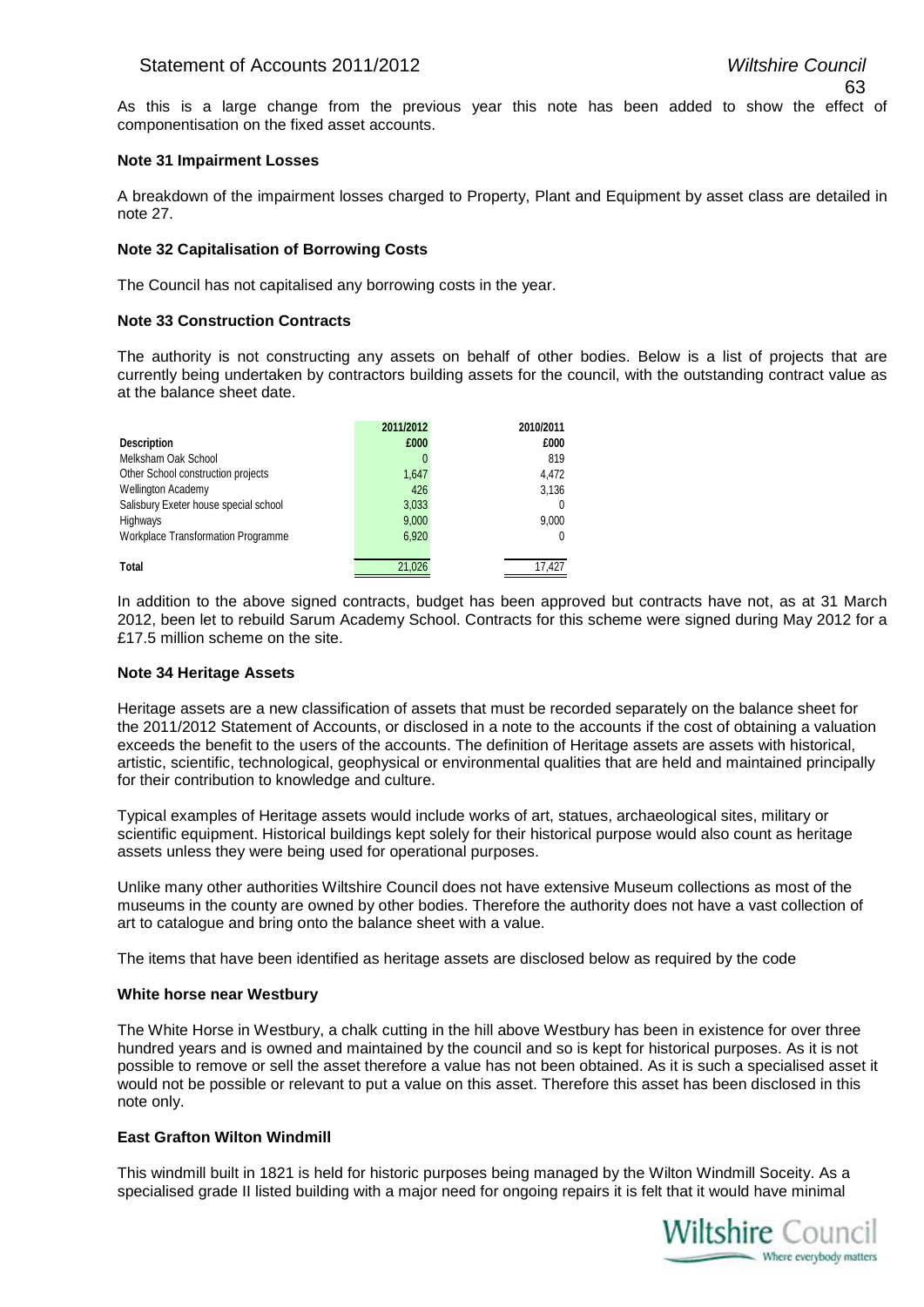value and the cost of obtaining the valuation would far exceed the benefit to the users. Therefore this asset has been disclosed in this note only.

# **County Hall Members rooms art**

There is a small collection of items held in the members rooms at County Hall. These include various portraits and landscapes, as well as a stuffed Bustard in a stand. These are not on public display but are kept for artistic reasons. These have been valued for insurance purposes in the past with values individually not exceeding £1,500 per item. The total value of these items is not material, nor is there a benefit to the user of the accounts in obtaining updated valuations. Therefore these items have been disclosed in this note only.

# **Other items of historical interest**

There are a small number of other art works in the council including; a modern art piece (the Leaf) in Bourne Hill, Salisbury; historical books and some paintings in Urchfont, various statues in parks and open spaces across the county. These items have been investigated and it is felt the cost of obtaining valuations far exceeds the benefit to the users in all these cases. Therefore these items are disclosed in this note only.

# **Note 35 Leases**

# **Finance leases**

A finance lease is a lease that transfers substantially all the risks and rewards of ownership of an asset to the lessee. Under the new IFRS regime the tests for classifying a finance lease has changed, so for 2010/2011 a full examination of the council's leases was undertaken. This resulted in all the property leases the council was previously classifying as Finance leases being reclassified to Operating leases. It has also meant that some leases the council was classifying as operating leases in respect of Vehicles have now been reclassified as finance leases.

A summary of the position and a breakdown of the rentals paid in 2011/2012 and future obligations in respect of finance leases are listed below:

| <b>Future finance lease payments</b>      |                   | <b>Principal</b><br>£000 |               |
|-------------------------------------------|-------------------|--------------------------|---------------|
| Amounts payable in 2012/13                |                   | 15                       |               |
| Amounts payable between 2013/14 & 2016/17 |                   | 14                       |               |
| Amounts payable in 2017/18 and after      |                   | 0                        |               |
|                                           |                   | 29                       |               |
| Balance sheet value<br>Plant & equipment  |                   | 26                       |               |
| Finance Lease payments in 2011/12         | Principal<br>£000 | <b>Interest</b><br>£000  | Total<br>£000 |
| Land and Buildings                        | 19                | 0                        | 19            |

# **Operating leases**

An operating lease is a lease that is not a finance lease (see above) and includes vehicles and other equipment particularly in schools. Rentals paid in respect of operating leases and future obligations for operating leases are listed below:

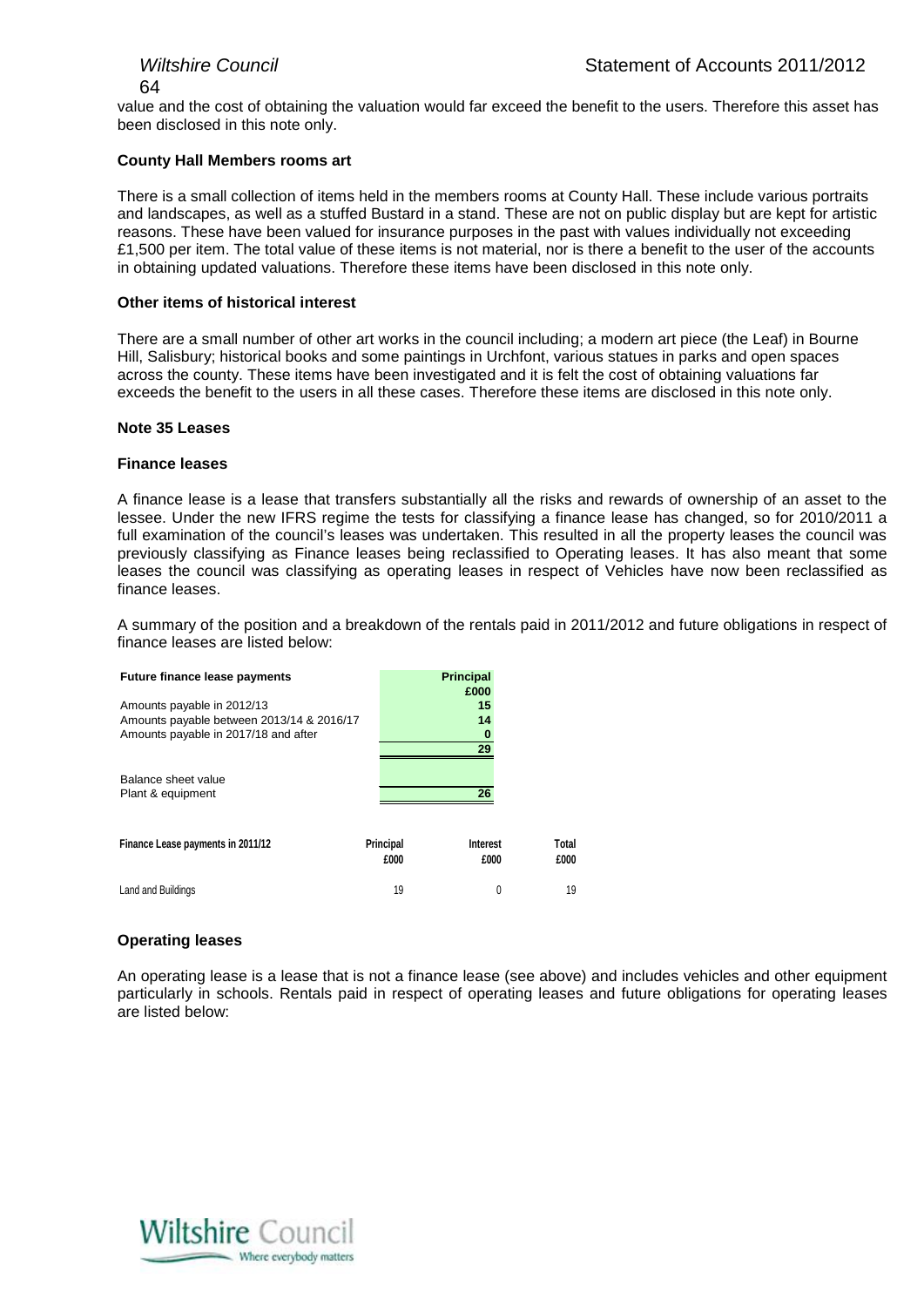# Statement of Accounts 2011/2012 *Wiltshire Council*

| Operating Lease payments in 2011/12            | 2011/2012<br>£000 |
|------------------------------------------------|-------------------|
| Plant, vehicles and equipment                  | 1,120             |
| Operating lease payments due in future years   | 2011/2012         |
|                                                | £000              |
| Amount due in 2012/2013                        | 866               |
| Amounts due in between 2013/2014 and 2017/2018 | 847               |
| Amounts due after 2018/2019                    | 6                 |
|                                                | 1.719             |
| Asset Class                                    |                   |
| Plant, vehicles and equipment                  | 1.719             |

# **Leases held as investments**

The Council does not receive income from finance leases or hire purchase contracts and has not acquired any assets for the purpose of letting under finance leases.

# **Note 36 Long Term Contracts including Private Financing Initiatives (PFI)**

The total amount held in long term contracts (including PFIs) is in the following table.

|                                                      | North Wilts<br>Schools PFI<br>£000 | <b>Monkton Park</b><br>Former PFI<br>£000 | <b>Total Long</b><br>term<br>contracts<br>£000 |
|------------------------------------------------------|------------------------------------|-------------------------------------------|------------------------------------------------|
| Balance outstanding at 1 April 2011                  | 30,966                             | 10.462                                    | 41,428                                         |
| Payments during the year to reduce capital liability | (613)                              | (318)                                     | (931)                                          |
| Liability outstanding 31 March 2012                  | 30,353                             | 10.144                                    | 40,497                                         |

# **North Wiltshire Schools PFI & additional 6th form units.**

#### **Introduction**

In October 2000 the Council entered into a Private Finance Initiative (PFI) with White Horse Education Partnership (WHEP) to procure three new secondary schools. WHEP are responsible for maintaining and operating the facilities for 30 years from the date the first school became operational in March 2002.

# **Accounting treatment**

The Accounting treatment in 2011/2012 follows the same process as in 2010/2011, i.e. to reflect the PFI as an on balance sheet PFI.

In 2011/2012 as in previous years, an estimate of the amount of the element of PFI payments that relates to repaying the finance liability has been made and taken from the net cost of services. In order to mitigate the effect of this on the general fund balances an equal charge for the additional Minimum Revenue Provision incurred has been made.

# **Funding**

The funding for the annual PFI payment comes from the Council's own resources and a special government grant called a PFI credit. Over the life of the PFI project, the Council will receive PFI credits of £107 million (these relate to the main school buildings only not the sixth form units), which are credited to the revenue account in the year that they are received.

# **PFI Smoothing Fund Earmarked Reserve**

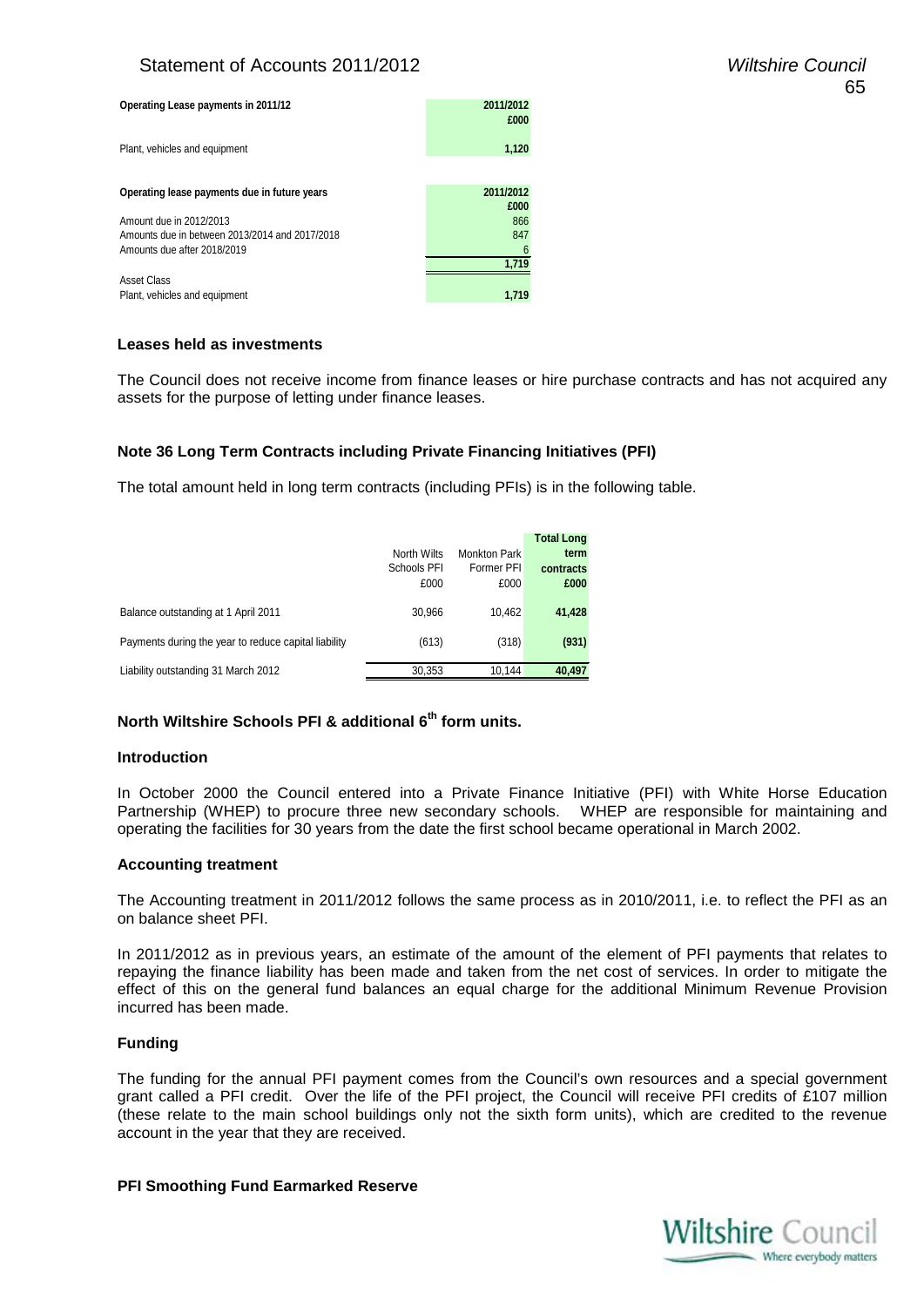This represents the excess of government grant over expenditure to date in respect of the Schools PFI. This is being carried forward to meet future years' commitments under the PFI contract.

#### **Income and Expenditure**

Payments are made to the PFI contractors as monthly unitary payments. These payments are commitments and can vary subject to indexation, reductions for performance and availability failures. Possible future variations to the scheme as elements are added to or taken away from the scheme.

The funding of the unitary payment will come from the individual schools budget, the overall Schools Budget and a special government grant (the PFI credits referred to above).

As at 31 March 2012 payments totalling £49.8 million have been made to the PFI contractor. The future estimated payments the Council will make under the contract are as follows:

|                    | 2011/2012<br>Liability | 2011/2012<br><b>Interest</b> | 2011/2012<br><b>Service</b><br>charges | 2011/2012<br>Total | 2010/2011<br>Total |
|--------------------|------------------------|------------------------------|----------------------------------------|--------------------|--------------------|
| Period             | £000                   | £000                         | £000                                   | £000               | £000               |
| Within 1-5 years   | 3,881                  | 8,443                        | 15,814                                 | 28,138             | 27,760             |
| Within 6-10 years  | 5,702                  | 6,140                        | 18,332                                 | 30.174             | 29,620             |
| Within 11-15 years | 8.378                  | 2.848                        | 21,252                                 | 32.478             | 31,610             |
| Within 16-20 years | 12,310                 | 59                           | 22.717                                 | 35,086             | 33,750             |
| Within 21-25 years |                        |                              |                                        | $\mathbf 0$        | 7,020              |
| Total              | 30.271                 | 17.490                       | 78.115                                 | 125,876            | 129.760            |

Over the life of the PFI project the Council will receive government grants of £107 million.

#### **Monkton Park Offices former PFI Scheme**

#### **Introduction**

North Wiltshire District Council entered into a long-term contract for the provision and management of Monkton Park offices. This contract is for a period of 25 years.

#### **Accounting treatment**

The Accounting treatment in 2011/2012 follows the same process as in 2010/2011, i.e. to reflect the PFI as an on balance sheet PFI.

As the full PFI contract was terminated in January 2011, only the loan associated with the capital and interest cost of building Monkton Park still has to be repaid to the Bank rather than to the former PFI joint vehicle.

#### **Income and Expenditure**

The expenditure payable from 12 January 2011 onwards is the amount required for capital and interest only. Under the terms of the contract this amount increases by RPI plus 1% each January. The grant or PFI credit received is a fixed sum so an equalisation reserve has been set up to smooth this increase in charges over the contract term.

The availability charge payments required for the remaining years for the contract are set out below: the figures are significantly lower compared to the previous year because, as explained above, the extent of the PFI contract is now more limited as the Facilities management elements of the contract have been terminated.

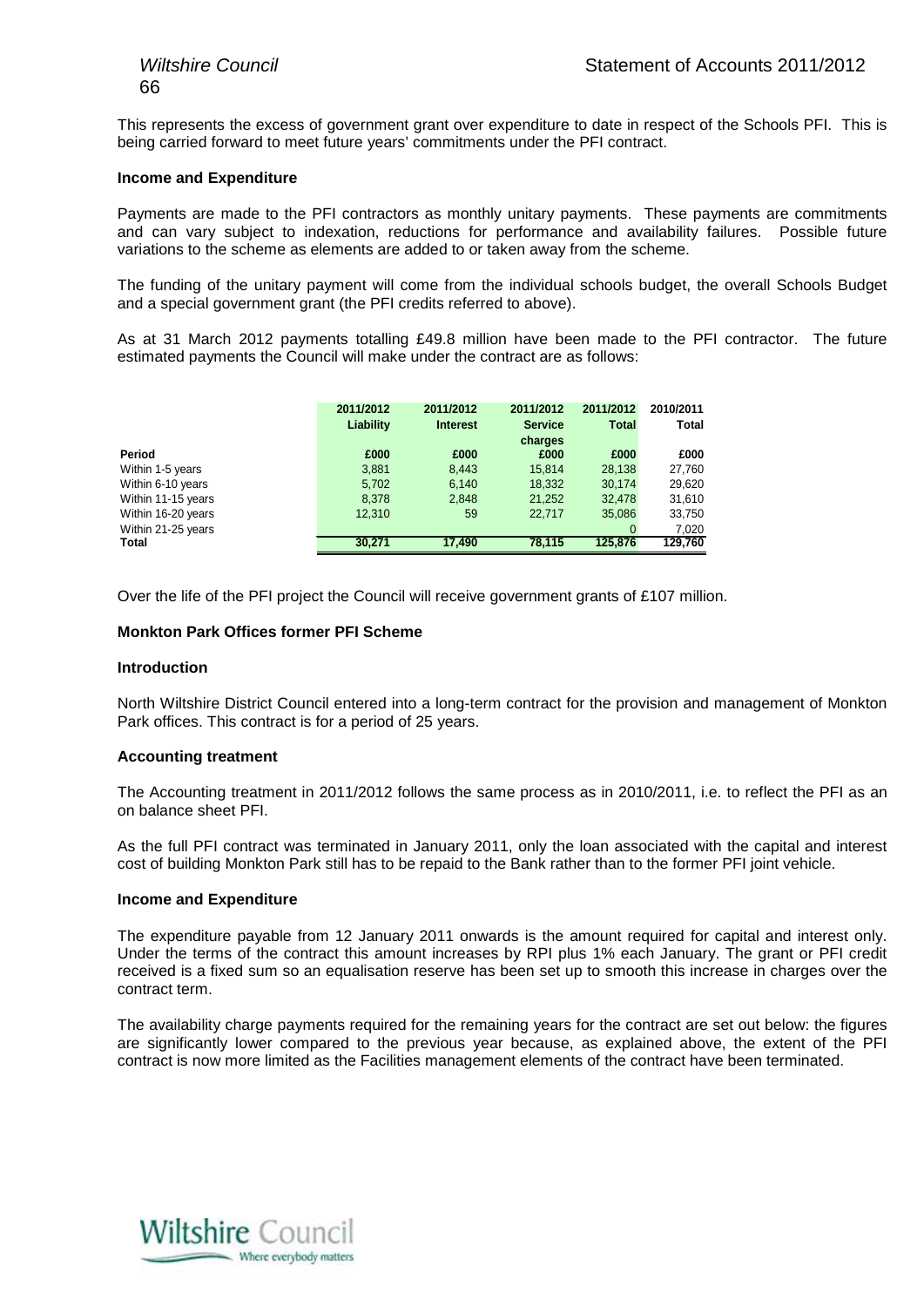# Statement of Accounts 2011/2012 *Wiltshire Council*

|                    | 2011/2012 | 2011/2012       | 2011/2012    | 2010/2011 |
|--------------------|-----------|-----------------|--------------|-----------|
|                    | Liability | <b>Interest</b> | <b>Total</b> | Total     |
| Period             | £000      | £000            | £000         | £000      |
| Within 1-5 years   | 1,921     | 4,619           | 6,540        | 6,180     |
| Within 6-10 years  | 2,563     | 5,204           | 7,767        | 7,340     |
| Within 11-15 years | 3,343     | 5,882           | 9,225        | 8,720     |
| Within 16-20 years | 1,512     | 2,506           | 4.018        | 3,930     |
| Within 21-25 years | $\theta$  | 0               |              | 0         |
| Total              | 9.339     | 18.211          | 27,550       | 26,170    |
|                    |           |                 |              |           |

# **Note 37 Investment Property**

Investment Properties are assets that are held solely to earn rentals or for capital appreciation. The following items of income and expense have been accounted for in relation to running the investment property estate. These items are shown in the Financing and Investment Income and Expenditure line in the Comprehensive Income and Expenditure Statement.

|                                                                                  | 2011/2012<br>£000 | 2010/2011<br>£000 |
|----------------------------------------------------------------------------------|-------------------|-------------------|
| Rental income from investment property<br>Direct operating expenses arising from | (2,097)<br>552    | (2, 137)<br>425   |
| investment properties<br>Net Gain/Loss                                           | (1.545)           | (1.712)           |

There are no restrictions on the Authority's ability to realise the value inherent in its investment property or on the Authority's right to the remittance of income and the proceeds of disposal. The Authority has no contractual obligations to purchase, construct or develop investment property or repairs, maintenance or enhancement.

The following table summarises the movement in the fair value of investment properties over the year:

|                                                                            | 2011/2012<br>£000 | 2010/2011<br>£000 |
|----------------------------------------------------------------------------|-------------------|-------------------|
| Balance at start of the year                                               | 32,692            | 41,891            |
| Additions:                                                                 |                   |                   |
| Purchases                                                                  |                   |                   |
| Construction                                                               |                   |                   |
| Subsequent expenditure                                                     | 278               | 232               |
| <b>Disposals</b>                                                           | 0                 | (10)              |
| Gains from fair value adjustments                                          | 1,362             | 8,536             |
| Losses from fair value adjustments                                         | (2,996)           | (18, 138)         |
| Transfers:<br>to/from Inventories<br>to/from Property, Plant and Equipment | (1,646)           | 181               |
| Other changes                                                              |                   |                   |
| Balance at end of the year                                                 | 29,690            | 32,692            |

# **Note 38 Intangible Assets**

The Authority accounts for its software as intangible assets, to the extent that the software is not an integral part of a particular IT system and accounted for as part of the hardware item of Property, Plant and Equipment. The intangible assets include both purchased licenses and internally generally software.

All software is given a finite useful life, based on assessments of the period that the software is expected to be of use to the Authority. The useful lives assigned to the major software suites used by the Authority along with the carrying amounts are:

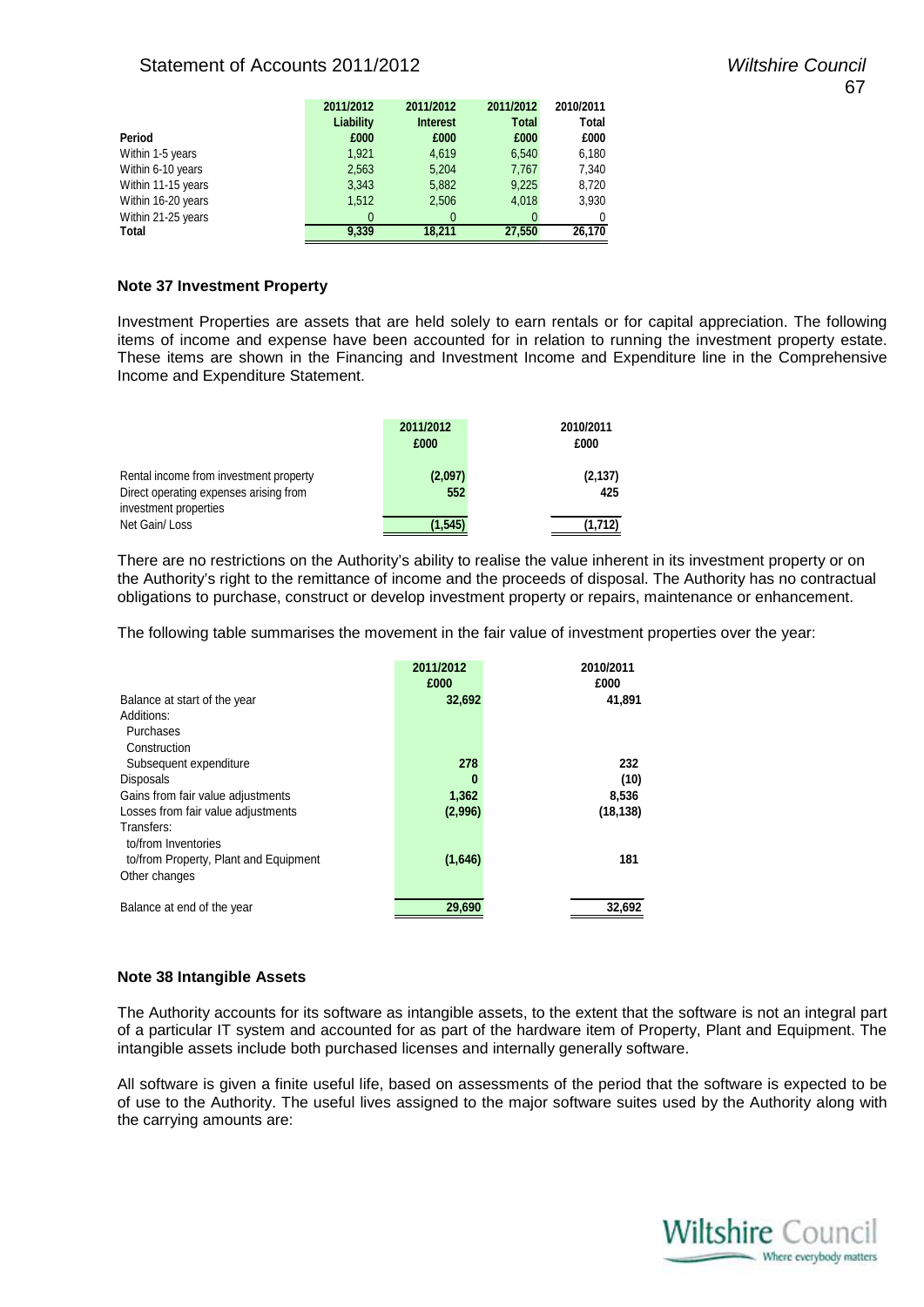# *Wiltshire Council* Military Statement of Accounts 2011/2012

|                                      | <b>Carrying amount</b> |                             | Remaining     |
|--------------------------------------|------------------------|-----------------------------|---------------|
|                                      |                        | 31 March 2012 31 March 2011 | Amortisation  |
|                                      | £000                   | £000                        | Period        |
| SAP Finance/HR/Payroll system        | 4,631                  | 6.947                       | 2 years       |
| Workplace transformation IT software | 1.175                  | 1.298                       | 5 years       |
| Other items of software              | 923                    | 348                         | $1 - 3$ years |
| Total                                | 6.729                  | 8.593                       |               |

The carrying amount of intangible assets is amortised on a straight-line basis. The amortisation of £2.794m charged to revenue in 2011/2012 was charged to the IT Administration cost centre and then absorbed as an overhead across all the service headings in the Net Expenditure of Services. It is not possible to quantify exactly how much of the amortisation is attributable to each service heading.

All amortisation applied to Intangible assets is on a straight line basis over 5 years.

|                                                                                                               | 2011/2012<br><b>Purchased</b><br><b>Software</b><br><b>Licences</b><br>£000 | 2010/2011<br><b>Purchased</b><br><b>Software</b><br>Licences<br>£000 |
|---------------------------------------------------------------------------------------------------------------|-----------------------------------------------------------------------------|----------------------------------------------------------------------|
| Gross carrying amounts                                                                                        | 15,132                                                                      | 13,351                                                               |
| Accumulated amortisation                                                                                      | (6, 539)                                                                    | (4,034)                                                              |
| Net Carrying amount                                                                                           | 8,593                                                                       | 9,317                                                                |
| Additions:<br>Purchases<br>Amortisation for the period<br>Other changes<br>Net carrying amount at end of year | 686<br>(2,794)<br>244<br>6,729                                              | 1,781<br>(2,505)<br>8,593                                            |
| Comprising:                                                                                                   |                                                                             |                                                                      |
| Gross carrying amounts                                                                                        | 16,062                                                                      | 15,132                                                               |
| Accumulated amortisation                                                                                      | (9, 333)                                                                    | (6, 539)                                                             |
|                                                                                                               | 6,729                                                                       | 8,593                                                                |

# **Note 39 Assets held for Sale**

The Council held the following amounts as assets held for sale as at 31 March 2012. The definition of an asset held for sale is one that is readily available for sale, the planned sale will occur within 12 months and that the property is being actively marketed. The following assets meet this criteria. The council has an ambitious asset disposal programme but the majority of the current planned disposals are anticipated to be realised during 2013/14 or later in the programme. The council does also recognise Surplus assets within Property Plant & Equipment where assets are not in use but are not currently planned to be disposed of.

|                                          | 2011/2012 | 2010/2011 |
|------------------------------------------|-----------|-----------|
|                                          | £000      | £000      |
| Balance at start of the year             |           |           |
| Assets newly classified as held for sale |           |           |
| Property, Plant and Equipment            | 2.480     | 0         |
| Balance at end of the year               | 2,480     | O         |

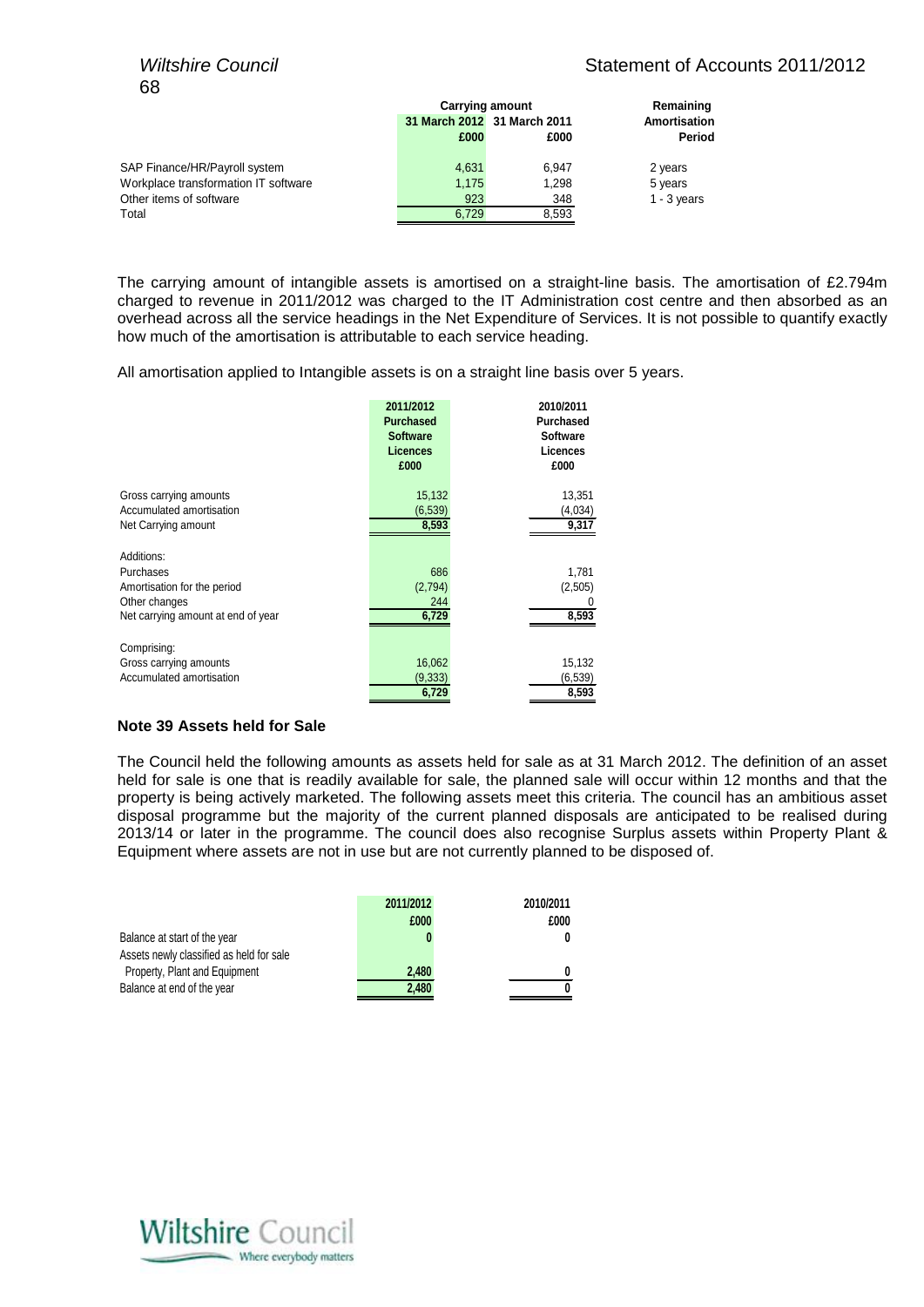# **OTHER NOTES TO BALANCE SHEET**

# **Note 40 Long Term Debtors**

| 2011/2012 | 2010/2011 |
|-----------|-----------|
| £000      | £000      |
| 1.334     | 1.492     |
| 22        | 34        |
| 850       | 853       |
| 2.206     | 2.379     |
|           |           |

# **Note 41 Short Term Debtors**

These represent sums owed to the Council for supplies and services provided before 31 March 2012 but not received at that date.

|                                          | 2011/2012 | 2010/2011 |
|------------------------------------------|-----------|-----------|
|                                          | £000      | £000      |
| <b>Other Local Authorities</b>           | 3,403     | 2,222     |
| Government Departments                   | 17,478    | 11,229    |
| <b>NHS Bodies</b>                        | 2,749     | 2,957     |
| <b>Business Rates and Local Taxation</b> | 10,764    | 9,315     |
| Tenants                                  | 1,223     | 887       |
| <b>Sundry Debtors</b>                    | 20,926    | 25,819    |
| Payments in Advance                      | 12,504    | 11,157    |
| <b>Total Debtors</b>                     | 69,047    | 63.586    |
| Less: provision for bad debts            |           |           |
| General Fund debtors                     | (5, 347)  | (4, 372)  |
| <b>Housing Rent arrears</b>              | (816)     | (663)     |
| Council Tax arrears                      | (2, 326)  | (2,086)   |
| <b>Total Bad Debt provisions</b>         | (8, 489)  | (7, 121)  |
| <b>Net Debtors</b>                       | 60,558    | 56,465    |

# **Note 42 Cash and Cash Equivalent**

This consists of the value of imprest accounts used by County Council establishments for small purchases and the bank accounts of locally managed schools.

|                               | 2011/2012 | 2010/2011 |
|-------------------------------|-----------|-----------|
|                               | £000      | £000      |
| Cash & Bank                   | 183       | 179       |
| PFI Sinking Fund              | 1.499     | 1.499     |
| Schools' bank accounts        | 23.973    | 25,665    |
| <b>HSBC Overnight Account</b> |           | 400       |
|                               | 25,655    | 27,743    |

# **Note 43 Short Term Creditors**

These represent sums owed by the Council for supplies and services received before 31 March 2012 but not paid for at that date, or provisions created in accordance with the accounting policies.

|                                | 2011/2012  | 2010/2011  |
|--------------------------------|------------|------------|
|                                | £000       | £000       |
| <b>Other Local Authorities</b> | (2,289)    | (2,278)    |
| Government Departments         | (7,212)    | (8,372)    |
| <b>NHS Bodies</b>              | (1,874)    | (1,760)    |
| <b>Sundry Creditors</b>        | (69, 259)  | (61, 648)  |
| Receipts in Advance            | (9,211)    | (13,009)   |
| <b>Accumulated Absences</b>    | (24, 926)  | (17,062)   |
|                                | (114, 771) | (104, 129) |

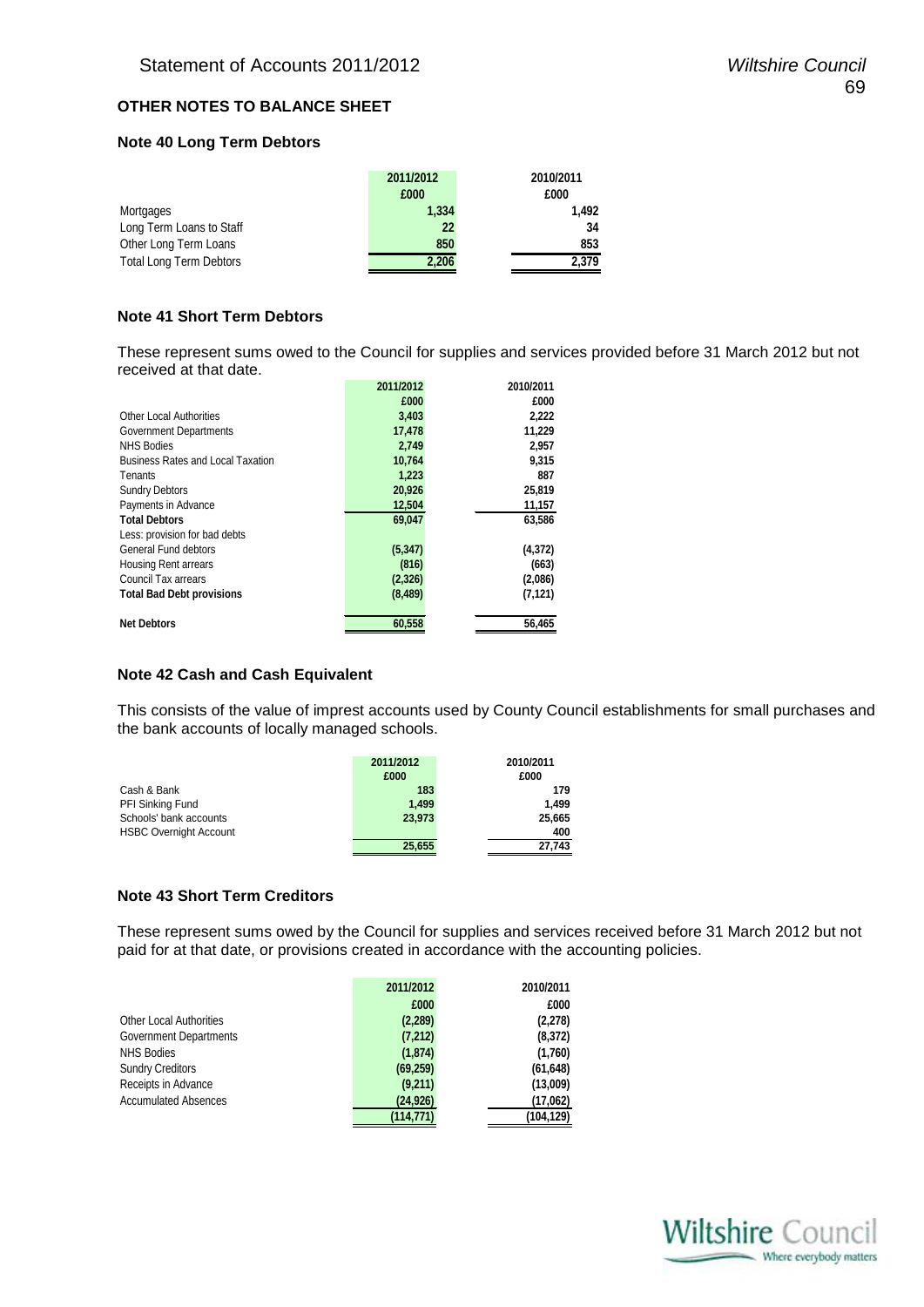# 70 **Note 44 Bank Overdraft**

The Council main bank accounts show a cash overdrawn position of £4.863 million at 31 March 2012 (31 March 2011: £6.116 million). This is largely due to is due to unpresented cheques and BACS payments and uncleared cheques deposited on 31 March 2012 as well as other timing differences.

# **Note 45 Provisions**

Provisions are required for any liabilities of uncertain timing or amount that have been incurred. These should be recognised where the council has a present obligation as a result of a past event, that it is probable (i.e. the event is more likely than not to occur) a transfer of economic benefits will be required to settle the obligation and a reliable estimate can be made. If these conditions are not met no provision should be recognised. Amounts set aside for purposes falling outside the definition of provisions should be considered as earmarked reserves.

|                                         | Legal Claims Insurance Pay Reform | <b>Claims</b> |         | Termination | Land<br><b>Benefits Charges</b> | Carbon<br><b>Reduction</b> | Other   | <b>Total</b> |
|-----------------------------------------|-----------------------------------|---------------|---------|-------------|---------------------------------|----------------------------|---------|--------------|
|                                         | £000                              | £000          | £000    | £000        | £000                            | £000                       | £000    | £000         |
| Balance at 1 April 2011                 | (1,355)                           | (233)         | (1,569) | (1, 355)    | 0                               | 0                          | (1,008) | (5,520)      |
| Additional provisions made in 2011/2012 | (3,040)                           | (131)         |         | (1,024)     | (400)                           | (525)                      | (356)   | (5, 476)     |
| Amounts Used in 2011/2012               | 522                               | 122           | 571     | 1.355       |                                 |                            | 122     | 2,692        |
| Unused amounts reversed in 2011/2012    | 456                               |               | 998     |             |                                 |                            | 266     | 1.720        |
| Unwinding of discounting in 2011/2012   |                                   |               |         |             |                                 |                            |         |              |
| Balance at 31 March 2012                | (3, 417)                          | (242)         |         | (1,024)     | (400)                           | (525)                      | (976)   | (6, 584)     |

# **Legal Claims**

The Council has made provisions in respect of legal claims which may become payable by the Council depending on the outcome of a small number of individual cases totalling £3.417m. In order not to prejudice seriously the Council's position in these cases any further information has been withheld from this publication. It is currently expected that all of these claims will be settled during the 2012/2013 financial year. **Insurance Claims**

An insurance provision is accounted for when it is probable that a cost will be incurred and a reliable estimate of the cost can be made. The insurance provision for 2011/2012 is made up of 9 claims totalling £0.242 million. The provision levels are set in the following ways:-

- Property Damage. The estimated cost of reinstatement (often supported by an independent contractors repair/replacement estimate) or the actual cost based on replacement/repair invoices presented.
- Personal Injury. Based on the insurers own reserve calculation for the claim. Where insurers are not handling the claim, a 'flat' figure of £10,000 is used.

The 9 claims consisted of a mixture of Public and Employers Liability claims and own Property claims.

The Authority self insures, with the Council meeting the first £0.1 million of each employers and public liability claim and between £0.1 million and £0.250 million for own property claims. There are other risks the Authority does not insure against and examples of these include computer breakdown and loss of computer data, and employment practices. It is currently expected that the all of these claims will be settled during 2012/2013.

# **Termination Benefits**

The Council is required to make a provision where it has demonstrably committed to:

- Terminate the employment of an employee or group of employees before the normal retirement date
- Provide termination benefits as a result of an offer made in order to encourage voluntary redundancy

As at 31 March 2012 the Council was demonstrably committed to terminating the employment of 81 employees at an estimated cost of £1.024 million. It is expected that all cases will be resolved during the first half of the 2012/2013 financial year.

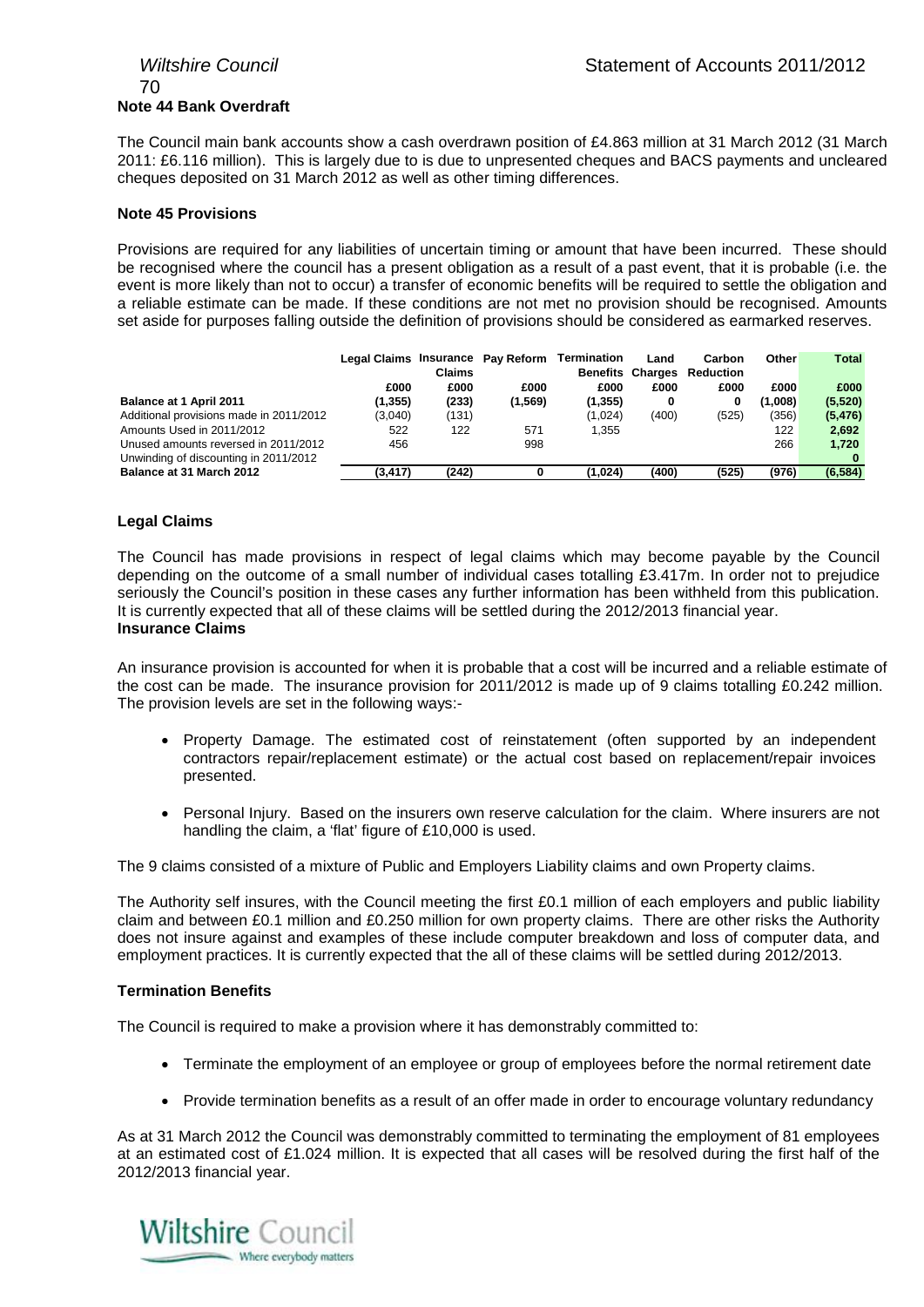# **Land Charges**

Central Government instructed in July 2010 that as of August 2010, Local Authorities will no longer be allowed to charge a fee for personal searches of the local land charges register as charging a fee does not comply with the Environmental Information Regulations 2004. Where a fee has been charged from January 2005 (when the regulations came into effect) onwards, refunds may be liable, depending on each claims individual circumstances. Financial assistance in the form of a Central Government grant is intended to ease the burden of the potential liabilities that Wiltshire Council and other Local Authorities may incur. Wiltshire Council has estimated the liability to be £400,000.

# **Carbon Reduction**

The Council is required to participate in the Carbon Reduction Commitment (CRC) Energy Efficiency Scheme. This scheme is currently in its introductory phase which will last until 31 March 2014. The authority is required to purchase and surrender allowances, currently retrospectively, on the basis of emissions i.e. carbon dioxide produced as energy is used. As carbon dioxide is emitted (i.e. as energy is used), a liability and an expense are recognised. The liability will be discharged by surrendering allowances. The liability is measured at the best estimate of the expenditure required to meet the obligation, normally at the current market price of the number of allowances required to meet the liability at the reporting date. The estimated liability was calculated as £525,540.

# **Other Provisions**

All other provisions are individually insignificant and are expected to be used during 2012/2013.

# **Note 46 Borrowing**

An analysis of loans by maturity is as follows:

|                                | 2011/2012  | 2010/2011 |
|--------------------------------|------------|-----------|
| <b>Short Term Borrowing</b>    | £000       | £000      |
| Maturing within 1 year         | (2, 246)   | (2, 192)  |
| <b>Long Term Borrowing</b>     |            |           |
| Maturing in 1 to 2 years       | (17)       | (16)      |
| Maturing in 2 to 5 years       | (36, 032)  | (24, 049) |
| Maturing in 5 to 10 years      | (36, 810)  | (22,000)  |
| Maturing in more than 10 years | (291,002)  | (198,940) |
| Total Maturing over 1 year     | (363, 861) | (245,005) |
|                                |            |           |
| <b>Total Borrowing</b>         | (366,107   | (247,197) |

The total borrowing can be further analysed by lender category:

| Lenders                  | 2011/2012<br>£000 | 2010/2011<br>£000 |
|--------------------------|-------------------|-------------------|
| Public Works Loans Board | (304, 146)        | (185, 299)        |
| Money Market             | (61, 961)         | (61, 898)         |
|                          | (366, 107)        | (247, 197)        |

During the year, the Council has borrowed an extra £118.810 million from the Public Works Loans Board in relation to the HRA Self Financing settlement. Please see note 11 for more details.

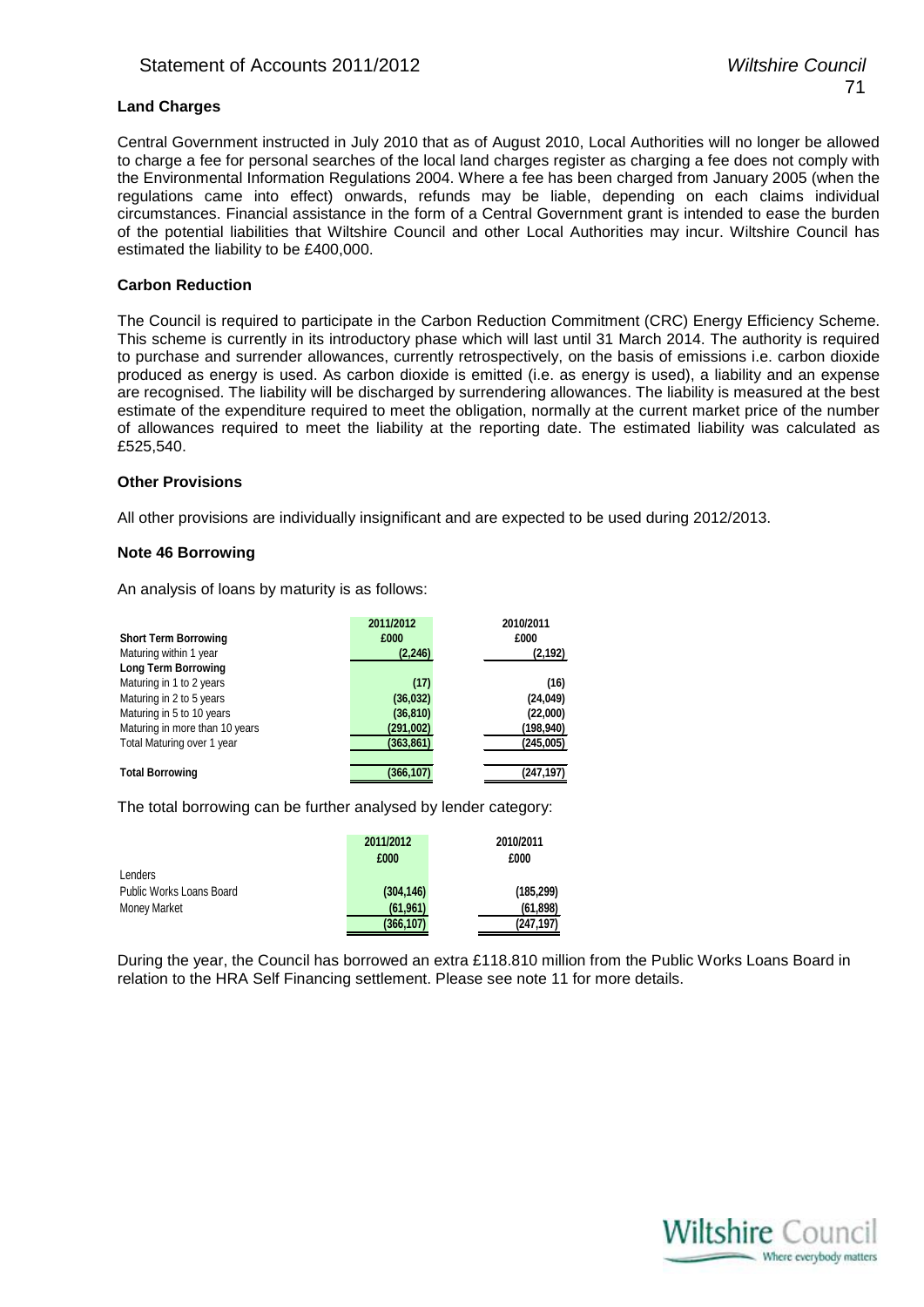# 72 **Note 47 Usable Reserves**

Movements in the Authority's usable reserves are detailed in the Movement in Reserves Statement and Note 8.

| Reserve                                 | <b>Note</b> | 2011/2012 | 2010/2011 |
|-----------------------------------------|-------------|-----------|-----------|
|                                         |             | £000      | £000      |
| General Fund                            |             | (14, 145) | (13,926)  |
| <b>Earmarked Reserves</b>               | 48          | (27, 549) | (34, 559) |
| Housing Revenue Account Balance         |             | (12, 612) | (13, 336) |
| Major Repairs Reserve                   | 49          | (791)     | (1, 143)  |
| Useable Capital Receipts Reserve        | 50          | (1, 390)  |           |
| <b>Capital Grants and Contributions</b> |             | (18, 612) | (25, 792) |
| <b>Unapplied Account</b>                |             |           |           |
| <b>Total Unusable Reserves</b>          |             | (75.099)  | (88,756)  |

# **Note 48 Transfers to/ from Earmarked reserves**

This note sets out the amounts set aside from the General Fund and HRA balances in earmarked reserves to provide financing for future expenditure plans and the amounts posted back from earmarked reserves to meet General Fund and HRA expenditure in 2010/2011.

| Reserve                                            | 2010/2011 | <b>Movement</b><br>in 2011/2012 | 2011/2012 |
|----------------------------------------------------|-----------|---------------------------------|-----------|
|                                                    | £000      | £000                            | £000      |
| Capital Revenue Reserve                            | O         | O                               |           |
| <b>PFI Reserve</b>                                 | (3, 151)  | Ω                               | (3, 151)  |
| Insurance Reserve                                  | (4, 450)  | Ω                               | (4, 450)  |
| Locally Managed Schools' Balances - to be spent on | (15,981)  | 2,828                           | (13, 153) |
| educational services                               |           |                                 |           |
| <b>Closed Schools Balances</b>                     | (68)      | 68                              |           |
| Office Work Place Transformation Reserve           | (228)     | 0                               | (228)     |
| Sickness Insurance Scheme                          | O         | O                               |           |
| Free School Meals Reserve                          | 0         | O                               | $\Omega$  |
| <b>Libraries Operating Reserves</b>                | (51)      | O                               | (51)      |
| Housing Preferred Development Partners             | (42)      | Ω                               | (42)      |
| Criminal Records Bureau system Reserve             | (49)      | 41                              | (8)       |
| <b>Elections Reserve</b>                           | (200)     | (200)                           | (400)     |
| <b>Street Lighting Reserve</b>                     | (100)     | Ω                               | (100)     |
| Area Board Reserve                                 | (1,200)   | 617                             | (583)     |
| Revenue Grants Earmarked Reserve                   | (9,039)   | 4,509                           | (4,530)   |
| Occupational Health System Reserve                 | O         | (20)                            | (20)      |
| <b>Energy Efficiency Reserve</b>                   | 0         | (180)                           | (180)     |
| Digital Inclusion                                  | $\Omega$  | (153)                           | (153)     |
| Improving Safeguarding Reserve                     | $\Omega$  | (500)                           | (500)     |
| Total                                              | (34,559)  | 7,010                           | (27, 549) |

# **Note 49 Major Repairs Reserve**

The Accounts and Audit Regulations require housing authorities to set up a Major Repairs Reserve and to transfer into it a sum not less than the Major Repairs Allowance. These funds are then available to authorities for capital expenditure on Housing Revenue Account assets. The Major Repairs Allowance is an element of the HRA subsidy.

#### **Major Repairs Reserve**

|                            | 2011/2012 | 2010/2011 |
|----------------------------|-----------|-----------|
|                            | £000      | £000      |
| <b>Transfer to Capital</b> | 3,998     | 2,994     |
| <b>HRA</b> Depreciation    | (18, 327) | (8, 444)  |
| Transfer to HRA            | 14,681    | 4,939     |
| Movement in Year           | 352       | (511)     |
|                            |           |           |
| <b>Balance at 1 April</b>  | (1, 143)  | (632)     |
|                            |           |           |
| <b>Balance at 31 March</b> | (791)     | (1, 143)  |

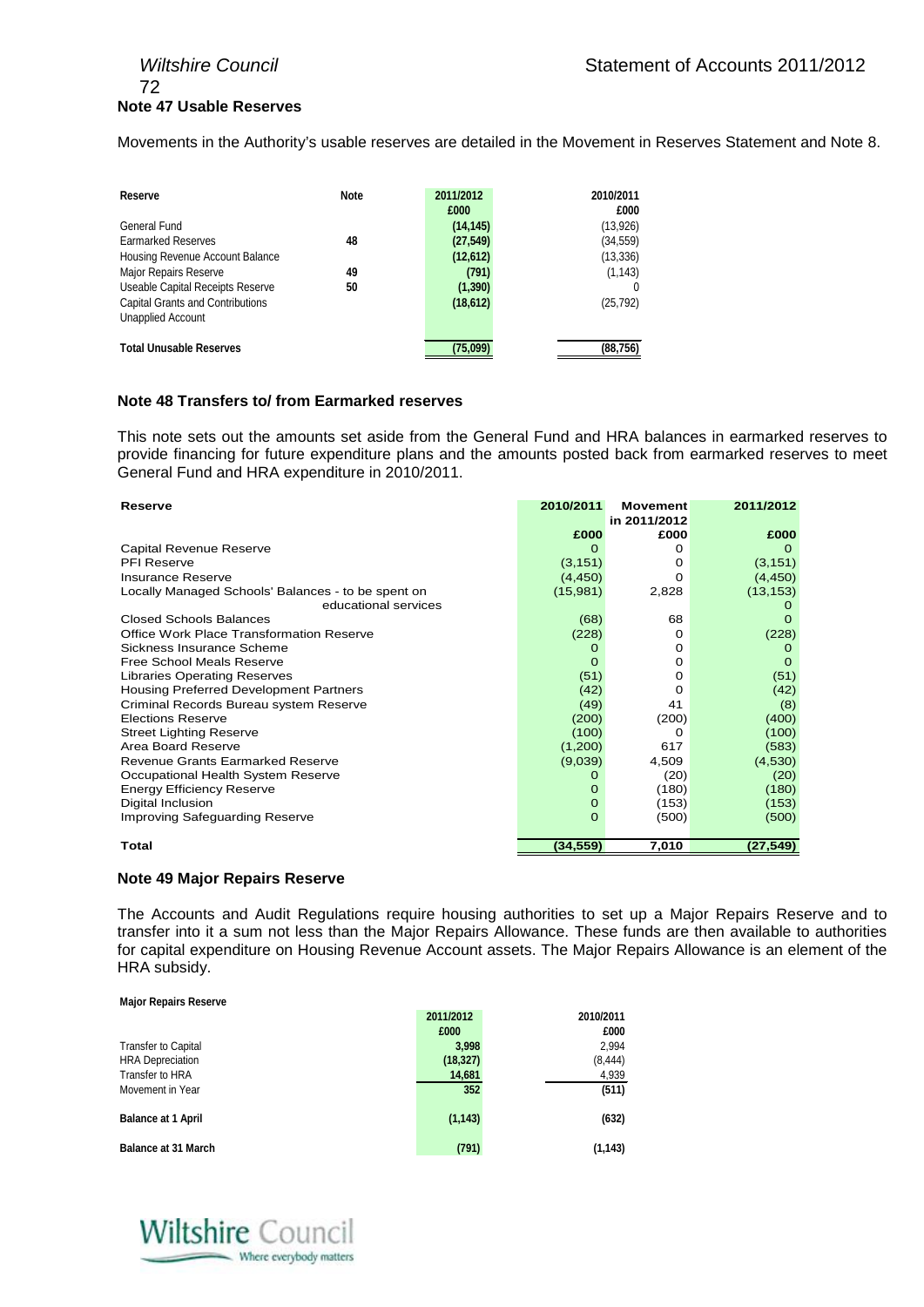As a result of the introduction of International Financial Reporting Standards, components of assets are now accounted for separately. This has given rise to an increase in this year of deprecation from £8.4 million to £18.3 million.

For further information see note 31.

#### **Note 50 Useable Capital Receipts Reserve**

|                                                           | 2011/2012 |          | 2010/2011 |
|-----------------------------------------------------------|-----------|----------|-----------|
|                                                           | £000      | £000     | £000      |
| Amounts Receivable in year                                |           |          |           |
| - disposal of land and buildings                          | (6,768)   |          | (5, 183)  |
| - Other capital receipts                                  | (219)     |          | (295)     |
| - Housing Pooled Capital Receipt                          | (489)     |          | (774)     |
|                                                           |           | (7, 476) | (6,252)   |
|                                                           |           |          |           |
| Amounts applied to finance new capital investment in year |           |          |           |
| - capital receipts utilised                               | 5,597     |          | 8,494     |
| - capital receipts utilised City Area                     | 0         |          | $\Omega$  |
| - transfer to I&E equal to contribution                   | 489       |          | 774       |
| to Housing Pooled Capital receipt                         |           |          |           |
|                                                           |           | 6,086    | 9,268     |
| <b>Movement in Year</b>                                   |           | (1, 390) | 3,016     |
| <b>Balance at 1 April</b>                                 |           | n        | (3,016)   |
| <b>Balance at 31 March</b>                                |           | (1, 390) | 0         |

#### **Note 51 Unusable Reserves**

| Reserve                                   | <b>Note</b> | 2011/2012  | 2010/2011  |
|-------------------------------------------|-------------|------------|------------|
|                                           |             | £000       | £000       |
| <b>Revaluation Reserve</b>                | 52          | (144, 894) | (132, 747) |
| Capital Adjustment Account                | 53          | (385, 446) | (571, 974) |
| <b>Financial Instruments</b>              |             | 871        | 819        |
| <b>Adjustment Account</b>                 |             |            |            |
| Deferred capital receipts                 |             | (1, 458)   | (1,626)    |
| <b>Pensions Reserve</b>                   | 54          | 377,859    | 311,423    |
| <b>Collection Fund Adjustment Account</b> |             | (2, 169)   | (1,239)    |
| <b>Accumulated Absences Account</b>       |             | 24.926     | 17,062     |
|                                           |             |            |            |
| <b>Total Unusable Reserves</b>            |             | (130,311)  | (378, 282) |

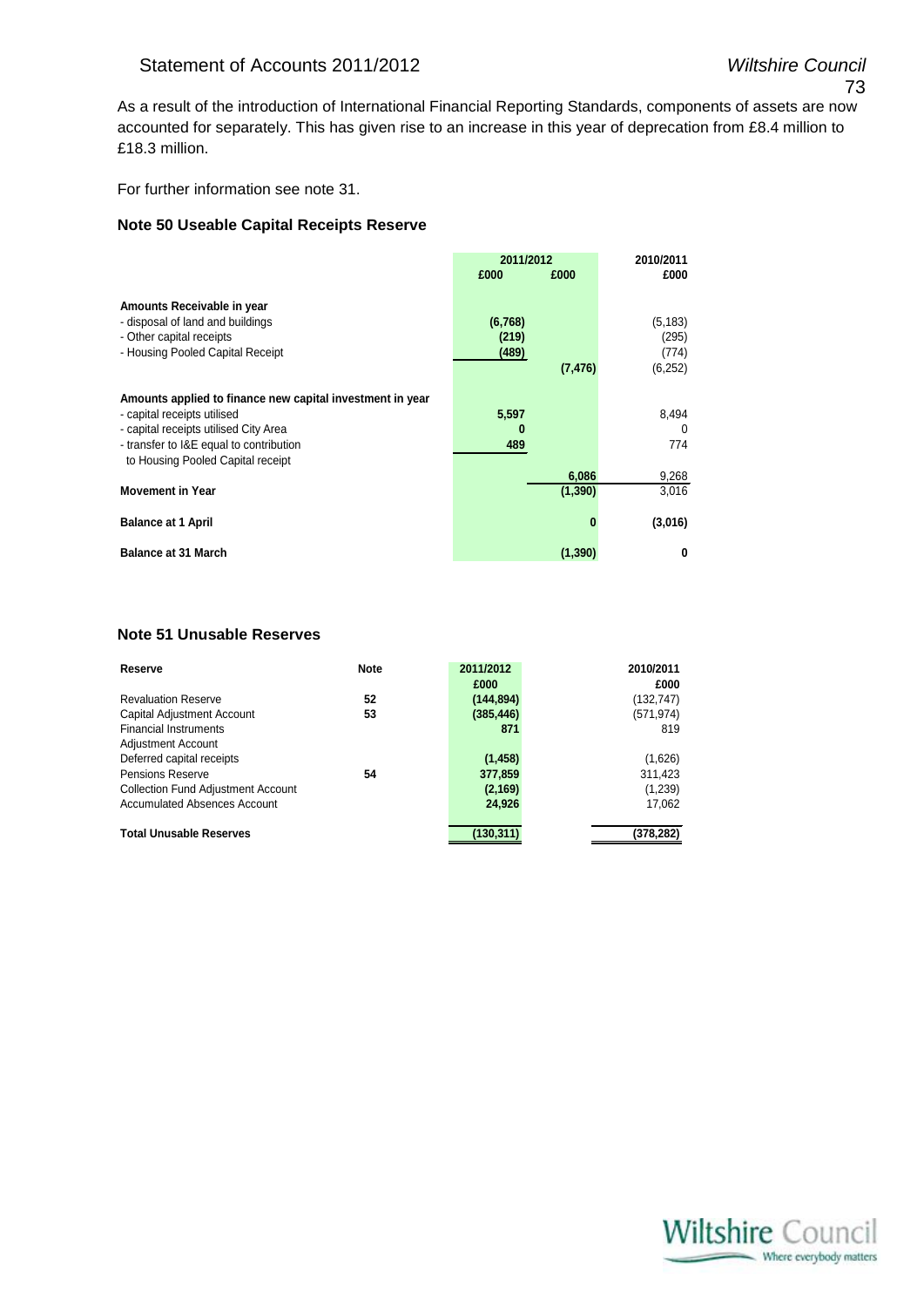# 74 **Note 52 Revaluation Reserve**

The balance of this account represents the revaluation gains (as certified by its external valuers GVA Grimley) made by the authority arising from increases in the value of its Property, Plant and Equipment assets. The reserve only contains revaluation gains accumulated since 1 April 2007, the date the reserve was created. Accumulated gains prior to this have been consolidated into the balance on the Capital Adjustment account.

| <b>Revaluation Reserve</b>                                   | 2011/2012 |            | 2010/2011  |
|--------------------------------------------------------------|-----------|------------|------------|
|                                                              | £000      | £000       | £000       |
| Revised balance at 1 April                                   |           | (132, 747) | (98,431)   |
| Upward revaluation of assets                                 | (27, 312) |            | (91,681)   |
| Downward revaluations not charged to                         | 3,558     |            | 44,921     |
| surplus/ deficit on the provision of services                |           |            |            |
| Surplus or deficit on revaluation of non-current assets      |           | (156, 501) | (145, 191) |
| not posted to surplus/ deficit on the provision of services  |           |            |            |
| Difference between fair value depreciation and historic cost |           | 2,981      | 4.902      |
| depreciation                                                 |           |            |            |
| Accumulated gains on assets sold or scrapped                 |           | 8,626      | 7,542      |
|                                                              |           |            |            |
| <b>Balance at 31 March</b>                                   |           | (144.894)  | (132.747)  |

#### **Note 53 Capital Adjustment Account**

The Capital Adjustment Account reflects the timing differences arising from the different arrangements for accounting for the financing of the acquisition of assets and the consumption of those assets.

This account shows the reversal of amounts relating to Capital that posted to the comprehensive income and expenditure account. It also shows the financing of capital expenditure and the reversal of sums posted to the comprehensive income and expenditure account that have been set aside to repay debt.

|                                                                           | 2011/2012 |            | 2010/2011   |
|---------------------------------------------------------------------------|-----------|------------|-------------|
|                                                                           | £000      | £000       | £000        |
| Revised balance at 1 April                                                |           | (571, 974) | (750,007)   |
| Reversal of items relating to capital expenditure debited or              |           |            |             |
| credited to the comprehensive income and expenditure account              |           |            |             |
| - charges for depreciation of non-current assets                          |           | 44,217     | 23,842      |
| - charges for impairment of plant, property and equipment                 |           | 13.774     | 149.694     |
| - charges for impairment of investment properties                         |           | 2,996      | 18,138      |
| - gains in fair value on Investment properties                            |           | (1, 362)   | (8,536)     |
| - amortisation of intangable assets                                       |           | 2,794      | 2,505       |
| - revenue expenditure funded from capital under statute                   |           | 23,449     | 20,806      |
| - disposals                                                               |           | 67,507     | 59,305      |
| - HRA Self Financing settlement                                           |           | 118,810    | 0           |
|                                                                           |           |            |             |
| Adjusting amounts written out of Revaluation Reserve                      |           | (11,606)   | (12, 444)   |
|                                                                           |           |            |             |
| Net written out amount of the cost of non-current assets                  |           |            |             |
| consumed in the year                                                      |           | (311, 395) | (496, 697)  |
|                                                                           |           |            |             |
| Capital financing applied in the year                                     |           |            |             |
| -Use of capital receipts reserve to finance new capital expenditure       |           | (5,597)    | (8, 494)    |
| -Use of major repairs reserve to finance new capital expenditure          |           | (3,998)    | (2,995)     |
| -capital grants and contributions credited to the comprehensive           |           | (21, 371)  | (40, 406)   |
| income and expenditure statement applied to capital financing             |           |            |             |
| -application of grants to capital financing from capital                  |           | (27, 711)  | (9,222)     |
| grants unapplied account                                                  |           |            |             |
| -statutory provsion for the financing of capital investment               |           |            |             |
| charged against the general fund and HRA balances                         |           | (12, 225)  | (11, 645)   |
| -capital expenditure charged against the general fund<br>and HRA balances |           |            |             |
|                                                                           |           | (3, 149)   | (2,515)     |
| Movements in the market value of Investment properties charged            |           | O          | $\mathbf 0$ |
| to the Comprehensive Income and Expenditure Account                       |           |            |             |
| <b>Balance at 31 March</b>                                                |           | (385, 446) | (571, 974)  |
|                                                                           |           |            |             |

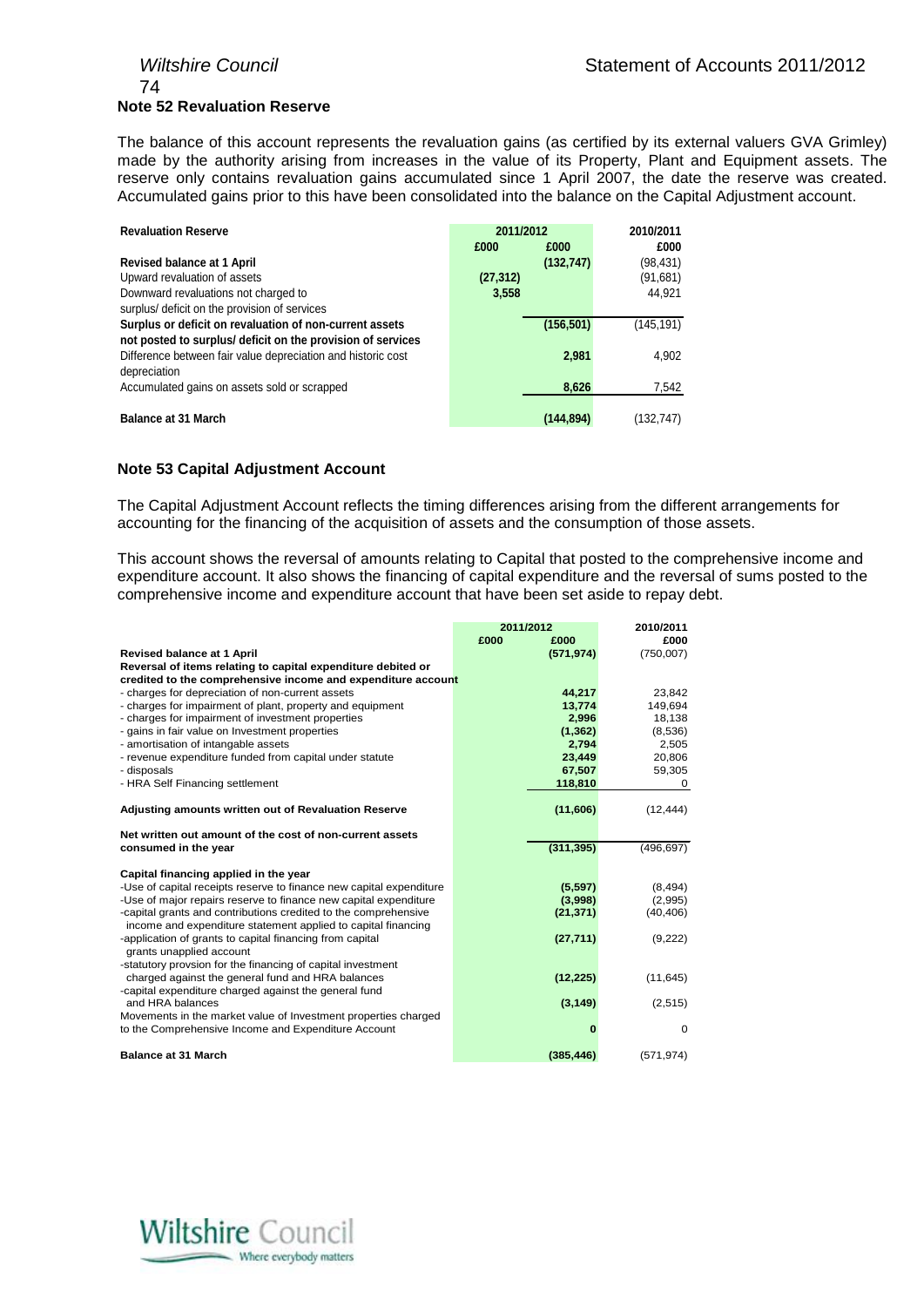## **Note 54 Movement in Pension Surplus/ Deficit during the year**

The movement in the liabilities in the Pension Fund are as follows:

| <b>Year Ended</b> | <b>Year Ended</b> |
|-------------------|-------------------|
| 31 March 2012     | 31 March 2011     |
| £000              | £000              |
| 924,625           | 1,123,578         |
| 23,060            | 28,741            |
| 49,676            | 57,851            |
| 8,163             | 9,129             |
| 50,870            | (169, 161)        |
| 68                | (103, 331)        |
| 1,128             | 2.613             |
| (22,508)          | 0                 |
|                   | 0                 |
| (3,791)           | (3,362)           |
| (34.674)          | (21,433)          |
| 996.617           | 924,625           |
|                   |                   |

|                                               | <b>Year Ended</b> | <b>Year Ended</b> |
|-----------------------------------------------|-------------------|-------------------|
|                                               | 31 March 2012     | 31 March 2011     |
|                                               | £000              | £000              |
| <b>Opening Fair Value of Employer Assets</b>  | 613,202           | 558,636           |
| <b>Expected Return on Assets</b>              | 40,188            | 39,621            |
| <b>Contributions by Members</b>               | 8,163             | 9,129             |
| Contributions by the Employer                 | 26,239            | 28,331            |
| Contributions in respect of Unfunded Benefits | 3.791             | 3,362             |
| Actuarial gains/(losses)                      | (18, 250)         | (1,082)           |
| Assets Distributed on Settlements             | (16, 110)         | 0                 |
| Assets Acquired in a Business Combination     |                   | 0                 |
| Unfunded Benefits Paid                        | (3,791)           | (3,362)           |
| <b>Benefits Paid</b>                          | (34, 674)         | (21,433)          |
| Closing Fair Value of Employer Assets (B)     | 618,758           | 613,202           |
| <b>TOTAL MOVEMENT IN DEFICIT (A-B)</b>        | 377.859           | 311.423           |

#### **NOTES TO THE CASHFLOW STATEMENT**

#### **Note 55 Cash Flow Operating Activities**

The cash flows for operating activities include the following items:

|                   | 2011/2012 | 2010/2011 |
|-------------------|-----------|-----------|
|                   | £000      | £000      |
| Interest Received | (1, 452)  | (2,408)   |
| Interest Payable  | 10.667    | 9.352     |

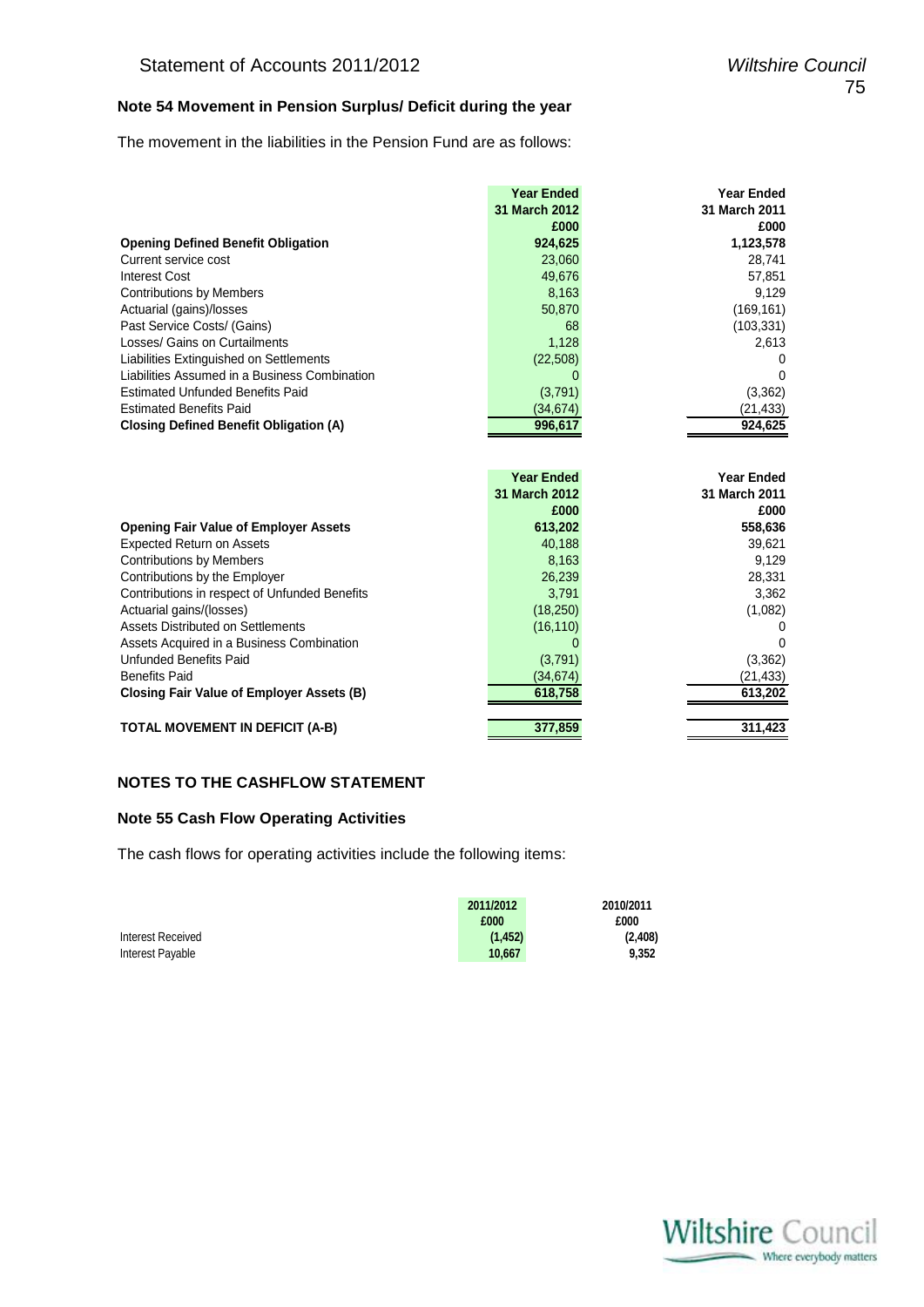# 76 **Note 56 Cash Flow Investing Activities**

|                                                       | <b>2011/2012</b> | <b>ZU1U/ZU11</b> |
|-------------------------------------------------------|------------------|------------------|
|                                                       | £000             | £000             |
| Purchase of Property, plant and equipment, investment |                  |                  |
| property and intangible assets                        | 64,528           | 83.390           |
| Investments - Purchase of and deposits made           | 680,109          | 596,683          |
| Investments - Sale of and returning of deposits made  | (712, 120)       | (577, 514)       |
| Other payments for investing activities               |                  |                  |
| Proceeeds from sale of property, plant and equipment, |                  |                  |
| investment property and intangible assets             | (7, 474)         | (6,251)          |
| Other receipts from investing activities              | (41, 843)        | (59, 598)        |
| Net Cash flows from investing activities              | (16,800)         | 36,710           |
| トリンド・アラブウェット アリンシンアリン こうしょう きょくしきど                    |                  |                  |

#### **Note 57 Cash Flow Financing Activities**

|                                                | 2011/2012 | 2010/2011 |
|------------------------------------------------|-----------|-----------|
|                                                | £000      | £000      |
| Cash Receipts of short and long term borrowing | (118,910) | (40, 287) |
| Repayments of short and long term borrowing    |           |           |
| Other payments for financing activities        |           |           |
| Net cash flows from financing activities       | (118,910) | (40, 287) |

#### **OTHER NOTES**

#### **Note 58 Contingent Liabilities**

The Council is required to show an estimate of future costs that may occur that are not currently reflected in the accounts. The estimate of the costs is a contingent liability. The council has identified the following contingent liability.

#### **Termination Benefits**

Due to management restructuring a number of employees will have been placed at risk and offered quotes for voluntary redundancy at the time of the balance sheet date without the agreement being reached that the redundancy will be granted. This creates a contingent liability for the Council. The estimated maximum exposure is £1.153m but the actual figure is likely to be significantly lower than this.

#### **Note 59 Contingent Assets**

A Contingent Asset is defined as a possible asset that arises from a past event and whose existence will be confirmed only by the occurrence of one or more future events not wholly within the authority's control. This is not recognised in the Income and Expenditure Account or Balance Sheet because prudence cautions that the gain might never be realised.

The only contingent asset to note for the year ended 31 March 2012 relates to VAT.

#### **VAT – Off-Street Car Parking**

The Council is pursuing a possible retrospective claim for reimbursement from HM Revenues and Customs (HMRC) for VAT output tax paid over in respect of 'off street' car parking income.

The council cannot pursue this claim until the 'Isle of Wight' case has been resolved. Should the final decision fall in favour of the Isle of Wight (plus others), and Wiltshire Council subsequently win its own tribunal case, the amount of overpaid VAT due to the Council would be in the region of £14.1million.

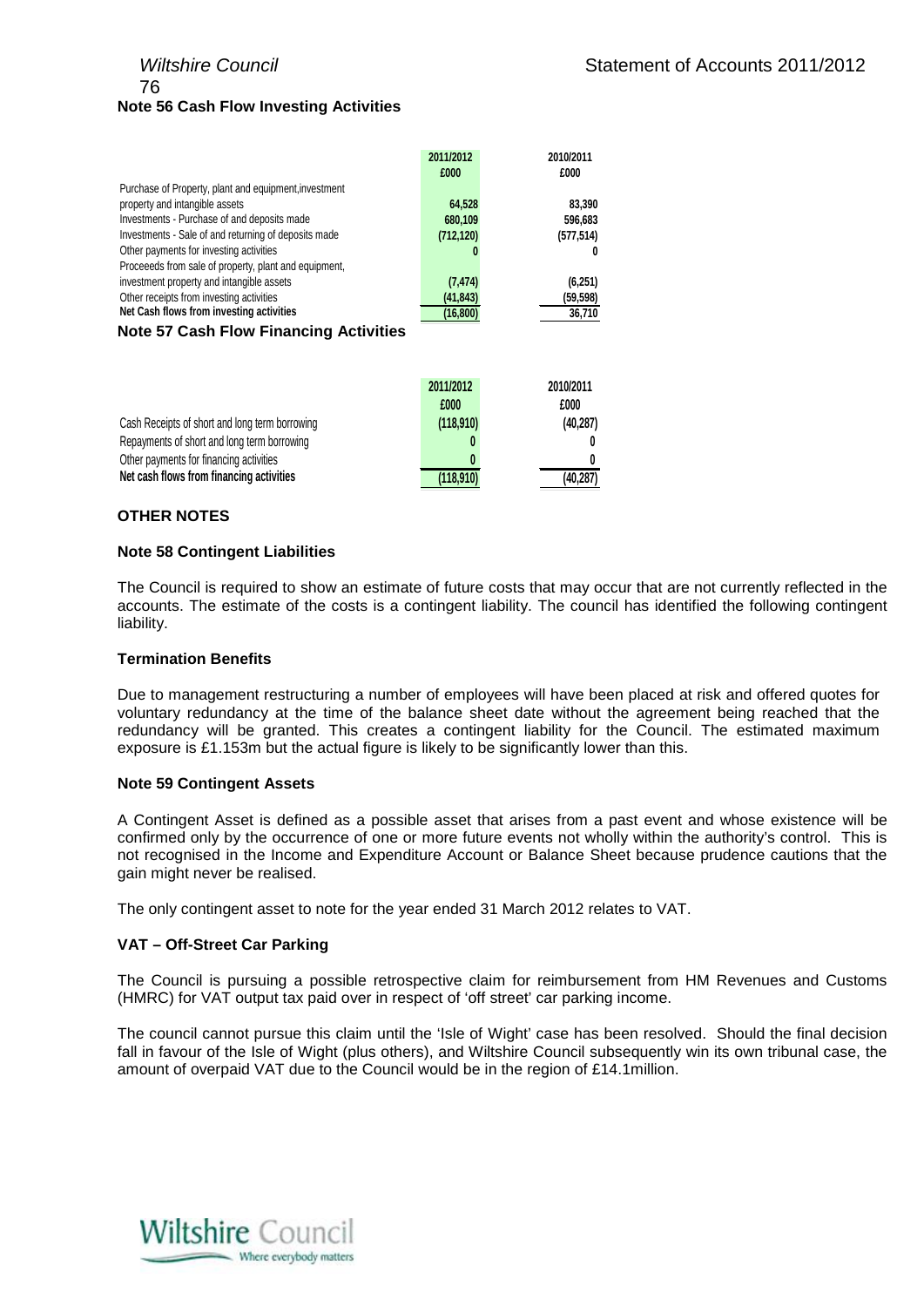#### **Note 60 Pension Schemes Accounted for as defined contribution Schemes**

#### **Teachers pension scheme**

In 2011/2012 the Council paid £16.87 million to the Department for Education and Skills in respect of teachers' pension costs which represents 14.1% of teachers' pensionable pay. In addition, the Council is responsible for all pension payments relating to added years it has awarded, together with the related increases. In 2011/2012 these amounted to £2.23 million.

#### **Note 61 Defined benefit Pension Schemes**

#### **Participation in Pensions Schemes**

As part of the terms and conditions of employment for officers and other employees, the authority offers retirement benefits. Although these will not actually be payable until employees retire, the authority has a commitment to make the payments and this needs to be disclosed at the time that employees earn their future entitlement.

The authority participates in two pension schemes:

- The Local Government Pension Scheme for civilian employees, administered by Wiltshire Council this is a funded scheme, meaning that the Authority and employees pay contributions into a fund, calculated at a level estimated to balance the pensions liabilities with investment assets.
- The Teachers' Pension Scheme this is an unfunded scheme, meaning that there are no investments assets built up to meet the provisions liabilities, and cash has to be generated to meet actual pension payments as they eventually fall due. The liability for this scheme falls upon central government.

Liabilities have been assessed by Hymans Robertson, an independent firm of actuaries, on an actuarial basis using the projected unit method based on the full actuarial valuation of the fund carried out at 31 March 2010.

In 2011/2012, pension costs have been charged to the Income and Expenditure Account on the basis required by IAS 19, contributions payable to the Wiltshire Council pension scheme are based on an actuarial valuation at 31 March 2012.

The estimated employer contributions for the year to 31 March 2013 will be approximately £25.012 million.

The amounts determined by the actuary to be charged to the revenue account under IAS 19 were as follows:

|                                                | Year to   | <b>Year to</b>              | Year to       | Year to       |
|------------------------------------------------|-----------|-----------------------------|---------------|---------------|
|                                                |           | 31 March 2012 31 March 2012 | 31 March 2011 | 31 March 2011 |
|                                                | £000      | % of Payroll                | £000          | % of Payroll  |
| <b>Current Service Costs</b>                   | 23,060    | 18.4%                       | 28.741        | 20.5%         |
| Interest Costs                                 | 49,676    | 39.7%                       | 57,851        | 41.3%         |
| Expected return on Employer Assets             | (40, 188) | $(32.1\%)$                  | (39,621)      | (28.3%)       |
| <b>Past Service Costs</b>                      | 68        | 0.1%                        | (103, 331)    | (73.7%)       |
| Losses/(Gains) on Curtailments and Settlements | (5,270)   | $(4.2\%)$                   | 2,613         | 1.9%          |
| <b>Total Recognised in Profit and Loss</b>     | 27,346    | 21.9%                       | (53, 747)     | (38.3%)       |
| <b>Actual Return on Plan Assets</b>            | 21,938    |                             | 26.377        |               |

These IAS 19 amounts are then reversed out by a contribution to/from the Pensions reserve, so that they have no impact on the Council Tax.

#### **Assets and liabilities in relation to Retirement Benefits**

The underlying assets and liabilities for the retirement benefits attributable to the Authority as at 31 March 2012 are as follows:

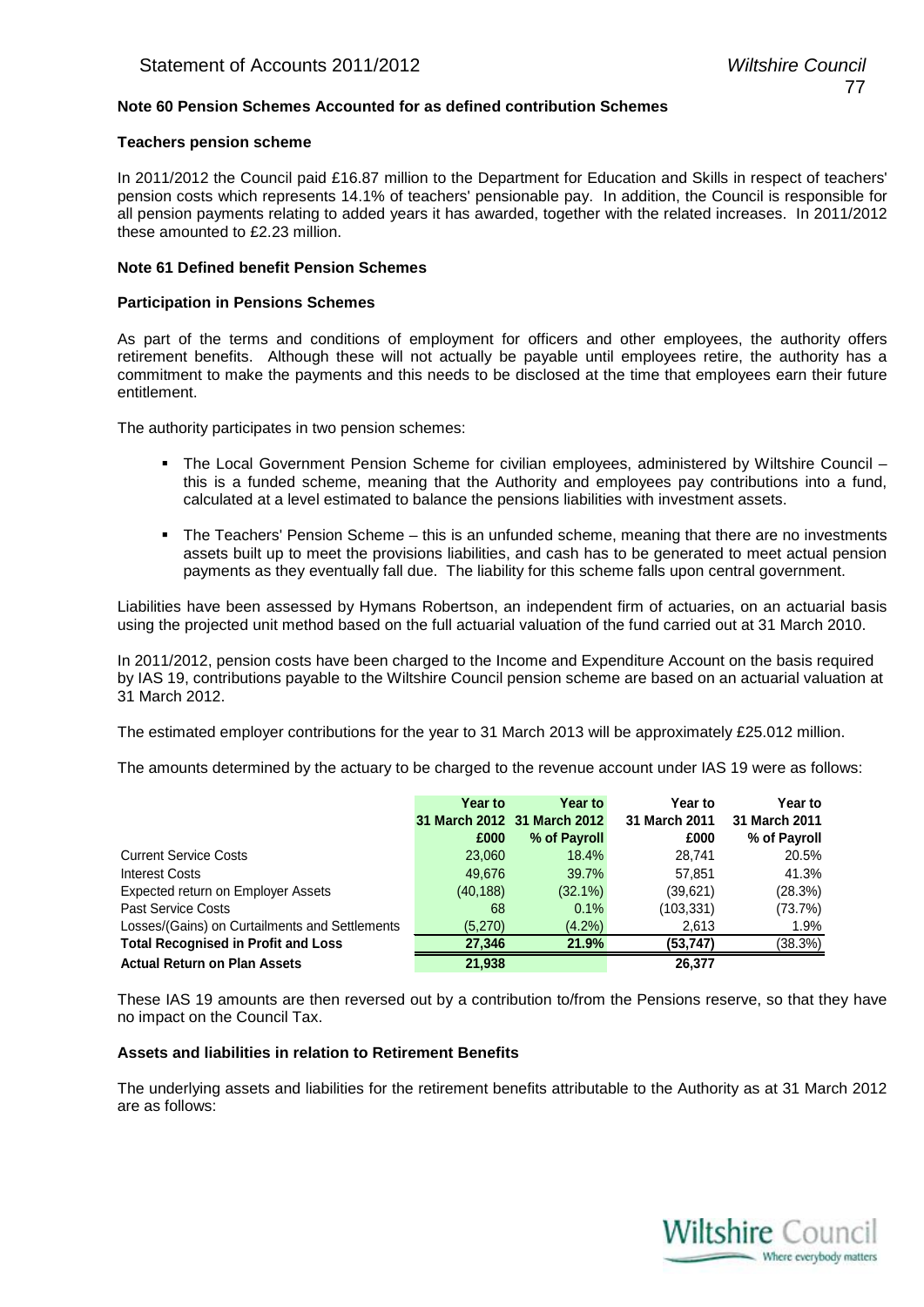| <b>Wiltshire Council</b>                 | Statement of Accounts 2011/2012 |               |  |
|------------------------------------------|---------------------------------|---------------|--|
| 78                                       |                                 |               |  |
| <b>Local Government Pension Scheme</b>   | 31 March 2012                   | 31 March 2011 |  |
|                                          | £000                            | £000          |  |
| <b>Fair Value of Employer Assets</b>     | 618,758                         | 613,202       |  |
| Present Value of Funded Liabilities      | (938, 200)                      | (875,275)     |  |
| Net (Under)/Overfunding in Funded Plans  | (319, 442)                      | (262,073)     |  |
| Present value of Unfunded Liabilities    | (58, 417)                       | (49, 351)     |  |
| Unrecognised Past Service Cost           | $\Omega$                        |               |  |
| <b>Net Asset/(Liability)</b>             | (377, 859)                      | (311,424)     |  |
| Amount on balance sheet                  |                                 |               |  |
| Liability                                | (377, 859)                      | (311, 424)    |  |
| <b>Asset</b>                             |                                 |               |  |
| <b>Liability Amount in Balance Sheet</b> | (377,859)                       | (311, 424)    |  |
|                                          |                                 |               |  |

A more detailed breakdown is included in note 24c.

The Liabilities show the underlying commitments that the Authority has in the long run to pay retirement benefits. Statutory arrangements for the funding of the deficit mean that the financial position of the Authority remains healthy. The deficit on the scheme will be made good by increased contributions over the remaining working life of employees, as assessed by the scheme actuary.

#### **Basis for Estimating Assets and Liabilities**

This estimates the pensions that will be payable in future years dependant on certain assumptions. The main assumptions used in the calculations are:

| <b>Assumptions as at Year Ended:</b> | 31 March 2012 | 31 March 2011 |
|--------------------------------------|---------------|---------------|
|                                      | % per annum   | % per annum   |
| Inflation/ Pension Increase Rate     | 2.5%          | 2.8%          |
| Salary Increase Rate                 | 4.8%          | 5.1%          |
| <b>Expected Return on Assets</b>     | 5.5%          | $6.7\%$       |
| Discount Rate                        | 4.8%          | 5.5%          |

#### **Assumptions on Mortality Rates**

Life expectancies are based on the PFA92 and PMA92 tables are projected as follows:

| <b>Current Pensioners</b><br><b>Future Pensioners</b> |                                                                          | <b>Males</b><br>21.3 years<br>23.3 years | <b>Females</b><br>23.6 years<br>25.5 years |                                                                          |
|-------------------------------------------------------|--------------------------------------------------------------------------|------------------------------------------|--------------------------------------------|--------------------------------------------------------------------------|
| Year Ended                                            | <b>Prospective Pensioners</b>                                            |                                          |                                            | <b>Pensioners</b>                                                        |
| 31 March 2011                                         | Year of birth, medium cohort and 1% pa<br>minimum improvements from 2010 |                                          |                                            | Year of birth, medium cohort and 1% pa<br>minimum improvements from 2010 |

Assets in the Wiltshire County Council Pension Fund are valued at a fair value, principally market value for investment and consist of the following categories, by proportion:

| <b>Assets at Year Ended:</b> |             | <b>Expected Return on assets</b> | Fair Value of employer assets |               |  |  |
|------------------------------|-------------|----------------------------------|-------------------------------|---------------|--|--|
|                              |             | 31 March 2012 31 March 2011      | 31 March 2012                 | 31 March 2011 |  |  |
|                              | % per annum | % per annum                      | £000                          | £000          |  |  |
| Equities                     | 6.2%        | 7.5%                             | 414.569                       | 404.713       |  |  |
| <b>Bonds</b>                 | 4.0%        | 4.9%                             | 111.376                       | 116.508       |  |  |
| Property                     | 4.4%        | 5.5%                             | 68,063                        | 67,452        |  |  |
| Cash                         | 3.5%        | 4.6%                             | 24.750                        | 24.528        |  |  |
| Total                        |             |                                  | 618.758                       | 613,201       |  |  |

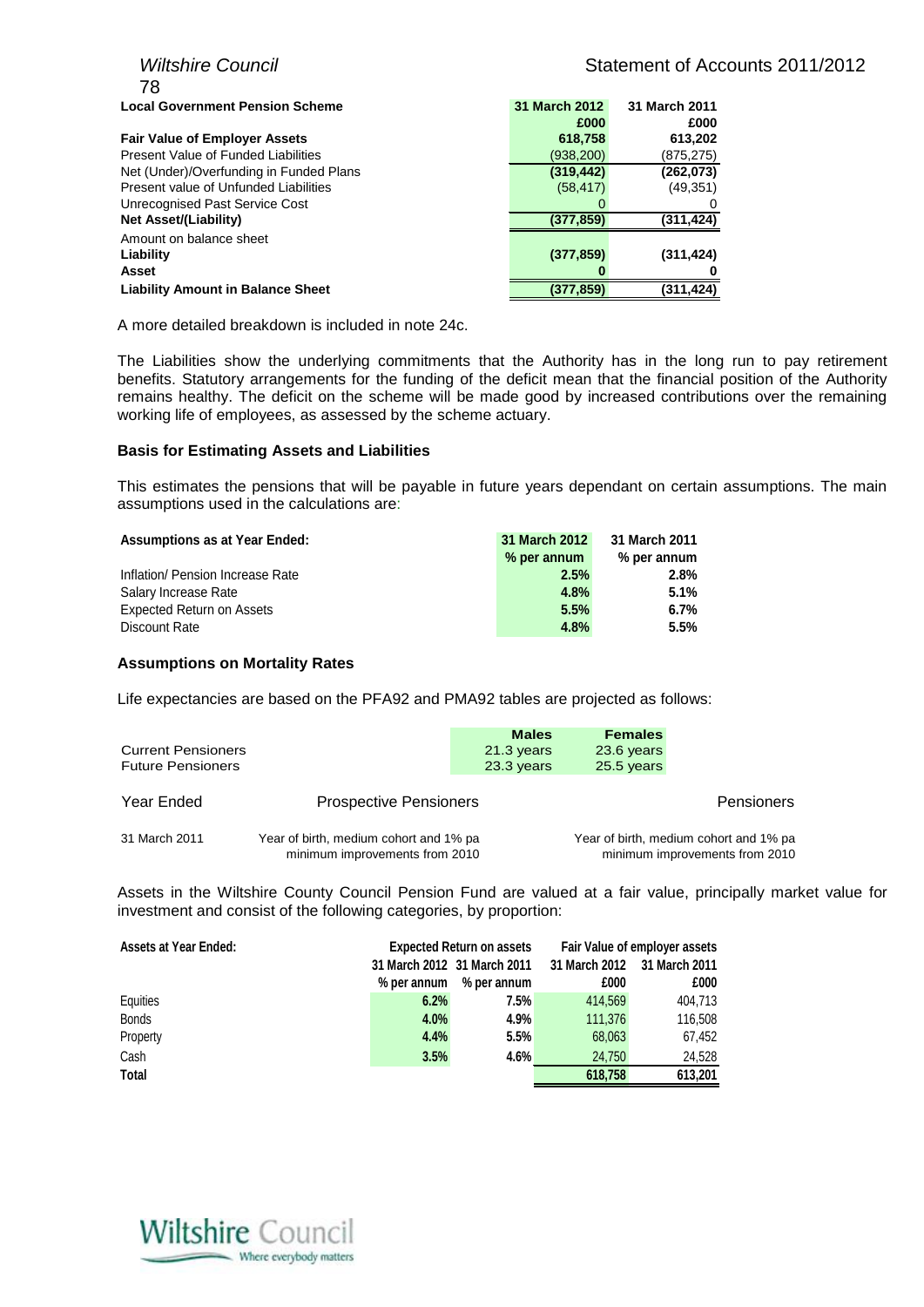#### **Amount to be charged to operating profit Year Ended**

| £000      | % of Payroll |  |  |  |
|-----------|--------------|--|--|--|
| 25,239    | 18.4%        |  |  |  |
| 51.107    | 37.3%        |  |  |  |
| (41, 584) | $(30.4\%)$   |  |  |  |
| 0         | 0.0%         |  |  |  |
| $\Omega$  | 0.0%         |  |  |  |
| 34.762    | 25.3%        |  |  |  |
|           |              |  |  |  |

#### **Actuarial Gains and Losses**

The actuarial gain on the Pensions Reserve can be analysed into the following categories, measured as a percentage of assets or liabilities:

|                                                    | Year Ended    | <b>Year Ended</b> | Year Ended    | Year Ended                                              | Year Ended |
|----------------------------------------------------|---------------|-------------------|---------------|---------------------------------------------------------|------------|
|                                                    | 31 March 2012 |                   |               | 31 March 2011 31 March 2010 31 March 2009 31 March 2008 |            |
|                                                    | £000          | £000              | £000          | £000                                                    | £000       |
| Fair Value of Employer Assets                      | 618.758       | 613.202           | 558.637       | 286.896                                                 | 355,074    |
| <b>Present Value of Defined Benefit Obligation</b> | (996, 617)    | (924, 626)        | (1, 123, 579) | (482, 981)                                              | (486,066)  |
| Surplus/ (Deficit)                                 | (377, 859)    | (311.424)         | (564, 942)    | (196,085)                                               | (130, 992) |
| Experience Gains/ (Losses) on Assets               | (18,250)      | (1,082)           | 113,009       | (105.761)                                               | (50, 647)  |
| Experience Gains/ (Losses) on Liabilities          | (21, 565)     | 48.179            | (4,274)       | 1,503                                                   | (7,073)    |

**31 March 2012**

The actuarial gains or losses recognised in the Comprehensive Income and Expenditure Statement for the current and previous accounting periods, and the cumulative actuarial gains and losses are shown below:

|                                                               | <b>Year Ended</b> | <b>Year Ended</b> | Year Ended | <b>Year Ended</b>                                       | Year Ended |
|---------------------------------------------------------------|-------------------|-------------------|------------|---------------------------------------------------------|------------|
|                                                               | 31 March 2012     |                   |            | 31 March 2011 31 March 2010 31 March 2009 31 March 2008 |            |
|                                                               | £000              | £000              | £000       | £000                                                    | £000       |
| Actuarial Gains/(Losses)                                      | (69, 120)         | 168.079           | (256, 864) | (62,047)                                                | 13.879     |
| Increase/ (Decrease) in Irrecoverable Surplus from membership |                   |                   |            |                                                         |            |
| Total Actuarial Gains/(Losses) recognised                     | (69.120)          | 168.079           | (256.864)  | (62.047)                                                | 13.879     |
| <b>Cumulative Actuarial Gains/(Losses)</b>                    | (231, 301)        | (162,181)         | (330,260)  | (73,396)                                                | (11,349)   |

Further information can be found in the Wiltshire Pension Fund annual report 2011/2012 which is available on request. Requests for this report, or any other queries arising from the Wiltshire Pension Fund Accounts, should be addressed to the Chief Financial Officer, Wiltshire Council, County Hall, Bythesea Road, Trowbridge, BA14 8JN

#### **Note 62 Nature and Extent of risks arising from Financial Instruments**

#### **Risk**

The Council's overall risk management procedures focus on the unpredictability of financial markets, and are structured to implement suitable controls to minimise these risks. The procedures for risk management are set out through a legal framework based on the Local Government Act 2003 and associated regulations. These require the Council to comply with the CIPFA Prudential Code, the CIPFA Code of Practice on Treasury Management in the Public Services and investment guidance issued through the Act. Overall, these procedures require the Council to manage risk in the following ways:

- by formally adopting the requirements of the CIPFA Treasury Management Code of Practice
- by the adoption of a Treasury Policy Statement and treasury management clauses within its financial regulations/standing orders/constitution
- by approving annually in advance prudential and treasury indicators for the following three years limiting:
- the Council's overall borrowing
- Its maximum and minimum exposures to fixed and variable rates
- Its maximum and minimum exposures to the maturity structure of its debt
- Its maximum annual exposures to investments maturing beyond a year.

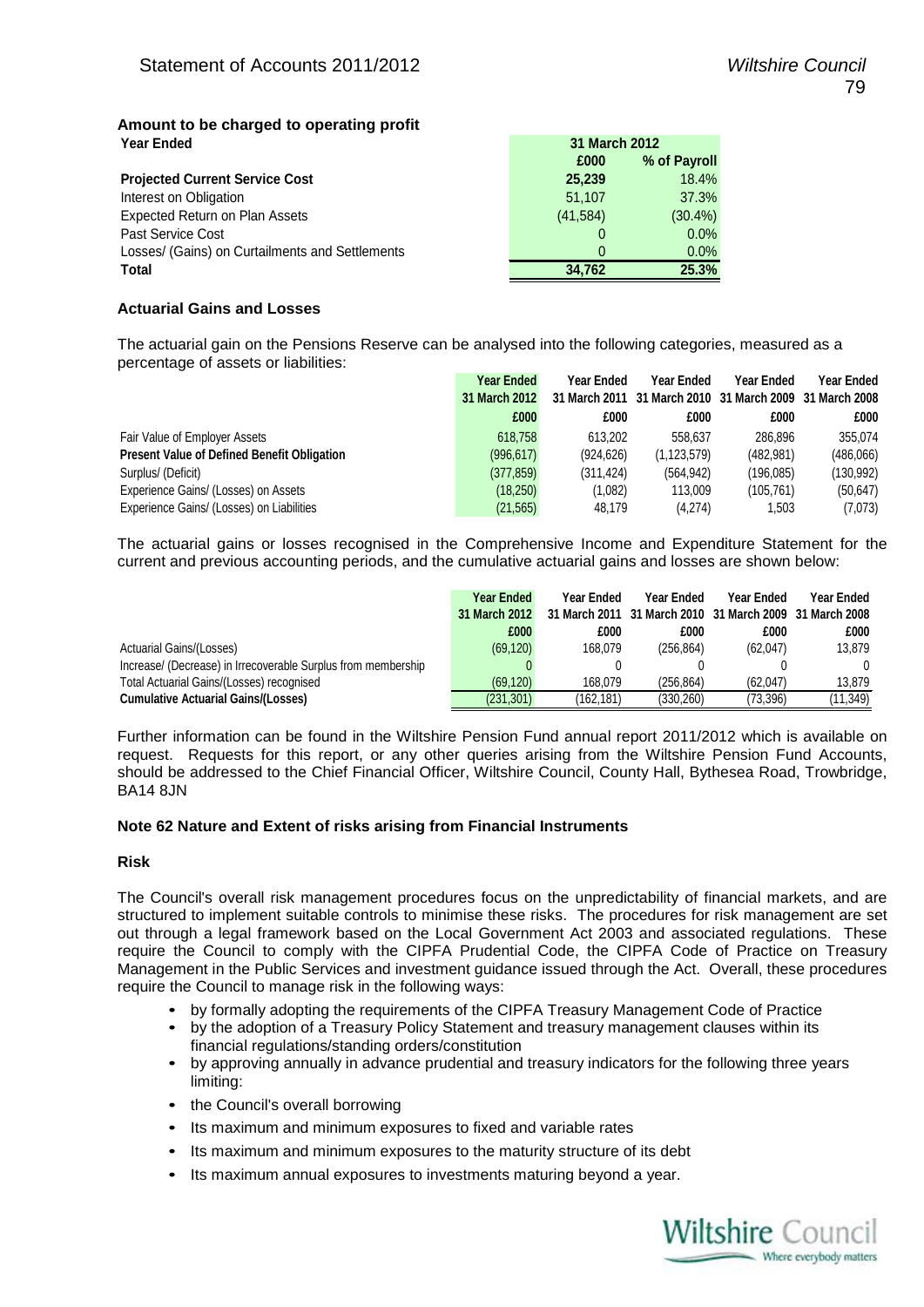80

These are required to be reported and approved at or before the Council's annual Council Tax setting budget or before the start of the year to which they relate. These items are reported with the annual treasury management strategy which outlines the detailed approach to managing risk in relation to the Council's financial instrument exposure. Actual performance is also reported after each year, as is a mid-year update.

The Annual Treasury Management Strategy 2011/2012, which incorporates the prudential indicators was approved by the Council on 22 February 2011 and is available on the Council website. A revised Treasury Management Strategy 2011/2012, incorporating the necessary increases in borrowing limits etc. to facilitate the additional borrowing required for the HRA Self Financing Settlement, was approved by the Council on 28 February 2012 and is also available on the Council website. The key issues within the strategies (original in brackets) were:

- The Authorised Limit for 2011/2012 was set at £575.8 million (£453.2 million). This is the maximum limit of external borrowings or other long term liabilities.
- The Operational Boundary was expected to be £516.6 million (394.0 million). This is the expected level of debt and other long term liabilities during the year.
- The maximum amounts of fixed and variable interest rate exposure were set at 100% and 20%, respectively, based on the Council's net debt.
- the maximum and minimum exposures to the maturity structure of debt were set at 15% and 0% for less than one year and one to two years; 45% and 0% for two to five years; 75% and 0% for five to ten years and 100% and 0% for in excess of 10 years, respectively.
- These policies are implemented by a central treasury team. The Council maintains written principles for overall risk management, as well as written policies (Treasury Management Practices - TMPs) covering specific areas, such as interest rate risk, credit risk, and the investment of surplus cash. These TMPs are a requirement of the Code of Practice and are reviewed periodically.

The Annual Investment Strategy sets out the Council's investment policy, together with the minimum requirements for "high credit rating". The latest Treasury Management Strategy 2012/2013 was approved by the Council at its meeting on 28 February 2012 and is available on the Council's Website under committee papers relating to the Cabinet meeting on 15 February 2012, agenda item number 8 on page 67 of the reports pack.

The Council contracts with a treasury adviser, regularly reviewing credit ratings of potential organisations and their respective country's ratings incorporating all three main credit rating agencies, together with other 'tools' used to assess the credit quality of institutions such as credit default swaps. The Council uses this information to assess institutions with which it may place deposits or from which it may borrow, including interest rate forecasts for both borrowing and investment, together with setting a 'benchmark' borrowing rate. The Council's investment policy is 'aimed' at the prudent investment of surplus cash balances to optimise returns whilst ensuring the security of capital and liquidity of investments. However, the Council, like any other organisation, can be exposed to financial risk. Examples of the main risks are shown below.

## **Credit Risk**

The credit risk that counterparties are unable to repay investments could impinge on the Council's ability to meet its financial liabilities. Investment counterparty risk is controlled by the use of appropriate criteria to assess and monitor credit risk. The Council has an established and regularly updated lending list, which categorises counterparties according to country, type, sector, maximum investment (individually and as a group) and the maximum duration of the investment.

#### **Liquidity Risk**

Liquidity Risk arises due to the uncertainty of liquidity in the market within which the Council "deals" and the Council's own liquidity position. The Council maintains a maturity analysis of financial assets and liabilities within its treasury management system and regularly monitors the maturity of assets and liabilities.

#### **Market Risk**

Market Risk is the risk that the value of the Council's investments decrease due to market factors, such as interest rate risk (changes in the level of interest rates). Within the context of the financial instruments that the Council currently holds, it does not have significant exposure to equity risk (changes in share prices), currency risk (foreign exchange rate movements) and commodity risk (changes in the price of e.g. grain, metals etc.).

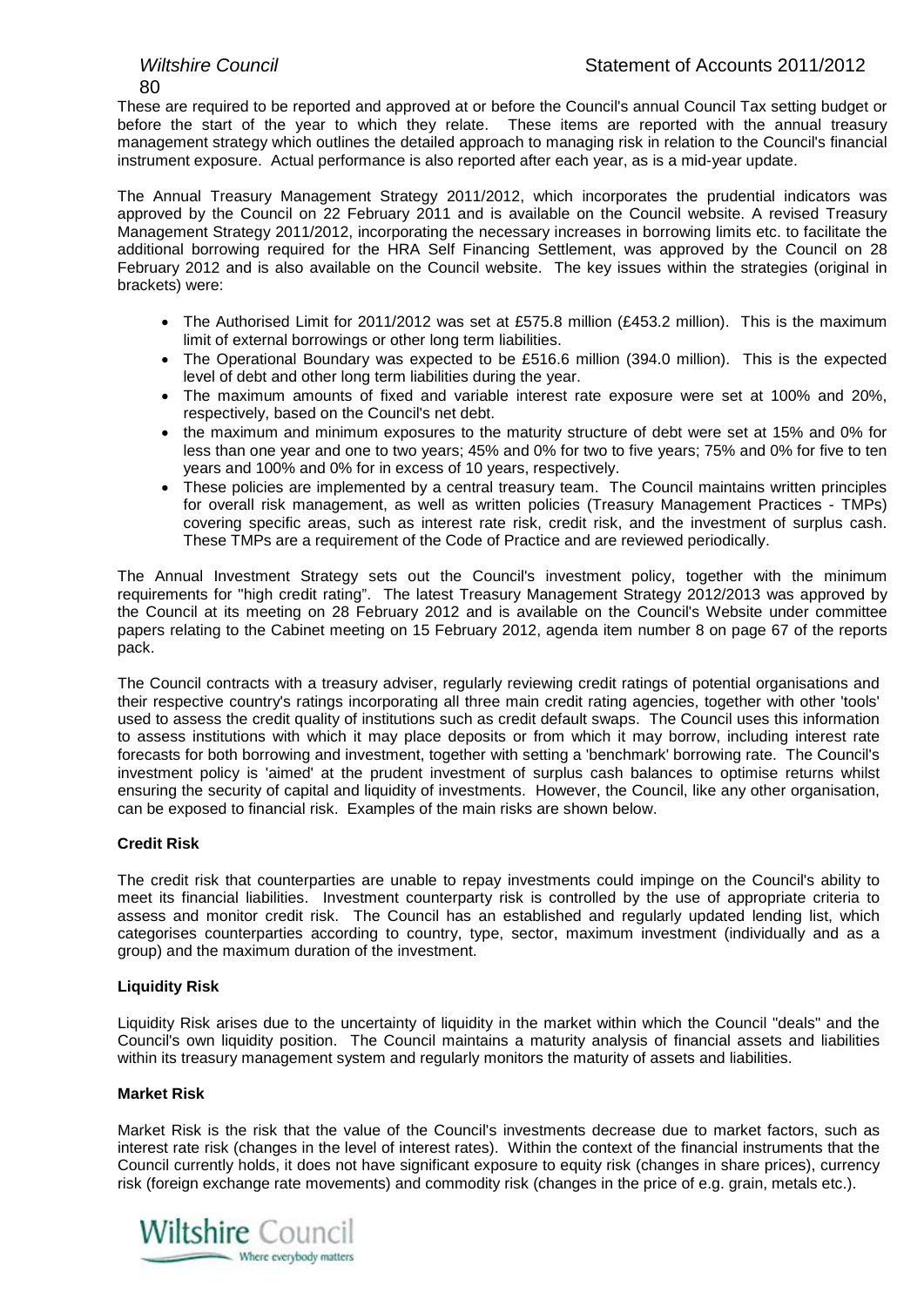The Council's strategies take account of the forecast movement in interest rates and allow sufficient flexibility to vary the strategy if movements in interest rates are not in line with forecasts.

#### **Refinancing Risk**

Refinancing risk is the risk that the Council cannot, when required (e.g. to finance the Capital Programme), refinance by borrowing to repay existing debt because of the prohibitive rates for refinancing a loan. The majority of the Authority's borrowing is undertaken through the Public Works Loans Board (PWLB), a Government organisation that lends to local authorities. Information, including regular updates, provided by treasury advisers enables the Council to manage and monitor forecast borrowing rates and to support decisions in respect of the restructuring of loans.

#### **Exposure to Risk - Summary Data**

#### **Credit Risk**

Credit risk arises from deposits with banks and financial institutions, as well as credit exposures to the Council's customers.

This risk is minimised through the Annual Investment Strategy, which requires that deposits are not made with financial institutions unless they meet identified minimum credit criteria, in accordance with the Fitch, Moody's and Standard & Poors Credit Ratings Services. The Annual Investment Strategy also considers maximum amounts and time limits in respect of each financial institution. Deposits are not made with banks and financial institutions unless they meet the minimum requirements of the investment criteria outlined above. Additional selection criteria are also applied after the application of this initial criteria. Details of the Investment Strategy can be found on the Council's website. The key areas of the Investment Strategy are that the minimum criteria for investment counterparties include:

- This Council uses the creditworthiness service provided by Sector. This service uses a sophisticated modelling approach with credit ratings from all three rating agencies - Fitch, Moodys and Standard and Poors, forming the core element. However, it does not rely solely on the current credit ratings of counterparties but also uses the following as overlays:
- credit watches and credit outlooks from credit rating agencies
- CDS spreads to give early warning of likely changes in credit ratings
- sovereign ratings to select counterparties from only the most creditworthy countries

The full Investment Strategy for 2011/2012 was approved by Full Council on 22 February 2011 and is available on the Council's website.

Customers for goods and services are assessed, taking into account their financial position, past experience and other factors, with individual credit limits being set in accordance with internal ratings in accordance with parameters set by the Council.

The Authority's maximum exposure to credit risk in relation to its investments in banks and building societies of £49.8 million cannot be assessed generally as the risk of any institution failing to make interest payments or repay the principal sum will be specific to each individual institution. Recent experience has shown that it is rare for such entities to be unable to meet their commitments. A risk of irrecoverability applies to all of the Authority's deposits, but there was no evidence at 31 March 2012 that this was likely to crystallise.

The following table shows the percentage of Investments by country, Sovereign rating and credit rating category (based on Fitch Credit Ratings), the diversification of the Councils investments and the maximum invested with an individual borrower by country and within each credit rating category.

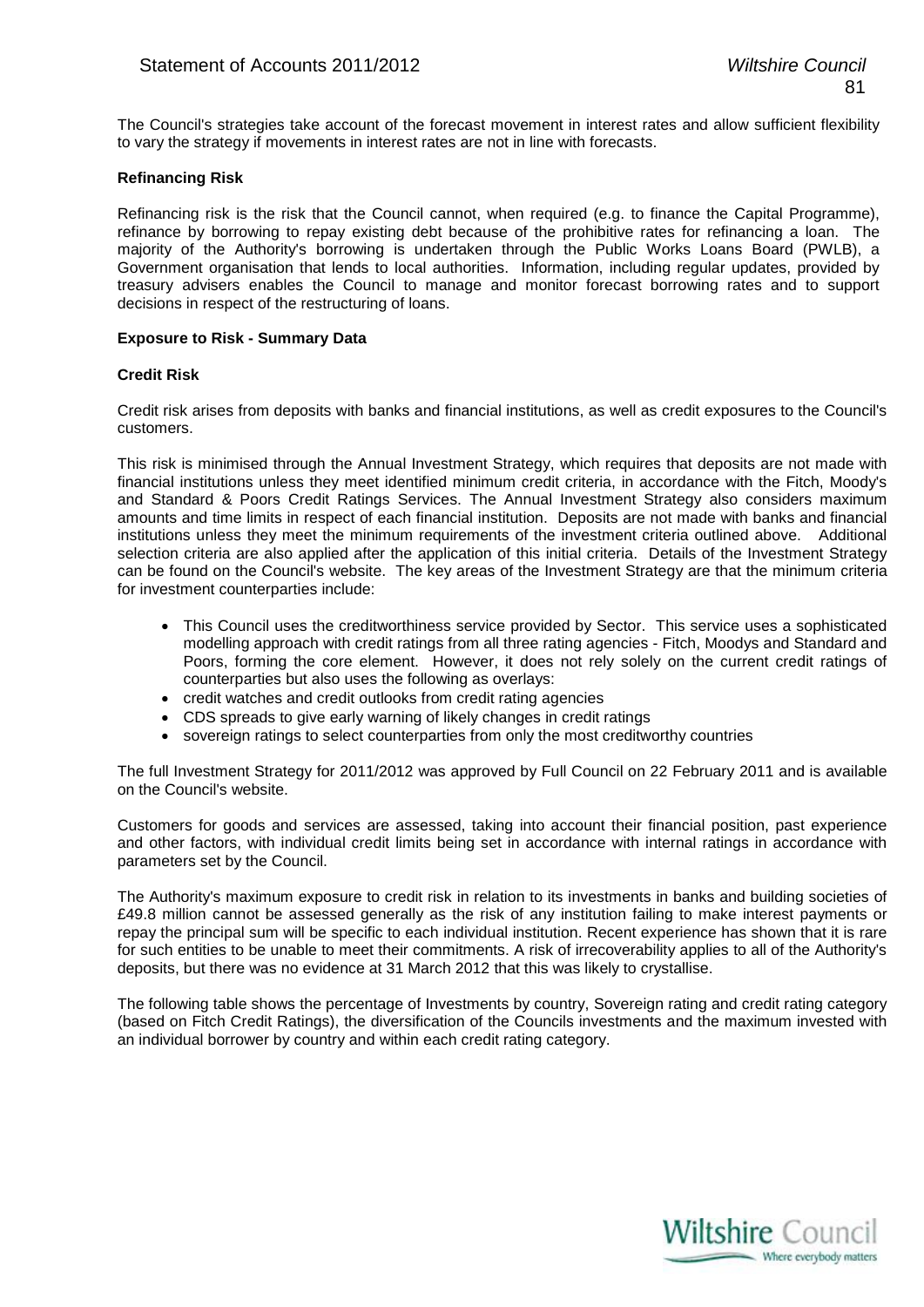*Wiltshire Council* Statement of Accounts 2011/2012

| Country                         | Sovereign Rating | <b>Credit Rating Category</b>       | <b>Type of Institution</b>   | <b>Duration</b> | <b>Investment Held</b> | <b>Maximum</b><br>Invested with<br>Single<br>Counterparty |
|---------------------------------|------------------|-------------------------------------|------------------------------|-----------------|------------------------|-----------------------------------------------------------|
|                                 |                  |                                     |                              |                 | %                      | %                                                         |
| N/A                             | N/A              | AAA - Max. £15 million              | Money Market Funds           | 0-2 Years       | 49.05                  | 25.23                                                     |
| United Kingdom                  | AAA              | F <sub>1</sub> /A - Max. £8 million | <b>UK Banks</b>              | 0-3 Months      | 15.63                  | 15.63                                                     |
| United Kingdom                  | AAA              | Government Backed - Max. £8m        | <b>UK Banks</b>              | 0-1 Year        | 9.89                   | 9.89                                                      |
| United Kingdom                  | <b>AAA</b>       | $F1/A + - Max.$ £8 million          | <b>UK Building Societies</b> | 0-3 Months      | 15.63                  | 15.63                                                     |
| Sweden                          | AAA              | F1+/AA- - Max. £8 million           | Overseas Banks               | 0-3 Months      | 0.05                   | 0.05                                                      |
| UK Subsiduary (Iceland)/Iceland | No Rating        | No Rating                           | Overseas Banks               | N/A             | 9.75                   | 5.63                                                      |
|                                 |                  |                                     |                              |                 | 100.00                 |                                                           |
|                                 |                  |                                     |                              |                 |                        |                                                           |

The above table is based on credit ratings as at 31 March 2012 and includes investments with Icelandic banks, which were still outstanding, that did not have credit ratings at that date.

No breaches of the Council's counterparty criteria occurred during the reporting period and the Council does not expect any losses from non-performance by any of its counterparties in relation to deposits and bonds.

Investments in UK institutions, including one UK building society, make up over 40% of the Council's total outstanding investments at 31 March 2012, just under 10% invested overseas, the balance (approximately 50%) being held in money market funds. Any institutions, which, after 31 March 2012, no longer fall within the minimum investment criteria laid down in the Council's Annual Investment Strategy have subsequently been removed and any outstanding investments terminated at the earliest opportunity.

The following analysis summarises the authority's potential maximum exposure to credit risk, based on experience of default and uncollectability over the last five financial years, adjusted to reflect current market conditions. The table excludes Icelandic deposits, which the authority has impaired down, using the net present value approach, to the expected level of repayments based on the latest available guidance in LAAP 82 Update 6 May 2012 issued by CIPFA.

|                                                                        | Amount at<br>31 March<br>2012 | <b>Historical experience</b><br>of default<br>% | <b>Histroical</b><br>experience<br>adjusted for<br>market<br>conditions at luncollectabil<br>31 March 2012<br>% | <b>Estimated</b><br>maximum<br>exposure to<br>default and<br>lity | <b>Estimated</b><br>maximum<br>exposure at<br>31 March<br>2012 |
|------------------------------------------------------------------------|-------------------------------|-------------------------------------------------|-----------------------------------------------------------------------------------------------------------------|-------------------------------------------------------------------|----------------------------------------------------------------|
|                                                                        | A                             | в                                               | C                                                                                                               | (AxC)                                                             |                                                                |
| Deposits with banks and financial<br>Iinstitutions<br>Bonds<br>Debtors | 46,300,538                    |                                                 |                                                                                                                 |                                                                   | 01                                                             |

No credit limits were exceeded during the reporting period.

The Council does not normally allow credit for customers. The past due amounts for both debtors and the outstanding Icelandic bank investments can be analysed as follows.

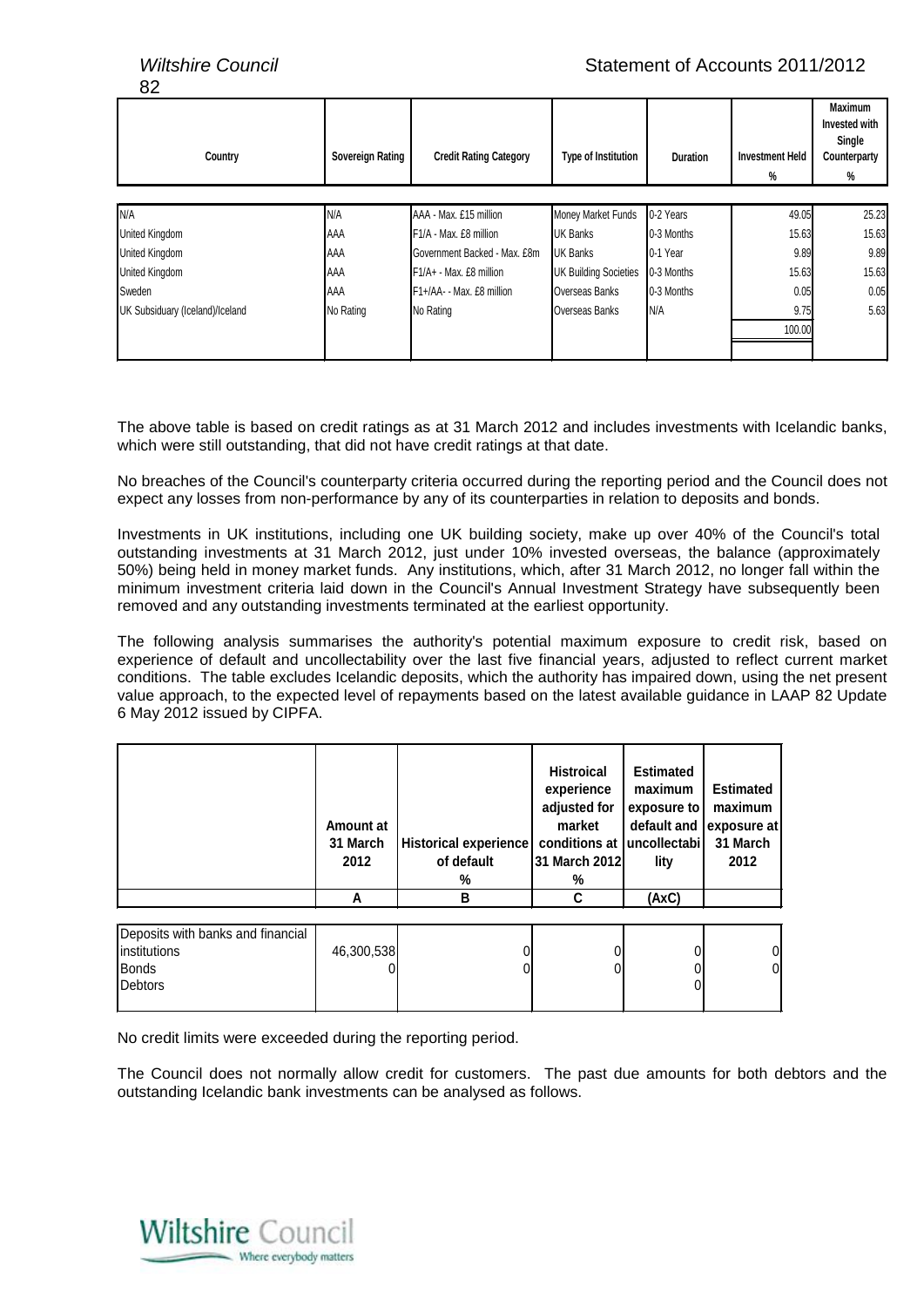|                        | 31/03/2012<br><b>Debtors</b> | 31/03/2012<br><b>Investments</b> | 31/03/2012<br>Total |
|------------------------|------------------------------|----------------------------------|---------------------|
| Less than three months |                              | 307,508                          | 307,508             |
| Three to six months    |                              | 269,155                          | 269,155             |
| Six months to one year |                              | 799,353                          | 799,353             |
| More than one year     |                              | 2,110,433                        | 2,110,433           |
| <b>Total</b>           |                              | 3,486,449                        | 3,486,449           |
|                        |                              |                                  |                     |

Collateral - During the reporting period, the Council held no collateral as security.

#### **Liquidity Risk**

The Council manages its liquidity position through the risk management procedures above (the setting and approval of prudential indicators and the approval of the treasury and investment strategy reports), as well as through a comprehensive cash flow management system, as required by the CIPFA Code of Practice. This seeks to ensure that cash is available when needed.

The Council has ready access to borrowings from the money markets to cover any day to day cash flow need, and the PWLB and money markets for access to longer term funds. The Council is also required to provide a balanced budget through the Local Government Finance Act 1992, which ensures sufficient monies are raised to cover annual expenditure. There is therefore no significant risk that it will be unable to raise finance to meet its commitments under financial instruments.

At 31 March 2012 Wiltshire Council had a mixture of PWLB and market loans outstanding. The balance sheet gives details of the split between loans payable within one year and the spread of longer term loans (loans that are outstanding for more than one year). The following table shows the detailed maturity analysis of debt outstanding at the Balance Sheet date and the average rate of interest. The table shows that, including the PWLB loans taken out for the HRA Self Financing Settlement, the overall average interest rate is 3.77%.

| Term of Loan            | <b>Market</b><br>Loans (at<br>the effective<br>interest rate) | <b>PWLB Loans</b><br>(including Accrued<br>Interest) | <b>Total Amount</b><br>Outstanding<br>(including<br>Accrued<br>Interest) | Percentage<br>of Total<br>Loans | Average<br>Rate of<br><b>Interest</b> |
|-------------------------|---------------------------------------------------------------|------------------------------------------------------|--------------------------------------------------------------------------|---------------------------------|---------------------------------------|
| Within 1 Year           | 633,218                                                       | 1,612,462                                            | 2,245,680                                                                | 0.6%                            | 4.429%                                |
| Between 1 and 2 Years   |                                                               | 16.745                                               | 16.745                                                                   | 0.0%                            | 4.429%                                |
| Between 2 and 5 Years   |                                                               | 36,032,060                                           | 36,032,060                                                               | 9.8%                            | 3.357%                                |
| Between 6 and 10 Years  |                                                               | 36,810,000                                           | 36.810.000                                                               | 10.0%                           | 2.553%                                |
| Between 11 and 15 Years |                                                               | 48,123,038                                           | 48.123.038                                                               | 13.1%                           | 3.005%                                |
| More than 15 Years      | 61,328,012                                                    | 181,551,093                                          | 242.879.105                                                              | 66.5%                           | 3.304%                                |
|                         |                                                               |                                                      |                                                                          |                                 |                                       |
|                         | 61.961.230                                                    | 304.145.398                                          | 366.106.628                                                              | 100.0%                          | 3.774%                                |
|                         |                                                               |                                                      |                                                                          |                                 |                                       |

The Council's policy is to limit the amount maturing in any one financial year to a maximum of 15%. Currently the maximum is 3.6% (£13 million in both 2052-2053 and 2053-2054).

Market loans are Lender Option Borrower Option (LOBO) loans, which give the lender the option at certain dates to vary the interest rate, at which point the Council may choose to accept the new rate of interest or repay the loan and if necessary refinance the loan at a more favourable rate of interest. LOBOs are included within the period that reflects the contracted maturity date (as opposed to the option date) in accordance with the CIPFA Code of Practice. On this basis, all current LOBOs fall within the "More than 15 Years" maturity period. Any accrued interest is, however, shown as payable within one year.

#### **Refinancing and Maturity Risk**

The Council maintains a significant debt and investment portfolio. Whilst the cash flow procedures above are considered against the refinancing risk procedures, longer-term risk to the Council relates to managing the

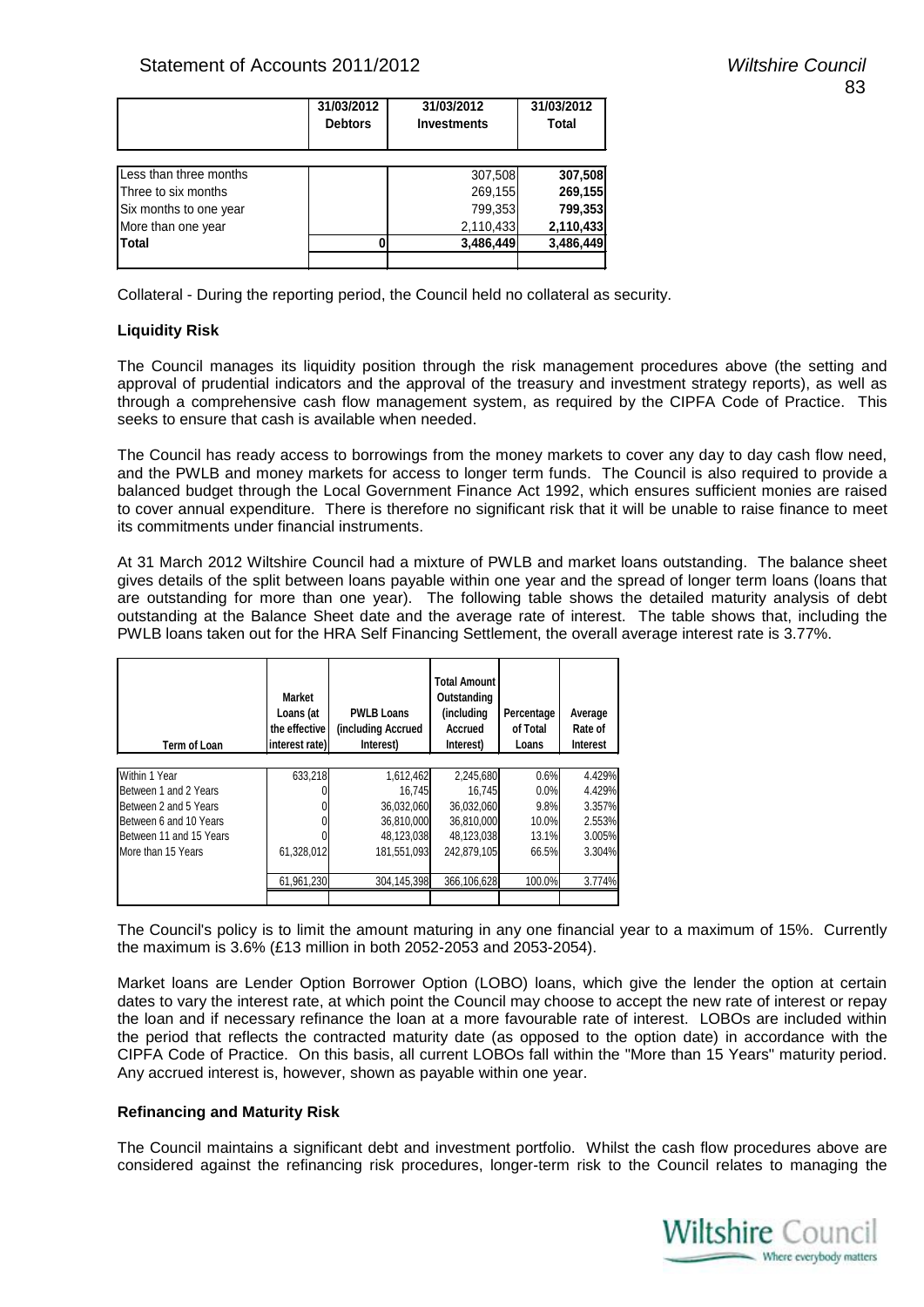$\mathsf{R}$ 

exposure to replacing financial instruments as they mature. This risk relates to both the maturing of longer term financial liabilities and longer term financial assets.

The approved treasury indicator limits for the maturity structure of debt and the limits on investments placed for greater than one year in duration are the key parameters used to address this risk. The Council's approved treasury and investment strategies address the main risks and the central treasury team address the operational risks within the approved parameters. This includes:

- monitoring the maturity profile of financial liabilities and amending the profile through either new borrowing or the rescheduling of the existing debt
- Monitoring the maturity profile of investments to ensure sufficient liquidity is available for the Council's day to day cash flow needs, and the spread of longer term investments provide stability of maturities and returns in relation to the longer term cash flow needs.

The maturity analysis of financial liabilities is as follows, with the maximum and minimum limits for fixed interest rates maturing in each period (approved by Council in the Treasury Management Strategy):

|                               | Approved<br><b>Minimum</b><br><b>Limits</b> | <b>Approved Maximum</b><br><b>Limits</b> | Actual 31 March 2012 |        | Actual 31 March 2011 |        |
|-------------------------------|---------------------------------------------|------------------------------------------|----------------------|--------|----------------------|--------|
|                               |                                             |                                          | £000s                | %      | £000s                | %      |
|                               |                                             |                                          |                      |        |                      |        |
| Less than 1 Year              | 0%                                          | 15%                                      | 2,245.7              | 7.8%   | 1,252.9              | 0.5%   |
| <b>IBetween 1 and 2 Years</b> | 0%                                          | 15%                                      | 16.7                 | 3.8%   | 16.0                 | 0.0%   |
| Between 2 and 5 Years         | 0%                                          | 45%                                      | 36.032.1             | 15.6%  | 24.048.8             | 9.7%   |
| Between 5 and 10 Years        | 0%                                          | 75%                                      | 36.810.0             | 10.1%  | 22,000.0             | 8.9%   |
| More than 10 Years            | 0%                                          | 100%                                     | 291,002.1            | 62.7%  | 199,880.2            | 80.9%  |
|                               |                                             |                                          |                      |        |                      |        |
|                               |                                             |                                          | 366,106.6            | 100.0% | 247.197.9            | 100.0% |
|                               |                                             |                                          |                      |        |                      |        |

#### **Market Risk**

Interest rate risk - The Council is exposed to interest rate movements on its borrowings and investments. Movements in interest rates have a complex impact on the Council, depending on how variable and fixed interest rates move across differing financial instrument periods. For instance, a rise in variable and fixed interest rates would have the following effects:

- Borrowings at variable rates the interest expense charged to the Comprehensive Income and Expenditure Statement will rise
- Borrowings at fixed rates the fair value of the borrowing will fall (no impact on revenue balances);
- Investments at variable rates the interest income credited to the Comprehensive Income and Expenditure Statement will rise
- Investments at fixed rates the fair value of the assets will fall (no impact on revenue balances).

Borrowings are not carried at fair value on the balance sheet, so nominal gains and losses on fixed rate borrowings would not impact on the Surplus or Deficit on the Provision of Services or Other Comprehensive Income and Expenditure. However, changes in interest payable and receivable on variable rate borrowings and investments will be posted to the Surplus or Deficit on the Provision of Services and affect the General Fund Balance, subject to influences from Government grants (i.e. HRA). Movements in the fair value of fixed rate investments that have a quoted market price will be reflected in the Other Comprehensive Income and Expenditure Statement.

The Council has a number of strategies for managing interest rate risk. The Annual Treasury Management Strategy draws together the Council's prudential and treasury indicators and its expected treasury operations, including an expectation of interest rate movements. From this Strategy a treasury indicator is set which provides maximum limits for fixed and variable interest rate exposure. The central treasury team will monitor market and forecast interest rates within the year to adjust exposures appropriately. For instance during periods of falling interest rates, and where economic circumstances make it favourable, fixed rate investments may be taken for longer periods to secure better long term returns, similarly the drawing of longer term fixed rates borrowing would be postponed.

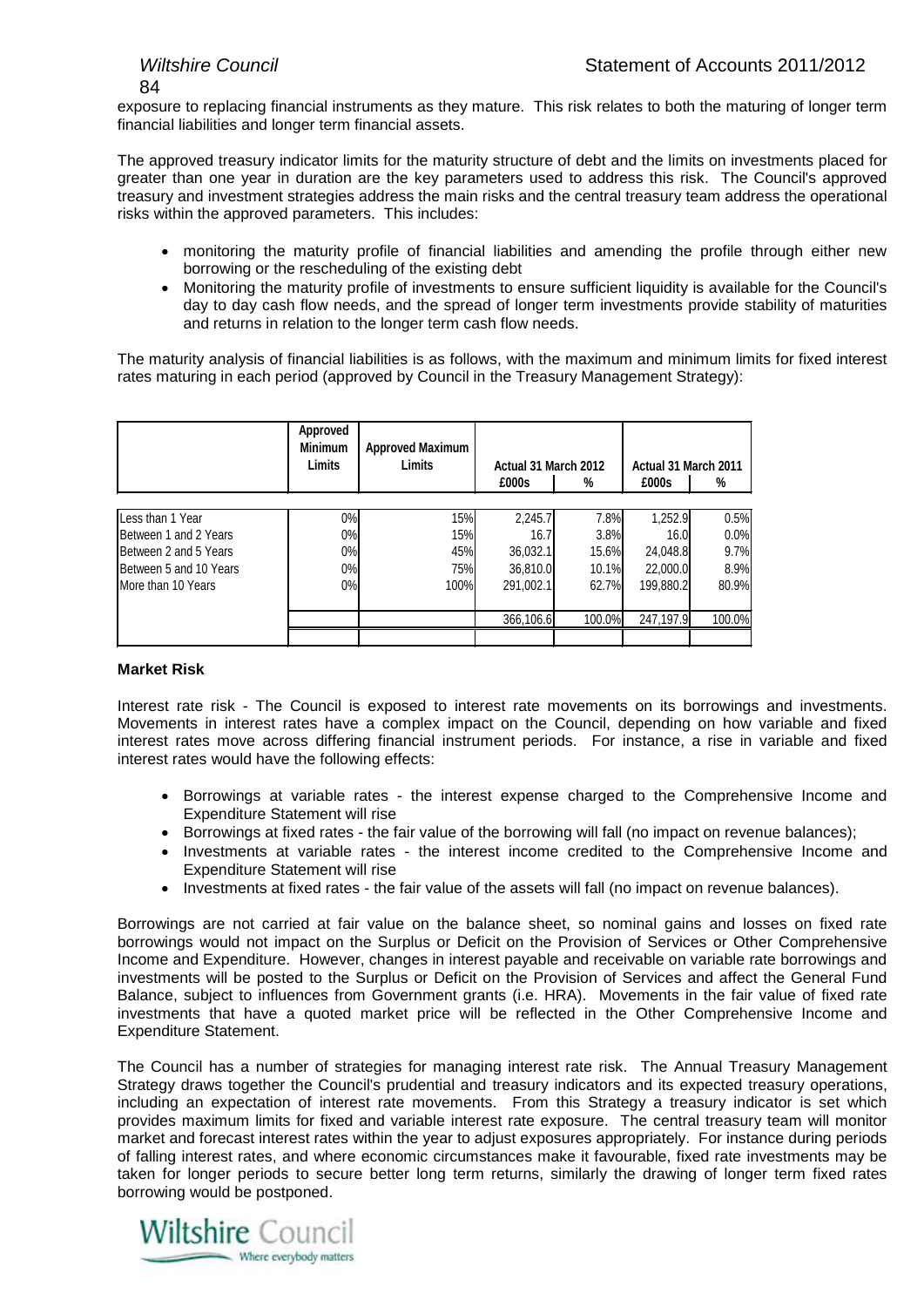Wiltshire Council is mainly exposed to interest rate risk (in terms of financial instruments, the Council has little or no exposure to equity risk, currency risk or commodity risk). At 31 March 2012 the Council held £49.8 million (including accrued interest, less impairment) in investments, at various interest rates. This comprised £47.7 million short term investments and £2.1 million investments classified as long term, being anticipated Icelandic deposits repayable in more than one year.

Where interest rates decrease at a time when the Council has cash "tied up" in short term investments there is an opportunity benefit, which reflects the benefit that has been gained because the Authority has been able to invest at the higher rate of interest. If interest rates had been below rates obtained on the investments outstanding at 31 March 2012 and the investments had matured prior to that date, interest taken to the Comprehensive Income and Expenditure Statement could have been less than the interest actually credited to the account. Of course, the opposite could have been true if interest rates had risen.

The fair value of the Council's long and short term investments has been calculated using the latest guidance (per LAAP 82 Update No. 6 May 2012) in respect of the expected repayments from Icelandic investments and market rates at 31 March 2012 in the case of other short term investments. This valuation is not significantly different from the carrying amount of the investments in the accounts.

The average interest rate receivable on all short term investments held at 31st March 2012 was 0.86%. If the average rate of interest had increased by 0.5% one month prior to 31st March 2012, the additional interest that could have been credited to the Comprehensive Income and Expenditure Statement and the Council would have been £21,000 "better off" than if the funds were invested at the lower rate. With the benefit of hindsight, market conditions at the balance sheet date indicate that interest rates didn't fluctuate significantly between the issue dates of the investments and 31 March 2012, particularly as the investments were held mainly in fixed rate call accounts and money market funds.

**Price risk** - The Council, excluding the pension fund, does not generally invest in equity shares or marketable bonds.

**Foreign exchange risk** - Under normal circumstances, the Council has no financial assets or liabilities denominated in foreign currencies and, therefore, has no exposure to loss arising from movements in exchange rates. However, as shown elsewhere in these financial statements, in December last year Wiltshire Council did receive part of the first repayment from the Winding-up Board of the failed Icelandic bank, Landsbanki, in a 'basket' of currencies, comprising GBP, Euros and US Dollars, which led to an exposure to fluctuations in foreign exchange rates. The foreign exchange loss (of circa £14,000) on conversion of the foreign currencies (Euros and USD) is shown in the Comprehensive Income and Expenditure Statement. A small part of the repayment was paid in Icelandic Kronur (ISK) and is held in an interest bearing escrow account. Under the International Accounting Standard 21 (IAS 21), the amount held has been translated using the exchange rate as at 31 March 2012 and, due to the movement in the exchange rate, a further loss of about £2,000 has also been recognised in Comprehensive Income and Expenditure Statement.

#### **Note 63 Fair Value**

Financial liabilities and financial assets represented by loans and receivables are carried on the balance sheet at amortised cost (in long term assets/liabilities with accrued interest in current assets/liabilities). Their fair value can be assessed by calculating the present value of the cash flows that take place over the remaining life of the instruments, using the following assumptions:

- for loans from the PWLB and other loans payable, borrowing rates from the PWLB have been applied to provide the fair value under PWLB debt redemption procedures
- for loans receivable prevailing benchmark market rates have been used to provide the fair value
- no early repayment or impairment is recognised
- where an instrument has a maturity of less than 12 months or is a trade or other receivable the fair value is taken to be the carrying amount or the billed amount
- the fair value of trade and other receivables is taken to be the invoiced or billed amount

The fair values for loans and receivables have been determined by reference to similar practices, as above, which provide a reasonable approximation for the fair value of a financial instrument, and includes accrued interest. The comparator market rates prevailing have been taken from indicative investment rates at each balance sheet date. In practice rates will be determined by the size of the transaction and the counterparty, but it is impractical to use these figures, and the difference is likely to be immaterial.

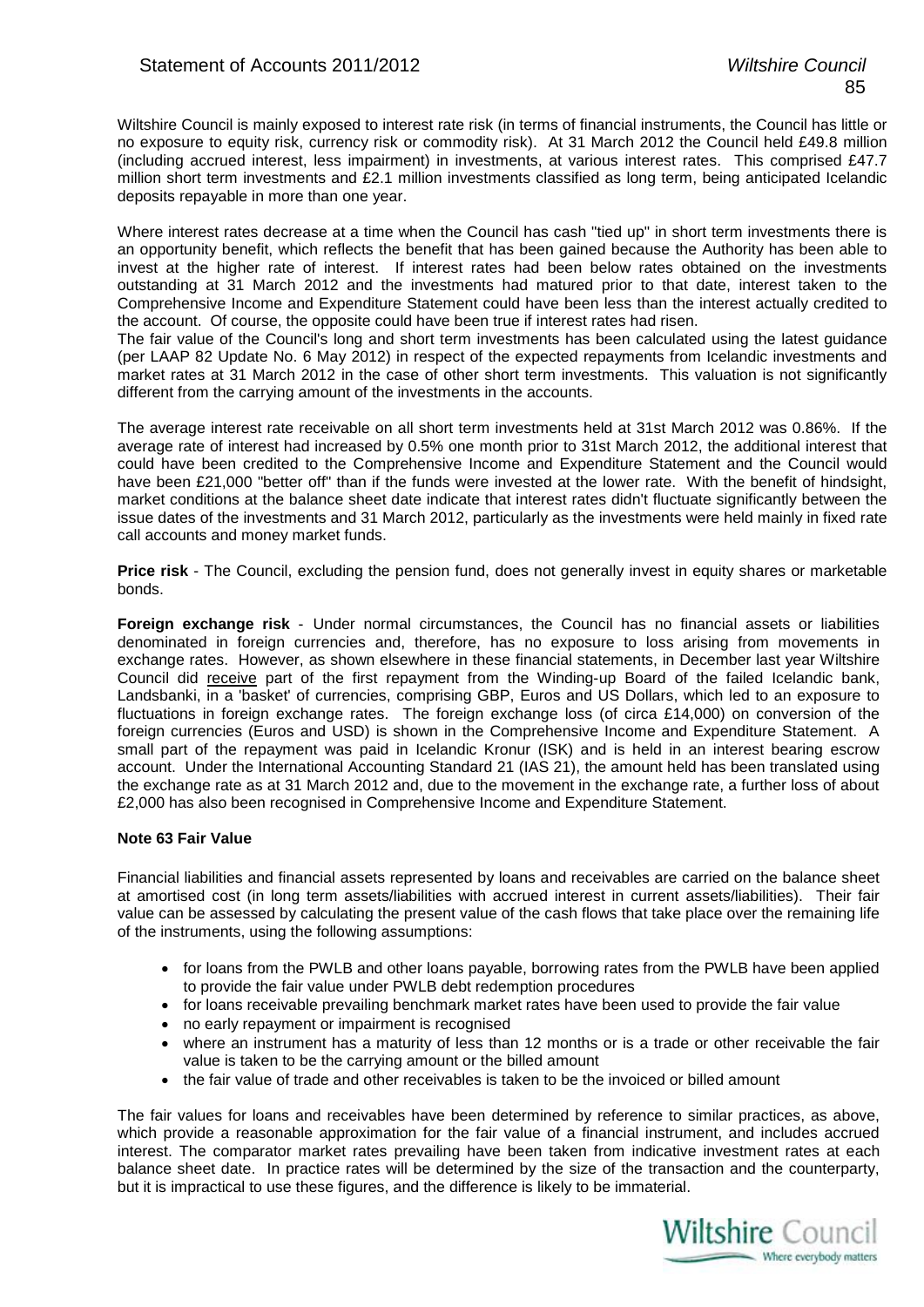The fair values of the financial assets are shown below, which comprise long and short term investments and trade debtors. Long term investments represent the anticipated repayments due in more than one year from the Council's outstanding Icelandic investments, based on the latest information available. Short term investments include anticipated repayments due in less than one year from the Council's outstanding Icelandic investments based on the latest information available.

| <b>Class</b>                  | <b>Fair Value</b> | Carrying<br><b>Amount</b> |
|-------------------------------|-------------------|---------------------------|
|                               |                   |                           |
| Long Term Investments         | 2,110,433         | 2,110,433                 |
| <b>Short Term Investments</b> | 47,660,645        | 47,676,554                |
| <b>Total Investments</b>      | 49,771,078        | 49,786,987                |
| <b>Trade Debtors</b>          |                   | O                         |
| <b>Total Financial Assets</b> | 49,771,078        | 49,786,987                |
|                               |                   |                           |

Fair values for each class of financial liabilities are shown below.

Market loans (Lender Option Borrower Options - LOBOs) are valued using a net present value approach, which provides an estimate of the value of payments in the future in today's terms, at discount rates obtained from the market on 31st March 2012, using bid prices where applicable, and include accrued interest.

The Council's main debt liability is with the Public Works Loan Board (PWLB), which is valued, in accordance with the CIPFA Code of Practice, at the PWLB's new borrowing rate as at 31 March 2012. There is an alternative valuation, as used by PWLB, being the premature repayment rate, which results in a different fair value. CIPFA Code of Practice Guidance Notes confirm that it is acceptable to use either or both rates for the fair value reported in the notes to the accounts. The alternative valuation has also been included below.

| Class                              | <b>Fair Value</b> | Carrying<br>Amount |
|------------------------------------|-------------------|--------------------|
| <b>Market Loans</b>                | 60,992,163        | 61,961,230         |
| <b>PWLB Loans</b>                  | 299,555,327 *     | 304,145,397        |
| <b>Total Value</b>                 | 360,547,490       | 366,106,627        |
| <b>Trade Creditors</b>             |                   |                    |
| <b>Bank Overdraft</b>              |                   |                    |
| <b>Total Financial Liabilities</b> | 360,547,490       | 366,106,627        |
|                                    |                   |                    |

\*PWLB have produced a fair value figure of loans outstanding based on a premature repayment rate, which is £346,967,967.

The carrying amount is greater than the fair value because the Council's portfolio of loans includes a number of fixed rate loans where the interest rate payable is lower than the rates available for similar loans in the market at the balance sheet date.

The effect on the fair value of a 1% increase in market interest rates would be:

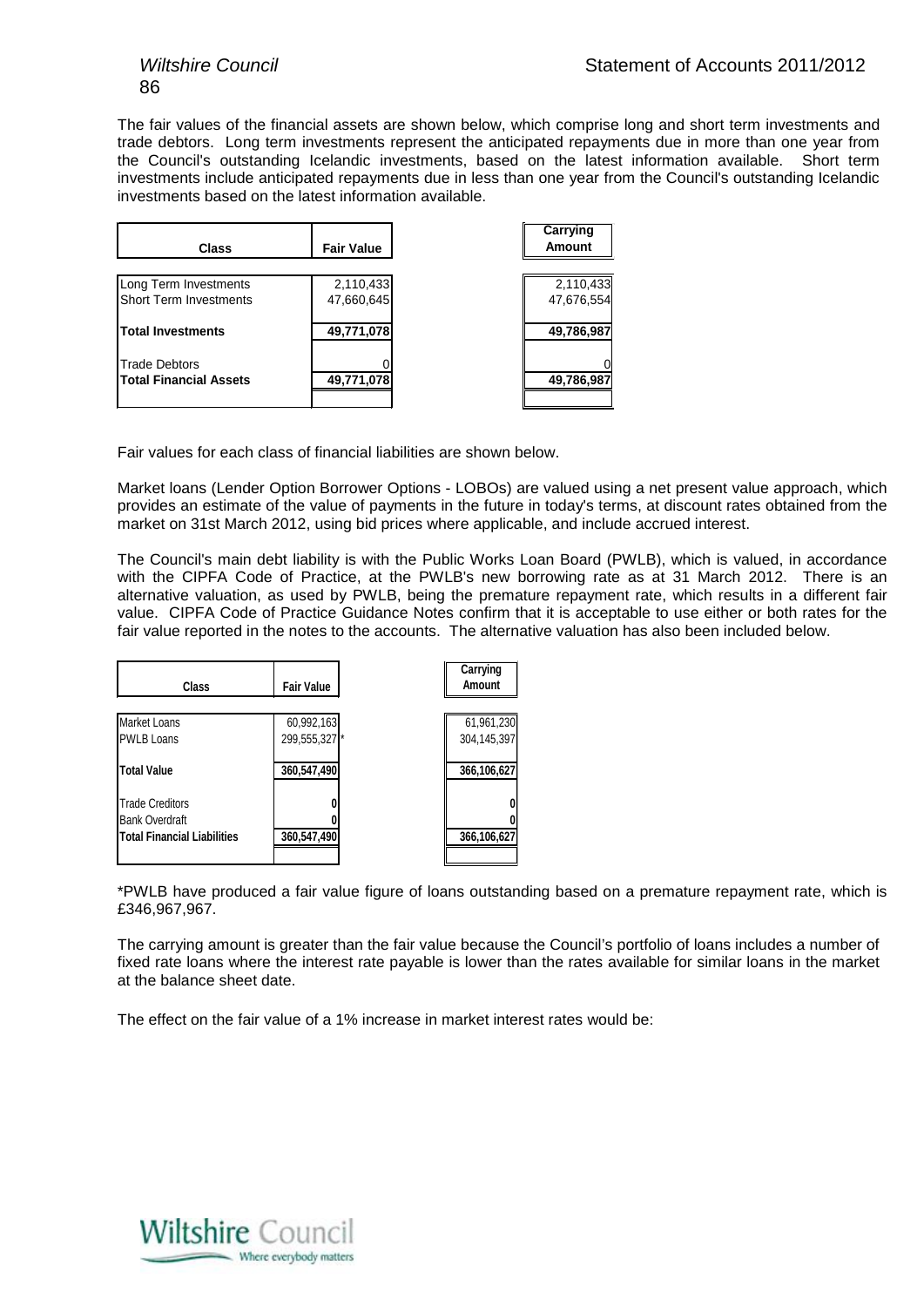| <b>Investments/Loans</b>                                                                                                                                      | <b>Fair Value</b><br>(at Discount/<br><b>Market Rate</b><br>plus 1%) |
|---------------------------------------------------------------------------------------------------------------------------------------------------------------|----------------------------------------------------------------------|
| Long Term Investments<br>Short term Investments<br><b>Total Investments Value</b><br><b>Trade Debtors</b><br><b>Total Financial Assets</b>                    | 2,110,433<br>47,635,599<br>49,746,032<br>49,746,032                  |
| <b>Market Loans</b><br><b>PWLB Loans</b><br><b>Total Loans Value</b><br><b>Trade Creditors</b><br><b>Bank Overdraft</b><br><b>Total Financial Liabilities</b> | 50,707,264<br>266,249,132<br>316,956,396<br>316,956,396              |

In terms of loans, this results in a lower fair value because of the effect on premiums and discounts that would be payable/receivable as a result of the early repayment of debt (i.e. at 31 March 2012). Where there is an increase in the discount rates this will increase discounts receivable and reduce premiums payable on early repayment of loans.

#### **Note 64 Impairment of Investments**

Early in October 2008, the Icelandic Banks Landsbanki, Kaupthing and Glitnir collapsed and the UK subsiduaries Heritable and Kaupthing Singer went into administration. The Council had deposited £12 million with two of the Icelandic Banks, £9 million with the UK subsiduary, Heritable and £3 million with the Icelandic parent bank, Landsbanki. Since the previous financial years financial statements (i.e. between 1 April 2011 and 31 March 2012) the Council has received four further interim dividends from the administrators of Heritable bank, bringing the total repayments (up to 31 March 2012) from Heritable to over £6.1 million. In December 2011 the Council received its first repayment from the Landsbanki Winding-up Board of approximately £0.950 million. A proportion of the repayment was paid in Icelandic Kronur (ISK), having a GBP equivalent value of approximately £23,000, which, due to currency restrictions, is currently being held in Iceland in an interest bearing escrow account. Given that this money is not readily convertible to known amounts of cash it cannot be regarded as a cash equivalent. The Council is, therefore, obligated to consider it to be a new short term investment in its own right, as per CIPFA guidance in LAAP 82 Update 6, and to show it as such in short term investments, including accrued interest, at the exchange rate applicable on 31 March 2012. The outstanding Icelandic investments are shown in the accounts, at their impaired values, under various maturity dates as follows:

|                    |               |                       |                                       |       | <b>Carrying</b> |            |                    |
|--------------------|---------------|-----------------------|---------------------------------------|-------|-----------------|------------|--------------------|
| <b>Bank</b>        | Date Invested | <b>IMaturity Date</b> | <b>Amount Invested IInterest Rate</b> |       | <b>Amount</b>   | Repayments | <b>Ilmpairment</b> |
| Heritable Bank (1) | 24/09/2008    | 07/10/2008            | 3,000,000                             | 6.00% | 581,852         | 2.037.654  | 380,494            |
| Heritable Bank (2) | 24/09/2008    | 14/10/2008            | 3,000,000                             | 6.00% | 581,852         | 2.037.654  | 380,494            |
| Heritable Bank (3) | 25/09/2008    | 28/10/2008            | 2,000,000                             | 6.00% | 387,838         | .358.436   | 253,727            |
| Heritable Bank (4) | 07/09/2008    | 10/10/2008            | 1,000,000                             | 5.42% | 195,308         | 678.281    | 126,411            |
| Landsbanki         | 04/06/2008    | 02/03/2009            | 3,000,000                             | 6.10% | ,739,599        | 911.957    | 348,445            |

The impairment has been adjusted in 2011/2012 to reflect the latest available information from the relevant administrators, the Local Government Association and CIPFA as outlined below. The available information in respect of timings and payments to be made by the administrator is not definitive and it is likely that further adjustments will be made to the accounts in future years.

#### **Heritable Bank**

Heritable bank was a UK registered bank under English law. The company was placed in administration on 7 October 2008. Since the previous year's financial statements the Council has received four more interim dividends of principal totalling £1,603,300, bringing the total dividend paid to date to approximately 68% of the claim. Previous information regarding the estimates to be received from Heritable suggested that the total amount to be received would be between 86% and 90%. In view of this information, the LAAP recommends

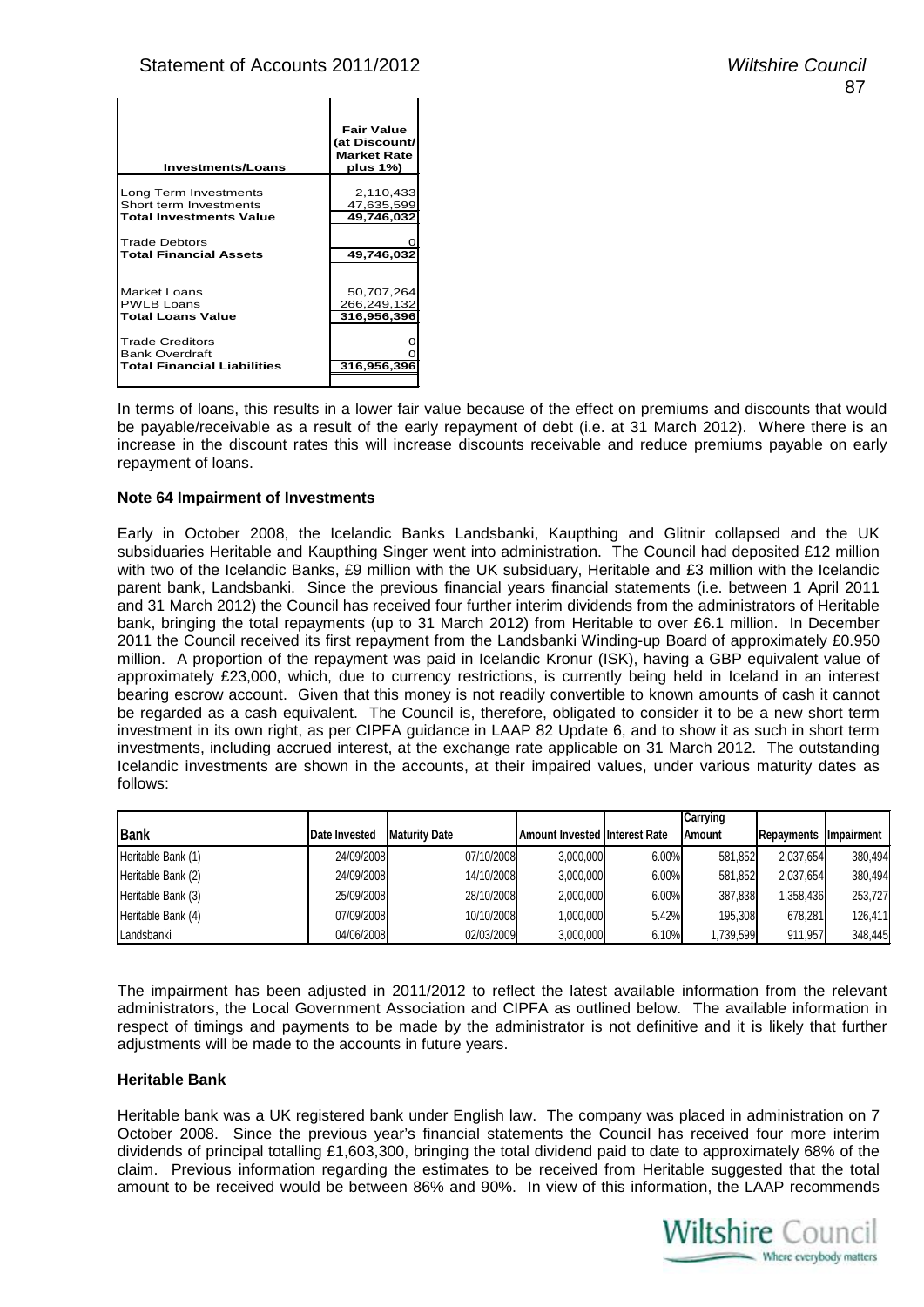88

that the following payment schedule is used to estimate the recoverable amount at 31 March 2012. The schedule is based on expected total dividends of 88% of the claim. Taking this into account, the following assumptions have been made in respect of the timing of recoveries:

| Date             | Repayment | <b>I</b> Date      | Repayment |
|------------------|-----------|--------------------|-----------|
| April 2012       |           | 3.79% January 2013 | $3.50\%$  |
| <b>July 2012</b> |           | 3.50% April 2013   | 5.81%     |
| October 2012     | 3.50%     |                    |           |

The carrying amounts of the investments included in the Balance Sheet have been calculated using the present value of expected repayments, discounted at the investment's original interest rate. The LAAP recommends that the following repayment schedule is used to estimate the recoverable amount at 31 March 2012:

| Date             | Repayment<br>Percentage |         | (2)     | (3)     | (4)    |
|------------------|-------------------------|---------|---------|---------|--------|
| April 2012       | 3.79%                   | 113,924 | 113.924 | 75.937  | 38,103 |
| <b>July 2012</b> | 3.50%                   | 105,207 | 105.207 | 70.127  | 35,187 |
| October 2012     | 3.50%                   | 105,207 | 105,207 | 70.127  | 35,187 |
| January 2013     | 3.50%                   | 105,207 | 105.207 | 70.127  | 35,187 |
| April 2013       | 5.81%                   | 174,644 | 174,644 | 116,410 | 58,411 |

#### **Landsbanki Islands hf**

Landsbanki was an Icelandic bank, placed into administration on 7 October 2008. The Council received its first repayment, in a 'basket' of four currencies (GBP, Euros, US Dollars (USD) and ISK, due to the current restrictions placed on the movement of ISK, the ISK element has not actually been received and remains in Iceland in an escrow account) in December last year. The total amount actually received, following conversion, was £0.929 million. On conversion the amounts received in Euros and USD were subject to a foreign exchange loss, which is shown in the accounts. The ISK element, which, on conversion at the time of receipt, equated to approximately £23,000 has been reclassified as a new investment and is shown in the accounts at its revalued amount, including accrued interest, as at 31 March 2012. The revaluation resulted in a small foreign exchange loss of £1,935, due to a movement in the ISK/£ exchange rate between the date of payment and the end of the financial year and in accordance with the International Accounting Standard (IAS 21, paragraph 23a) has been translated at the closing rate (i.e. the spot exchange rate at 31 March 2012). This foreign exchange loss is also shown in the accounts.

The Winding-up Board announced on 9th March 2012 that it anticipated that recoveries in the administration of Landsbanki would exceed the book value of priority claims by around ISK 121bn, taking account of the sale of its holding in Iceland Foods, some 9% higher than the value of priority claims. It is now considered likely that, as priority creditors, local authorities will recover 100% of their deposits, subject to potential future foreign currency exchange fluctuations. On this basis, the following assumptions have been made in respect of the timing of further recoveries (based on guidance according to the latest CIPFA LAAP Bulletin):

| <b>IDate</b>  | Repayment | <b>IDate</b>        | <b>Repavment</b> |
|---------------|-----------|---------------------|------------------|
| December 2012 |           | 8.00% December 2016 | $8.00\%$         |
| December 2013 |           | 8.00% December 2017 | $8.00\%$         |
| December 2014 |           | 8.00% December 2018 | 22.00%           |
| December 2015 | $8.00\%$  |                     |                  |

The carrying amounts of the investments included in the Balance Sheet have been calculated using the present value of expected repayments, discounted at the investment's original interest rate. The LAAP recommends that the following repayment schedule is used to estimate the recoverable amount at 31 March 2012:

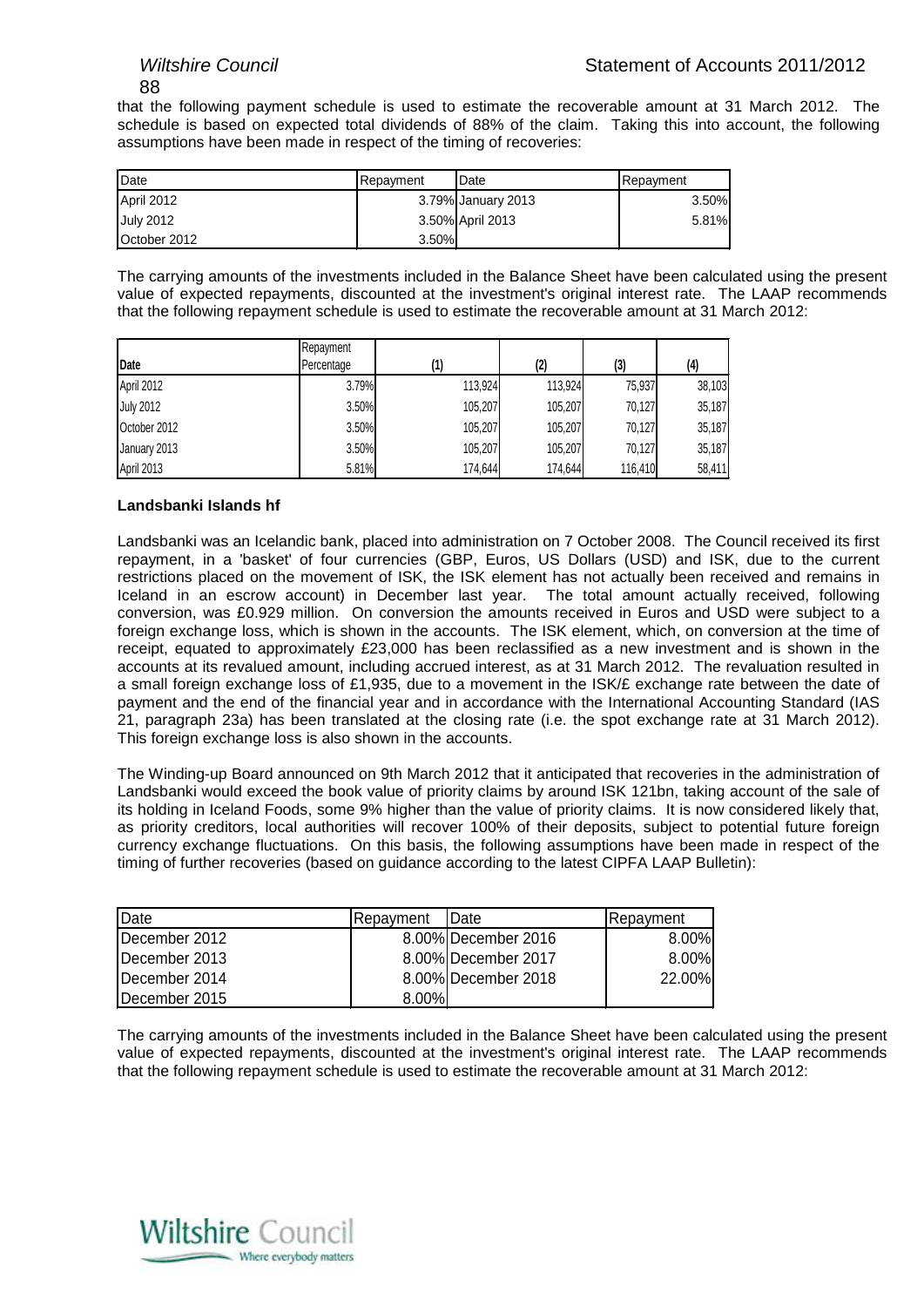|               | Repayment  |         |
|---------------|------------|---------|
| Date          | Percentage |         |
| December 2012 | 8.00%      | 250,870 |
| December 2013 | 8.00%      | 250,870 |
| December 2014 | 8.00%      | 250,870 |
| December 2015 | 8.00%      | 250,870 |
| December 2016 | 8.00%      | 250,870 |
| December 2017 | 8.00%      | 250,870 |
| December 2018 | 22.00%     | 689,892 |

Regulations issued in March 2009 allowed the Authority not to charge amounts relating to impaired investments to the General Fund. Such amounts were instead transferred to the Financial Instruments Adjustment Account (FIAA), an account that recorded the timing differences between charging these amounts to the General Fund in accordance with proper practice and in accordance with regulations. The regulations, however, only allowed this treatment up to 31 March 2011, at which date the balance in the FIAA relating to impairment of Icelandic deposits was transferred to the General Fund Balance as required by regulation. The following notional interest amounts have, therefore, been credited directly to the Comprehensive Income and Expenditure Statement as at 31 March 2012:

| <b>Bank</b>        | <b>Credited in</b><br>2011/2012 | <b>Received in</b><br>2011/2012 |
|--------------------|---------------------------------|---------------------------------|
| Heritable Bank (1) | 46,178                          |                                 |
| Heritable Bank (2) | 46,178                          |                                 |
| Heritable Bank (3) | 30,780                          |                                 |
| Heritable Bank (4) | 14,016                          |                                 |
| Landsbanki         | 140,186                         |                                 |

#### **Note 65 Trust Funds**

The Council administers a Trust Fund related to specific services. The majority of the funds are invested externally and the balance is invested with the Authority. The trust funds were brought forward as below:

|                                     | 2011/2012 | 2010/2011 |
|-------------------------------------|-----------|-----------|
|                                     | £000      | £000      |
| Charity of William Llewellen Palmer | 1,424     | 1.422     |
| <b>Withy Trust</b>                  | 0         | 229       |
| <b>Edwin Young Collection</b>       | 367       | 373       |
| John Creasey Museum                 | 152       | 157       |
| William 'Doc' Couch                 | 4,135     | 4,185     |
| <b>Westbury Public Baths</b>        | 635       | 651       |
| King George V Playing Field         | 280       | 286       |
| Other Miscellaneous Funds           | 103       | 258       |
|                                     | 7,096     | 7,561     |

A breakdown of the movements in year is included in the following table:

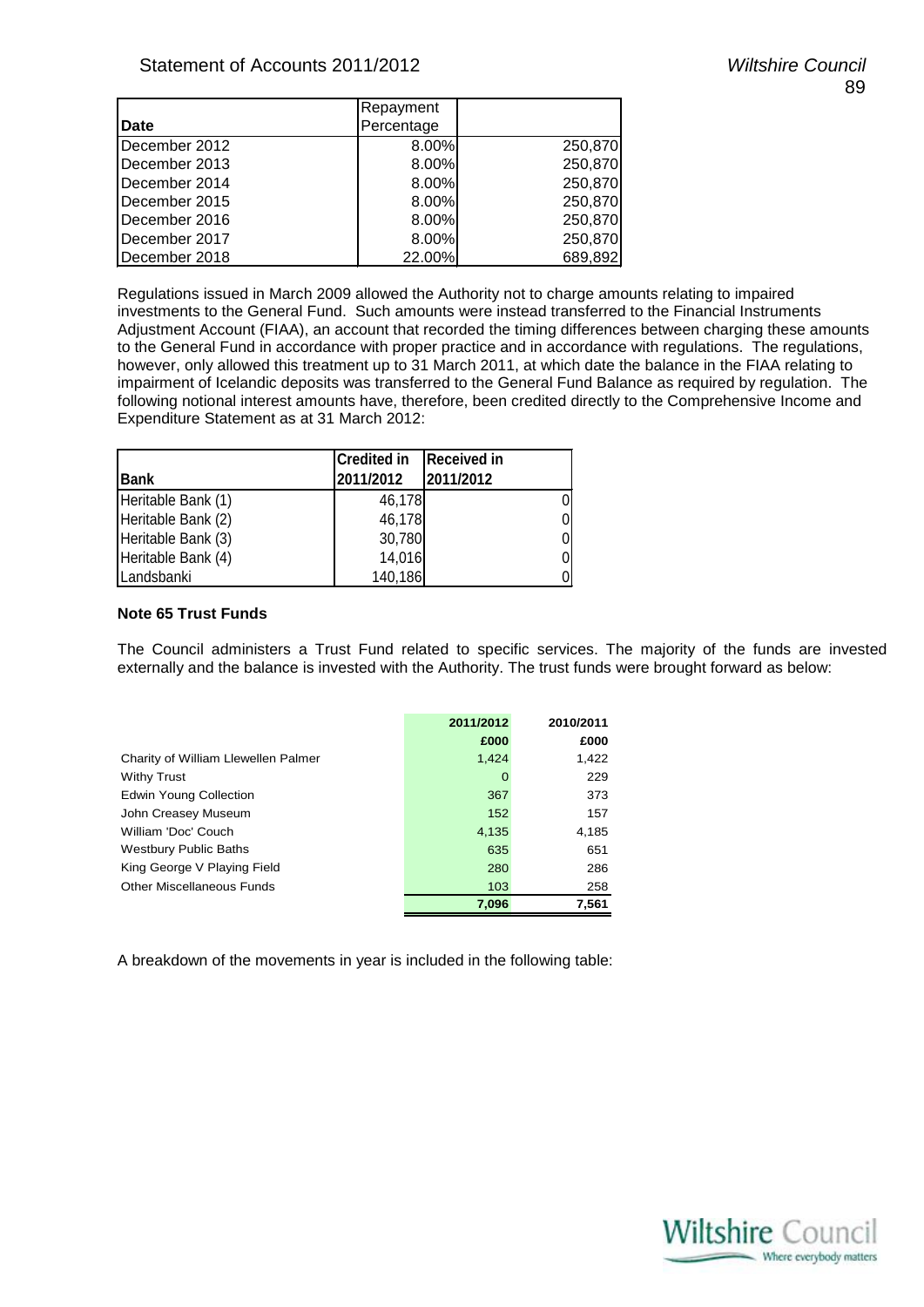# 90

## *Wiltshire Council* Matement of Accounts 2011/2012

|                                     | <b>Balance</b> |        | Loss on     | <b>Balance</b> | Transfers to | <b>Balance</b> |
|-------------------------------------|----------------|--------|-------------|----------------|--------------|----------------|
|                                     | 31 March 2012  | Income | expenditure | revaluation    | other bodies | 31 March 2011  |
|                                     | £000           | £000   | £000        | £000           | £000         | £000           |
| Charity of William Llewellen Palmer | 1,424          | 53     | (38)        | (13)           | 0            | 1,422          |
| <b>Withy Trust</b>                  | 0              |        | (3)         | (7)            | (226)        | 229            |
| <b>Edwin Young Collection</b>       | 367            | 15     | (17)        | (4)            | 0            | 373            |
| John Creasey Museum                 | 152            | 23     | (29)        |                | 0            | 157            |
| William 'Doc' Couch                 | 4,135          | 118    | (126)       | (42)           | 0            | 4,185          |
| <b>Westbury Public Baths</b>        | 635            | 91     | (107)       | $\Omega$       | $\Omega$     | 651            |
| King George V Playing Field         | 280            | 37     | (43)        | 0              | 0            | 286            |
| Other Miscellaneous Funds           | 103            | 15     | (5)         | 5              | (170)        | 258            |
|                                     | 7,096          | 359    | (368)       | (60)           | (396)        | 7,561          |

The Trust Fund Assets were valued at 31 March 2012 and the external investments were:

| <b>Trust Fund Assets</b>        | <b>Market</b> | <b>Market</b> |
|---------------------------------|---------------|---------------|
|                                 | Value         | Value         |
|                                 | 31 March 2012 | 31 March 2011 |
|                                 | £000          | £000          |
| Government Fixed Interest       |               | 1             |
| Managed Funds - Bonds           | 1,166         | 1,162         |
| <b>Managed Funds - Equities</b> | 3,785         | 4,225         |
| Property                        | 1,481         | 1,482         |
| Cash                            | 353           | 360           |
| <b>Hedge Funds</b>              | 248           | 271           |
| Debtors/(Creditors)             | 46            | 44            |
| Other                           | 16            | 16            |
|                                 | 7,096         | 7,561         |

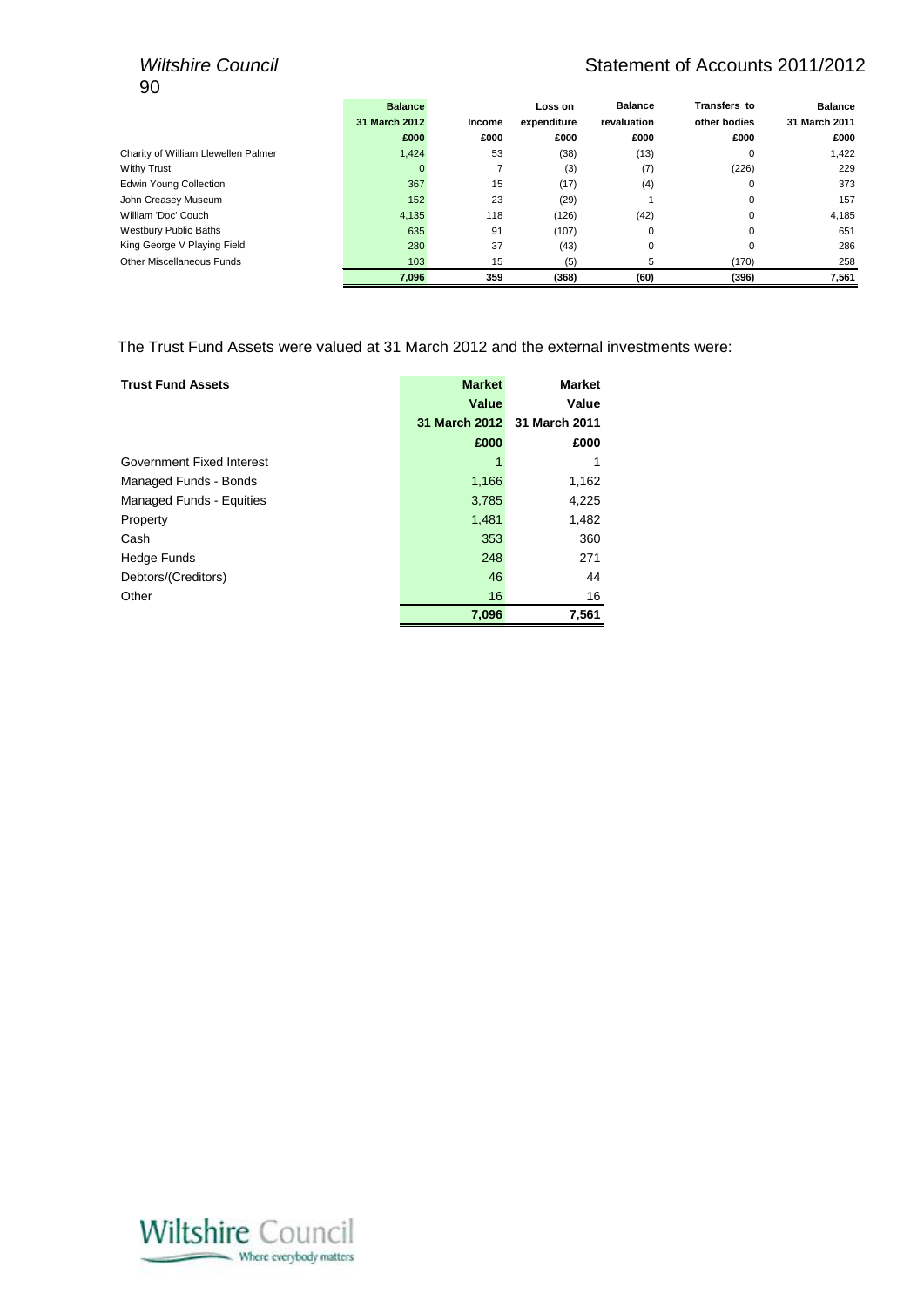# Housing Revenue Account

This account records the transactions relating to the Council's housing stock. The Local Government and Housing Act 1989 requires its separation to give a clear picture of the cost of providing homes for council tenants. Housing Revenue Account income and expenditure does not affect the amount of Council Tax levied.

|                                                       | <b>NOTE</b> | 2011/2012 |           |           | 2010/2011 |  |
|-------------------------------------------------------|-------------|-----------|-----------|-----------|-----------|--|
|                                                       |             | £000      | £000      | £000      | £000      |  |
| <b>Income</b>                                         |             |           |           |           |           |  |
| Rents (gross):                                        |             |           |           |           |           |  |
| - dwellings                                           |             | (21, 604) |           | (20, 633) |           |  |
| - garages                                             |             | (332)     |           | (339)     |           |  |
| - other                                               |             | (172)     | (22, 108) | (268)     | (21, 240) |  |
| Charges for services and facilities                   |             |           | (812)     |           | (799)     |  |
| Decreased provision for bad debts                     |             |           | 0         |           | (70)      |  |
| <b>Total Income</b>                                   |             |           | (22, 920) |           | (22, 109) |  |
| <b>Expenditure</b>                                    |             |           |           |           |           |  |
| Repairs and Maintenance                               |             |           | 5,596     |           | 4,328     |  |
| Supervision and Management:                           |             |           |           |           |           |  |
| - general                                             |             | 2,964     |           | 1,881     |           |  |
| - special services                                    |             | 1,075     | 4,039     | 1,229     | 3,110     |  |
| Rent rebates                                          |             |           | $\bf{0}$  |           | 98        |  |
| Negative Subsidy payment to Secretary of State        | 6           |           | 8,392     |           | 7,461     |  |
| HRA self financing settlement                         |             |           | 118,810   |           | $\bf{0}$  |  |
| Increased provision for bad debts                     |             |           | 153       |           | 0         |  |
| Depreciation & Impairments of Fixed Assets            |             |           |           |           |           |  |
| - On dwellings                                        | 3           | 18,166    |           | 21,253    |           |  |
| - On garages                                          | 3           | 148       |           | 148       |           |  |
| - On other Assets                                     | 3           | 12        |           | 45        |           |  |
|                                                       |             |           | 18,326    |           | 21,446    |  |
| <b>Total Expenditure</b>                              |             |           | 155,316   |           | 36,443    |  |
|                                                       |             |           |           |           |           |  |
| Net Cost Of Services per Income & Expenditure Account |             |           | 132,396   |           | 14,334    |  |
| HRA Services share of Corporate and Democratic Core   |             |           | 321       |           | 321       |  |
| <b>Net Cost Of HRA Services</b>                       |             |           | 132,717   |           | 14,655    |  |
| (Gain)/Loss on sale of HRA fixed assets               |             |           | (234)     |           | (684)     |  |
| Interest Payable                                      |             |           | 240       |           | 134       |  |
| Pensions interest costs and expected return on assets |             |           | 0         |           | $\bf{0}$  |  |
| <b>Amortised Premiums and Discounts</b><br>Interest:  |             |           | 0         |           | 0         |  |
| - on mortgages                                        |             | (47)      |           | (51)      |           |  |
| - on balances                                         |             | (104)     | (151)     | (80)      | (131)     |  |
|                                                       |             |           |           |           |           |  |
| Deficit for the Year on HRA services                  |             |           | 132,572   |           | 13,974    |  |

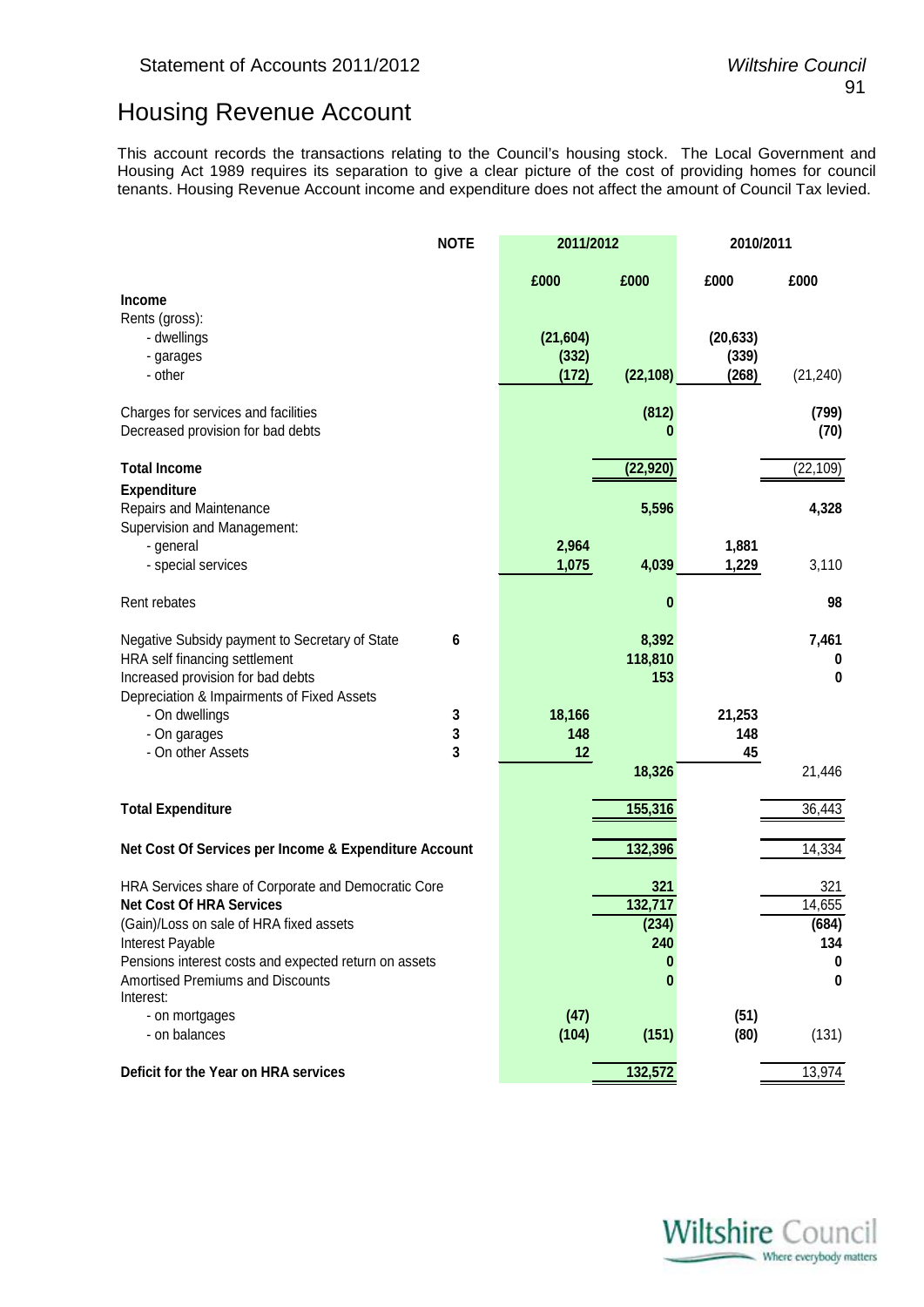## *Wiltshire Council* Military 3011/2012 92 **Statement of Movement on the HRA Balances**

|                                                                     | 2011/2012 | 2010/2011 |
|---------------------------------------------------------------------|-----------|-----------|
|                                                                     | £000      | £000      |
| Balance on HRA at the end of previous year                          | (13, 336) | (12,746)  |
| (Surplus)/ Deficit for year on HRA Income and Expenditure Account   | 132,572   | 13.974    |
| Adjustments between accounting basis and funding basis uder statute | (131,834) | (14,578)  |
| Net increase/ (decrease) before transfers to/ from reserves         | 738       | (604)     |
| Transfer to/ from reserves                                          | (14)      | 14        |
| Net increase/ (decrease) in year on HRA                             | 724       | (590)     |
|                                                                     |           |           |
| Balance on HRA at the end of current year                           | (12,612)  | (13,336)  |

#### **Note to Statement of Movement on the HRA Balances**

| Items included in the HRA Income and Expenditure Account        |        | 2011/2012  | 2010/2011 |
|-----------------------------------------------------------------|--------|------------|-----------|
| but excluded from the movement on HRA balance for the year      |        | £000       | £000      |
| Gain/(Loss) on sale of HRA fixed assets                         |        | 234        | 684       |
| HRA self financing settlement                                   |        | (118, 810) | 0         |
| Impairments of Fixed Assets                                     |        |            | (13,002)  |
| Items not included in the HRA Income and Expenditure Account    |        |            |           |
| but included from the movement on HRA balance for the year      |        |            |           |
| Transfer to/From Major Repairs Reserve                          | note 5 | (14,681)   | (4,939)   |
| Transfer to/from Pension Reserve                                | note 7 | 145        | 1.208     |
| Transfer to/from accumulated absences                           |        | 13         |           |
| Transfer to/from Earmarked Reserves                             |        |            |           |
| Revenue Contributions to Capital Expenditure                    |        | 1,265      | 1,469     |
| Net Additional amount required by statute to be credited to the |        | (131,834   | (14,578)  |
| HRA balance for the year                                        |        |            |           |

## **Housing Revenue Account Notes**

#### **1 Housing Stock**

| <b>Houses and Bungalows</b>    | 31 March 2012 |
|--------------------------------|---------------|
| - 1 bedroom                    | 279           |
| - 2 bedrooms                   | 1,453         |
| - 3 bedrooms                   | 1,851         |
| $-4+$ bedrooms                 | 145           |
| <b>Flats</b>                   |               |
| - 1 bedroom                    | 921           |
| - 2 bedrooms                   | 703           |
| $-3+$ bedrooms                 | 69            |
| Total dwellings as at 31 March | 5,421         |

The figures above include the 65 new build houses that were brought into use during 2011/2012. The council sold 5 houses during 2011/2012 under the right to buy scheme (RTB), for which the council received a total of £440,000 as capital receipts.

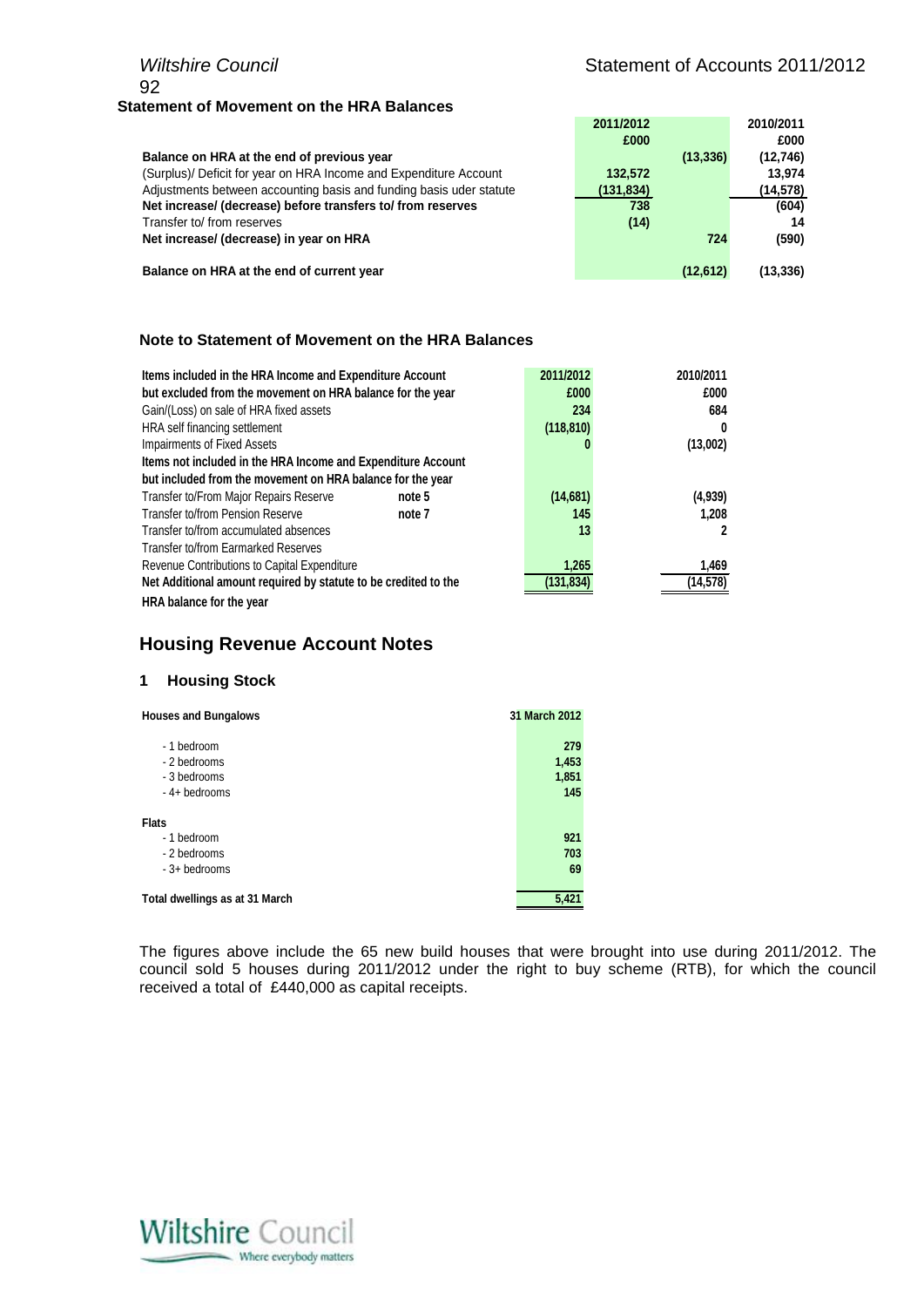#### **2 Arrears**

The year end position regarding arrears owed to the HRA was:

|                               | <b>31 March 2012</b><br>£000 | 31 March 2011<br>£000 |
|-------------------------------|------------------------------|-----------------------|
| Rent arrears                  | 859                          | 698                   |
| less rent payments in advance | (382)                        | (342)                 |
| less bad debt provision       | (816)                        | (663)                 |
| Net arrears position          | (339)                        | (307                  |

#### **3 Movement of Housing Revenue Account Assets**

|                             | <b>Council</b><br><b>Dwellings</b><br>(Structures)<br>£000 | <b>Council</b><br><b>Dwellings</b><br>(Services)<br>£000 | <b>Council</b><br><b>Dwellings</b><br>(Land)<br>£000 | <b>Other</b><br><b>Property</b><br>(Garages)<br>£000 | <b>Other</b><br><b>Equipment</b><br>£000 | <b>Total</b><br>£000 |
|-----------------------------|------------------------------------------------------------|----------------------------------------------------------|------------------------------------------------------|------------------------------------------------------|------------------------------------------|----------------------|
|                             |                                                            |                                                          |                                                      |                                                      |                                          |                      |
| Net Book Value 1 April 2011 | 154,748                                                    | 63,207                                                   | $\mathbf{0}$                                         | 4,158                                                | 25                                       | 222,138              |
|                             |                                                            |                                                          |                                                      |                                                      |                                          |                      |
| <b>Additions in Year</b>    | 6,535                                                      |                                                          |                                                      |                                                      | 0                                        | 6,535                |
| <b>Disposals</b>            | (206)                                                      |                                                          |                                                      |                                                      | 0                                        | (206)                |
| <b>Revaluations</b>         | 6,248                                                      |                                                          | 4,359                                                |                                                      |                                          | 10,607               |
| Depreciation                | (5, 525)                                                   | (12, 641)                                                |                                                      | (148)                                                | (12)                                     | (18, 326)            |
| Impairments                 |                                                            |                                                          |                                                      |                                                      |                                          |                      |
| <b>Category Adjustments</b> | (38,620)                                                   | (26, 896)                                                | 70.441                                               |                                                      | 0                                        | 4,925                |
| Balance at 31 March 2012    | 123,180                                                    | 23,670                                                   | 74,800                                               | 4,010                                                | 13                                       | 225,673              |

The Balance Sheet value of Council Dwellings (structures, services and land) as at 31 March 2012 was £223,651,221. This represents the valuation at existing use for social housing which is the value of the properties with a secured tenant continuing to live in the property paying social rents rather than market rents.

The Vacant Possession value of the properties at 31 March 2012 was £721,339,423. This represents the value of the houses if the property were sold without a secured tenant continuing in the property. Therefore it could be rented out at market rent so has a higher value. This figure has been discounted by a factor of 31% to get the Existing use value - social housing.

The difference between the Vacant Possession value and the Balance Sheet value of dwellings within the HRA shows the Economic Cost of providing Council Housing at less than open market rents. The Economic Cost of the properties at 31 March 2012 was £497,724,202.

The value of land valued in the HRA which is included in the balance sheet value of the council dwellings is £74,800,110.

#### **4 Financing of HRA capital expenditure**

|                          | 2011/2012<br>£000 |
|--------------------------|-------------------|
| Grants                   | 1,665             |
| Borrowing                | 311               |
| Revenue and Reserves     | 1,265             |
| Other receipts (MRR)     | 3,998             |
|                          | 7,239             |
| <b>Council Dwellings</b> | 7,239             |
| Plant & Equipment        |                   |
| Asset under Construction |                   |
|                          | 7.239             |

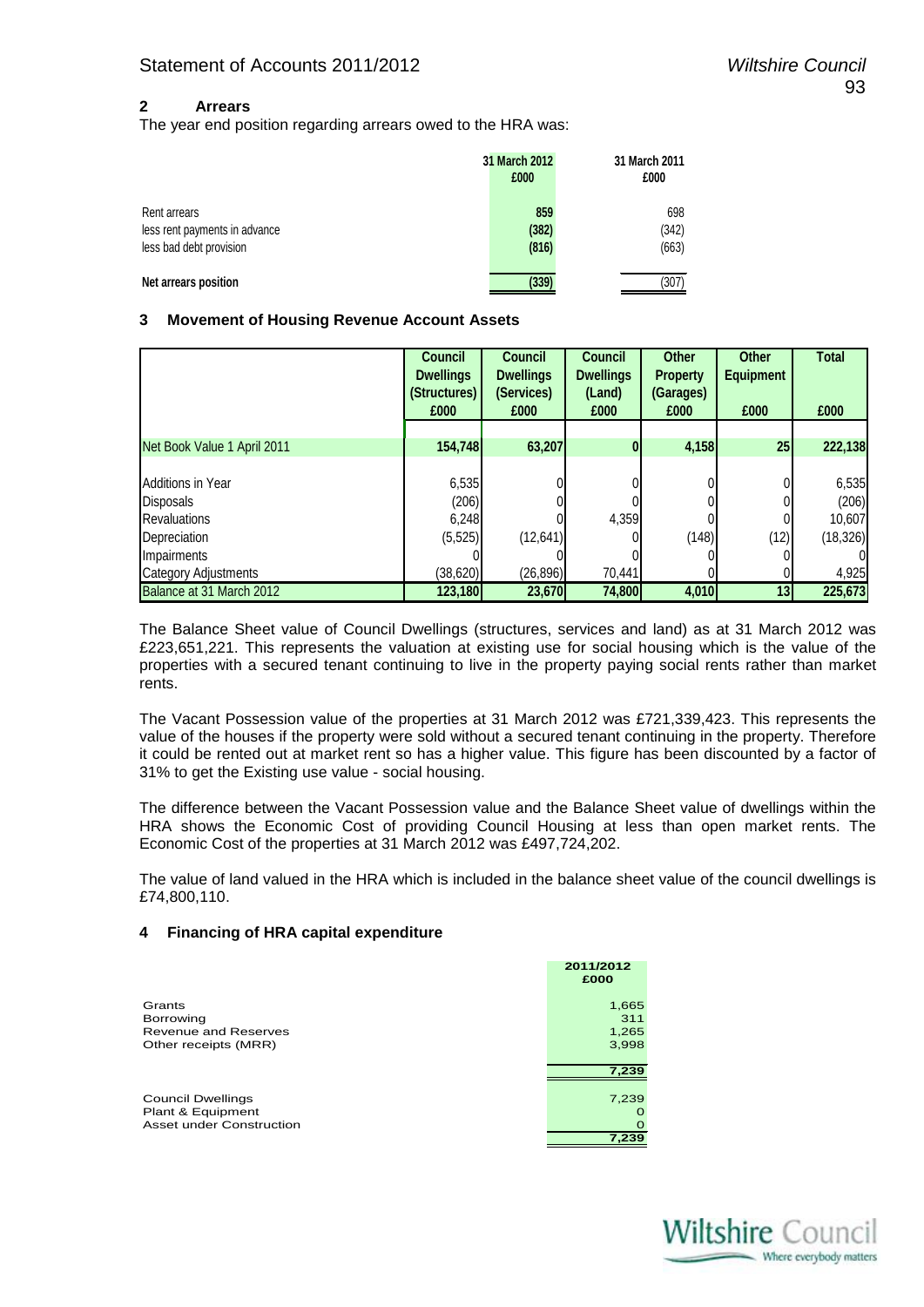# 94 **5 Major Repairs Reserve**

|                             | 2011/2012<br>£000 | 2010/2011<br>£000 |
|-----------------------------|-------------------|-------------------|
| Brought forward at 1 April  | (1, 143)          | (632)             |
| <b>Transfer to Capital</b>  | 3.998             | 2.994             |
| <b>HRA</b> Depreciation     | (18, 327)         | (8, 444)          |
| Transfer to HRA             | 14.681            | 4.939             |
| Carried forward at 31 March | (791)             | (1, 143)          |

#### **6 Self Financing Settlement / Breakdown of HRA Subsidy**

Under the new Self financing for HRA on 28 March 2012 Wiltshire Council paid over £118m to the government as a debt settlement. Under the old subsidy system, the council had to pay to the government a negative subsidy of around £8m per annum which was then largely redistributed to other HRA councils across the country who would receive subsidy payments. The £118m effectively bought out the council from having to pay £8m to government annually.

The period running up to the self financing payment on 28 March 2012 was still under the old subsidy system. The breakdown of the payments made to government are below.

| 8,135     |
|-----------|
| 3,667     |
| 174       |
| (20, 312) |
| (40)      |
| (8,376)   |
| (16)      |
| (8,392    |
|           |

#### **7 Contribution to Pension Reserve**

The HRA bears a share of the pension contribution due to the IAS 19 adjustment in proportion to the payments made during the year. See note 61 to the Core Financial Statements for more information on accounting for retirement benefits

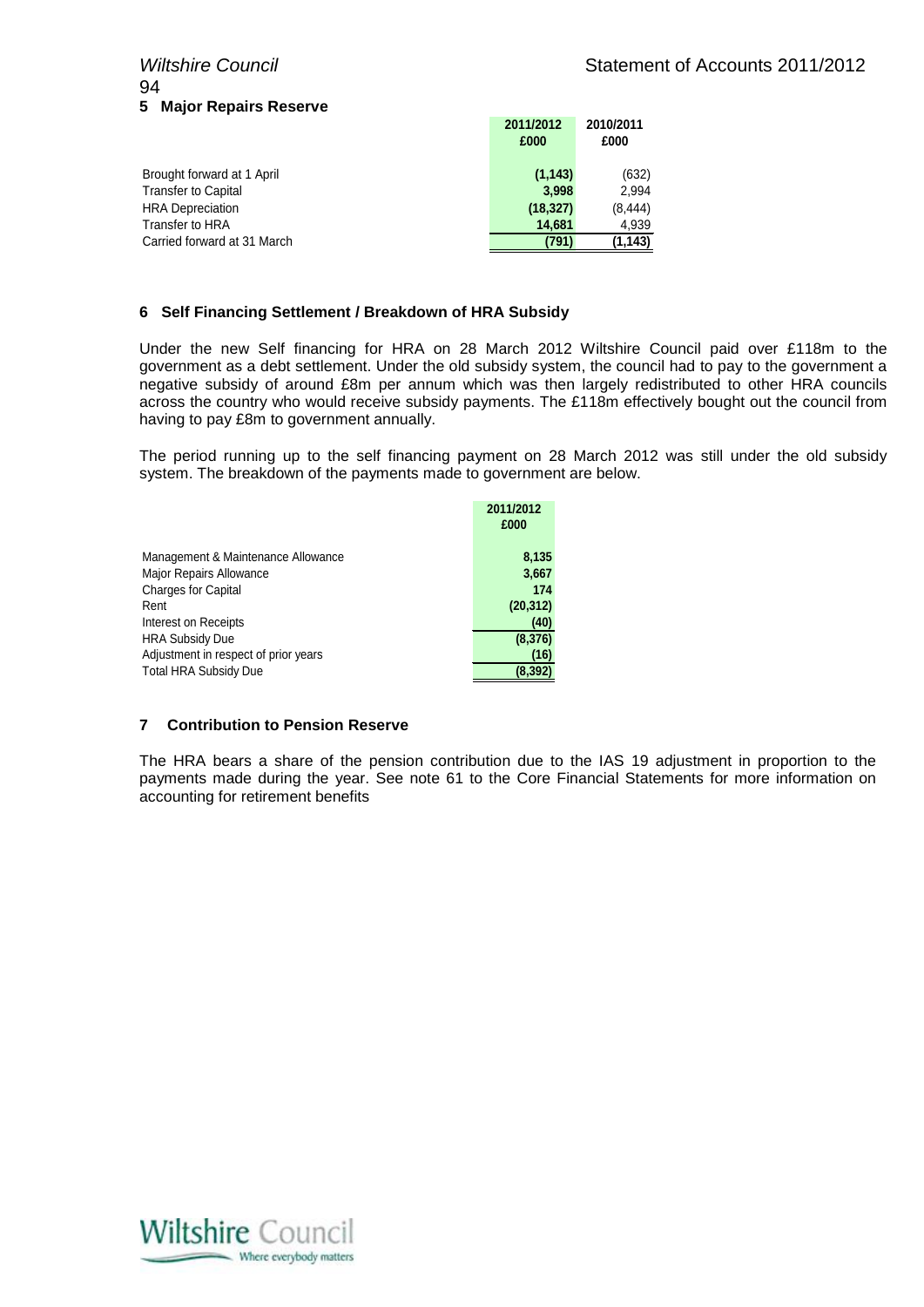# The Collection Fund

The Collection Fund is a statutory fund. It covers Council Tax and Non-Domestic Rate collection and the precepts of Wiltshire Council, Wiltshire Police Authority, Wiltshire & Swindon Fire Authority and Parish Councils.

|                                                                 | <b>NOTE</b>                        | 2011/2012 |            | 2010/2011      |            |
|-----------------------------------------------------------------|------------------------------------|-----------|------------|----------------|------------|
|                                                                 |                                    | £000      | £000       | £000           | £000       |
| <b>Income</b>                                                   |                                    |           |            |                |            |
| Income from Council Tax<br><b>Transferred from General Fund</b> | 1                                  |           | (247, 559) |                | (245, 172) |
| <b>Council Tax Benefits</b>                                     |                                    |           | (26, 737)  |                | (26, 389)  |
| <b>Transitional Relief</b>                                      |                                    |           | (2)        |                | (3)        |
| Income from Business Rates                                      | $\overline{2}$                     |           | (132, 032) |                | (123, 949) |
|                                                                 |                                    |           | (406, 330) |                | (395, 513) |
| <b>Disbursement</b>                                             |                                    |           |            |                |            |
| Precepts and Demands                                            |                                    |           |            |                |            |
| - Wiltshire Council                                             |                                    | 219,179   |            | 217,763        |            |
| - Wiltshire Police Authority                                    |                                    | 28,288    |            | 28,105         |            |
| - Wiltshire & Swindon Fire Authority                            |                                    | 11,185    |            | 11,112         |            |
| - Town/ Parish Councils                                         |                                    | 12,733    | 271,385    | 12,360         | 269,340    |
| Share of surplus/(deficit) on Collection Fund                   |                                    |           |            |                |            |
| - Wiltshire Council                                             |                                    | 1,000     |            | 802            |            |
| - Wiltshire Police Authority                                    |                                    | 129       |            | 102            |            |
| - Wiltshire & Swindon Fire Authority                            |                                    | 51        |            | 41             |            |
|                                                                 |                                    |           | 1,180      |                | 945        |
| <b>NNDR</b>                                                     |                                    |           |            |                |            |
| - payment to national pool<br>- cost of collection allowance    | $\boldsymbol{2}$<br>$\overline{2}$ | 130,935   | 131,557    | 123,149<br>626 | 123,775    |
|                                                                 |                                    | 622       |            |                |            |
| <b>Provisions for Bad Debts</b>                                 |                                    |           | 284        |                | 286        |
| Write Offs - Council Tax                                        |                                    |           | 352        |                | 304        |
| Write Offs - NNDR                                               |                                    |           | 475        |                | 174        |
| Fund surplus/(deficit) for the year                             |                                    |           | 1,097      |                | 689        |
|                                                                 |                                    |           | 406,330    |                | 395,513    |
| Fund balance b/f                                                |                                    |           | (1, 463)   |                | (774)      |
| (Surplus)/deficit for year                                      |                                    |           | (1,097)    |                | (689)      |
| Fund balance c/f                                                | 5                                  |           | (2, 560)   |                | (1, 463)   |

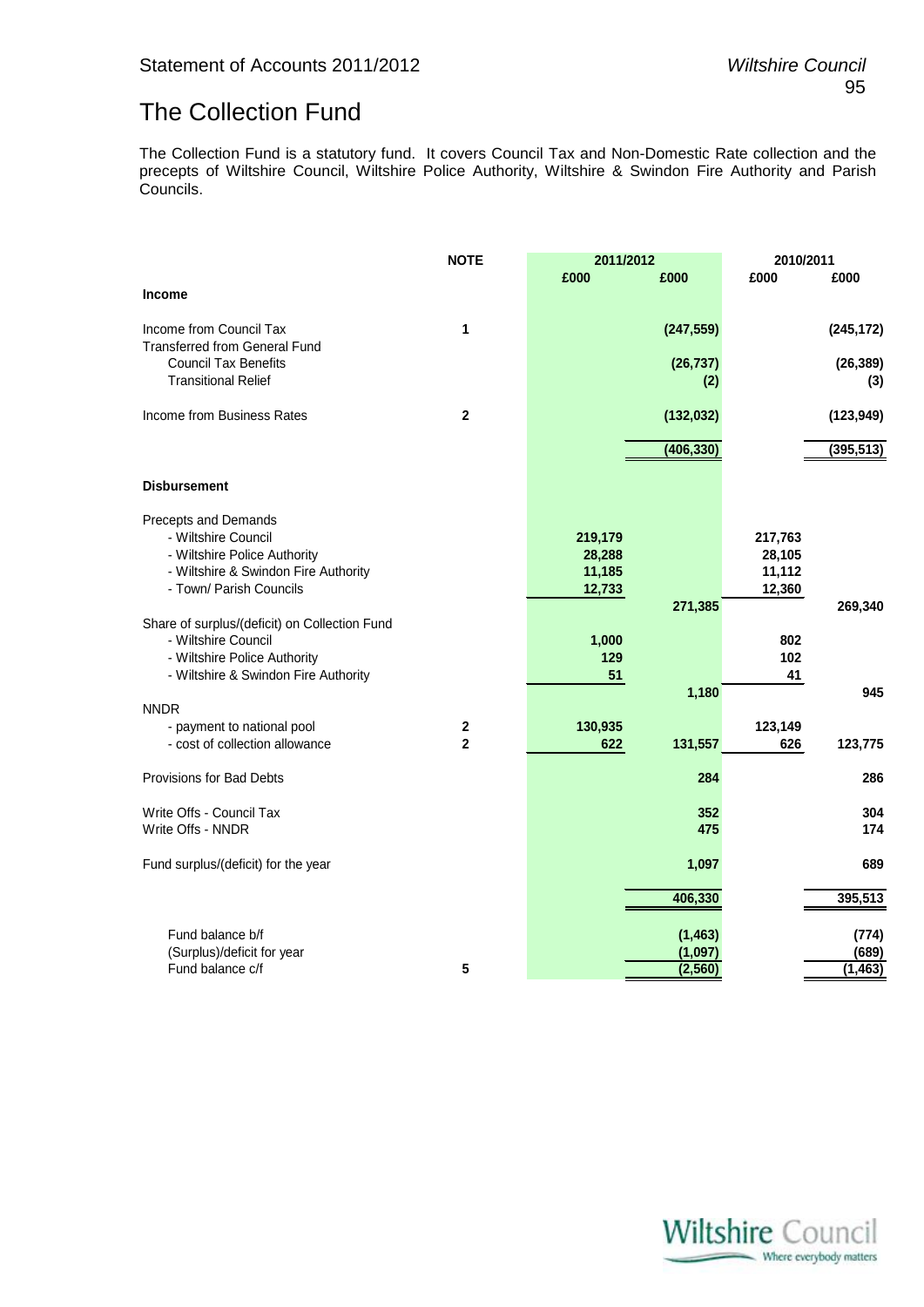#### **1 Council Tax**

Council Tax is charged according to the Government's valuation of residential properties as at 1 April 1991. Valuations are stratified into eight bands for charging purposes. Individual charges are calculated by estimating the total amount of income required by the Collection Fund's preceptors and dividing this by the Council Tax base. The tax base is the total number of chargeable properties in all valuation bands converted to an equivalent number of band D dwellings, with an allowance made for discounts and exemptions.

The average amount of Council Tax required from a property in any tax band is the band D charge, average for Wiltshire Council was £1,511.96 for 2010/2011 multiplied by the ratio specified for that band. Ratios specified for the bands A to H are as follows:

|                                                                                 | <b>Estimated No.</b>      |                   |       |
|---------------------------------------------------------------------------------|---------------------------|-------------------|-------|
|                                                                                 | of Taxable                | <b>Band D</b>     |       |
|                                                                                 | <b>Properties</b>         | <b>Equivalent</b> |       |
| <b>Band</b>                                                                     | after discounts Dwellings |                   | Ratio |
| <b>Band A Disabled</b>                                                          | 40                        | 22                | 5/9   |
| Band A                                                                          | 18,643                    | 12,429            | 6/9   |
|                                                                                 | 18,684                    | 12,451            |       |
| Band B                                                                          | 32,751                    | 25,473            | 7/9   |
| Band C                                                                          | 42,936                    | 38,166            | 8/9   |
| Band D                                                                          | 30,807                    | 30,807            | 9/9   |
| Band E                                                                          | 23,720                    | 28,991            | 11/9  |
| Band F                                                                          | 14,562                    | 21,034            | 13/9  |
| Band G                                                                          | 9,359                     | 15,598            | 15/9  |
| Band H                                                                          | 1,048                     | 2,095             | 18/9  |
|                                                                                 |                           | 174,615           |       |
| Add adjustment for<br>contributions in lieu,<br>new properties and<br>bad debts |                           | 4,683             |       |
| Council Tax Base 2011/2012                                                      |                           | 179,298           |       |

#### **2 National Non-Domestic Rates**

The total non-domestic rateable value at 31 March 2012 was £358,321,254. The national non domestic multiplier for the year was 43.3p and the small business rates relief multiplier was 42.6p.

#### **3 Collection Fund Surpluses and Deficiencies**

Collection Fund surpluses and deficiencies (Council Tax) are shared by all preceptors.

#### **4 Precepts and Demands**

| <b>Main Preceptors</b>            | 2011/2012<br><b>Precepts</b> | Share of<br><b>Council Tax</b> |
|-----------------------------------|------------------------------|--------------------------------|
|                                   |                              | <b>Surplus</b>                 |
|                                   | £000                         | £000                           |
| <b>Wiltshire Council</b>          | 219,179                      | 1000                           |
| <b>Wiltshire Police Authority</b> | 28,288                       | 129                            |
| <b>Wiltshire Fire Authority</b>   | 11,185                       | 51                             |
| Town/Parish                       | 12,733                       | $\theta$                       |
|                                   | 271,385                      | 1180                           |

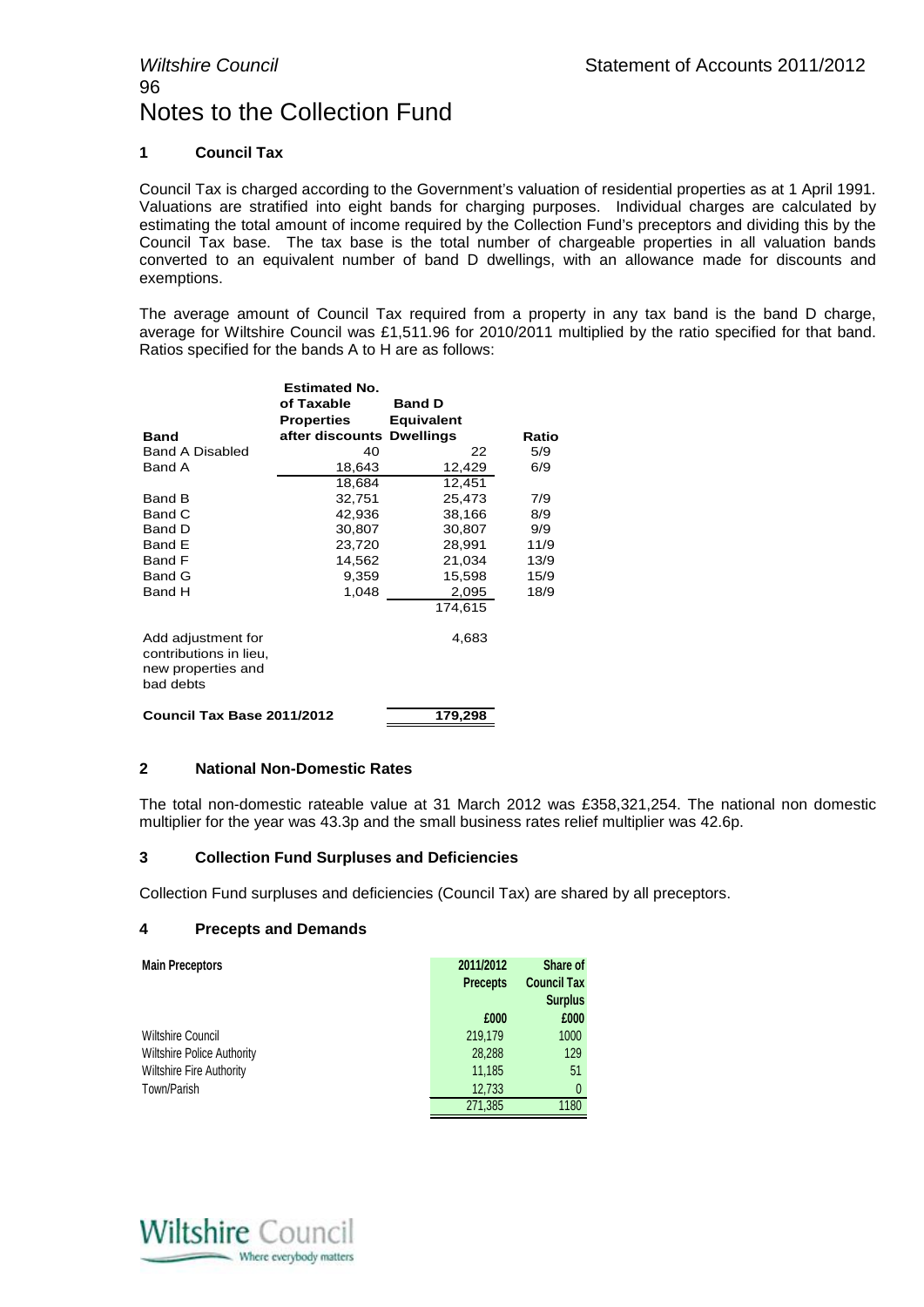#### **5 Collection Fund Balance**

The Council has to record transactions for Council Tax and Business Rates in the Collection Fund Account. The balance, as usable income, will be paid to the Council and its major preceptors in future years.

|                                   | 31 March 2012 31 March 2011 |         |
|-----------------------------------|-----------------------------|---------|
|                                   | £000                        | £000    |
|                                   |                             |         |
| <b>Wiltshire Council</b>          | (2, 169)                    | (1,249) |
| <b>Wiltshire Police Authority</b> | (280)                       | (154)   |
| <b>Wiltshire Fire Authority</b>   | (111)                       | (60)    |
|                                   | (2.560)                     | 1.463)  |

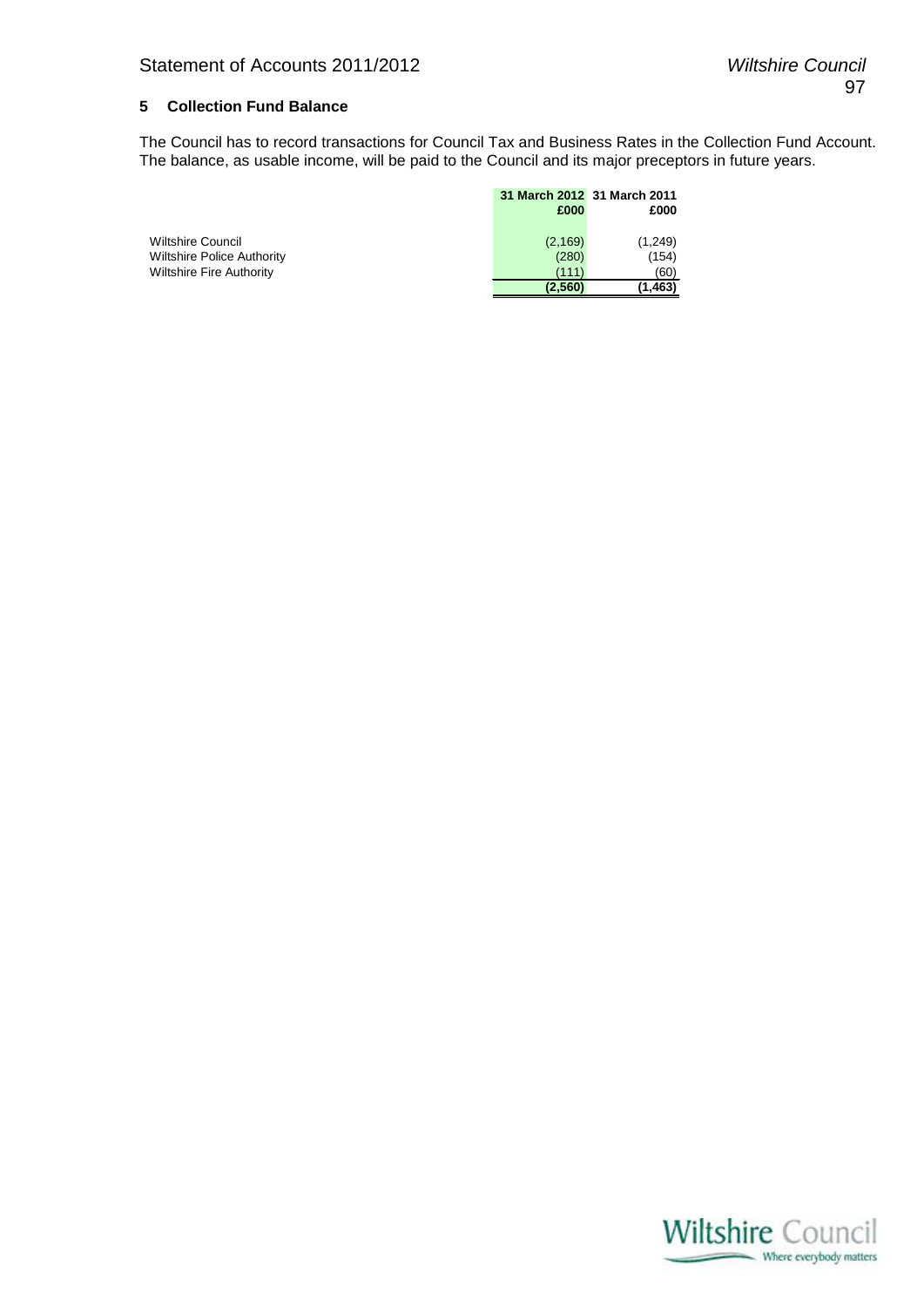# 98 **Glossary**

For the purposes of compiling the Statement of Accounts, the following definitions have been adopted and may be useful to the reader in understanding terminology used in the statement.

#### **Accruals**

The recognition of income and expenditure as it falls due, not when cash is received or paid.

#### **Amortisation**

The writing down of the value of intangible fixed assets in line with its programmed useful life.

#### **Assets**

These can be either:

- *Intangible assets* assets which are non-physical in form, that is, which cannot be seen. Examples are patents, goodwill, trademarks and copyrights;
- *Property plant and Equipment (PPE) assets* tangible assets that give benefits to the authority for more than one year;
- *Community assets* assets without determinate life that the authority intends to hold in perpetuity. They may have restrictions on their disposal. Examples include parks and historic buildings;
- **Infrastructure assets** inalienable fixed assets such as highways and footways;
- *Non-operational assets* fixed assets not directly used for service provision. Examples include surplus land and buildings awaiting sale or further development.
- **Heritage assets** Assets held solely for historical, artistic, scientific, technological, geophysical or environmental qualities.

#### **Balance Sheet**

A summary of all the assets, liabilities, funds, reserves etc.

#### **Best Value**

The Council duty to provide effective and efficient services based on community need and desire.

#### **Budget**

The Council's financial plans for the year. Both capital and revenue budgets are prepared and, amongst other things, used as performance measures.

#### **Capital Expenditure**

Substantial expenditure producing benefit to the authority for more than one year.

#### **Capital Receipts**

The proceeds of the disposal of assets, non-approved investments and the repayment of grants made by the authority.

#### **Cashflow Statement**

A summary of the inflows and outflows of cash with third parties for revenue and capital purposes.

#### **CIPFA**

The Chartered Institute of Public Finance and Accountancy. This is the institute of professional local government accountants and produces standards and codes of practice followed in the production of an authority's accounts.

#### **Code of Practice**

Issued by CIPFA, this is a code of proper accounting practice with which Local Authorities in England and Wales must comply in preparing their financial statements.

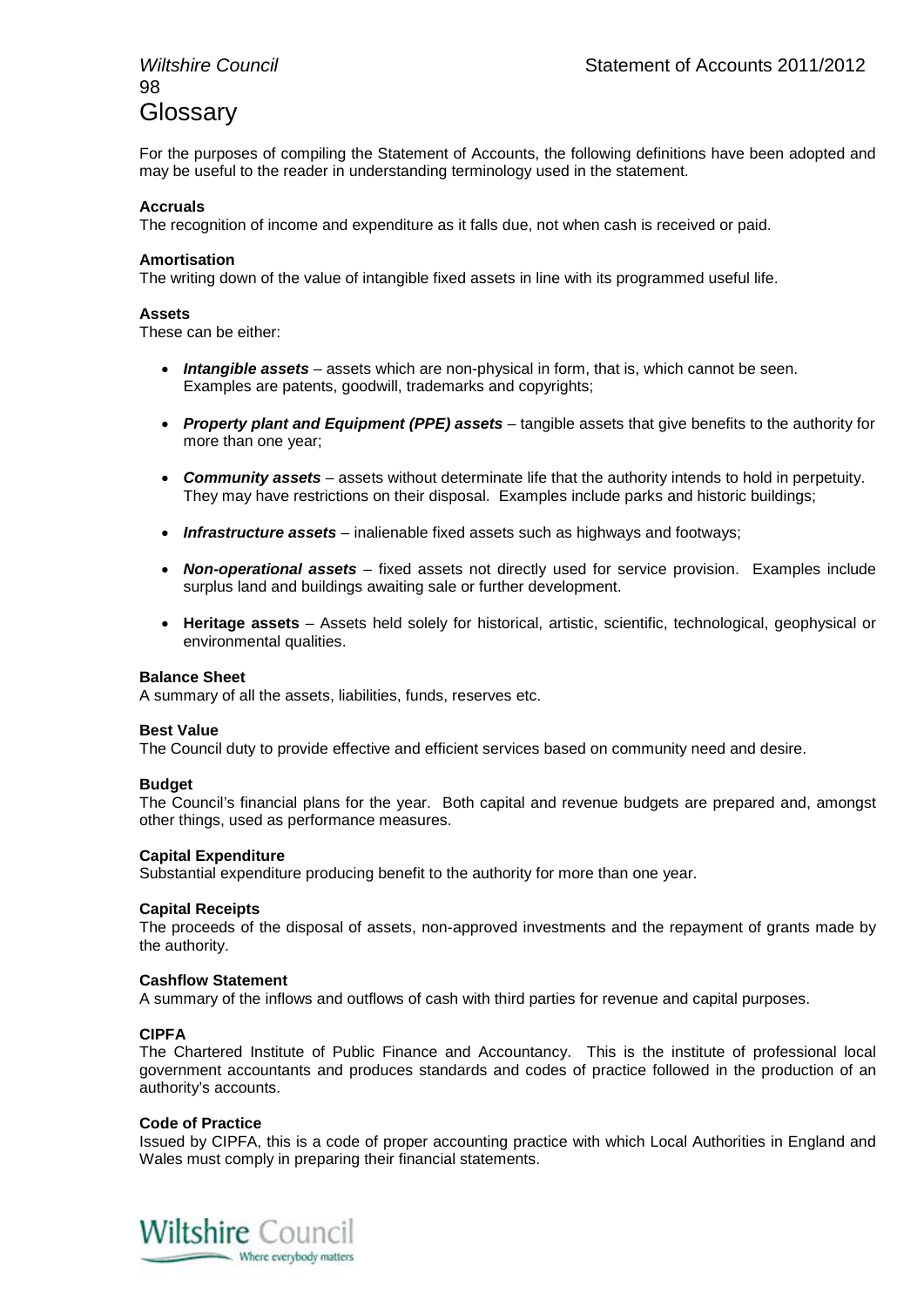#### **Comprehensive Income and Expenditure Statement (CI&ES)**

This account shows expenditure on and income from the Council's day to day activities. Expenditure includes salaries, wages, service and depreciation charges. It gives the cost of the main services provided by the Authority.

#### **Creditors**

Money owed by the authority to others.

#### **Debtors**

Money owed to the authority by others.

#### **Dedicated Schools Grant (DSG)**

A central government grant paid to the council for the use for expenditure on schools.

#### **Depreciation**

The writing down of the value of tangible fixed assets in line with its programmed useful life.

#### **Employee Costs**

Pay and associated costs such as national insurance, pension contributions etc.

#### **Exceptional Items**

Items that, although usual to the activities of the authority, by their nature need separate disclosure because of their unusual size or incidence.

#### **Extraordinary Items**

Material items needing separate disclosure because they are unusual to the activities of the authority by their nature.

#### **General Fund**

The main revenue fund of the authority which shows income from and expenditure on the Council's day to day activities. It excludes the provision of housing which must be charged to a separate Housing Revenue Account.

#### **Government Grants**

The amounts of money the authority receives from the Government and inter-government agencies to help fund both general and specific activities.

#### **Government Grants Deferred**

Capital grants which are credited to the balance sheet and amortised to revenue over the life of the relevant asset to offset provisions made for depreciation.

#### **Gross Expenditure**

Expenditure before deducting any related income.

#### **Housing Revenue Account (HRA)**

The account which sets out the expenditure and income on the provision of housing. Other services are charged to the General Fund.

#### **Impairment**

A reduction in the value of a fixed asset below its carrying amount on the Balance Sheet.

#### **IFRSs**

International Financial Reporting Standards issued by the Accounting Standards Board requiring information to be shown in accounts.

#### **Leases**

These may be finance leases that transfer the risks and rewards of ownership of an asset to the authority. Alternatively, they may be operating leases that are more akin to a hire agreement.

#### **Liabilities**

Amounts the authority either owes or anticipates owing to others, whether they are due for immediate payment or not.

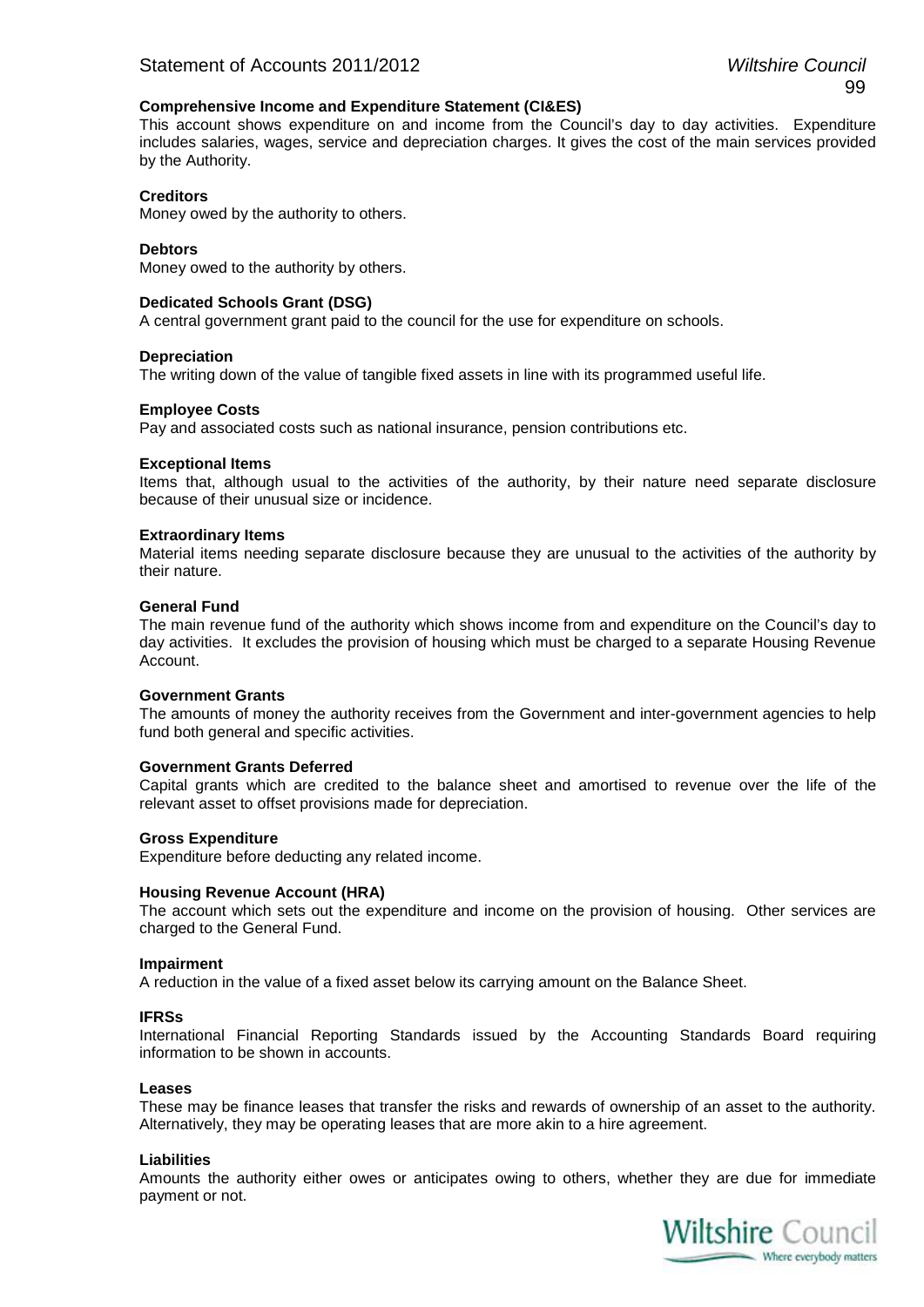# 100 **Long Term Contracts**

A contract that, once entered into, will take longer than the current period of account to complete.

#### **Minimum Revenue Provision (MRP)**

Statute requires revenue accounts to be charged with a Prudent Minimum Revenue Provision as a notional redemption cost of all external loans.

#### **Major Repairs Allowance (MRA)**

Funded by Central Government. It represents the long term average amount of capital spending required to maintain a Local Authority's housing stock in its current condition.

#### **Net Expenditure**

Gross expenditure less directly related income.

#### **National Non-Domestic Rates (NNDR)**

Wiltshire Council collects National Non-Domestic Rates from local businesses and organisations and pays them into the Government's central NNDR pool. The amount charged is the Government's national uniform rate and it is then redistributed to local authorities, including Wiltshire Council, in line with a populationbased formula.

#### **Precept**

The amount of income demanded of the Collection Fund by an authority entitled to that income.

#### **Preceptor**

An authority entitled to demand money of the Collection Fund. The preceptors on Wiltshire District Council's Collection Fund are the Council itself (including City Area Special Levy), Wiltshire County Council, Wiltshire Police Authority, Wiltshire & Swindon Fire Authority and Parish Councils.

#### **Private Financing Initiative (PFI)**

A long-term contractual public private partnership under which the private sector takes on the risks associated with the delivery of public services in exchange for payments tied to standards of performance**.**

#### **Provision for Credit Liabilities (PCL)**

Statute requires the Council to set aside provision to repay external loans and other credit transactions. Debt-free authorities do not have to apply the whole of the balance shown within the Capital Financing Reserve.

#### **Provisions**

Amounts held in reserve against specific potential liabilities or losses where there is uncertainty as to amounts and/or due dates. Payment to a provision is counted as service expenditure.

#### **Rateable Value**

Assessment by the Inland Revenue of a property's value from which rates payable are calculated.

#### **Reserves**

Amounts prudently held to cover potential liabilities. Payments to reserves are not counted as service expenditure.

#### **Revaluation Reserve**

A capital reserve where changes in the value of fixed assets are disclosed when they are revalued. This reserve replaces the Fixed Asset Restatement Account (FARA) which was previously required.

#### **Revenue Expenditure**

Day to day running costs of services.

#### **Revenue Income**

Day to day income received for services.

#### **Revenue Support Grant**

A Government grant paid towards the cost of General Fund services.